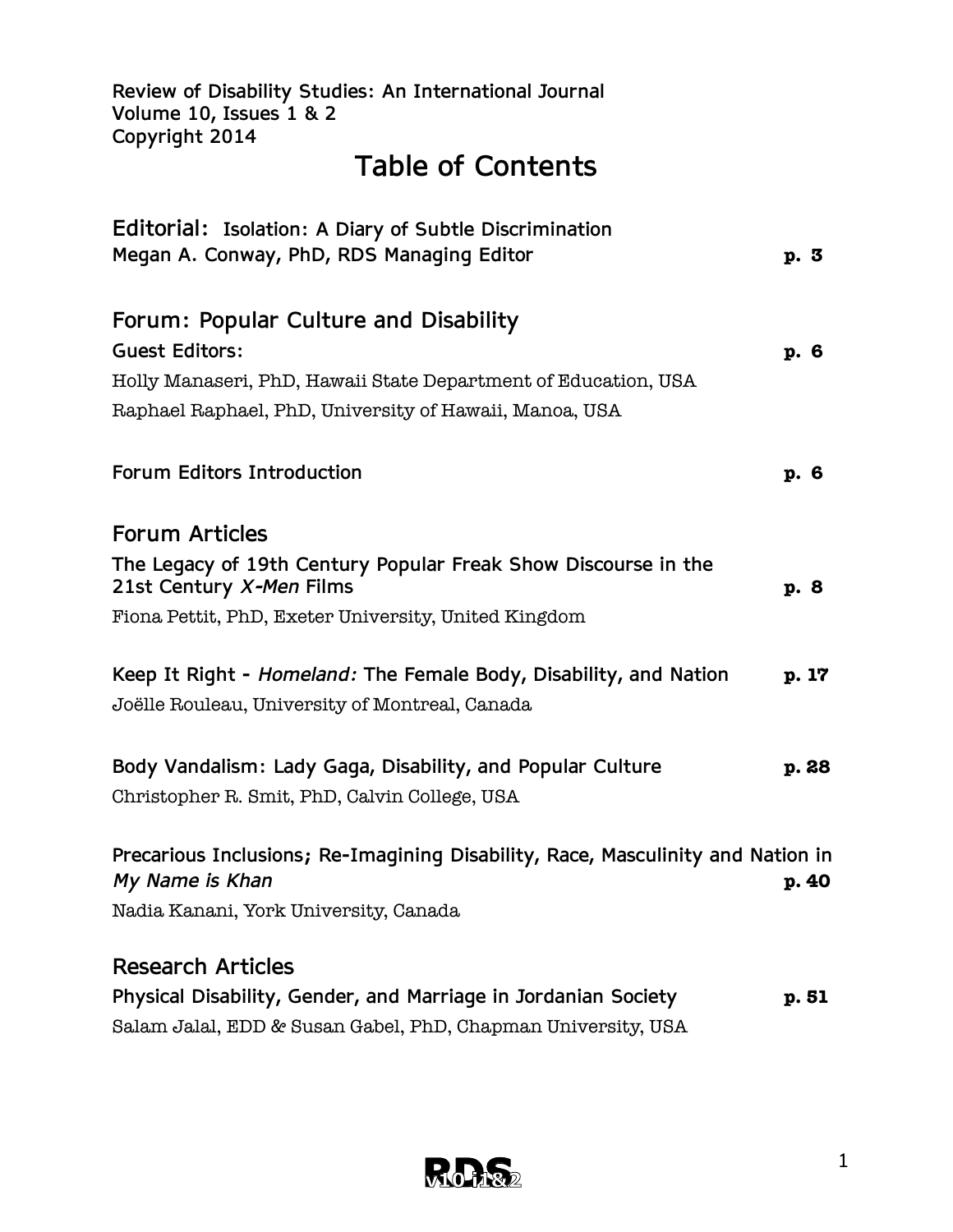| Employment Outcomes for Young Adults With Autism Spectrum Disorders                                                         | p. 69  |
|-----------------------------------------------------------------------------------------------------------------------------|--------|
| Ashleigh Hillier, PhD & Monica Galizzi, PhD, University of Massachusetts, USA                                               |        |
| Audio Description In Italy: An Anecdote Or A Social Integration Policy?<br>María Valero Gisbert, University of Parma, Italy | p. 83  |
| Trends Toward the Integration and Inclusion of Students with Disabilities in<br><b>Russia</b>                               | p. 95  |
| S.V. Alehina, PhD, Institute on Inclusive Education, Moscow, Russia &                                                       |        |
| Debra Cote, PhD, Erica J. Howell, PhD, Vita Jones, PhD, & Melinda Pierson, PhD,<br>California State University, USA         |        |
| <b>Creative Works</b>                                                                                                       | p.105  |
| Lucky to Be Here                                                                                                            |        |
| Felicia Nimue Ackerman, Brown University, USA                                                                               |        |
| <b>Book and Media Reviews</b>                                                                                               |        |
| The Book of Goodbyes: Poems by Jillian Weise                                                                                | p.106  |
| Reviewed by Johnson Cheu, PhD, Michigan State University, USA                                                               |        |
| Writing Disability: A Critical History by Sara Newman                                                                       | p.107  |
| Reviewed by Dax Garcia, University of Hawaii, USA                                                                           |        |
| A Life Without Words, Directed by Adam Isenberg                                                                             | p.109  |
| Reviewed by Amanda McLaughlin, University of Hawaii, USA                                                                    |        |
| Shakin' All Over: Popular Music and Disability by George McKay                                                              | p.110  |
| Reviewed by Steven E. Brown, University of Hawaii, USA                                                                      |        |
| <b>Disability Studies Dissertation Abstracts</b>                                                                            | p.113  |
| Jonathon Erlen, University of Pittsburgh, Pennsylvania, USA                                                                 |        |
| <b>RDS Information</b>                                                                                                      | p. 116 |
| <b>RDS Subscription Form</b>                                                                                                | p. 118 |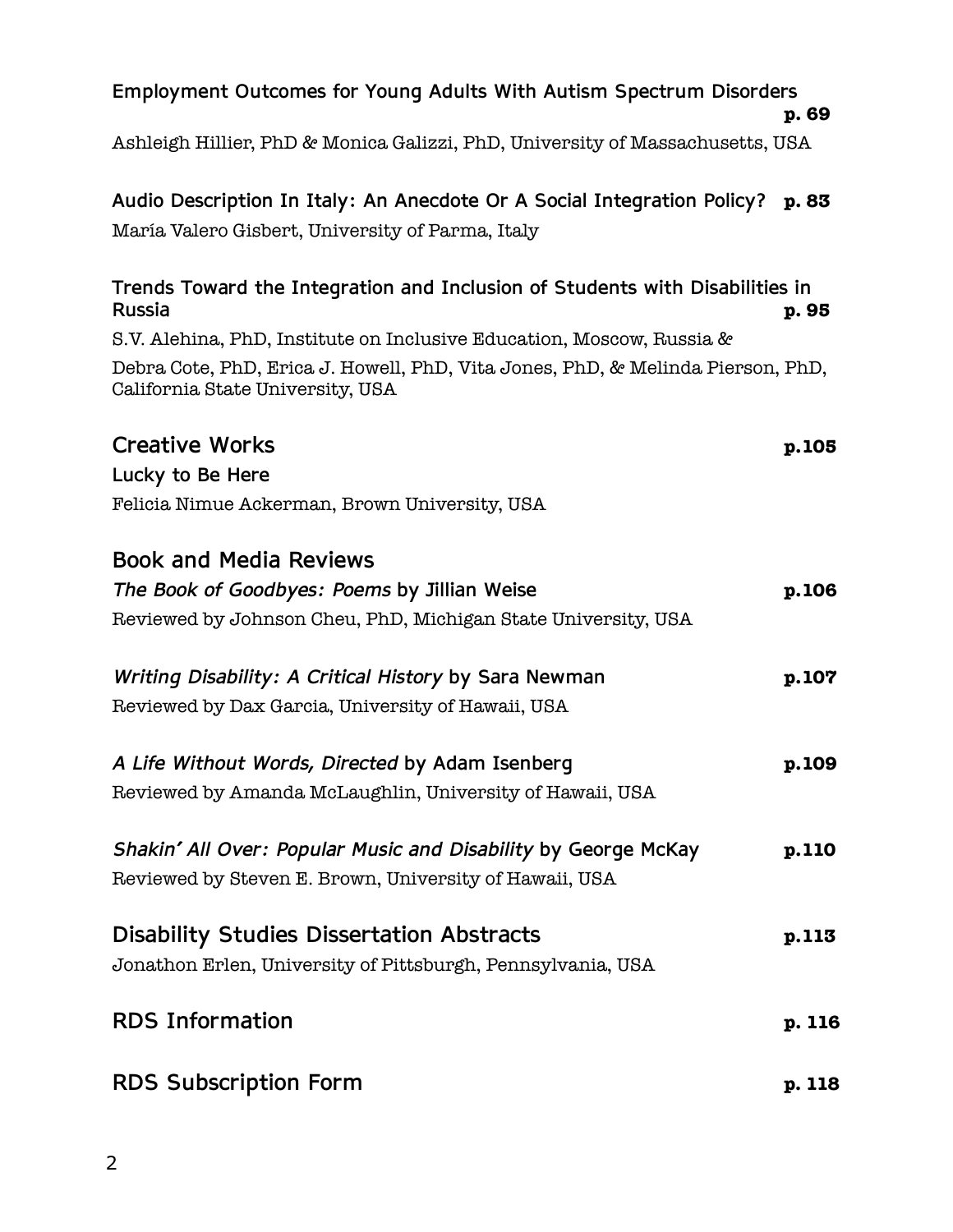## **Editorial: Isolation: A Diary of Subtle Discrimination**

## **Megan A. Conway, PhD RDS Managing Editor**

Although I am a self-described white lady of excellent education and moderate means, I follow with interest developments in ethnic studies, women's studies and social justice because they so often resonate with my experiences as a person with a disability and a professional in the area of disability studies. A recent article in the New York Times, "Students See Many Slights as Micro-Aggressions" (March 21, 2014) caught my eye because in discussing how seemingly innocent comments can convey subtle forms of discrimination, the author lead with:

"A tone-deaf inquiry into an Asian-American's ethnic origin. Cringe-inducing praise for how articulate a black student is. An unwanted conversation about a Latino's ability to speak English without an accent."

Tone deaf? I realize this is a common figure of speech, but still. It amazes me that an entire article about the expression of micro-aggression via the use of language in higher education could so blithely ignore this obvious stereotyping of deafness as equated with ignorance.

But language is really just the tip of the iceberg here (no offense to icebergs). Many of us with disabilities in professional roles have been waking up to the fact that just because we have advanced degrees and know a lot about a lot of stuff does not mean that we have shed discrimination like an unwanted Christmas sweater (apologies to Aunt Gladys). In fact, just as with women and ethnic minorities who have banged their heads firmly against the glass ceiling as they climb up the professional ladder, we are experiencing a profound dose of "ouch" (even more painful for those of us who may have more than one "minority" identity).

Mary Rowe, in a still-relevant article published in 1990, "Barriers to Equality: The Power of Subtle Discrimination to Maintain Unequal Opportunity," describes how overt prejudice has been replaced by more subtle forms of discrimination that nurture persistent inequalities in education and the workplace. Even though blatantly telling someone that they have been denied promotion because they are a woman is no longer acceptable in the United States, as happened to my mother-in-law in the 1970's, actual prejudice still persists and results in the same mechanisms of exclusion. Writes Rowe:

"[Micro-inequities as] mechanisms of prejudice against persons of difference are usually small in nature, but not trivial in effect. They are especially powerful taken together. (As one drop of water has little effect, though continuous drops may be destructive, one racist slight may be insignificant but many such slights cause serious damage.) Micro-inequities work both by excluding the person of difference and by making that person less self-confident and less productive."

I have to confess that I am still mulling over (o.k. I am still mad about) a recent experience that brought these issues home to me. At the grand gala of a recent conference focused on disability, I secured my usual table up front near both the stage and my assistive listening device. For those of you who don't know me, I am both legally blind and severely hard of hearing (aka deaf-blind), and I am always worried about missing something, which is fruitless since I miss half of everything no matter what. Anyhow, I kept waiting for someone to join me at my table. I know other people are often shy

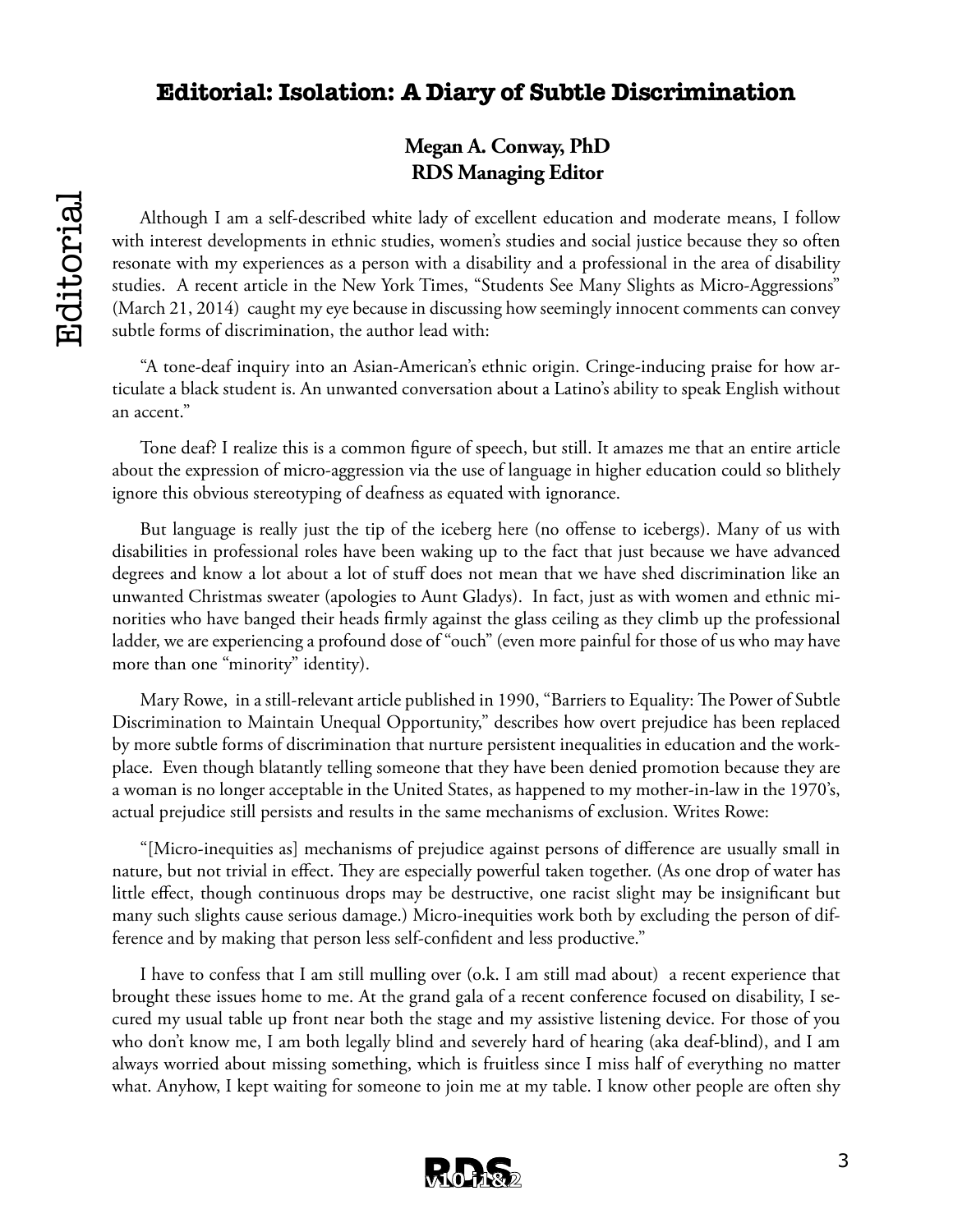about sitting up front. And I know my wheely colleagues likely couldn't even get up front . But I observed as the tables around me filled with people. And no one sat down at my table. Do I have lice? I wondered. Is there food in my teeth? The conversational buzz around me increased as people talked and laughed, and there I sat alone. I peered around, trying to recognize someone that I knew. I knew I knew people there, but I couldn't see where they were sitting and no one approached me. A wave of isolation and loneliness settled in. Then the program started, and the speakers talked about inclusion, and access, and recognizing diversity, and I didn't know whether to laugh or cry. I put on my dark glasses, just in case. Finally I had enough. I gathered my things. Then I noticed a sign on the center of the table, "Reserved." Reserved? Reserved for who? For me? Special me? Surely not. Whoever the table was reserved for, they didn't show up.

Whether you call it "micro-aggression," "subtle discrimination" or "micro-inequalities," the impact of being treated with disrespect or even just lack of awareness is damaging to the individual and hard to prove. How do you confront and correct colleagues who talk behind your back about how you are "arrogant" when you speak your mind about social justice issues that are important to you not because they make you look pretty but because to you they are intensely personal? Who do you complain to when you sit alone at a meeting in a room full of people who assume that isolation is your choice, when in actuality you cannot see/hear/move to join them? It is easy for people to make excuses that shift responsibility away from them and onto the person being discriminated against: "You need to learn to tone down your opinions," or, "Oh, that was unintentional." But one after another, these "micro" events build up into one giant iceberg that blocks the path to success.

I took the liberty of substituting "people with disabilities" for "minorities and women" in an article posted by Bowling Green State University, titled, "Subtle Discrimination". The results highlight the striking nature of discrimination, no matter the reason:

#### "Subtle Discrimination"

There are a broad range of subtle behaviors and events that perpetuate inequities for people with disabilities in post-secondary education…

Condescension: the apparent refusal to take people with disabilities seriously, as students and colleagues, which is communicated through posture, gesture, and tone of voice.

Role stereotyping: the expectation of behavior that conforms to the disability role stereotype.

Disablist comments: expressions of derogatory beliefs about people with disabilities such as statements of "inferiority," "not intelligent," and "not serious."

Hostility: avoidance, expressions of annoyance, resentment, anger, jokes, and innuendoes.

Exclusion: unintentional and intentional oversights denying people with disabilities access to events.

Denial of status authority: the covert refusal to acknowledge a person with a disability's position or their scope of authority (e.g., bypassing the individual and going to their supervisor).

Invisibility: the failure to recognize the presence or contributions of people with disabilities.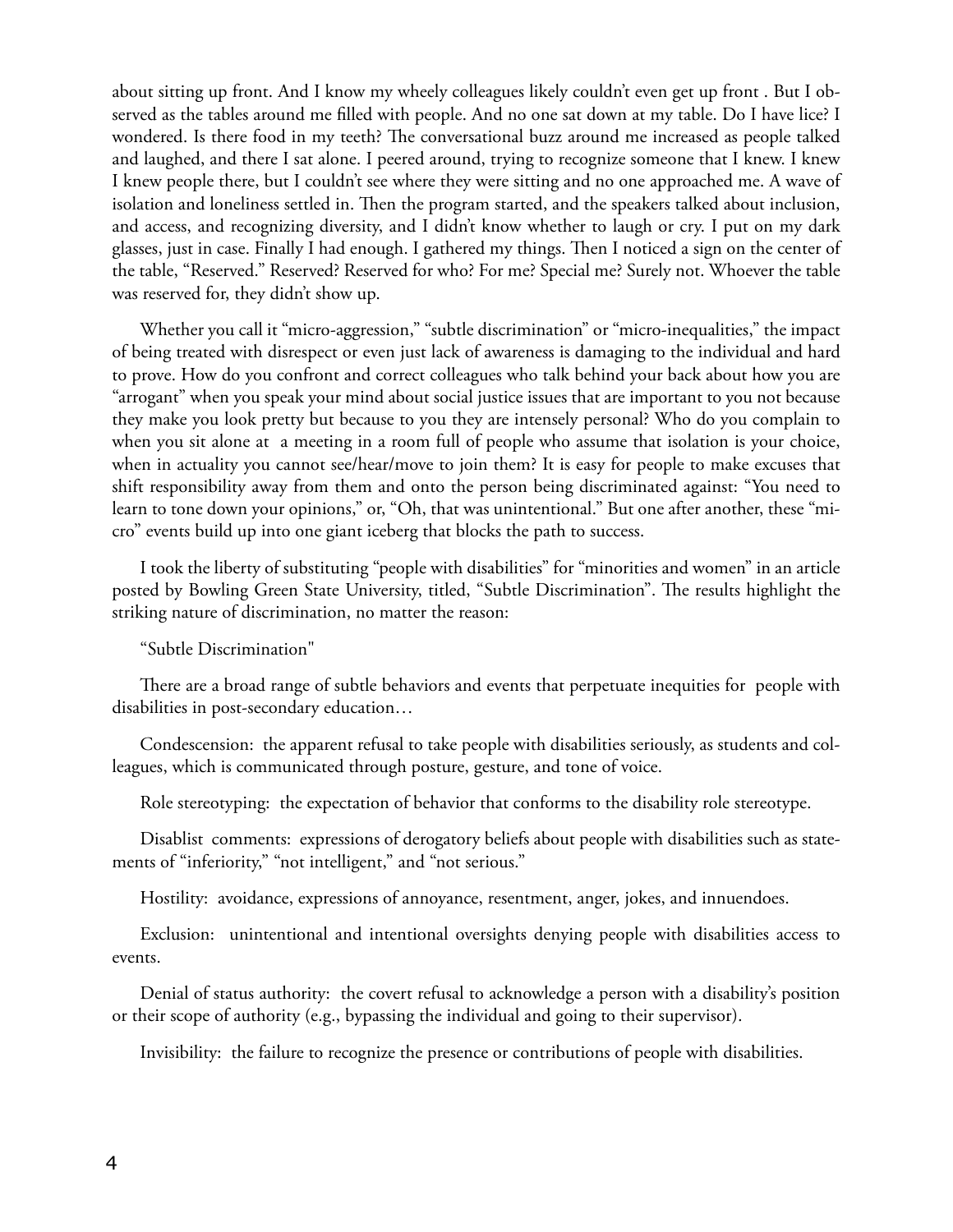Double standard: differential evaluation of behavior as a function of disability attribution (e.g., regarding an able bodied person's non-academic experience as "enriching" and that of a person with a disability as indicating a "lack of focus."

Tokenism: the discretionary inclusion of one or few people with disabilities.

Divide and conquer: the use of tactics that maximize the social distance of people with disabilities from each other (e.g., informing the individual that s/he is superior to others of the protected class in ability or achievement).

Backlash: the rejection of men and women who support efforts to improve the status of people with disabilities.

Am I being subtle enough? You be the judge.

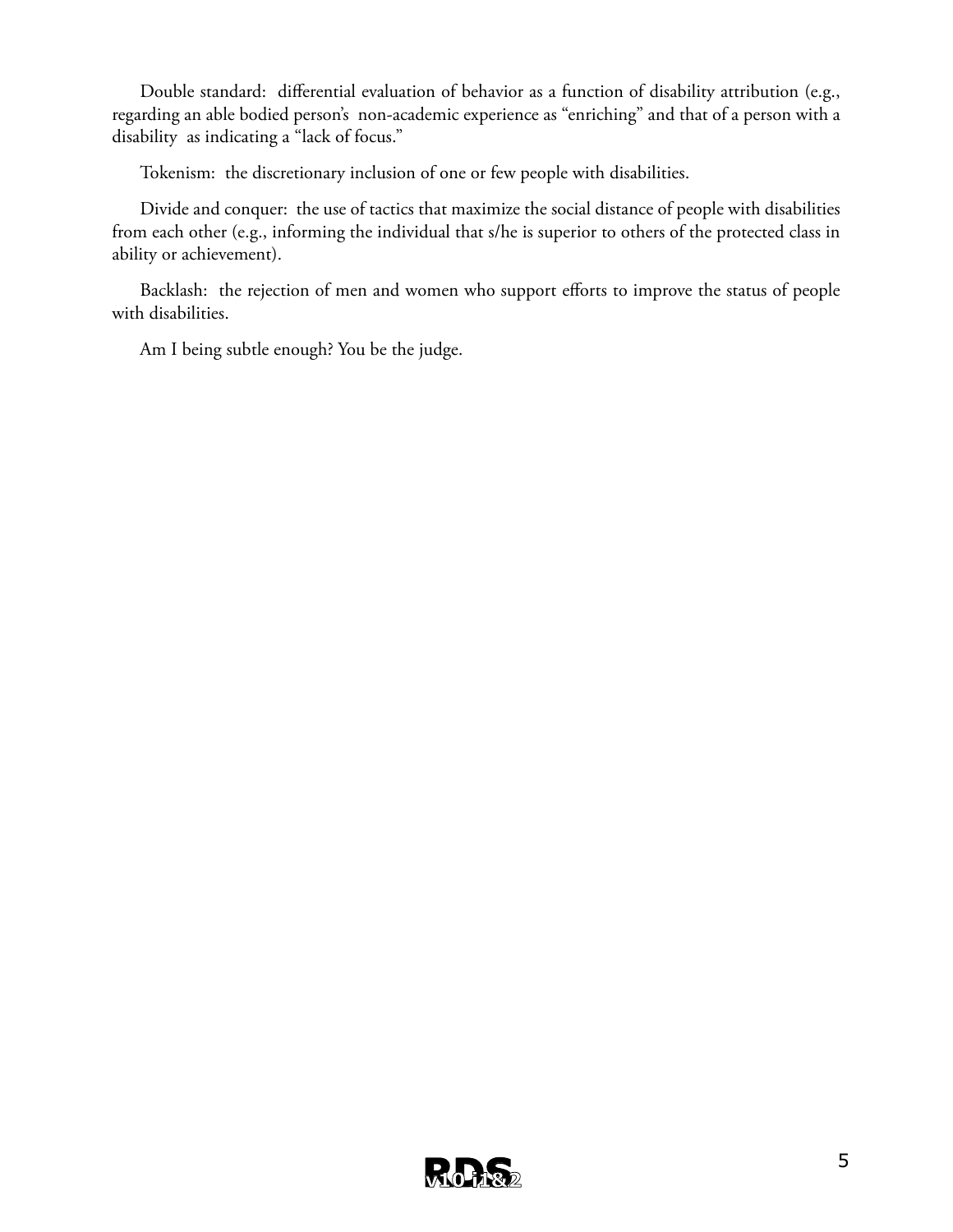## **Popular Culture and Disability**

**Holly Manaseri, PhD Hawaii State Department of Education, USA & Raphael Raphael, PhD University of Hawaii, Manoa, USA**

*Disability is popular*. Whether as source of fear and/or fascination, what it means to have a disability has been a subject of continual popular interest. These contradictory impulses are reflected in the way that disability has been—and continues to be—represented in popular media.

When we say that disability is popular, we mean this in at least two ways:

(1) Disability is a source of popular attention: media audiences are very interested in the experience of disability and looking at media that would purport to allow them the vicarious experience of disability, with a host of media products and programs addressing this interest. (2) We also mean to stress that *disability* is, in a very real sense, created in the popular. That is, the social meaning of bodies with disabilities is fashioned in the process of representing them in circulated media. It is through this ritual of popular forms that many people (both with disabilities and without disabilities) formulate their ideas of what it means to have a disability.

Disability Studies has of course concerned itself with how this constructed nature of disability has been hidden and how instead the "medical model" of disability has been used as a way of attempting to control *the story* of disability, buttressing current distribution (or lack their of) of social power. As such, popular media has often offered well-defined cultural scripts of what it means to have a disability. Scholars including the late Paul Longmore and Martin Norden have offered valuable roadmaps of the recurrent stereotypes that have formed ideas of disability in popular media, particularly film: the avenger, the freak, the monster, the innocent, all caricatures that do their best to reduce the complex and organic experience of disability to simple object of pity, scorn, or fear.<sup>1</sup>

While media circulating in popular media has certainly been complicit in reinforcing and helping articulate the repressive structures that support ableism, they do not always do so. At the same time that they have been culpable of images and forms that have encouraged discrimination and exclusion, popular media continues to be a powerful public place in which these same limiting cultural scripts are often challenged and perhaps reimagined.

Cultural Studies pioneer the late Stuart Hall stressed the importance of the realm of popular culture. While many critics and scholars have been dismissive of popular media, Hall suggests we pay closer attention. Popular culture matters. It is the unstable ground on which an essential battle is being waged. A constant conflict both for and against tradition, both for and against established orders and structures of power. Hall suggests that it is from this unstable maelstrom that culture(and its future forms) emerge. Popular culture has at its center "the changing and uneven relations of force which define the field of culture."2

So this issue of the Review of Disability Studies asks us to take popular culture seriously, to consider some of its forms and how they might participate in a conversation culture is having with itself about what disability means. It is a conversation in which new, potentially transformative and empowering forms may be emerging. This special issue assembles some of the most provocative glimpses into this interna-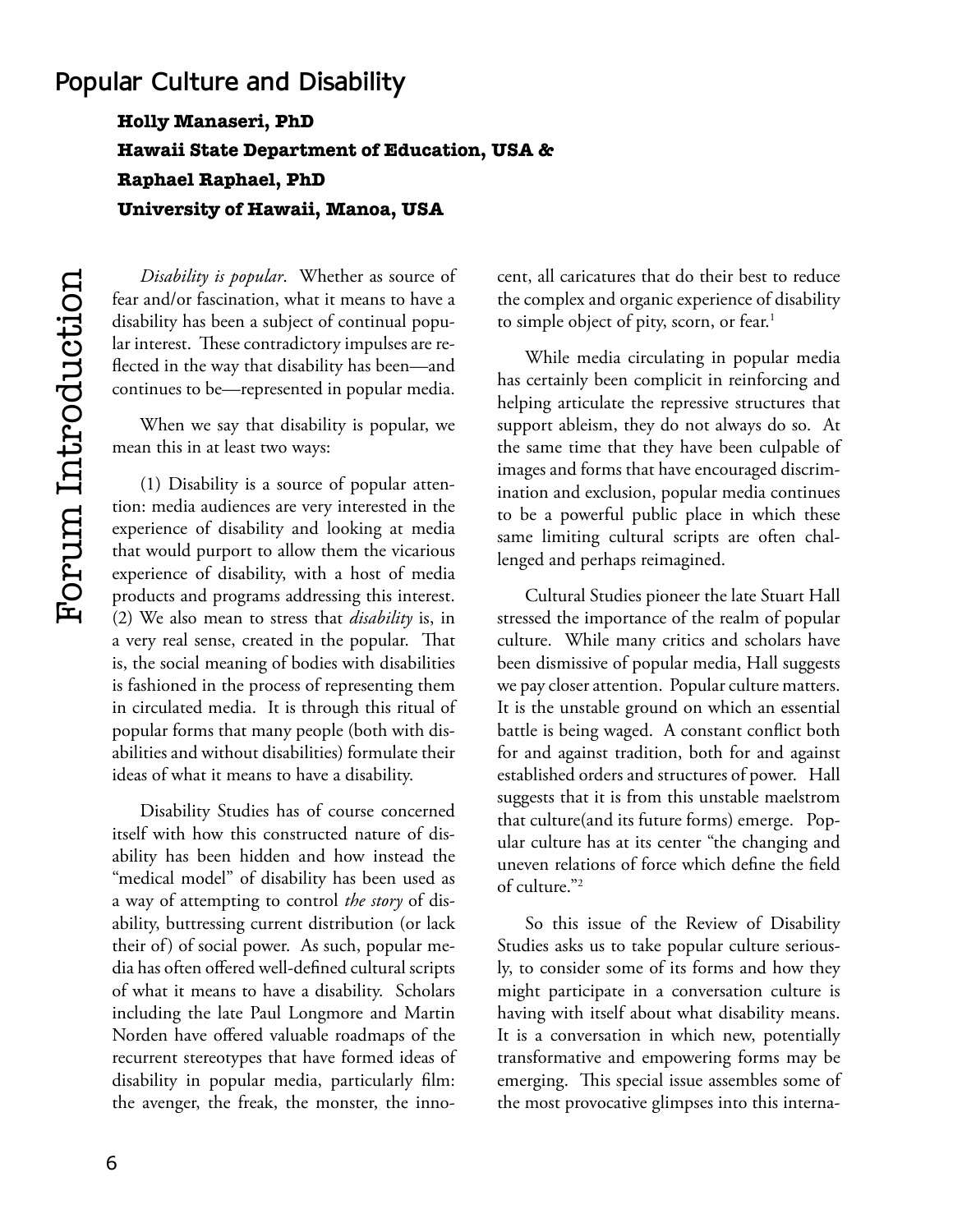tional dialog. The works gathered here consider the shifting places where the plastic concepts of disability meet the equally shifting ground of popular culture.

In "Precarious Inclusions; Re-Imagining Disability, Race, Masculinity and Nation in *My Name is Khan*," Nadia Kanani invites us to examine the ways in which disability and popular culture intersect with cherished notions of masculinity and nation in the realm of Bollywood film. Similarly, in "Keep It Right - *Homeland:*  The Female Body, Disability, and Nation," Joelle Rouleau considers how post-911 fears of nation negotiate with concerns of race, gender and sexuality in the popular American television program's imagining of disability. In the essay "Body Vandalism: Lady Gaga, Disability and Popular Culture," author Christopher Smit invites us to consider unexpected ways in which the global media popstar Lady Gaga may serve as a powerful popular site to redefining disability. And the essay "The Legacy of 19th Century Popular Freak Show Discourse in the 21st Century *XMen* Films" by Fiona Pettit adds an important historical dimension to this issue with her consideration of the ways in which historical forms of popular culture continue to resonate in new forms and contribute to the precarious social identity of those with disabilities.

It is our hope that the essays in this issue contribute to the continued investigation of the ways in which popular forms inform the frames by which we know the body, and most importantly, how popular engagement with these frames may transform both the popular and disability, offering perhaps glimpses into better things to come.

**Raphael Raphael, PhD** is a film and media scholar focusing on the relationship of the body and media. His writing appears in Modern Language Association's *Teaching Film* (2012) and his recent book is called, *Transnational Stardom: International Celebrity in Film and* 

*Popular Culture* (with Russell Meeuf) (2013). Dr. Raphael lectures at the University of Hawaii at Manoa and serves as technology faculty for the American Community Schools in Athens, Greece. He is co-editor of the new journal, *DIS/ART: The Journal of Disability Culture and the Visual Arts*. His scholarship is also informed by his own practice as a digital artist.

**Holly Manaseri, PhD** holds a doctoral degree in the Cultural Foundations of Education specializing in the area of Disability Studies from Syracuse University. She has conducted educational research and evaluation studies for the UH Center on Disability Studies in the area of Interdisciplinary Studies, place-based education and has extensive experience in the development of collegiate curricula in the area of Disability Studies. Most recently, Dr. Manaseri has participated in the development of the undergraduate Disability Studies program at the University of Hawaii at Manoa and is currently developing an Inclusive Education Certificate at Leeward Community College for paraprofessionals. As a former public school principal, she has been involved in the practical application of inclusion and as a parent to a son with complex medical needs, she has been a active advocate for inclusive schooling. Dr. Manaseri has had presentations accepted on how portrayals of disability in media intersect with inclusive education policy at the international PopCaanz conference in Australia and New Zealand.

## **Endnotes**

<sup>1</sup> See Longmore's seminal essay "Screening Stereotypes: Images of Disabled People in Television and Motion Pictures" in *Why I Burned My Book and Other Essays on Disability*. Philadelphia: Temple UP, 2003; and Norden's *Cinema of Isolation*. New Brunswick: Rutgers UP, 1994.

2 See Hall's "Notes on Deconstructing the Popular," originally published in Raphael Samuel's *People's History and Socialist Theory*. London: Routledge & K. Paul, 1981.

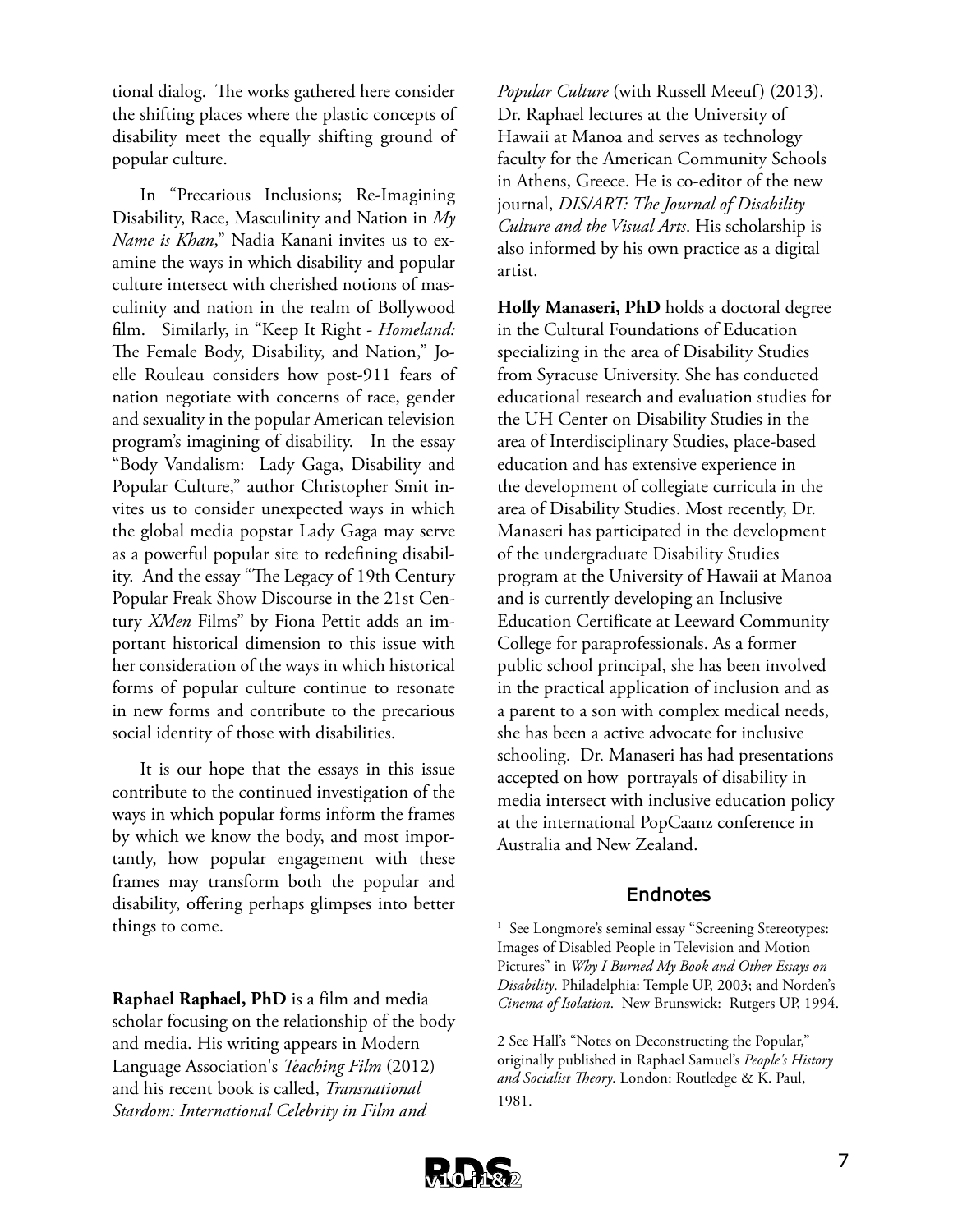## **Fiona Pettit, PhD Exeter University, United Kingdom**

**Abstract:** This essay seeks to tease out the narrative similarities found in nineteenth-century freak show literature and in the *X-Men* films of the twenty-first century. Both of these forms of popular entertainment emphasize the precarious position of people with extraordinary bodies in their contemporary societies..

## **Key Words**: freak, *X-Men*, disability

In terms of the narrative similarities between the nineteenth-century freak show and the *X-Men* films, there are two key components that this paper will explore. There exists a striking similarity in how certain freak show performers and mutated characters in the *X-Men*  speak about their condition. Additionally, there is a degree of resonance between how 'normal' or non-normative bodies speak of the freak, the mutant, or the "other". This paper addresses the narrative relationship to demonstrate the legacy of popular nineteenth-century freak show discourse.

During the winter season of 1898-1899, the popular Barnum and Bailey Circus, dubbed the "greatest show on earth," exhibited in London at the Olympia theatre. The show was a huge success and was regularly featured in numerous popular periodicals. In the middle of this season, the freak show performers, who made up a large portion of the circus, held a protest against their designation as "Freaks of Nature", and instead adopted the title of "Prodigy." They explained: "In the opinion of many some of us are really the development of a higher type, and are superior persons, inasmuch as some of us are gifted with extraordinary attributes not apparent in ordinary beings" (Man about town, 1899, p. 41). The performers acknowledged that they had extraordinary attributes, but sought wider

recognition of their superior traits. Freak show performers represented a broad spectrum of physical otherness, from sword-swallowers and tattooed women to bearded ladies, elasticskinned men and armless wonders, and many variations of uncommon corporeality in between. While the media coverage of this protest and the exhibition itself continued to vary the terms used to reference the performers, the notion of their 'ordinary' and 'normal' attributes, received regular attention. Indeed, the normalizing of freak show performers through their everyday actions, alongside an emphasis on their extraordinary attributes, was an important convention in freak show discourse that has been brought forward to popular narratives of disability and otherness in the twenty-first century. In this paper, I will consider how the legacy of these freak show narratives resonate in the twenty-first century through the unlikely format of the superhero films based on the *X-Men* comic book series.

Simply put, the *X-Men* movies (*X-Men, X2: X-Men United, X-Men: The Last Stand, X-Men Origins: Wolverine, X-Men: First Class*) feature a world where humans and Mutants struggle to live together peacefully. However, the relationship between these two spheres of the population is often strained and far more complex, with the attempts for a peaceful coexistence ranging from cooperation to genocide. Indeed, the second film in the trilogy, X2, begins with a voiceover by the character of Charles Xavier remarking that "sharing the world has never been humanity's defining attribute" (Shuler Donner, Winter & Singer, 2003). The Mutants are essentially human beings with a genetic makeup that has evolved and mutated to produce a being with exceptional abilities. These extraordinary attributes range in their visibility and strength.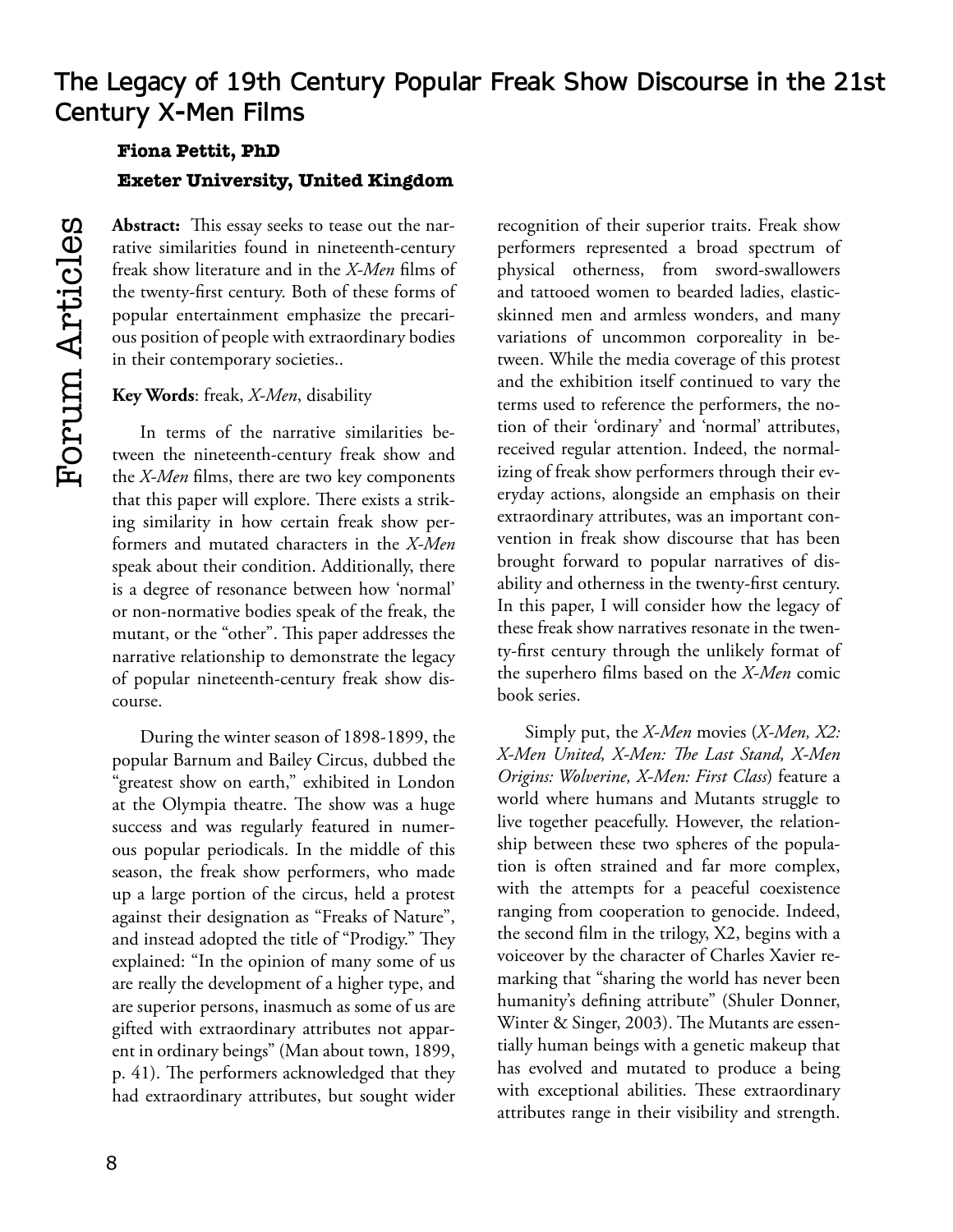From the shapeshifter, Mystique, whose natural body is blue and scaly, to the telepath, Charles Xavier, who has no visible trace of his ability written on his body. Due to their extraordinary traits, the mutants are exploited, ostracized, pitied, feared, and glorified. While they have extraordinary attributes, these features often impair the Mutants and make it difficult for them to participate in 'normal' society. The Mutants themselves are divided in their approach to this treatment. While those who side with Magneto seek revenge on a society that struggles to accept the Mutants, the other Mutants, the X-Men, who side with Professor Xavier, take measures to be accepted in 'normal' society and exploit their extraordinary attributes only for good. Despite being fiction, these fantastical bodies employ cultural narratives and offer, as Aaron Taylor has noted, "A site of departure for typical ways of thinking about and categorizing the body" (Taylor, 2007, p. 347). Narratives of otherness due to physical difference are rife within these films, and this paper aims to link these narratives to their historical roots in nineteenth-century freak show discourse.

Both the nineteenth-century freak show and the *X-Men* film series are forms of popular entertainment accessed by wide-ranging audiences in their contemporary periods. Freak show histories have demonstrated how the variety of exhibition and performance venues (including travelling fairs, circuses, and shop-fronts) used by the showmen, as well as the multiplicity of print representations (such as newspapers, children's magazines, and trade journals) allowed broad and diverse audiences to engage with and consume freakish bodies throughout the nineteenth century (Durbach, 2010; F. Y. Pettit, 2012; Toulmin, 2006). Similarly, the *X-Men*  also have a strong print and visual culture presence, originating as a comic book series from Marvel in the 1960s and later developing into films in the 2000s. Film scholars have noted the success of *X-Men* films in terms of their "blockbuster" status, and, indeed, the overwhelming influence of the comic book genre in the filmed

entertainment industry (McAllister, Gordon, & Jancovich, 2006; Weltzien, 2005, p. 230). Due to the extent of their reach, both the freak show and *X-Men* have brought extraordinary bodies to the fore of their contemporary popular culture.

Central to the popular engagement with the freak show and the *X-Men* is the perceived otherness of the bodies on display. These two forms of popular entertainment showcase extraordinary beings that represent a minority population separate from the general populace. As such, they are seen as the exception, the opposite to "normal". It is through the variations of this narrative in the shows and the films that brings this analysis into the realm of disability studies. As Gary Albrecht, Katerine Seelman and Michael Bury have explained, "The history of disability studies in the Western world reveals that from early times, disability has raised questions of normality, theories of difference, the perceived threat of difference to the established order, and institutions and mechanisms of social control" (Albrecht, Seelman, & Bury, 2001, p. 5). From the fraught relationship between the *X-Men* and their society to the freak show's challenges to perceptions of normality, this analysis will demonstrate the value of disability studies in understanding the legacy of popular culture narratives from the nineteenth-century in the twenty-first century.

## **Background**

There have been several studies on the legacy of the Victorian freak show in twentieth- and twenty-first century disability studies. These works have demonstrated how the notion of "otherness" created within the shows has continued to attach itself to cultural representations of disabled bodies through time.

Integral to the question of difference or deviance is the notion of "normal." A key debate within disability studies and studies on the freak show centers on ideas of social inclusion and

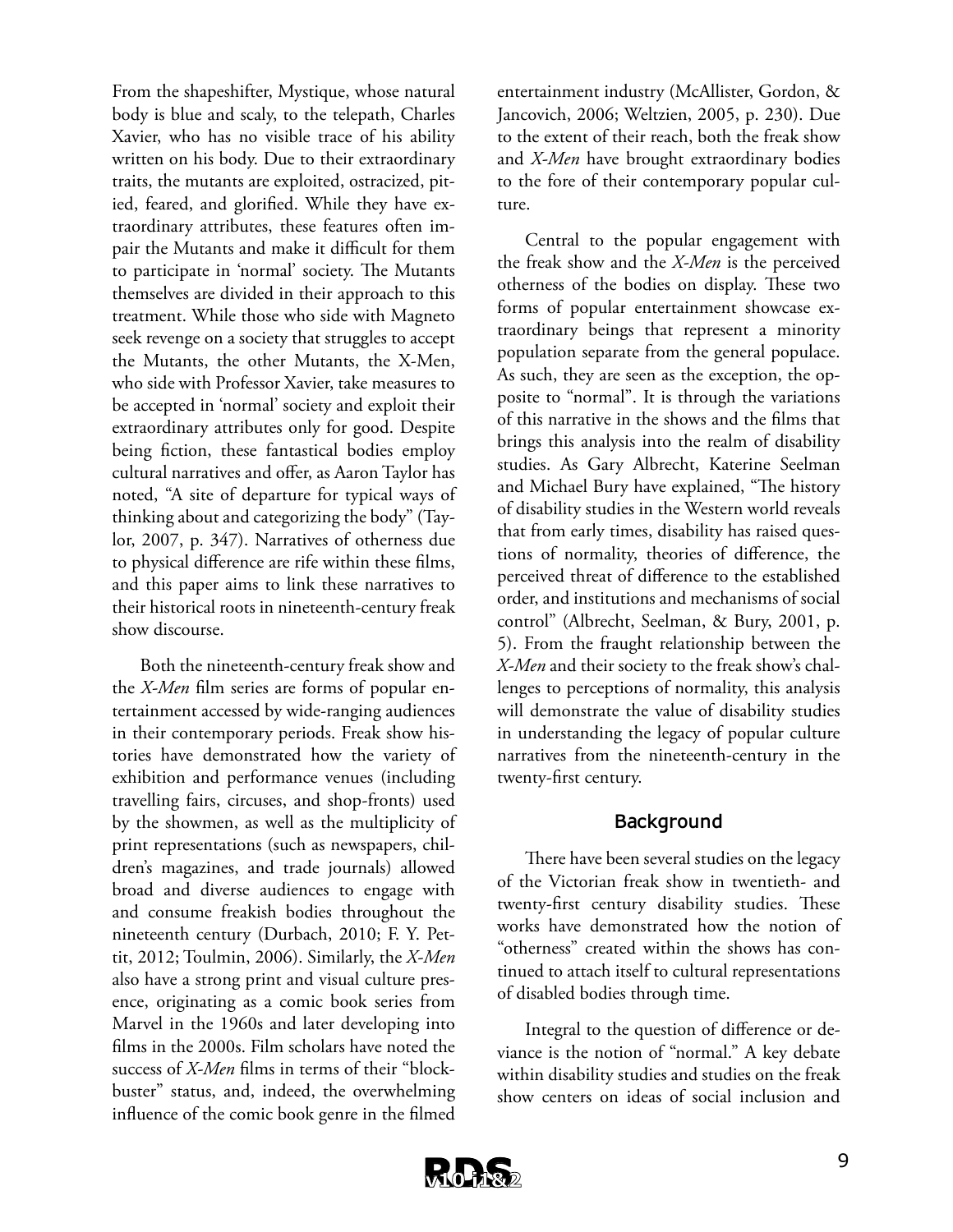otherness. In her analysis of the continuation of freak show performances in the twenty-first century, Elizabeth Stephens notes that "dominant cultural concepts of the body as a natural and coherent entity emerge in and through the exhibition of bodies identified as chaotic, unstable, and exceptional" (Stephens, 2005). This same point on the creation of normality simply through comparison is regularly addressed by Disability Studies scholars. Indeed, as shown in David Tuner and Kevin Stagg's *Social Histories of Disability and Deformity*, there is a very diverse history of who has been considered disabled and deformed through time and how those people were (un)able to engage in their contemporary societies. Turner explains "What connects these disparate histories and experiences is a shared element of stigma and separation from what dominant cultural and medical discourses define as 'natural' or 'normal,' leading to devaluation and socially imposed restriction" (Turner, 2006, p. 4). In the nineteenth-century, the freak body was used by both medicine and popular culture as a site to define and circulate notions of normality.

In his seminal study of the history of freak shows, Robert Bogdan highlighted that freak was a "social construction" rather than an inherent attribute of the performers (Bogdan, 1988, p. xi, 1996). This means that freakishness was woven into representations and exhibitions of the freak show performers, rather than an instant assumption made upon viewing a person with a disability or deformity. One of the most pervasive examples of this is the attempts to make the ordinary and everyday actions of the performers seem extraordinary due to their appearance. For instance, an 1889 interview with the freaks performing in the Barnum and Bailey circus explains, "that but for one particular trick which Dame Nature has played each one of them, these sports of Fortune are just men and women, with the feelings and habits, the likes and dislikes, the occupations and amusements of the rest of the world, with, of course, certain inevitable limitations" (Goddard, 1898,

p. 493). By highlighting the everyday aspects of the performers' lives and comparing them to the "rest of the world", this article makes their "normal" attributes seem extraordinary and freakish. Rather than normalizing the performers through this acknowledgement of their similarities to the readers, it makes it seem incredible that the freaks are in fact "just men and women." This notion of otherness, despite the similarities, is a key narrative that has continued in popular culture discourse on disability.

Further, Rosemarie Garland Thomson, has described "freakery" as "a single amorphous category of corporeal otherness [...] constituting the freak as an icon of generalized embodied deviance" (Garland Thomson, 1996, p. 10). She situates the freak show as a cultural site for reinforcing normalcy. She explains, "the freak's bizarre embodiment could assuage viewers' uneasiness either by functioning as a touchstone of anxious identification or as an assurance of their regularized normalcy" (Garland Thomson, 1996, p. 11). This was brought out in the freak show not only through the physical appearance of the freak performers, but also largely through the narratives cultivated and sold in the shows. Garland Thompson argues that the symbolism of deviant bodies has continued through time, taking on new narratives to serve the contemporary notions of normalcy.

Traces of nineteenth-century freak show narratives are numerous in the X-Men films and are woven into the storylines and dialogue. These range from more obvious references, such as the mutant characters being called freaks, or performing as novelty acts in circus sideshows, to more nuanced references which will be teased out here. Rather than provide an in-depth analysis of each film's engagement with disability narrative, I hope to introduce some of the key themes which exhibit the legacy of freak show narrative. Primarily, these are brought out in the films through notions of evolution, mutation, and social exclusion, all of which are supported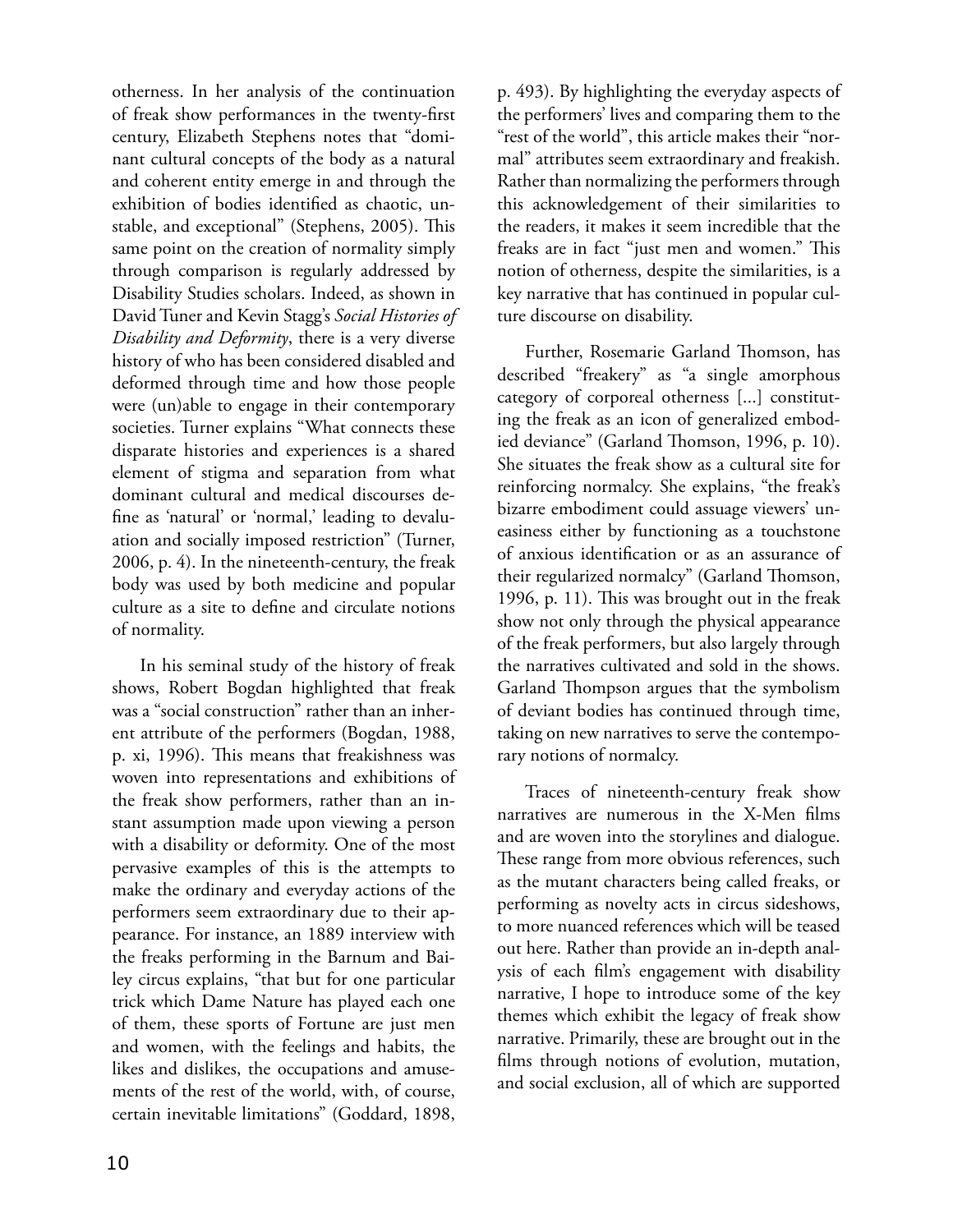and expounded by the concepts of deviance and normalcy.

#### **Evolution**

Underscoring the creation of Mutants in the films is the theory of evolution. Throughout the first three films, evolutionary theory is regularly referenced. For instance, one of the opening scenes in the second film, *X2*, shows the students from Xavier's school having a lesson on the evolution of man in the Neanderthal exhibit of a museum. Also, the first film begins and second film ends with the same speech on the importance of evolution to human survival: "Mutation. It is the key to our evolution. It has enabled us to evolve from a single-celled organism into the dominant species on the planet. This process is slow, normally taking thousands and thousands of years, but every few hundred millennia evolution leaps forward" (Shuler Donner, Winter & Singer, 2000, 2003). Further, in *X-Men: First Class*, we also learn that Professor Charles Xavier achieved his doctoral degree for his expertise in gene mutations, based on the theory of evolution. This conceptualization of evolution permeates the storylines of the *X-Men* films as a means to explain the origins of the Mutants' abilities. Rather than ever giving a comprehensive explanation, the films assume the audience's familiarity with evolutionary theory. In a similar manner to the Victorian showman's manipulation of popular understandings of evolution as a means of selling his freak performers to curious audiences, the *X-Men* films also rely on viewers' knowledge of evolution to understand the formation of mutants.

In the nineteenth-century freak show, evolution was regularly traded on as a freak narrative. Indeed, some acts were even touted as the missing link between man and ape. However, as the freak protest demonstrates, many freak show performers did not see themselves as lower down on the evolutionary scale, even though they had performed this role in the shows. Instead, they were of a "higher type" and "superior persons"

("Man about town," 1899, p. 41). In a similar vein, many of the Mutants consider themselves to be of a separate and superior species from Humans. The character of Magneto employs this narrative throughout the films and goes to great lengths to remind Humans of their frailty next to the extraordinary attributes of Mutants. During the opening scenes of the first *X-Men*  film, viewers are introduced to Magneto's belief in Mutant superiority:

Charles Xavier: Mankind is evolving.

Magneto: Yes, into us[...].

Magneto: We are the future Charles, not them [Humans]. They no longer matter (Shuler Donner, Winter & Singer, 2000).

Indeed, throughout the films, the characters who wish to hurt humans, and are therefore depicted as the villains, often frame their justifications for their actions on the narrative of mutant superiority and human simplicity. Magneto reassures one of his recruits in *X2* by stating: "You are a god among insects. Don't let anyone tell you different" (Shuler Donner, Winter & Singer, 2003). While many of the mutant characters are shown to struggle to adapt to their society, being a Mutant is often portrayed as something to be proud of, at least from within the Mutant community.

While the nineteenth-century protestors did not cite evolutionary theory as the root of their superiority, the employment of the same narrative on extraordinary superiority in the *X-Men*  films provides an interesting comparison. Marlene Tromp and Karyn Valerius have described the necessity of interpreting "freakishness" within the performer's social context and "particular cultural moment" (Tromp & Valerius, 2008, p. 4). With this in mind we can understand why the nineteenth-century freaks would not use evolutionary theory to explain their superiority. In that period, evolution was more regularly used to justify the differences between races, frequently making the non-white races inferior and more closely related to ape than man. By

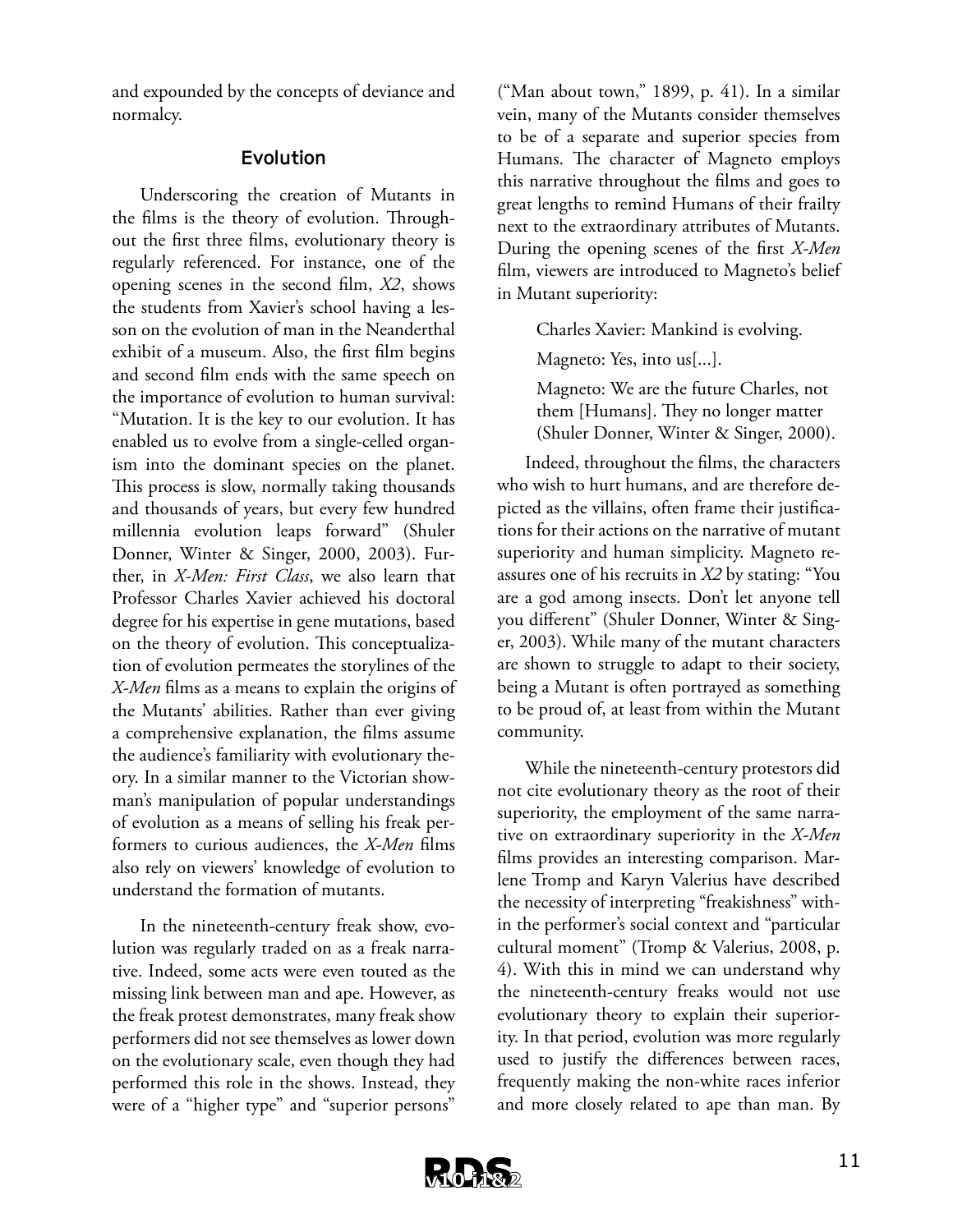contrast, the *X-Men* films use contemporary understandings of evolution to explain the existence of a higher, superior type of human. In the films, Mutants are the result of evolution leaping forward, whereas in the heyday of the freak show, freak performers were represented by showmen as proof that "normal" humans had evolved. However, the protest against the name of freak and the performers' justification for this, are more closely aligned with the Mutant narrative in the *X-Men* films. The narrative supporting the protest pre-empts the twentiethcentury move towards more empowering discourse surrounding difference.

#### **Human or Animal**

A more direct link between the nineteenthcentury use of evolutionary narrative in freak shows and the *X-Men* films can be seen in Logan's animalistic traits and the language surrounding this in *X-Men Origins: Wolverine*. On top of his body's regenerative ability, Logan is also able to grow claws in between his fingers, has an acute sense of smell, as well as extraordinary climbing abilities. The first part of the film demonstrates that Logan regularly used his abilities and his short temper to kill. His Mutant name, Wolverine, furthers his animalism. Throughout this film his bestial qualities are referenced in recognition of his proximity to the animal kingdom. For instance, the military scientist, Striker, who uses Mutants for experimentation in the creation of an ultimate weapon, convinces Logan to use his animalistic skills to kill his own brother, Viktor. He says, "I can't take Viktor down myself, Logan. To kill him you'll have to embrace the other side. Become the animal" (Shuler Donner, et al. & Hood, 2009). In another scene, Logan's girlfriend attempts to calm his animalistic instincts, which become particularly aggressive when he is angry, by reminding him, "You're not an animal, Logan. You have a gift" (Shuler Donner, et al. & Hood, 2009).

Logan's animalism is reminiscent of the narratives in the freak show surrounding both

"missing link" acts and "wild boy" exhibits. Both of these types of acts merged human and animal characteristics to produce a freakish creature. In 1894, *Illustrated Chips* mentioned two such creatures in a series on "Freaks of Nature." The first was the "Man-Monkey" from Africa, which by the description seems to have been a primate rather than a human ("Freaks of Nature IV," 1894, p. 6). The second was a child called "Peter, the Wild Boy," "A creature who was half a boy and half an animal. Half a monkey would perhaps be a better term to apply to him" ("Freaks of Nature VII," 1894, p. 3). Both are described as being neither completely human, nor completely animal. However, it is likely that the Man-Monkey was actually a monkey and that Peter was a human. Due to the contemporary debates and popular understandings of evolution, freak showmen were able to trade on the similarities between man and animal exhibited through primates and get audiences to question animalistic features in humans.

## **Mutant Experimentation**

In their overview of Disability Studies, Albrecht, Seelman, and Bury note that "disability is both a private and public experience" which may be "a shameful condition to be denied or hidden" for some, but also "a source of pride and empowerment – a symbol of enriched selfidentity and self-worth" for others (Albrecht et al., 2001, p. 1). It is this notion of pride and enriched self-worth that we see in the freak protesters and in the Mutants. However, as David T. Mitchell and Sharon Snyder have demonstrated in their review of Humanities studies of disability, negative imagery is pervasive in literary and filmic representations. Quoting Paul Longmore's work on television and film representations, they note that oftentimes, "'Disability is a punishment for evil; disabled people are embittered by their 'fate'; disabled people resent the nondisabled and would, if they could, destroy them'" (Longmore qtd. in Mitchell & Snyder, 2001, p. 197). Throughout the films, the character of Magneto and his dislike for non-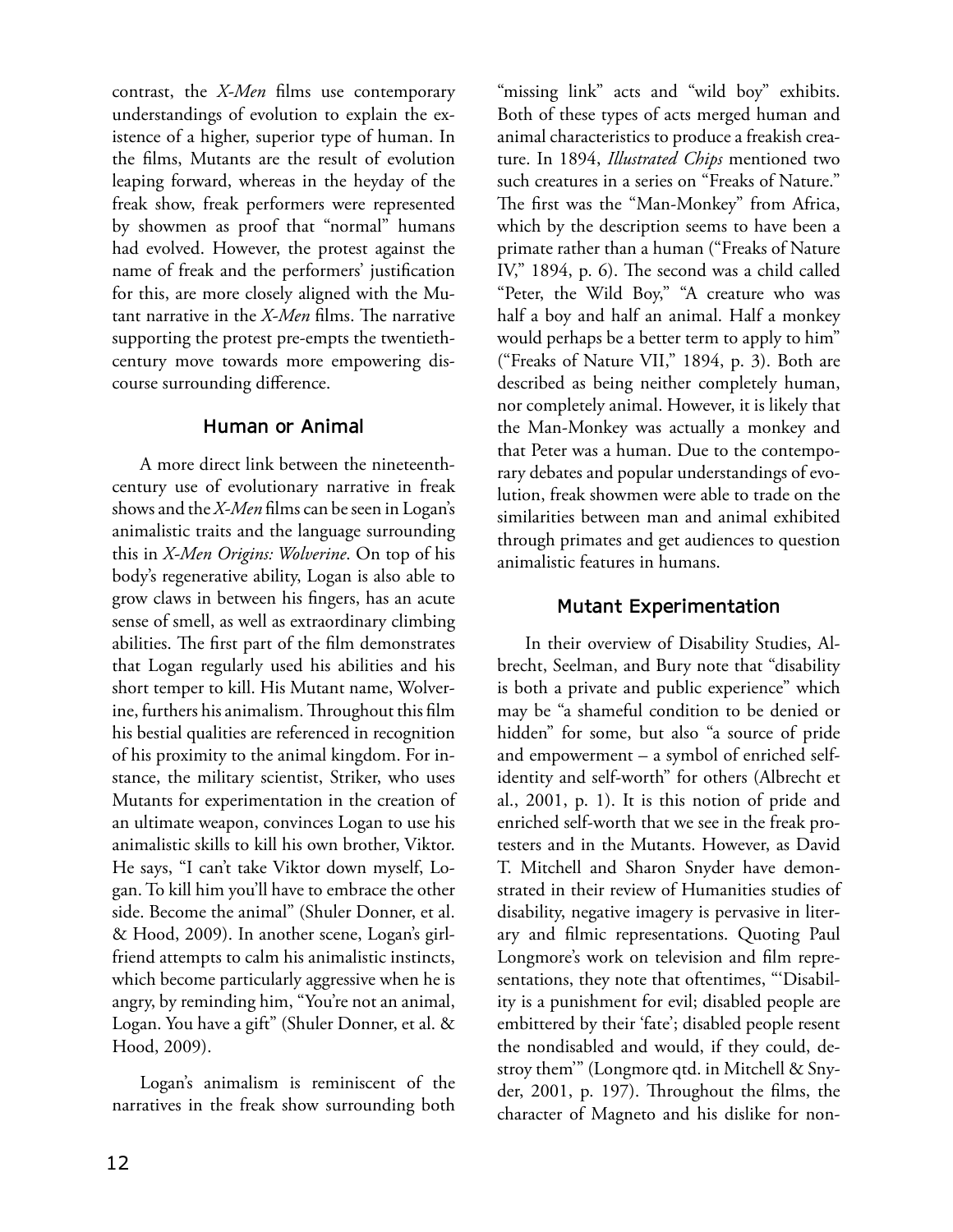mutants falls in line with Longmore's analysis. At the same time that Magneto encourages the Mutant's sense of self-worth, he also propagates a strong hatred for the 'normal' humans. So, both of these conceptions of disability, empowered pride and embittered resentment, resonant in the *X-Men* films through the Mutants.

Magneto's hatred towards non-Mutants stems from his own horrific experiences and from the constant reinforcement that Mutants are "other." At the beginning of the first film and elaborated in *X-Men: First Class*, we learn that as a child Magneto lost his family in a German concentration camp and he was subjected to cruel experimentation. The use of Mutants for scientific study and experimentation is also a powerful theme in *X-Men Origins: Wolverine*. In *Wolverine*, Logan and many other Mutants are taken to an island run by the US military and are used for experimentation. These storylines are entwined not only with Eugenics and the World War II atrocities enacted on 'othered' bodies, but also with narratives from the nineteenth-century medical relationship with freaks. Since the origin and complexities of many of the conditions exhibited by freak performers' bodies were still unknown, they attracted a great deal of interest from the medical community. In attempts to legitimize the shows, showmen would often invite medical practitioners to hold private audiences with the freak performers. As the famous case of Joseph Merrick and the surgeon Frederick Treves has shown, when freaks became the subjects of medical practitioners this relationship could easily lead to further degradation and humiliation for the performer in the name of science (Durbach, 2010, pp. 33–57). Further, freak bodies offered opportunities for the development of medical practices, such as the separation of conjoined twins (F. Pettit, 2012, pp. 74–78). At the crux of this medical interest in freaks and in the experimentation on the Mutants, is the narrative of difference.

#### **A Cure for Difference**

Both freak show histories and Disability Studies have argued that the concept of an "other" or a deviant body has worked to reinforce notions of "normal" bodies. Through the freak show, the notion of normalcy was brought out by the freaks enacting everyday activities, and it was the "inflated language that [made] them remarkable even as it invites pity and admiration" (Garland Thomson, 1996, p. 10). The ordinary is made to seem extraordinary because of the "cultural premise of irreducible corporeal difference" seen on the freak's body (Garland Thomson, 1996, p. 10). Indicated in the article interviewing the Barnum freaks, described above, this was a common narrative used to sell freak shows. The author, Arthur Goddard, stresses that "with the one particular reservation in each case, they are just men and women, normal and healthy, 'even as you and I'" (Goddard, 1898, p. 496). So, without their freakish corporeality, the freak performers were 'normal' people, but their bodily difference would always be "other."

This same narrative is echoed in the *X-Men*  films. In the final part of the trilogy, *X-Men: The Last Stand*, a cure is developed to suppress the "Mutant X gene", transforming the abnormal Mutants into normal humans. The language of the announcement is reminiscent of Goddard's article: "These so-called Mutants are people just like us. Their affliction is nothing more than a disease, a corruption of healthy cellular activity" (Shuler Donner, et al. & Ratner, 2006).

The release of a cure for mutation sparks anger from all sides of the Mutant community. Magneto, in particular, actively ignites hatred for humans and recruits scores of Mutants to attack the labs creating the cure. The Mutants who side with Charles Xavier, the X-Men, work to stop Magneto and try to prevent the humans from being harmed. However, even the X-Men are angry by the notion that they are a problem in need of a cure. Storm, one of the leading members of the X-Men, rails against the Xavier's

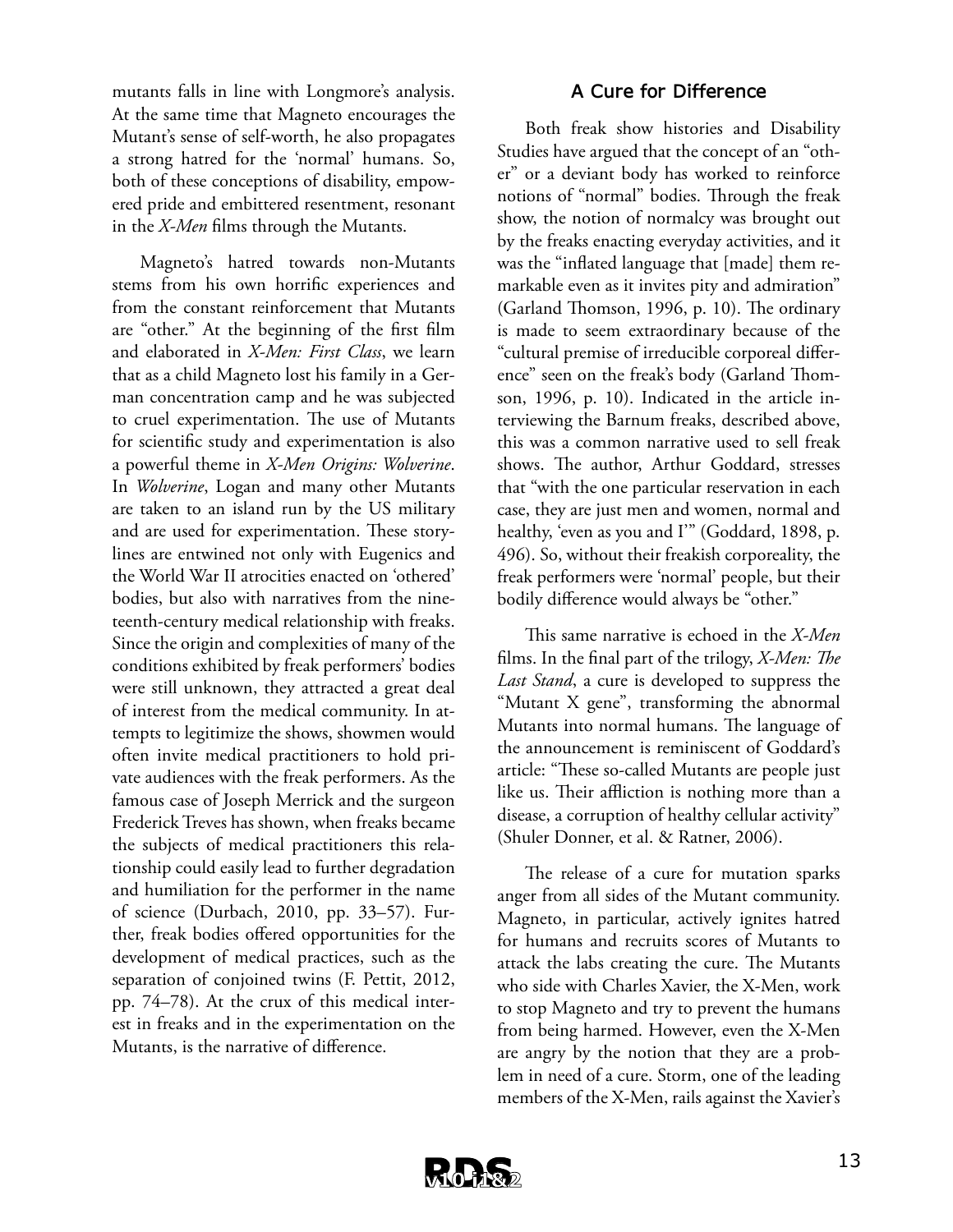explanation of the cure to one of his students, "No Professor, they can't cure us. You want to know why? Because there's nothing to cure. Nothing's wrong with you or any of us for that matter" (Shuler Donner, et al. & Ratner, 2006). Storm's pride and empowerment from being a mutant echoes Albrecht, Seelman and Bury's description of disability (above) and highlights the prevalence of disability studies discourse in the X-Men suite.

#### **Mutant and Proud**

The most recent *X-Men* film (at the time of writing), *X-Men: First Class*, which chronologically pre-dates the trilogy, highlights the struggle for Mutants to feel empowered by and proud of their extraordinary abilities, and also feel a part of society. This is particularly brought out by the character of Raven, who later adopts the name of Mystique. In her natural state, Raven has blue skin, red hair and yellow eyes. Through her ability she is able to transform into other forms and often adopts the appearance of a Caucasian female with long blonde hair. Recognizing that society would struggle to accept her in her natural form, Raven's friend Charles Xavier recommends that she adopts a 'normal' appearance when out in public. In an argument with Charles, Raven challenges his recommendation and mocks the use of the phrase "mutant and proud" she overheard in his flirtatious conversation with another woman: "Or is it only with pretty mutations or invisible ones like yours? But if you're a freak you better hide" (Shuler Donner, et al. & Vaughn, 2011).

Later in the film, Raven toys with the idea of trying a normalizing serum developed by another character, Hank. The two discuss their shared wish to look normal. However, by the time the serum is ready to use, Raven's self-image has altered again and she encourages her friend to adopt a similar empowering narrative. In answer to Hank's admission, "I don't want to feel like a freak all the time," Raven protests: "You're beautiful Hank. Everything you are, you're perfect.

Look at all of us. Look at all we've achieved this week, all we will achieve. We are different, but we shouldn't be trying to fit into society. Society should aspire to be more like us. Mutant and proud" (Shuler Donner, et al. & Vaughn, 2011).

This point brings us back to the empowering message behind the freak protest of 1898. Rather than wishing to hide due to the fear of not being accepted by 'normal' society, the freaks were vocal about their extraordinary traits and demanded a greater respect be paid to them. So too, do the Mutants.

## **Conclusion**

In the nineteenth-century, the freak show was a ubiquitous entertainment in popular culture. Many of the narratives from this mode of entertainment, particularly those surrounding the concept of physical otherness, continued to proliferate and transform in popular culture through the twentieth and into the twenty-first century. In the *X-Men* films we can see numerous similarities between the narratives of otherness represented by the mutants, and disability narratives with roots in the nineteenth-century freak show. Interestingly, little focus is placed on the only traditional representation of disability in the films; that is, Charles Xavier's use of a wheelchair. Rather than following traditional representations of disability, the *X-Men* films demonstrate that disability narratives are present in our contemporary popular culture in even the most unlikely of places. While this essay has only been able to examine a handful of these instances in the films, it has opened the possibilities of exploring non-standard contemporary representations of disability narrative.

All of the *X-Men* films employ a narrative of conflict between the "normal" humans and "abnormal" mutants. In these films, the people living with differences don't necessarily see them as problematic, but their position in society is affected by their differing attributes. While some of the mutants struggle to accept their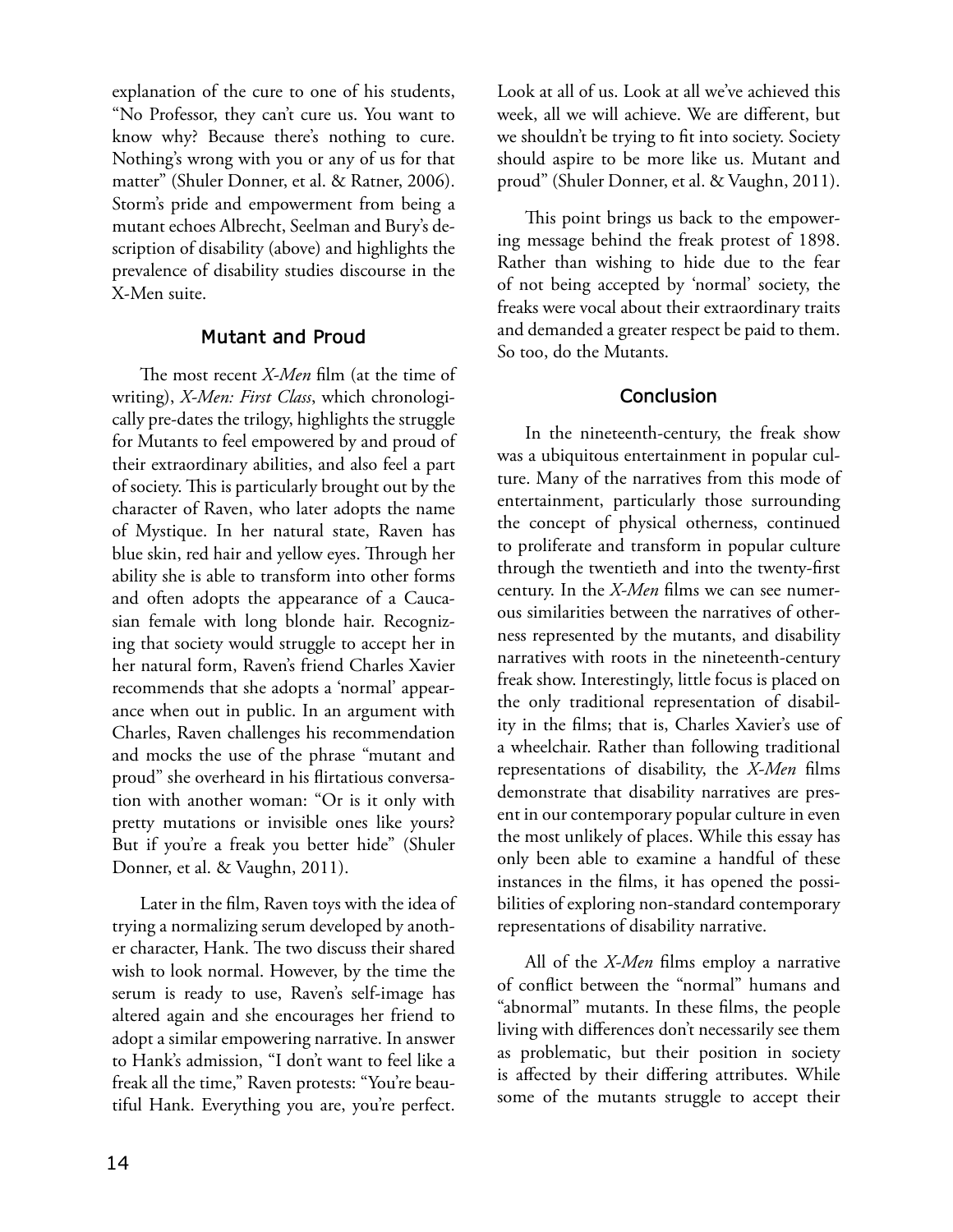difference, there is an underlying, empowering theme, which Barnum and Bailey's freaks also employed in their protest. This common theme is the belief in the power and strength of difference. Rather than accepting a marginalized and inferior position in society, these groups of 'others' choose to reinforce the equality, if not superiority, their extraordinary attributes entitle them to have in society, a theme that resonates strongly with Disability Studies today.

**Fionna Pettit, PhD** was awarded her PhD in English from the University of Exeter. Her research explores the relationship between popular culture and medicine, evident in representations and exhibitions of the body.

#### **References**

- Albrecht, G. L., Seelman, K. D., & Bury, M. (2001). Introduction: The formation of Disability Studies. In *Handbook of Disability Studies* (pp. 1–8). Thousand Oaks ; London: Sage.
- Bogdan, R. (1988). *Freak show: Presenting human oddities for amusement and profit.* Chicago: University of Chicago Press.
- Bogdan, R. (1996). The social construction of freaks. In R. Garland Thomson (Ed.), *Freakery: Cultural spectacles of the extraordinary body* (pp. 23–37). New York: New York University Press.
- Durbach, N. (2010). *Spectacle of deformity: Freak shows and modern British culture*. Berkeley: University of California Press.
- Freaks of Nature: IV. The man monkey and others. (1894, December 1). *Illustrated Chips*, p. 6.
- Freaks of Nature: VII. Peter the wild boy. (1894, December 29). *Illustrated Chips,* p. 3.
- Garland Thomson, R. (Ed.). (1996). *Freakery: Cultural spectacles of the extraordinary body.* New York: New York University Press.
- Goddard, A. (1898, February). "Even as you and I." At home with the Barnum freaks. *English Illustrated Magazine, 173*, 493–496.
- Man about town. (1899, January 14). *The County Gentleman, Sporting Gazette and Agricultural Journal*, p. 41.
- McAllister, M., Gordon, I., & Jancovich, M. (2006). Block buster art house: Meets superhero comic, or meets graphic novel?: The contradictory relationship between film and comic art. *Journal of Popular Film and Television, 34*(3), 108–115.
- Mitchell, D. T., & Snyder, S. L. (2001). Representation and its discontents: The uneasy home of disability in literature and film. In G. L. Albrecht, K. D. Seelman, & M. Bury (Eds.), *Handbook of Disability Studies* (pp. 195–218). Thousand Oaks ; London: Sage.
- Pettit, F. (2012). The afterlife of freak shows. In J. Kember, J. Plunkett, & J. A. Sullivan (Eds.), *Popular exhibitions, science and showmanship, 1840-1910* (pp. 61–78). London: Pickering & Chatto.
- Pettit, F. Y. (2012). *Freaks in late nineteenthcentury British media and medicine.* [Unpublished thesis]. University of Exeter, Exeter.
- Shuler Donner, L., Winter, R., Arad, A. (Producers), & Ratner, B. (Director) (2006). *X-Men: The Last Stand*. [Motion Picture]. United States: Twentieth Century Fox.
- Shuler Donner, L., Winter, R., Jackman, H., Palermo, J. (Producers), & Hood, G. (Director). (2009). *X-Men Origins: Wolverine.* [Motion Picture]. United States: Twentieth Century Fox.

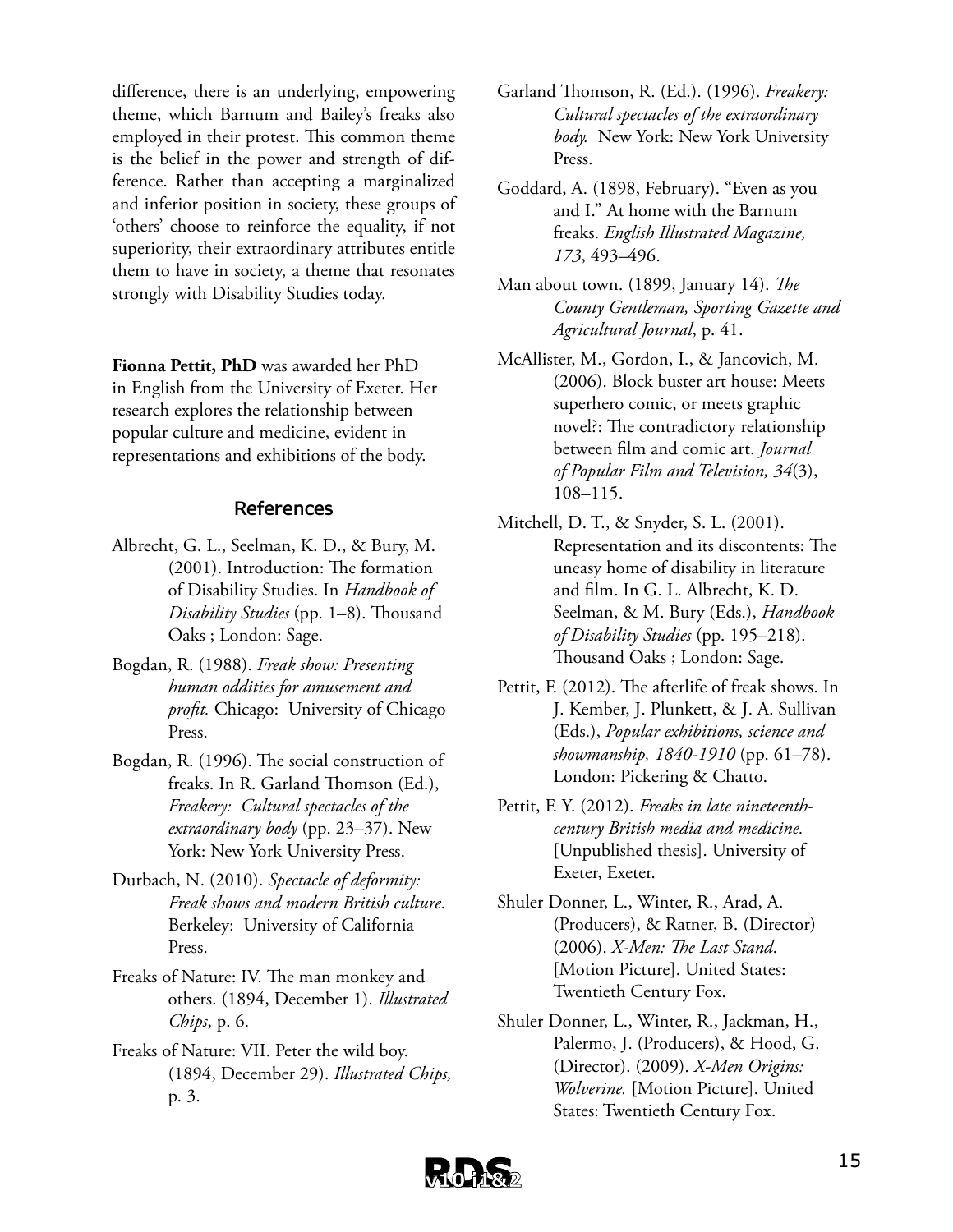Shuler Donner, L., Winter, R., (Producers), & Singer, B. (Director). (2000). *X-Men*. [Motion Picture]. United States: Twentieth Century Fox.

Shuler Donner, L., Winter, R., (Producers), & Singer, B. (Director). (2003). *X2*. [Motion Picture]. United States: Twentieth Century Fox.

Shuler Donner, L., Singer, B., Kinberg, S., Goodman, G. (Producers), & Vaughn, M. (Director). (2011). *X-Men: First Class*. [Motion Picture]. United States: Twentieth Century Fox.

Stephens, E. (2005). Twenty-first century freak show: Recent transformations in the exhibition of non-normative bodies. *Disability Studies Quarterly, 25*(3), online journal. Retrieved from http:// www.dsq-sds.org/article/view/580/757

Taylor, A. (2007). 'He's gotta be strong, and he's gotta be fast, and he's gotta be larger than life': Investigating the engendered superhero body. *The Journal of Popular Culture, 40*(2), 344–360.

Toulmin, V. (2006). "Curios things in curios places": Temporary exhibition venues in the Victorian and Edwardian entertainment environment. *Early Popular Visual Culture, 4*(2), 113–37. doi:10.1080/17460650600793185

Tromp, M., & Valerius, K. (2008). Introduction: Toward situating the Victorian freak. In M. Tromp (Ed.), *Victorian freaks: The social context of freakery in Britain* (pp. 1–18). Columbus: Ohio State Univ. Press.

Turner, D. M. (2006). Introduction: Approaching anomalous bodies. In D. M. Turner & K. Stagg (Eds.), *Social histories of disability and deformity: Bodies, images and experiences* (pp. 1–16). London: Routledge.

Weltzien, F. (2005). Masque-ulinities: Changing dress as a display of masculinity in the superhero genre. *Fashion Theory, 9*(2), 229–250.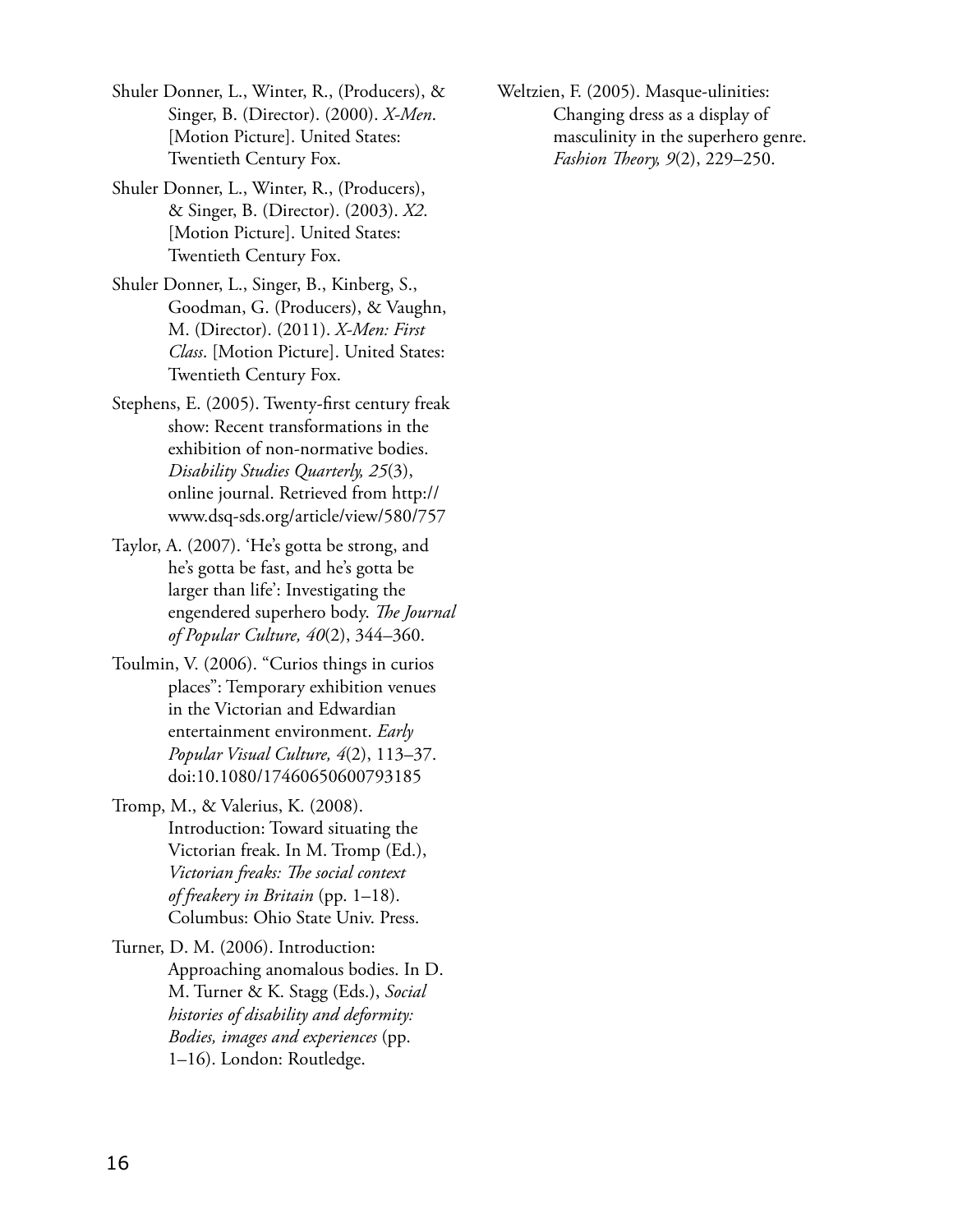# **Keep It Right -** *Homeland***: The Female Body, Disability, and Nation Joëlle Rouleau**

**University of Montréal, Canada**

**Abstract:** This article will look at how *Homeland*'s main character, Carrie Mathison, is used as a metaphor for the current cultural state of fear in the post-9/11 United States by demonstrating the effects of internalized sexism and ableism within the representation of a disabled woman's experience in the articulation of her gender, race, disability, and sexuality.

**Key Words:** feminism, disability, Homeland (TV series)

## **Introduction**

This article will consider Episode 1 of the first season of *Homeland* (entitled "Pilot"), which premiered on October 2, 2011 in the US. *Homeland* is set in the anti-terror movement, where terrorists present a menace to homeland security.<sup>1</sup> This article explores constructions of race, gender, and dis/ability in a reflexive analysis of the series that interrogates these identity categories and reconceives normativity in relation to the body, asking what it means socially to "be normal." In this paper, these norms are understood as being inscribed in discourses – the means of representation coding our experiences of the world in order to structure and share them to a larger scale (Hall, 1997).<sup>2</sup>

To further develop a thesis, this analysis will start by pointing out some key moments. The series opens on the lead character, Carrie Mathison, driving a car in the streets of Baghdad. In the first three minutes of the show, she defies her boss, trespasses illegally on a local prison, and interrogates a prisoner who is awaiting execution. Mathison bribes the inmate into revealing some clues about the next terrorist attack on American soil and creates a diplomatic crisis when she is discovered in the prison – because of which, she is forced back to Washington to

do administrative work, isolating her from her contacts.

Ten months elapse, taking us through the opening credits, where we meet again with Mathison in a completely different setting. Here, we are introduced to her within the private sphere. We witness her rushing to get ready in her empty but disorganized house that is decorated with cardboard boxes full of paperwork. An over-the-shoulder shot takes us to her bathroom where she changes and cleans her genitals – a simple act that is sexually coded and emphasized by the fact that she only goes home to do so. Mathison then dresses quickly in a suit and leaves her home. When in contact with other people, she is depicted as the outsider. Her boss notes the fact that she is habitually late (thus separating her from her peers) and introduces the subject of their urgent meeting: Nicholas Brody, an American soldier taken hostage eight years before in Iraq, has been found alive in Afghanistan.

Mathison is visibly shocked where the rest of the agents applaud and rejoice. She recalls her discussion in the Iraqi prison 10 months earlier and confides in her closest friend and supervisor, Saul, explaining that the Iraqi prisoner she interrogated disclosed that an American prisoner of the war had been "turned." She is convinced that Brody is this American traitor and she decides, despite a warning from her mentor, to pursue her intuition and investigate him. Ten minutes into the series, we have an incredible terrorist plot with no narrative basis except the intuition of a woman that the audience has been led to believe is not entirely well suited to her job or status. This tension is formally elaborated through a constant alternating editing, building Mathison and Brody's identities in different spaces simultaneously.

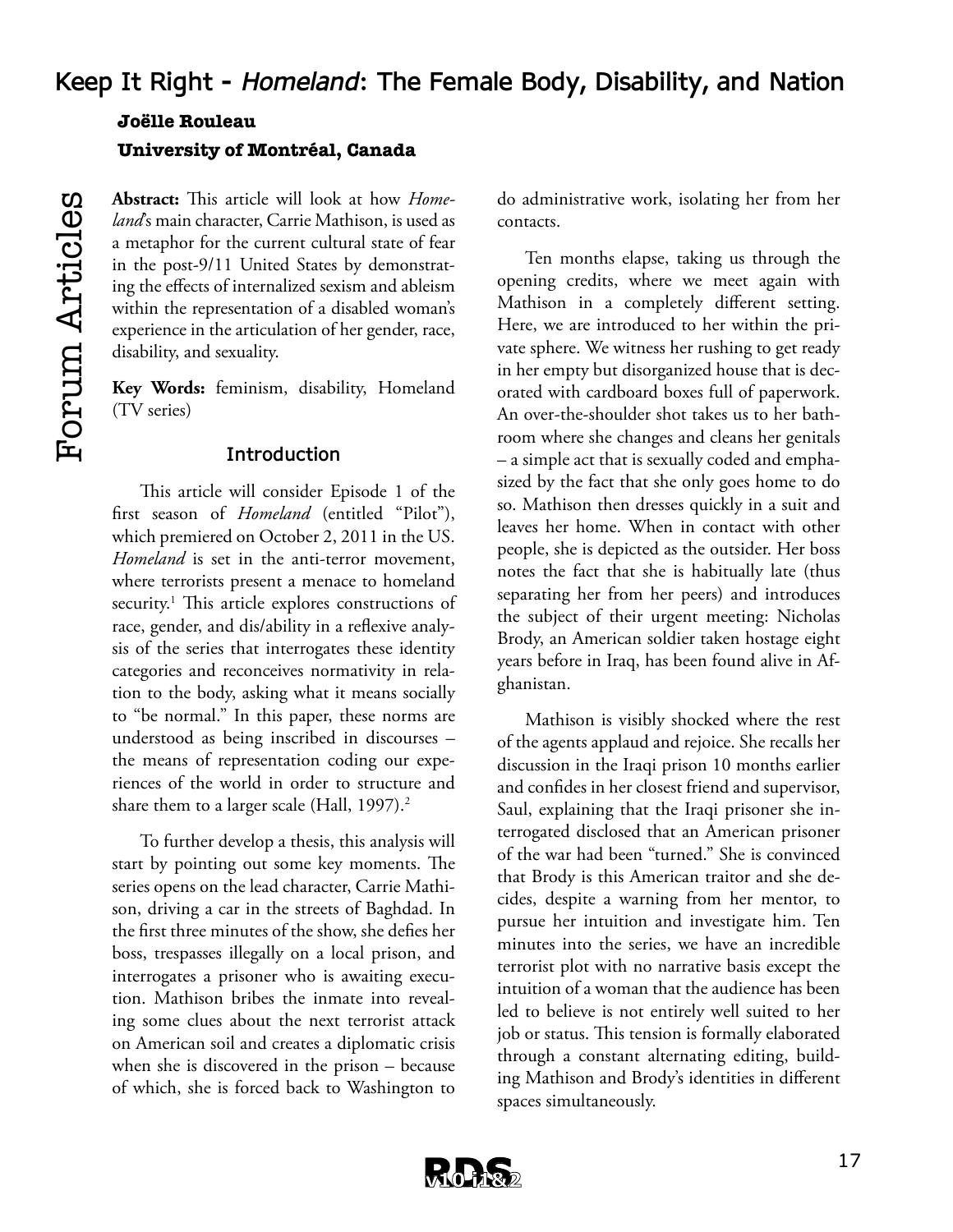Nicholas Brody's character, on the other hand, embodies the white, able-bodied, male, marine hero of a long-lasting war – far from being believed to be a potential terrorist. We first see him in captivity, being discovered in a hidden trap somewhere in Afghanistan. His first words in the series are "I'm an American," reinstating his heroic identity. We follow him through his naturalization steps, under both strict military surveillance and the multiple cameras of every American news channel. His heroic character is built on a foundation of post-traumatic stress disorder, which locates him and Mathison in a kind of binary opposition – as this article will further explore.

This paper argues that in *Homeland*, the body of main character Carrie Mathison is used as metaphor for the current cultural state of fear in the post-9/11 United States by demonstrating the effects of internalized sexism and ableism within the representation of a disabled woman's experience.3 Internalized oppressions (e.g., ableism) are those that are culturally coded as character traits or specific to a particular gender, race, or ability/disability (Hall, 1997). Mostly, they are oppressions entangled within a society or a culture without being criticized or even acknowledged. This article will discuss the ways in which the articulations of Mathison's gender, race, disability, and sexuality locate her in a specific intersection, explored via how she dresses, speaks, and acts and in relation to Brody's gender, race, disability, and sexuality. Here, articulation is understood as the recognition of the particularity of each oppression as well as interactions among them, which are specific to her character, and their effect. As Slack explains,

"Articulation is, then, not just a thing (not just a connection) but a process of creating connections, much in the same way that hegemony is not domination but the process of creating and maintaining consensus or of co-ordinating interests" (1996, p. 114).

This paper argues that these articulations make Mathison the moral gatekeeper of American white supremacist cultural hegemony,<sup>4</sup> deployed and reinforced within Stuart Hall's regime of representation (1997). Hegemony requires that ideological assertions become selfevident cultural assumptions. This regime refers to, as Hall (1997) explains, the framework in which "representation connects meaning and language to culture / uses language to say something meaningful about, or to represent, the world meaningfully, to other people" (p. 15). Therefore, Mathison's character becomes the link between culture and meaning: there is a cultural state of fear post 9/11 that she embodies through her gender and her disability, and her actions are set up to counteract those fears and prevent any other attacks from being made.

Furthermore, it is imperative to apply the regime of representation as a critique of ableism, wherein disability is discussed but only as something to overcome or be erased (Palmer, 2011) in order to preserve the symbolic order of white ableist heteronormativity.<sup>5</sup> The symbolic order refers to a concept developed by psychoanalytical theorist Jacques Lacan, who argued that the symbolic order structures social conduct. Feminist film theorist Laura Mulvey demonstrated that the symbolic order in classical film is obtained by condemning deviant conduct (often, the woman is deviant through her sexuality, and her domestication via marriage or her death brings back the symbolic order). In this article, the symbolic order of white abeist heteronormativity refers to multiple concepts articulated together, exemplified by the tension between Occident and Orient – between "white Americans" and "Arabs"; the implied deviance of Mathison's mood disorder; and finally the compulsory heterosexuality and able-bodiedness working together to "(re)produce the able body and heterosexuality" (McRuer, 2010, p. 97). Moreover, this analysis will consider the ways in which *Homeland* portrays the female body as a metaphor for the United States' homeland, strategically deploying gender and disabil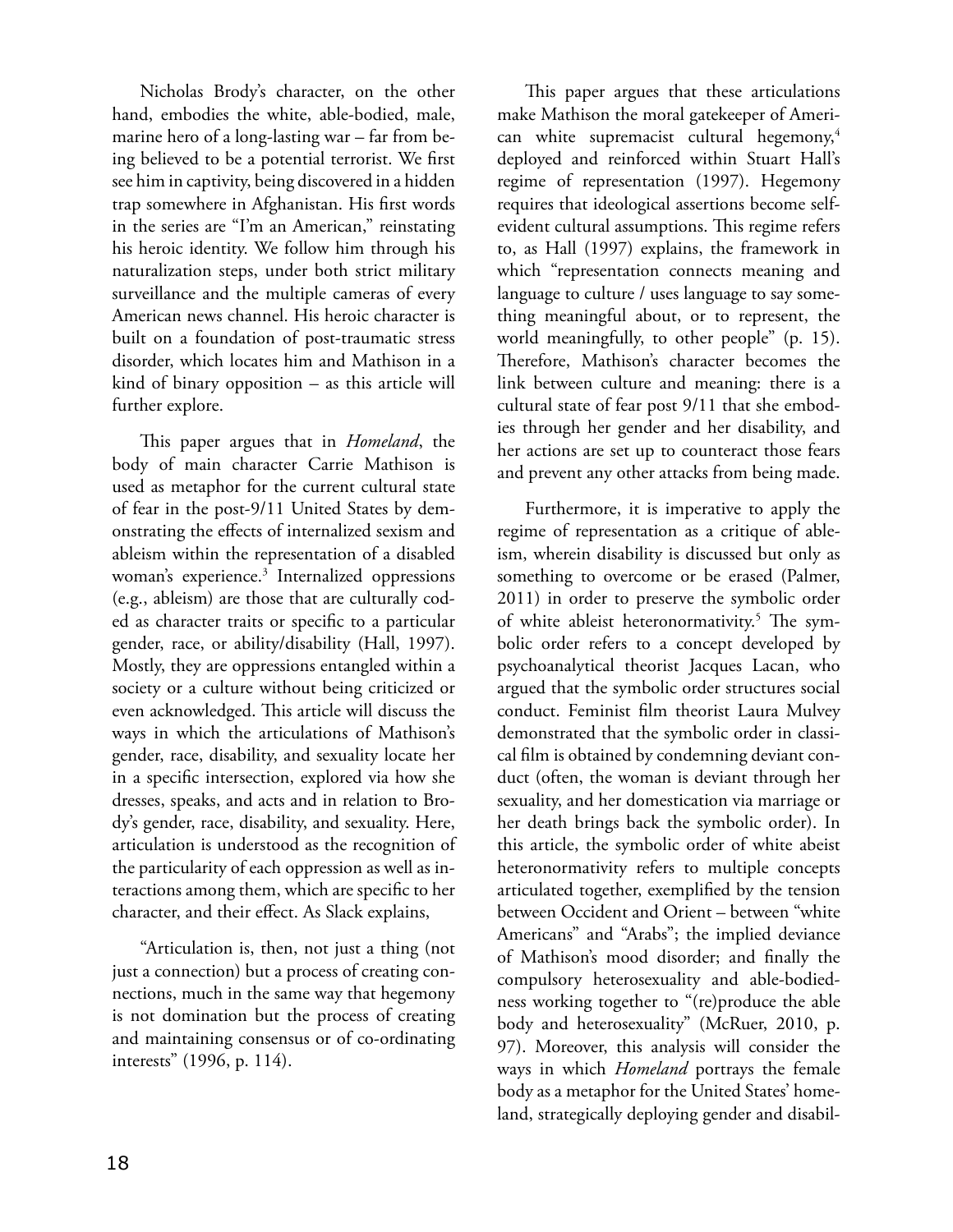ity to symbolize state security against racialized and ethnicized invaders. It will look at how the main characters of the series, Carrie Mathison and Nicholas Brody, are formally depicted and constructed as binary oppositions of each other in relation to gender and abilities.

The analysis will first look at how gender and disability are constructed in such a way as to deploy Mathison as a contemporary re-articulation of the hysterical woman. Secondly, it will look at how the representation of disability in popular culture nourishes the idea of compulsory ablebodiedness and compulsory heterosexuality as discussed in queer and disability studies (Butler, 1993; McRuer, 2010; Rich, 2004) by building a tension between gender and disability within the concept of normalcy (Davis, 1995). These questions will be addressed in the second section of this article.

## **Invisibility and Transcendence of the "Hysterical Woman"**

Carrie Mathison refers to herself as having a "mood disorder," which it is implied would threaten her position at the agency were it to become well known. In the first 10 minutes of the show, we see Mathison take some kind of green pill hidden in an aspirin bottle. Ten minutes later, her secret is discovered by Maxim, Virgil's brother, both being her two closest allies in her illegal investigation of Nicholas Brody. From this discovery and onward, we know Mathison has a secret, and we are led to doubt her ability to act and think "sanely." While this secret could compromise her job, we also understand that it's making her good at it. A precisely gendered and ableist scheme of power relations is now set, which locates Mathison in a complex relationship to other characters.

She is the only woman in her surroundings and she is thought to be "crazy" because of her pills. First, her action of taking the secret pill is marked as suspicious when Maxim and Virgil find the pill and start inquiring about its con-

tent. Thus, to keep her social status, she must pass as able-bodied or "supercrip." Tanya Titchkosky, in Withers (2012), defines "supercrips" as people who can avoid:

"Attending to disability by attending fully to their ability to participate in society, as normally as possible … [who] ultimately and inevitably signify having a 'positive effect on others,' 'contributing fully to the community,' and 'maximizing their potential.' . . . The stories of the ableddisabled demonstrate that even disabled people are able to fit in and take up an appearance, which shows that their conduct is undoubtedly oriented to an unquestioned normalcy. Through this way of conceptualizing disability, disability becomes the space in which the value of normal shines forth without ever having to be directly spoken of, and disabled people are held to be asserting their individual ability (value) when they can be seen as oriented to serving this normal order" (p. 69-70).

Mathison can pass because her disability is mostly an invisible one. She also embodies the "supercrip" by virtue of the fact that her disability is the key to her passing: it's what makes her able to work and think as she does. Later in the episode, Virgil confronts Mathison with the pill, having discovered that it is clozapine, an antipsychotic used with patients who are "unresponsive to conventional neuroleptics" (CPS, 2001, p. 376). He asks her if she's "crazy," to which she replies that she's dealing with it:

> Virgil: Just tell me I'm not out here risking federal prison on behalf of a crazy person.

Mathison: I am crazy.

Virgil: It is not funny. If anybody at the agency finds out about this. . . .

Mathison: I've got a mood disorder, okay. . . .

Virgil: I looked it up Carrie! Clozapine is an antipsychotic!

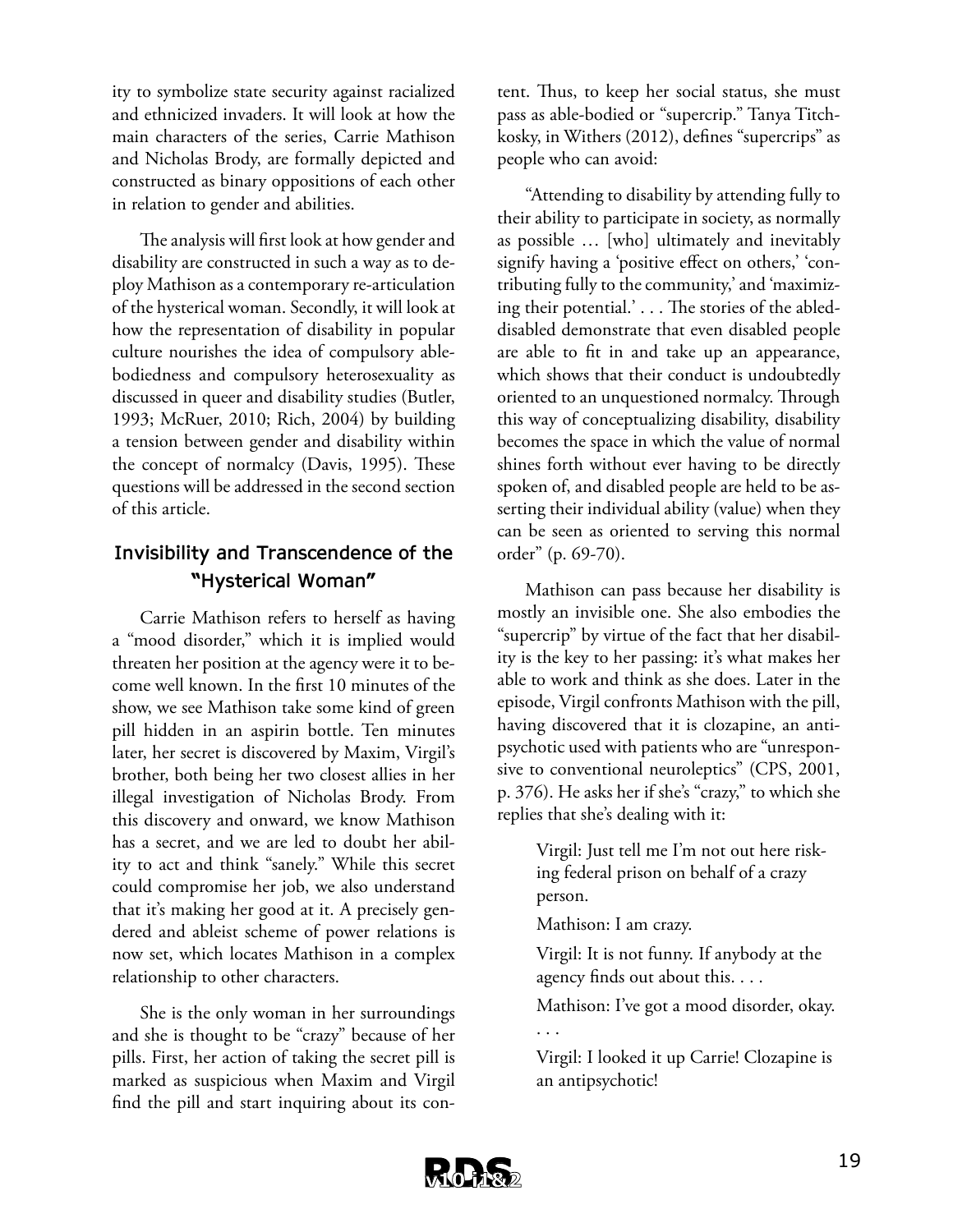Mathison: I'm dealing with it. I've been dealing with it since I was 22.

Virgil: Does Saul know?

Mathison: God no. No . . . nobody does. Don't act so shocked, I mean, it can't come as a complete surprise.<sup>6</sup>

These examples serve to define Mathison as deviant and demonstrate how she navigates her marginalization.

*Homeland*'s diegesis is strategically constructed so that the spectators know from the narrative that Mathison is dealing with a mood disorder that can be referred to as "crazy," as Mathison points out in this dialogue. As feminist film studies theorist Teresa De Lauretis (2004) explains, narrativity is a mechanism of coherence (p. 266). Therefore, it contributes to the depiction of the "crazy" woman audio-visually but also spatiotemporally.

First, internalized sexism mostly manifests itself through Mathison's work. The most obvious example of such is when she approaches Saul in a sexually suggestive way demonstrating how, as a woman, her primary weapon against oppression is through her body via men's sexual satisfaction. Moreover, her disability locates Mathison as weak, feeble, and irrational (for example, when Virgil describes her as being "intense" or when she reacts very emotionally to David telling her what to do). It is interesting to notice that the characteristics she displays are socially undesirable and mostly associated with femininity – again, her gender and disability enact these intersections of oppressions.

Her ability to transcend her gender issues is only available to her as a white woman; she is the only white woman directly involved in the investigation, in opposition to Saul and David, who are her ethnicized and racialized male counterparts, and Brody, the white male terrorist. In the following section, this analysis focuses on her sexuality being used as a weapon within a masculine industry, complicated by the construction of mental health/disability through the archetype of the hysterical female.

## **Gender and Disability in Popular Culture**

In *Homeland*, this construction of Mathison's gender and disability to create the archetypical hysterical woman reinforces the ableist and sexist regime of representation in popular culture. Mathison is portrayed as an archetype of the hysterical woman, and her gender and her sexuality enable her to act as the gatekeeper of morals and white heteronormativity in popular culture. The hysterical woman archetype, as embodied by Claire Danes' portrayal of Mathison, has a very long history in film and media (Doane, 1988), but she is also important in the history and development of allopathy. Since the 17<sup>th</sup> century, women have been pathologized as "neurasthenic" and "hysterical" (Foucault, 1976). The commonly held belief informing medical science was that women were mentally more fragile than men and therefore unable to participate fully in social life.

As mentioned, irrationality and vulnerability are seen as undesirable and often associated with femininity and feminine sexuality. Mathison's sexuality must be passive in order to be non-threatening to her male counterparts (Doane, 1988). In *Homeland*, Mathison's gender and disability construct her as being both irrational and vulnerable, and these characteristics therefore serve to justify her irrational behavior and sexuality. As alluded to previously, Mathison embodies this hysterical woman partly based on her promiscuous sexuality. When it comes to women, this promiscuity can be associated with having mental health issues – or, more specifically, with hysteria and Freud's definition of what this type of diagnosis implies for female sexuality (Heath, 1992, p. 51), such as sexual desire, insomnia, irritability, and a tendency to cause trouble (Maines, 1999). When Saul discovers Mathison's illegal monitoring of Brody's house, Mathison attempts to protect the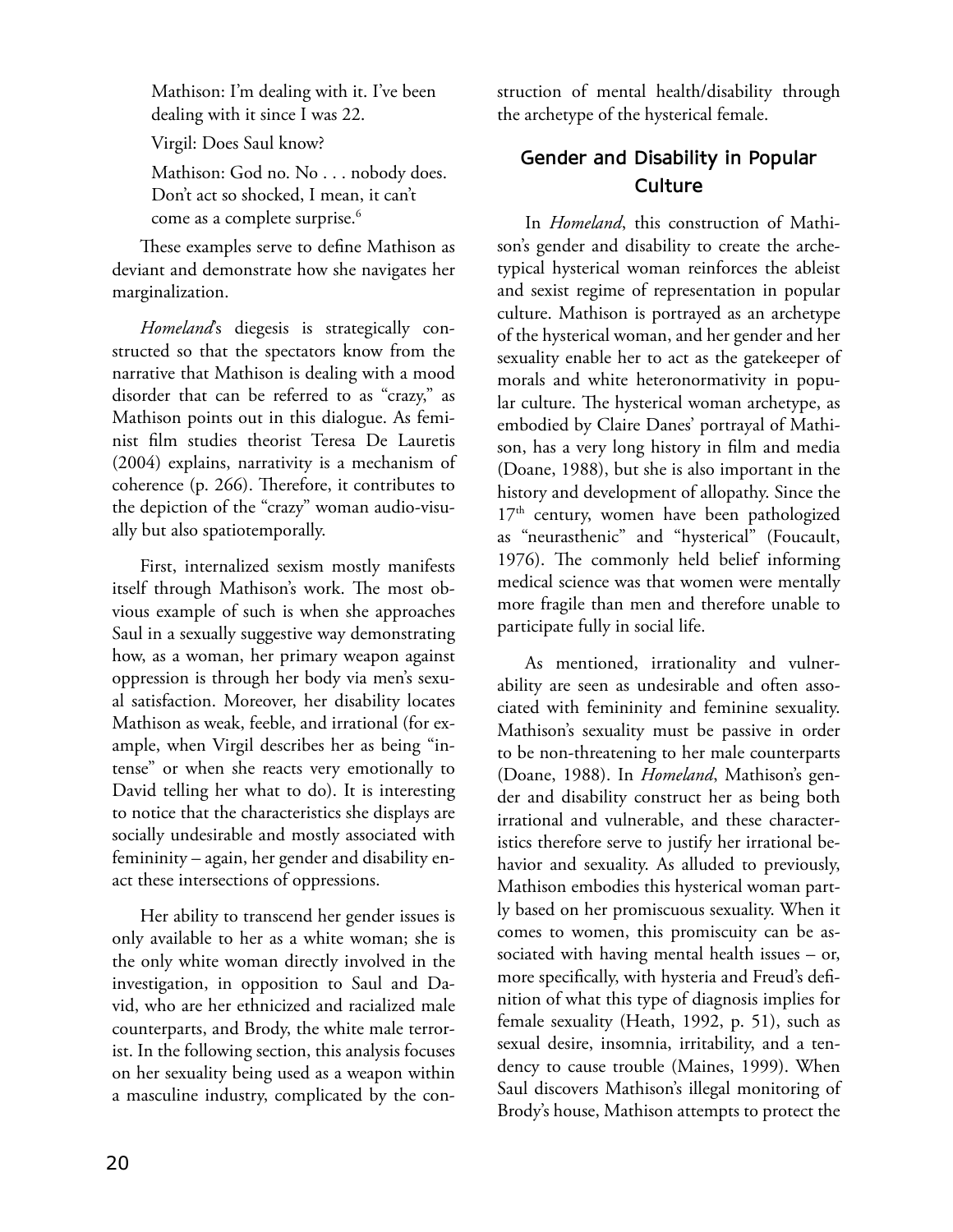investigation from being shut down by stating that she would do anything to prevent him from reporting her, clearly implying a sexual offer. He rejects and shames her paternalistically, marking her sexuality as a main weapon in her battle to gain and maintain power.

When Saul rejects Mathison's attempts to gain security and cuts off communication with her, she is then depicted as entering into an irrational, emotional state. She listens to loud jazz music, takes a pill, and tries unsuccessfully to calm down. The camera movements in this scene could also be described as hysterical. As Doane (1988) puts it, hysteria condenses where paranoia decomposes (p. 198), and here, we have access to more narrowed shots picturing Mathison constantly within frames (the frame of her bed, the frame of her closet, the frame of her door). The frames contribute to this idea of constraining her – hysteria condenses her emotions as well as her body into narrative and cinematic frames. The camera frantically follows Mathison's actions. Frustrated, she begins to repeatedly change her clothes, intermittently trying to calm down, and finally leaves the house for a nearby bar where she attempts to seduce a stranger. This precise action reminds us of the beginning of the episode, where Mathison comes home in the early morning, changes out of evening clothes, cleans her genitals, and dresses in clothes more suitable for office work. Her promiscuous sexuality can be understood as a direct effect of her emotional reactions, which leads us to understand it as related to her mental health issues, a work tool, or both; but it is difficult to imagine that her pleasure factors highly.

Her interaction with Saul leads the spectators to understand that she uses her body and her sexuality to achieve her goals (in this case, to prevent him from denouncing her) but that she is at once revered and detested for this. Earlier in the episode, Saul had gotten Mathison entry to Brody's debriefing, asking her, "Will you behave yourself?" Not too long after the alleged meeting, David and Saul have a paternalistic conver-

sation about Mathison, helping us understand the structure of the power relations taking place between the three of them:

> David: You kicked Carrie Mathison into my debrief this morning, I'm curious – was it her request or yours?

Saul: Hers. Frankly, I'm surprised you didn't assign her yourself. She is the only one in the section who's ever been to Iraq.

David: It's not her résumé I have a problem with, it's her temperament.

Saul: What happened?

David: She turned a routine follow up into a cross-examination. She kept trying to connect Brody to Abu Nazir. It's always Nazir with her.

Saul: I won't deny, she can be a little obsessive on the subject.

David: Is there something I should know Saul?

Saul: Not that I'm aware of.

David: Because the last time I heard her like this, she bribed her way into an Iraqi prison, causing an international crisis.

Saul: I appreciate your concerns. Carrie has learned her lesson. We both know how good she is.

David: What did I tell you when I agreed to give her one more chance?

Saul: You said only if I agreed to do the babysitting.

David: I said it would end badly – for both of you. You've got a big blind spot where she is concerned. Trust me, I did too. Now my wife lives in Palm Beach and I only see my kids twice a year.7

This exchange implies that David and Mathison have a history together that led David's family away. It then confirms Mathison's representation of the hysterical woman, as dangerous

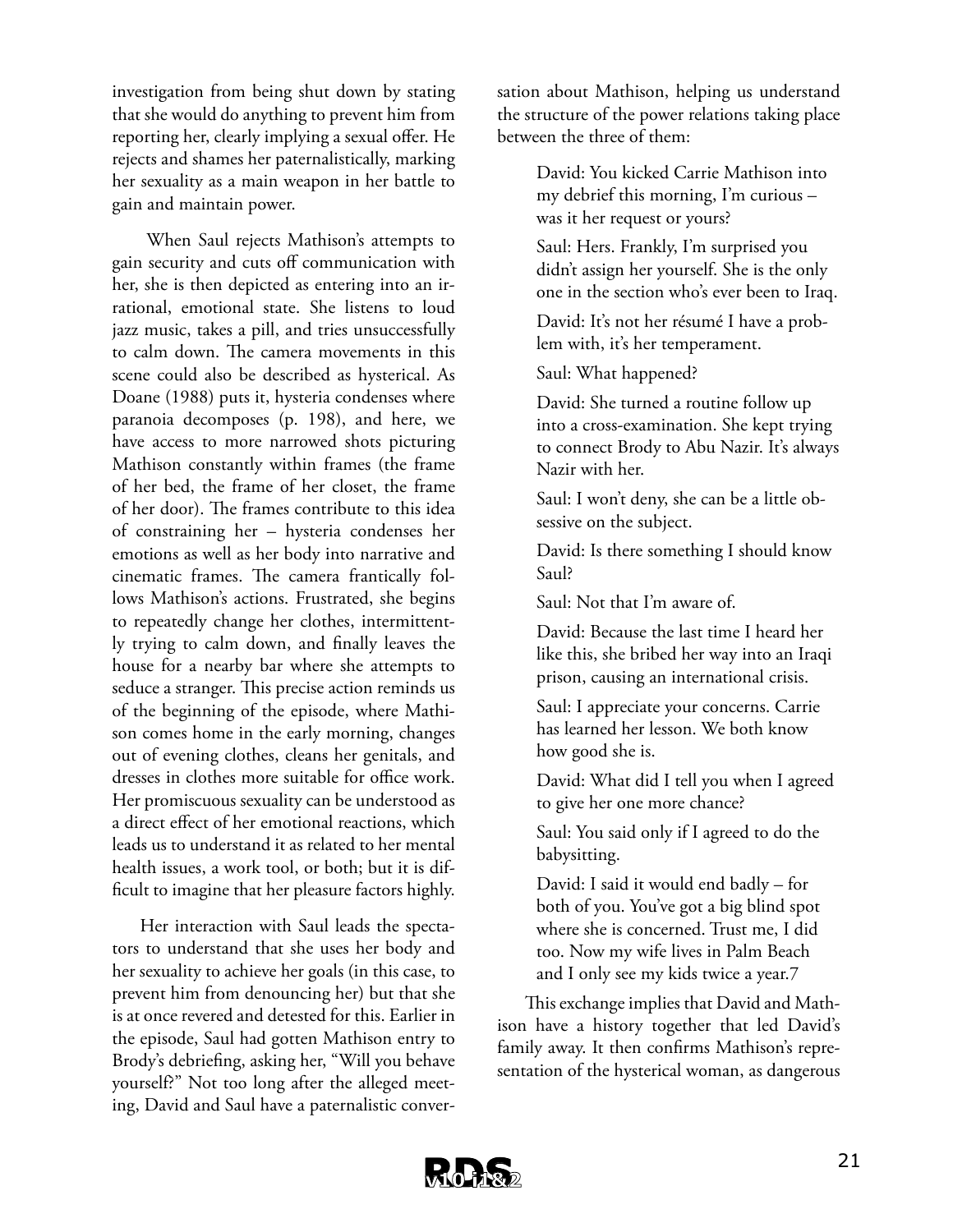and fatale. If Saul were to accept her sexual offer, his safety would be compromised.

Later, in the bar, her interaction with the stranger can be understood in the same manner: when Mathison is about to leave with her conquest, she is enlightened by watching the finger patterns of the jazz musicians playing. This triggers a memory of Brody's right hand during his television appearances. The space in the bar is organized in order for us to understand Mathison's observation; a television showing news coverage of Nicholas Brody is located close to the live musicians. Her sexual behavior, directly linked to her disability and gender, is the first reason for her presence in this bar, and it is her presence in this space that enables her to understand that Brody's hand movements are potential evidence that he is attempting to make contact with terrorists. Her deviant sexuality is producing and reproducing the American cultural anxiety and puritanism about women's sexual freedom, upholding American cultural hegemony. Her sexual agency literally serves to protect and reinforce Brody's cultural identity and thus the American cultural identity as a whole.

## **Naturalizing Mathison or Using Her as a Weapon?**

Often in media representations of the hysterical woman, the ultimate goal is to naturalize the subject. Strangely enough, in *Homeland*, the dialectic is different; if the goal were to identify Mathison as a hysterical woman, it would then follow that the entire series is set upon naturalizing her by either normalizing her or killing her – a consequence that has been specifically applied to deviant characters such as women, homosexuals, queers, or "freaks" in traditional Hollywood cinema (Russo, 1987). Here, Mathison's hysteria is the key to the premise; neither her death nor her naturalization would prevent the United States from being attacked. Thus she requires her specific disability and gender and the interaction of these in order to successfully

conduct an investigation that undermines the terrorists' plot.

If this analysis is extended beyond the first episode of *Homeland* to include a macroscropic view of the entire series, it becomes evident that there is a connection to both tragic endings available to hysterical women. In Season One's ending, Mathison is controlled and treated medically for her mental health issues (later identified as a bipolar disorder), locating her within the scope of naturalization. She is taught to behave according to certain standards of normalcy: she eats well, sleeps well, takes her medication, and avoids participating in stressful work situations. When she finally learns that her "delusions" were actual facts and that she was correct in following her hunches, she makes peace with her pathologized behavior and tries to reintegrate into a more socially acceptable way of life. At the end of Season One, while Mathison knows that she is leading a good investigation, she is also convinced that she is leading a destructive way of life. She wants to get better and to "learn to be normal." However, the CIA still needs her knowledge, and moreover, it is her "dangerous" delusions that allow for the continuation of the investigation into Abu Nazir (the series' equivalent of Osama bin Laden).

Season Two locates a stabilized but still fragile Mathison – who, at this juncture, is no longer a CIA agent – into a very complicated plot, where Brody turns out to be a new informant in the war on terrorism. At the end of this season, almost all the characters die in a terrorist attack with the exception of Brody and Mathison. Although her sensitivity is back and her out-ofcontrol mood disorder reappears, Mathison is still alive. Her own "normal" state (as characterized by mental health issues, which is depicted as abnormal by other characters throughout the episodes) is the main reason why she can lead the investigation and continue to find clues that will help prevent the next attack.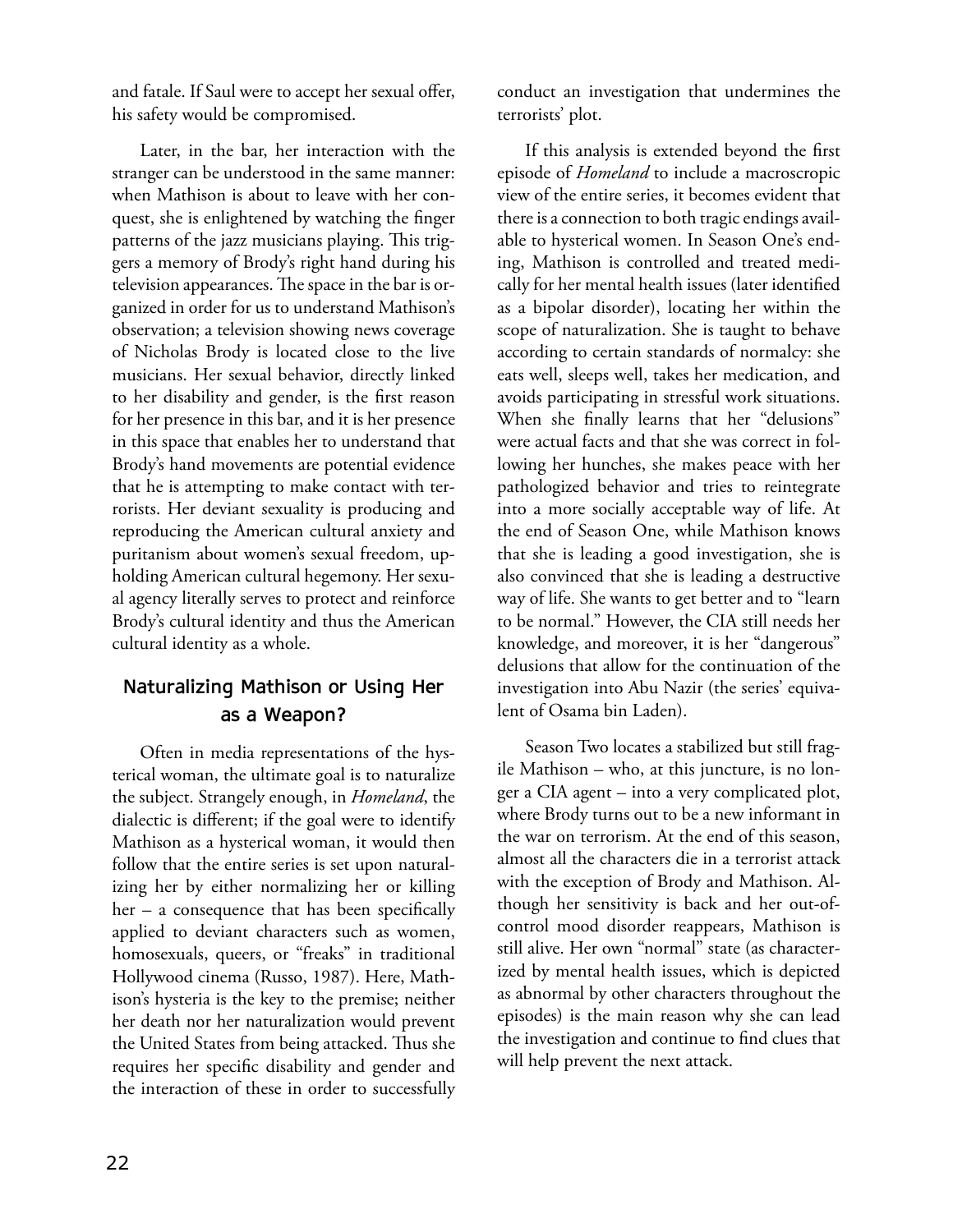Season Three literally uses Mathison's disability as a weapon against the "Middle East." The narrative of this season works primarily to blur the lines surrounding Mathison's behavior and response to the CIA's investigation into the bombing of Langley. In terms of her gender, she's now pregnant with Brody's baby, a difficult reality she is unable to deal with. The ending of this season marks a very important step regarding Mathison and Brody's relationship. While he dies (his death consolidates a CIA plan to take over the government in Iran), Mathison lives. She does not want her baby, but it is too late for her to take action. These observations help us to understand how both disability and gender interact in *Homeland* to display a complex representation of disability in popular culture.

## **The Male Gaze and the Ableist "Stare"**

This representation of the disabled woman supports two types of gazes as defined by feminist film theorist Laura Mulvey and disability theorist Vera Chouinard: the male gaze (Mulvey, 1975) and the ableist gaze (Chouinard, 2012). The former refers to the woman as spectacle in classical Hollywood cinema, wherein female characters are portrayed as to-be-looked-at. According to Laura Mulvey and Mary Ann Doane, the woman is the object of scopophilia (the desire to look), thus gendering the roles of the spectators: men are the beholders of the gaze, the active heroes, whereas women are the obstacles to men's quests. To overcome these difficulties, men must either tame women or kill them. Sarah E. Chinn (2004) builds on this paradigm in her discussion of "the look" (p.196), wherein desire and desirability are constructed through who is looking, who can look, and who is and is not being looked at.

In disability studies, the ableist gaze, or as Rosemarie Garland-Thomson (1997) calls it, "the stare" (p. 26), objectifies people with disabilities and deems them vulnerable, pitiful, and endangering to the abilities of others. Vera Ch-

ouinard argues that the ableist gaze is a direct consequence of the concept of compulsory ablebodiedness as developed by Robert McRuer (2006). It is this ableist gaze that subjects the disabled character to her cinematic fates: she is either someone to overcome or someone to kill in order to protect able-bodiedness, thereby allowing for the continued subjugation of disabled subjects under the dominance of an objectification by the able-bodied. Nicholas Brody's character is constructed in such a way as to amplify Mathison's disability. Our first introduction to Brody is via footage of his "liberation"; found in a hidden closet, dirty and with very long hair and a beard, his first lines in the episode proclaim that he is American. Before he arrives in the United States, we follow his journey back. He is shown showering, shaving, and receiving a haircut. This process delineates the binary opposition between Orient and Occident, savage and civilized, dirty and clean (Hall, 1997). Moreover, when viewed in comparison with the depiction of Mathison's hygiene at the beginning of the episode, it becomes clear that this scene acts to further binarize able-bodied male and disabled female, between the active soldier held captive eight years in Iraq and the suspended, and therefore more passive, CIA agent having sexual intercourse with strangers to cope with emotional stress.

The "stare" also operates to desexualize the disabled person, reinstating able-bodied heterosexuality as the norm. Sarah E. Chinn (2004) discusses how both gazes relate to sexuality and objectification and locate the disabled female body at the center of desire and repulsion, to be looked at and to be controlled (p. 197). In *Homeland*, Mathison's disability and sexual promiscuity endanger national security because of her role in the CIA's investigation of terrorist attacks. Her sexuality is expressed as a symptom of her disability, therefore locating her again outside of the realm of acceptable social behavior where she is expected to conform to the stereotype of the desexualized, obedient, disabled woman. She acts as the gatekeeper of the nation

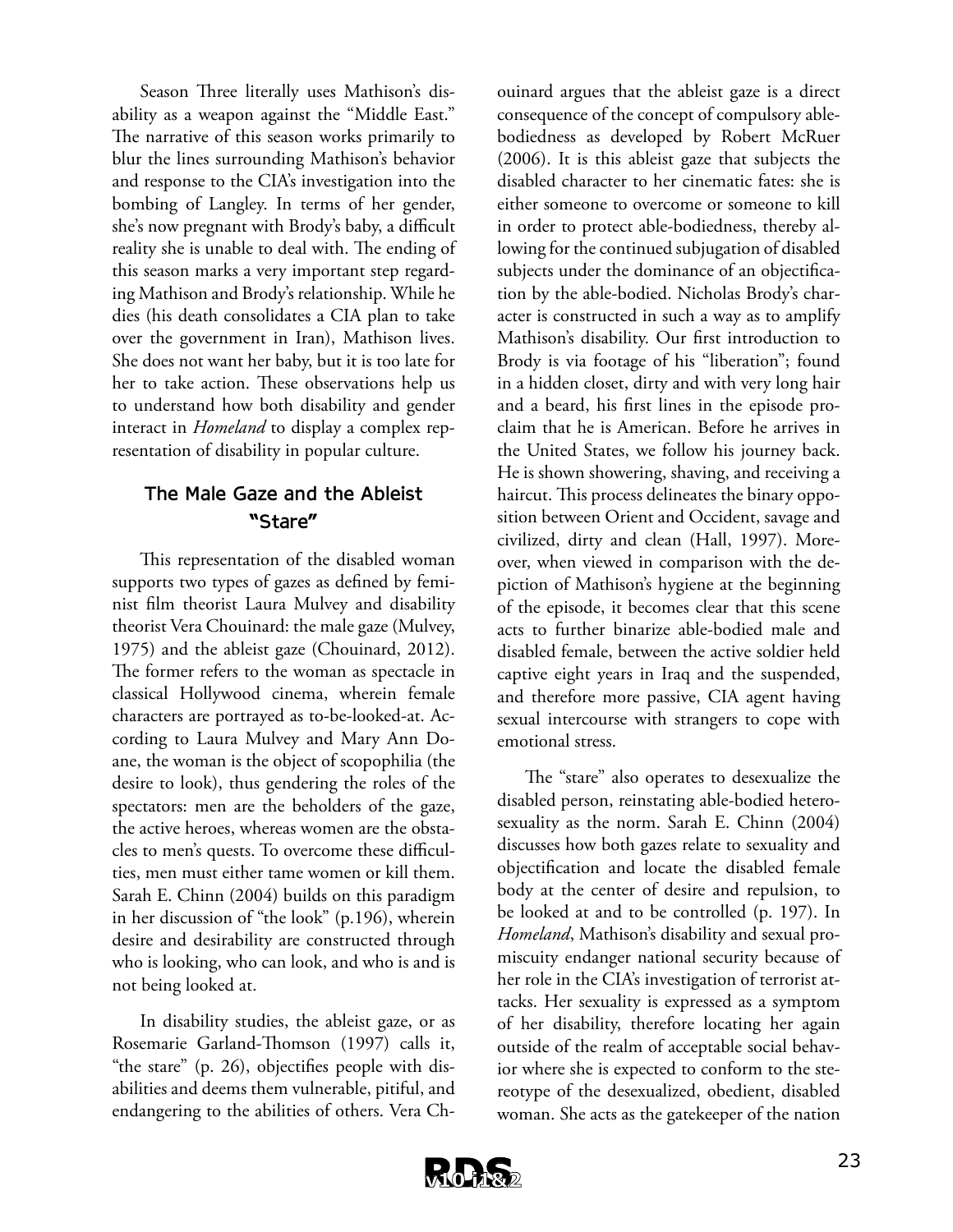through her sexualized and disabled body. With a concept like compulsory able-bodiedness, McRuer complicates the intersection of sexuality and disability, arguing that "both systems work to (re)produce the able body and heterosexuality. But precisely because they depend on a queer/disabled existence that can never quite be contained, able-bodied heterosexuality's hegemony is always in danger of being disrupted" (McRuer, 2006, p. 97). Mathison's sexuality is not only a threat to the security of the state, it is a threat to the entire structure of able-bodiedness.

## **Sexual Opposition Between Mathison and Brody**

While this essay focuses on the events of Episode 1, it is worth noting that from Episode 5 ("Blind Spot") and onward, Mathison and Brody develop a sexual relationship. At this point, her sexuality is again not related to pleasure but to work. She physically attempts to bring back Brody into the state, into the nation, by bringing him literally into her body. She has the responsibility to reintegrate him; it is her duty to respond to the terrorist plot as the sole moral guardian of the United States.

This representation of sexuality and disability as articulated in Mathison's character contributes to a broader pop-cultural representation of disability in which able-bodiedness and heterosexuality become compulsive, and a tension is created between gender and disability within the concept of normalcy. Signs of this are present throughout the episode as Mathison is pressured to become "normalized," in other words, able-bodied, feminine, with a sexuality used to defend the state, rather than for pleasure. This representation is reinforced by the antagonistic construction of Mathison and Brody's characters, set in opposition in order to reinforce this regime through their eventual sexual relationship. Mathison is deviant because of her gender and her disability, but this deviance can be reformed if she is the one to reform Brody.

Furthering this discussion of sexuality, Brody and Mathison's different situations also contribute to these binary oppositions. The violent sexual intercourse between Brody and Jessica (his wife) seems to act as a means of addressing the trauma of violence and torture that Brody has been subjected to and depicts the hero as having a troubled mind. This scene reinscribes the woman as the passive object, helping the post-traumatic stressed hero to reintegrate into the nation, through this expression of violent masculine sexuality. The white woman, again portrayed as the moral gatekeeper of white heteronormativity, complies with this role and refrains from objecting to it. At first, Brody's posttraumatic stress disorder can be articulated as a disability that affects his reintegration into the state, but in an effort to conform to masculine gender norms, he "mans up" and overcomes his disability in less than five episodes – the instant he meets Mathison at a veteran meeting and their relationship begins. Brody's experience of the post-traumatic stress disorder portrays him as vulnerable and, as the male character, having to overcome it through dominant and violent sexual intercourse.

This scene, as witnessed by Mathison (and by extension, the spectator) in her living room via camera system emphasizes the idea that this woman, as a CIA agent, has a more passive role than the male soldier. Furthermore, when Mathison confronts Brody in a routine debrief about Abu Nazir and the death of his fellow hostage, we begin to understand Brody's role in the terrorist plot. What the spectators see of Brody is significantly different from what is shown of him within the diegetic world of the series: Brody is the hero of the social sphere, where Mathison's investigation is relegated to the private sphere. She acts out of her jurisdiction and everything else seems to contradict her story. Brody (who is male and passing as able-bodied despite clear signs of post-traumatic stress, which could also identify him as a "supercrip") is on display as a war hero in the public sphere, where the disabled female experience is of no one's interest;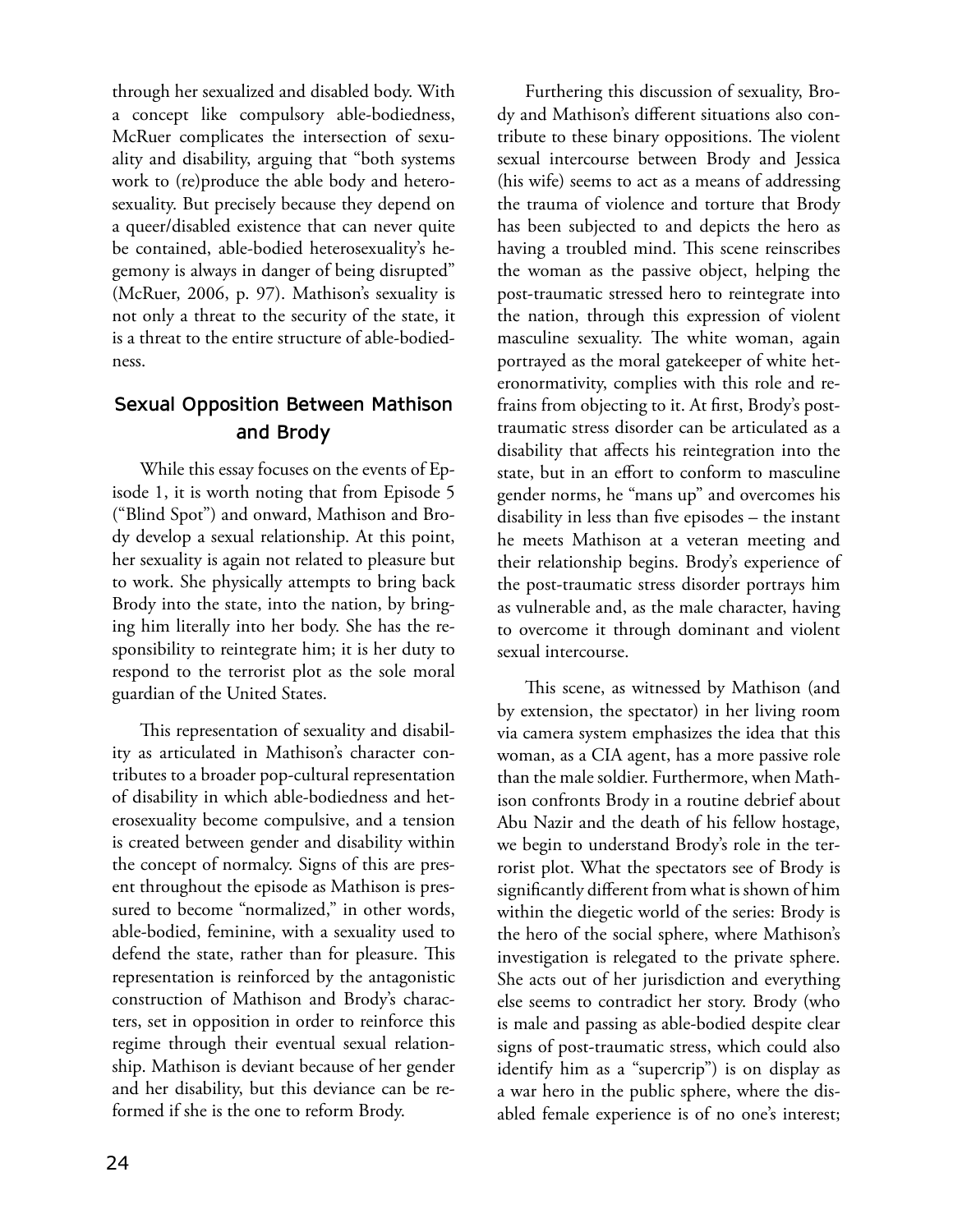she is a failed CIA agent who did not prevent previous terrorist attacks on American soil. Her conversation with Saul leads the spectator into understanding her obsessive attitude toward her investigation:

> Mathison: I am just making sure we don't get hit again.

Saul: I'm glad someone is looking out for the country, Carrie.

Mathison: I'm serious. I missed something once before, I won't, I can't let that happen again.

Saul: It was ten years ago. Everyone missed something that day.

Mathison: Everyone is not me.<sup>8</sup>

## **Conclusion:** *Homeland***'s Submission to the Regime of Normativity**

Stuart Hall states that the regime of representation shows how normative characteristics are being produced and are producing shared meaning into popular cultures, (for example, using stereotypes to ridicule, simplify, and reduce individual differences to essentialized characteristics). In *Homeland*, this regime manifests itself through the representation of the disabled woman, inscribed by codes of shared meaning such as the hysterical woman. The articulation of race, gender, disability, and sexuality developed within this analysis display what Hall (1997) calls a power play over representation (p. 254). In *Homeland*'s regime of representation, disability is depicted as representing the able-bodied experience as necessarily existing in opposition to the disabled experience. In her article "Disability, Gender, and Difference on The Sopranos," Kathleen Lebesco (2011) considers the regime of representation as a key factor in the comprehension of normalcy. The conditioning of the ableist regime of representation serves to "conflate body ideals with our concept of what is physically 'normal,' increasing the number of people whose bodies are regarded . . . as socially unacceptable. . . . What is sorely needed is a representational universe that begins to approach the complexity and wealth of real corporeal difference" (LeBesco, 2011).

Inevitably, the regime of representation influences – and is influenced by – popular culture. Popular television series such as Homeland contribute to the general coding of dis/ abled and gendered experiences. To extrapolate this thesis, Mathison becomes a bearer of white ableist American heteronormativity in the state of fear that has drastically changed the United States and the Western world in the post-9/11 era. This is evidenced in the show's depiction of the obsessive "24/7" news coverage of Brody's story, a phenomenon referred to by media and political science theorists as the "CNN effect" (Robinson, 1999). This concept postulates that the existence of a 24-hour international news channel could have a major impact on foreign policy and general opinion towards international relations. This effect is included in *Homeland*'s narrative, showing masses of journalists and camera people filming every step of Brody's return to the United States. Lots of television screens are shown to emphasize this constant coverage, and these "on-the-spot" shots are even edited into the editing of the actual episode. However, Mathison's mental health issues, her tapping of Brody's house with cameras and microphones, and her theory regarding Brody's implication in the terrorist attack after years of torture and captivity in Iraq are considered justifiable, despite being extraordinary measures of surveillance. Her sexuality is used as a tool to get information for her investigation on terrorism and later as leverage to bring Brody back into the nation, symbolizing how compulsory heteronormativity must be respected in order to reinstate the moral order of American's hegemony over non-Western, non-white cultural invaders. Therefore, Mathison's white female bipolar disorder embodiment symbolizes the "unstable" American nation-state post-9/11 attack.

By presenting a complex intersection of race, gender, and ability within a mainstream

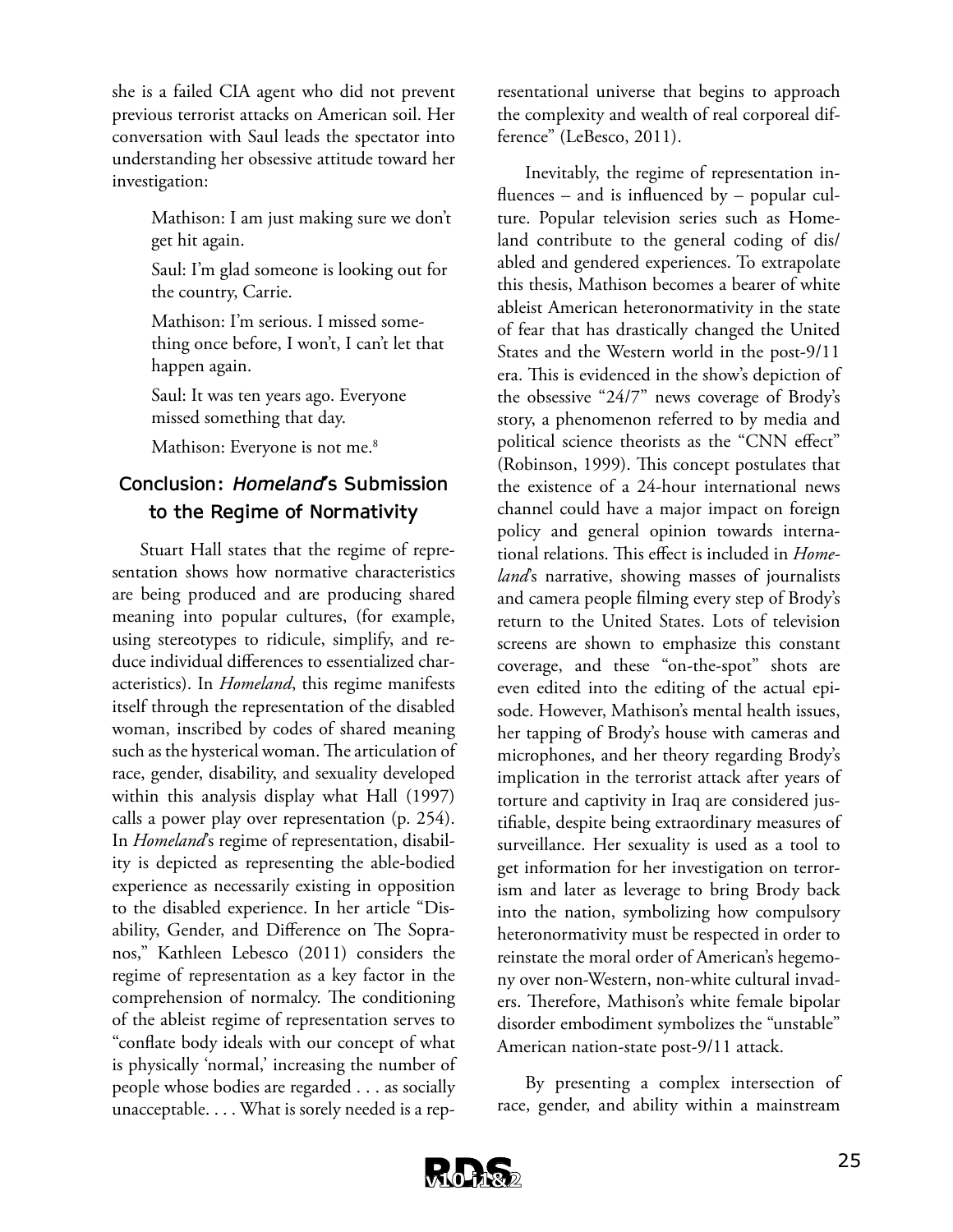popular cultural format, it seems *Homeland* is a missed opportunity for resistance in the representation of disability and female sexuality. In a television series where the main character is both female and disabled, we are given a rare representation of difference. However, the reinscription of harmful stereotypes around these identities unfortunately serves to contribute to the marginalization and oppression experienced by disabled women. By locating Carrie Mathison within the ableist and male gaze, creating a regime of representation wherein as a disabled woman she is expected both to conform to traditional, patriarchal notions of femininity and also to transcend these in order to maintain white cultural hegemony and reform the male characters, the show unfortunately reproduces the cultural context it could have challenged, which begs the question: Is there space for negotiation and resistance within the dominant cultural regime of representation or does the format of the latter automatically reinforce itself in order to maintain the forms of oppression that serve its hegemonic agenda?

**Joëlle Rouleau** is a PhD candidate of the joint program in communication at University of Montréal. As an activist in queer, feminist and disability fields, she works on the articulation of differences in cinematic representations for which she develops an intersectional approach.

## **Acknowledgements**

Special thanks to Julia Gruson-Wood. Edited by Kay Pettigrew and Oliver Fugler.

## **References**

- Butler, J. (1993). *Bodies that matter: On the discursive limits of sex.* New York: Routledge.
- Butler, J. (2004). *Undoing gender* New York: Routledge.
- Chinn, S. E. (2004). Feeling her way: Audre Lorde and the power of touch. In B. G. Smith & B. Hutchison (Eds.), *Gendering Disability* (pp. 192-215). New Jersey: Rutgers.
- Chouinard, V. (2012). Pushing the boundaries of our understanding of disability and violence: Voices from the global south (Guyana). *Disability & Society 27* (6), 777-792.
- Compendium of Pharmaceuticals and Specialities (2001) (36th ed.). Canadian Pharmacists Association.
- Davis, L. J. (1995). *Enforcing normalcy: Disability, deafness, and the body*. New York: Verso.
- De Lauretis, T. (2004). Strategies of coherence: Narrative cinema, feminist poetics, and Yvonne Rainer. In E. A. Kaplan (Ed.), *Feminism and Film* (pp. 265-286). Oxford: Oxford.
- Doane, M. A. (1988). Caught and Rebecca: The Inscription of Femininity as Absence. In Constance Penley (Ed.), *Feminism and Film Theory* (pp. 196- 215), New York: Routledge.
- Dyer, R. (1997). *White: Essays on Race and Culture*, London: Routledge.
- Foucault, M. (1976). *Histoire de la sexualité: La volonté de savoir* [The history of sexuality: The will to knowledge]. Paris: Gallimard.
- Garland-Thompson, R. (1997). *Extraordinary Bodies: Figuring physical disability in American culture and literature*. New York: Columbia.
- Hall, S. (1997). *Representation: Cultural representations and signifying practices.*  London: Sage/Open UP.
- Heath, S. (1992). Difference. In Caughie J. and Kuhn, A. (eds) *The Sexual Subject: A Screen Reader in Sexuality* (pp. 47- 106), London: Routledge.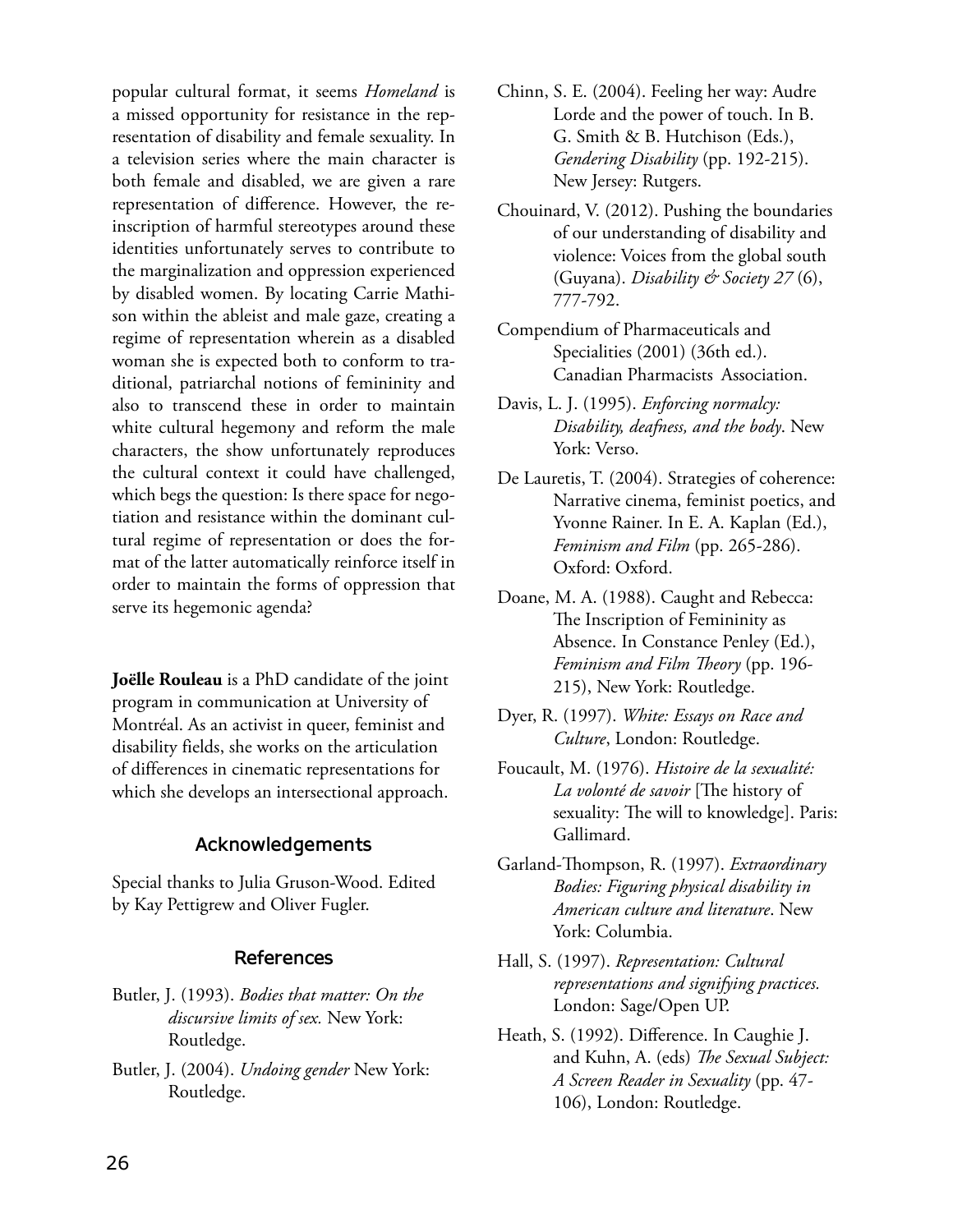- LeBesco, K. (2011). Disability, gender and difference on The Sopranos. In Dines et al. (Eds.), *Gender, Race and Class in Media: A critical reader* (3rd ed.) (pp. 185-194), Thousand Oaks: Sage.
- Maines, R. P. (1999). *The technology of orgasm:"Hysteria," the vibrator, and women's sexual satisfaction*. Baltimore: The Johns Hopkins University Press.
- McRuer, R. (2010). Compulsory ablebodiedness and queer/disabled existence. In Lennard J. Davis (Ed.). *The Disability Studies Reader* (3rd ed.) (pp. 383-392). New York: Routledge.
- Mulvey, L. (1975). *Visual pleasure and narrative cinema.* In Screen 16.3, 6-18. Oxford Dictionaries, Retrieved from http:// oxforddictionaries.com/definition/ english/hysteria
- Palmer, S. (2011). Old, new, borrowed and blue: Compulsory able-bodiedness and whiteness in Avatar. *Disability Studies Quarterly* Vol 31 (1). Retrieved fromhttp://dsq-sds.org/article/ view/1353/1473
- Rich, A. (2004). Compulsory Heterosexuality and Lesbian Existence. In *Journal of Women's History 16* (1), 9-11.
- Robinson, P. (1999). The CNN effect: Can the news media drive foreign policy? *Review of International Studies, 25*, 301- 309.
- Russo, V. (1987). *The celluloid closet: Homosexuality in the movies.* New York: Harper & Row Publishers.
- Withers, A. J. (2012). *Disability, Politics & Theory*. Winnipeg: Fernwood.

## **Endnotes**

<sup>1</sup> Since before but much more reinforced after the terrorist attacks on September 11, 2001, various legislation was passed in the United States in order to prevent any kind of bombing or assassination related to political terrorism.

2 As Lennard J. Davis (1995) puts it, "We live in a world of norms. Each of us endeavors to be normal or else deliberately tries to avoid that state. We consider what the average person does, thinks, earns, or consumes. . . . There is probably no area of contemporary life in which some idea of a norm, mean, or average has not been calculated" (p. 23). Judith Butler (2004) also describes a norm as "not the same as a rule, and . . . not the same as a law. A norm operates within social practices as the implicit standard of normalization. Although a norm may be analytically separable from the practices in which it is embedded, it may also prove to be recalcitrant to any effort to decontextualize its operation" (p. 41).

<sup>3</sup> Regarding Carrie Mathison's character specifically, I strongly suggest looking into a Saturday Night Live sketch written about Homeland, focusing mostly on her gender and disability in order to be "funny." This sketch is an example of how sexism and ableism are internalized and accepted in order to make fun of and ridicule some identity traits (see NBC.com, Saturday Night Live, Season 38 Episode 1627 aired on November 11, 2012).

4 Cultural hegemony is a concept defined by James Lull after Gramsci's theory of hegemony. Lull mentions that Gramsci's theory of hegemony, therefore, connects ideological representation to culture.

5 Sarah Palmer cited McRuer in her discussion of Avatar, stating that "McRuer notes that definitions of ablebodiedness are articulated in negative terms as in 'free from disability' so that

able-bodiedness is always dependent on disability in same way that heterosexuality is definitively dependent on homosexuality (385). While such a binary implies two choices, people are socially compelled to adhere only to one, rendering the expectation that everyone at all times desires to be able-bodied" (Palmer, 2011).

6 Homeland, Episode 1 "Pilot," 00:42:50

7 Homeland, Episode 1 "Pilot," 00:39:25

8 Homeland, Episode 1 "Pilot," 00:44:00

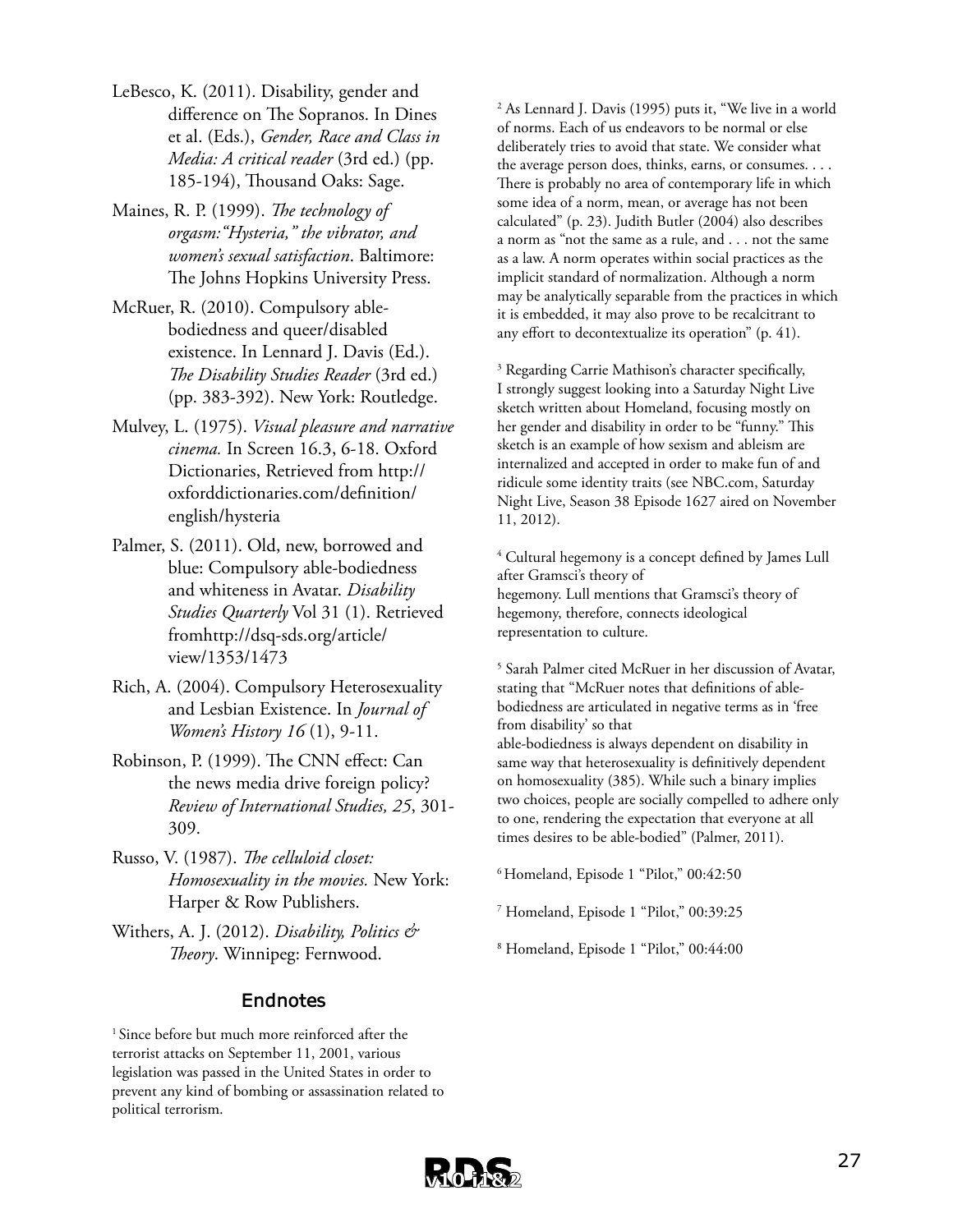# **Body Vandalism: Lady Gaga, Disability, and Popular Culture Christopher R. Smit, PhD Calvin College, USA**

**Abstract:** This essay investigates the employment of disability by the pop star Lady Gaga. Working through different illustrations of disability in her videos it is argued that Lady Gaga ushers in a new aesthetic and political platform on which disability can be redefined. In particular, the author argues that Lady Gaga unconsciously performs within the space of what Siebers has named a disability aesthetic in which the different bodies reformulate the expectations and desires of the art object. The context of popular culture is explained as a necessary component of this reframing.

#### **Key Words:** disability, Lady Gaga, aesthetics

"To what concept, other than the idea of disability, might be referred modern art's love affair with misshapen and twisted bodies, stunning variety of human forms, intense representation of traumatic injury and psychological alienation, and unyielding preoccupation with wounds and tormented flesh?" –Tobin Siebers, *Disability Aesthetics*

## **Introduction**

The body of Lady Gaga has been tortured, bruised, beaten, bloodied, hung by the neck, and killed. It has limped using crutches, been propelled by haute couture wheelchairs, and disemboweled by a lover. All in public. All in performance, as a product to be bought and sold in the pop culture marketplace. The corpse has been painted with the brush of sexuality, glamorized, objectified, and graphically presented as the consumable flesh of female celebrity. Indeed, the body-imperfect, the transitional body, is fixed to Gaga's aesthetic story. This painful creation in her videos, photo shoots, and films hasn't always been original, but the residue of its parts smacks of a novel aesthetic blend of the controversial, beautiful, and ugly. Her performative essence, in other words, has consistently been the changing, unstable, disabled body.

Popular discourse surrounding Lady Gaga, fueled by legacy media platforms like TV and print news, as well as a Gaga-promoted social networking site (littlemonsters.com), an extensive network of bloggers, academic/pop psychology websites (i.e., Gaga Stigmata), and various new media platforms of criticism, have created a rich fabric of explanations, interpretations, and predictions about the star's popular meanings. Through rumors that she was a hermaphrodite and wild speculations about her drug use, Lady Gaga has been extremely successful in keeping us talking, keeping us buying, keeping us firmly planted in our spectator positions. The spectacle of Lady Gaga actually thrives on a shifting set of meanings, a pseudo-flexible textuality that some find fascinating while others find it absolutely ridiculous. Camille Paglia (2010), for example, snorted the following in her often quoted *Sunday Times* discussion of the Queen of spectacle: "Gaga is in way over her head with her avant-garde pretensions… She wants to have it both ways – to be hip and avant-garde and yet popular and universal, a practitioner of gung-ho show biz." Trained in art theory and musical performance at the Tisch School of the Arts, Gaga admittedly had a unique bag of experiences, concepts, and vocabularies to pull from when she emerged on the music scene in 2008 with her first CD, *The Fame*. Paglia concludes however that this education was merely cursory, the detriment of which has been a thinly drawn line of artistic development in otherwise clichéd pop sensibilities.

Attempting to gauge whether her art is either popular or avant-garde (and not both?) seems an insufficient approach to the work be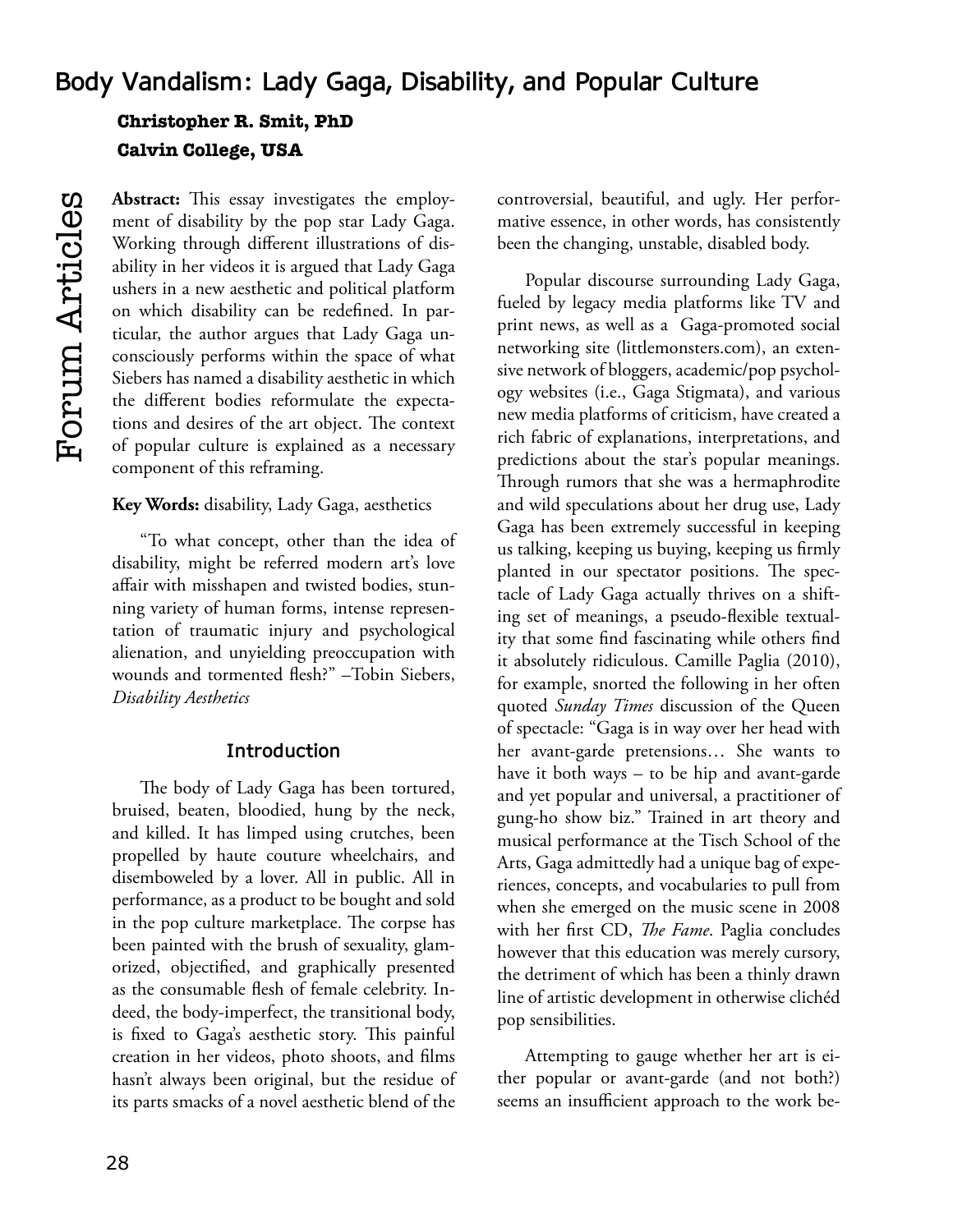ing produced by Lady Gaga and her team (referred to as the Haus of Gaga). This approach, however, does point out that Paglia and other critics of Gaga are misguided in looking at Lady Gaga through well-worn, ideologically specific, and firmly institutionalized systems of meanings. Feminism works well to illustrate the ways in which transgressive artists like Gaga can confuse traditional glossaries of political, cultural, and aesthetic movements. Several pieces have been written about the potential feminism in Lady Gaga in the past couple of years, all of which argue that the star offers, at best, a confused understanding of female empowerment (Bauer, 2010; Williams, 2010; Quinlan and Fogel, 2011). These articles and blog posts too easily conflate social and cultural performance with that of marketplace, consumer driven performance: critics seem unable to distinguish between political realities and artistic vision. This is not to say that pop artifacts carry no political significance, but rather that they play with them to create an aesthetic experience. Lady Gaga performs a sort of feminism, but does not easily fit into the historical trajectories that even second or third wave feminism presents. J. Jack Halberstam (2012) has it right in her book *Gaga Feminism* when she argues that the form of feminism embedded in the work of Lady Gaga, "Is a scavenger feminism that borrows promiscuously, steals from everywhere, and inhabits the ground of stereotypes and clichés all at the same time" (p. 5). In an interview with *The Chronicle of Higher Education*, Halberstam (2012) discusses Lady Gaga's use of feminism as a fluid act. Discussing the polysemic nature of Gaga's music video for "Telephone," she says:

> "This lack of resolution or moral outcome feels right for contemporary feminism, as does Lady Gaga herself as a contradictory figure who offers much as a symbol of contemporary feminism. It is this figuration that interests me much more that Lady Gaga's own politics, which can veer toward a gender essentialism that is

problematic for feminism and for queer politics."

Here, Halberstam not only identifies the discomfort some feminists feel in interpreting Lady Gaga, but celebrates it as a potentially important sign of contemporary feminist inquiry and its own distaste for easy answers.

So the relationship between Lady Gaga and feminism is one based on a clash between preconceived politics and contemporary cultural experience, between political ideals and popular culture. That relationship is mirrored in the connections between Lady Gaga and the disabled body. As discussed below, Gaga's relationship with disability has been met with rancor and contempt, as well as pride and celebration: people with disabilities have been both naysayers and advocates for the ways Gaga has appropriated the experience of disability into her products. What's most interesting about these reactions are the ways they illuminate different approaches to defining disability in popular culture. Accordingly, just like her stretching of the accepted meanings of feminism, it's argued here that Lady Gaga presents a potential re-approaching to the way we understand disability within the landscape of consumer culture. This new understanding of pop disability is seen in a discussion of Lady Gaga's poaching and redistribution of disability as style as well as her destruction/disabling and reforming of the perfect, sexualized, consumable female body.

## **Lady Gaga's Disability Images**

Recently, there has been an online circulation of a paper Lady Gaga supposedly wrote under her real name, Stefani Germanotta, while attending the Tisch School of the Arts at New York University in 2004. Although she was attending Tisch as a musical performance student she reportedly was able to take credit hours in art criticism, history, and theory. This paper, in which she analyzes some of the aesthetic philosophies of Spencer Tunick, one of her first major

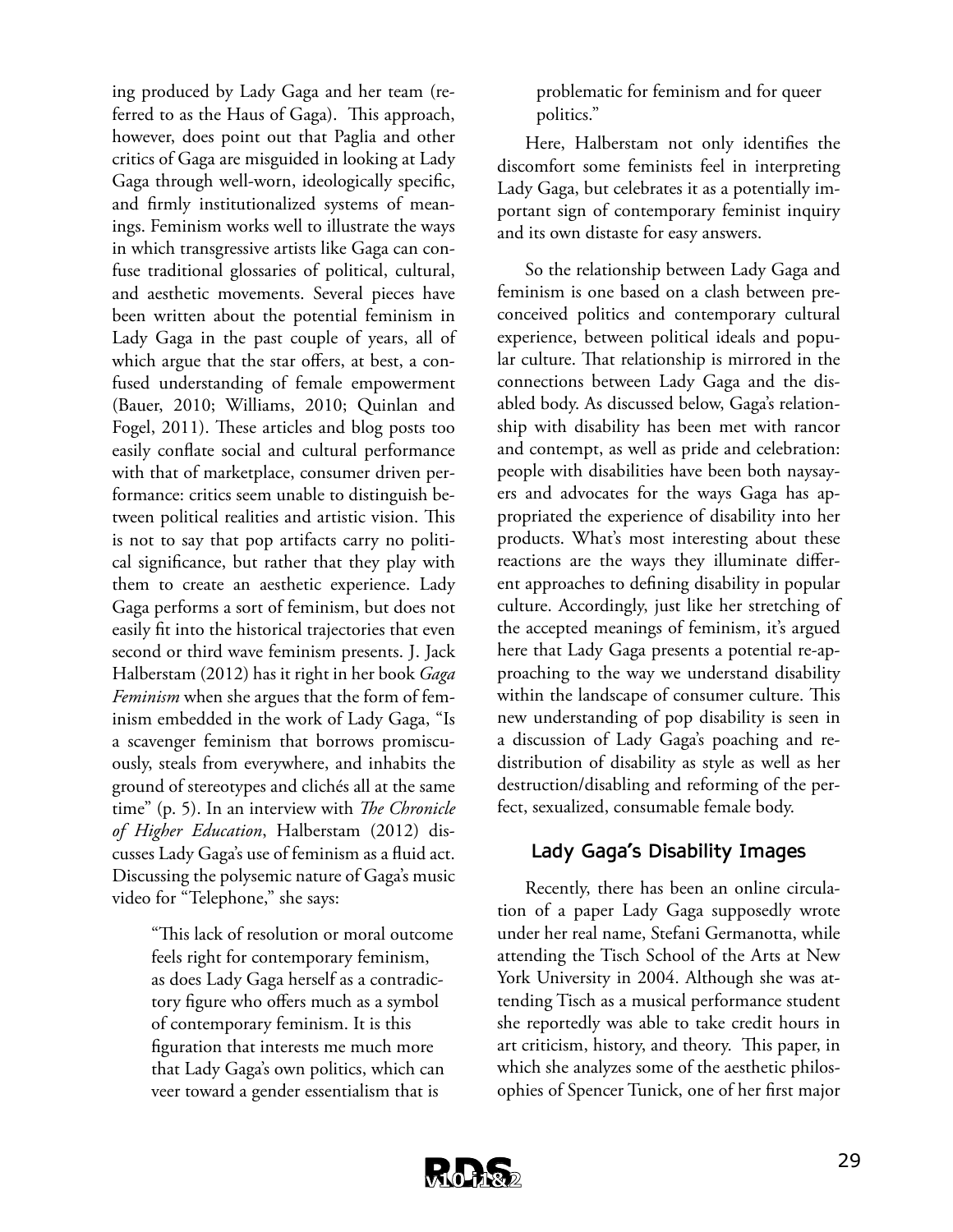

Figure 1: Lady Gaga, "Paparazzi" Video (photo from http://crabbygolightly.com/wordpress/guaranteed-to-sexually-satisfy-lady-gaga-at-the-vmas/8341258/)

art influences, shows an early, somewhat naïve, interest in the ways bodies make sense:

> "The terms of the human body, some might say, are determined through a theoretical dissection of both the private environments and public atmospheres in which we live. By terms, the rules and evaluations of bodily condition, I mean to establish a division of perception… However, it is in the freeing of both natural and artificial bodies that art is created. Some artists depend on the predisposition of their subjects to provide the work with its primary message and meaning, other artists rely on a temporal and physical freedom, an ability to use objects while also freeing them of their social significance and thus endowing them with endless possibilities of form.<sup>1"</sup>

The fact that the source of this quote cannot be fully authenticated means very little for the current discussion of Lady Gaga and disability. In fact it adds to the play between authenticity and fakery that looms beneath the discussion below. That she wrote a thesis on Tunick, was exposed to the curriculum at Tisch, and found community in this arts scene delivers as much significance as we choose to afford it. The quote pinpoints the centrality of perception in our understanding of human bodies, as well as the ways our expectations of said bodies permeate our subsequent consumption of them. As such, this paper and other potential assumptions made about her art education at the very least provide an attenuated context for her employment of disability.

The earliest presentation of disability in the work of Lady Gaga seems to be located in her 2009 video for "Paparazzi." Gaga finds herself temporarily disabled after being thrown from a balcony by a lover who performs the violent act to feed the voyeuristic groveling of photographers; returning from some sort of celebrity rehab, lifted by an African-American limousine driver out of the backseat, Lady Gaga is transferred into a bedazzled wheelchair designed by B. Akerlund. In an interview about the design of the "Paparazzi" props and outfits, Akerlund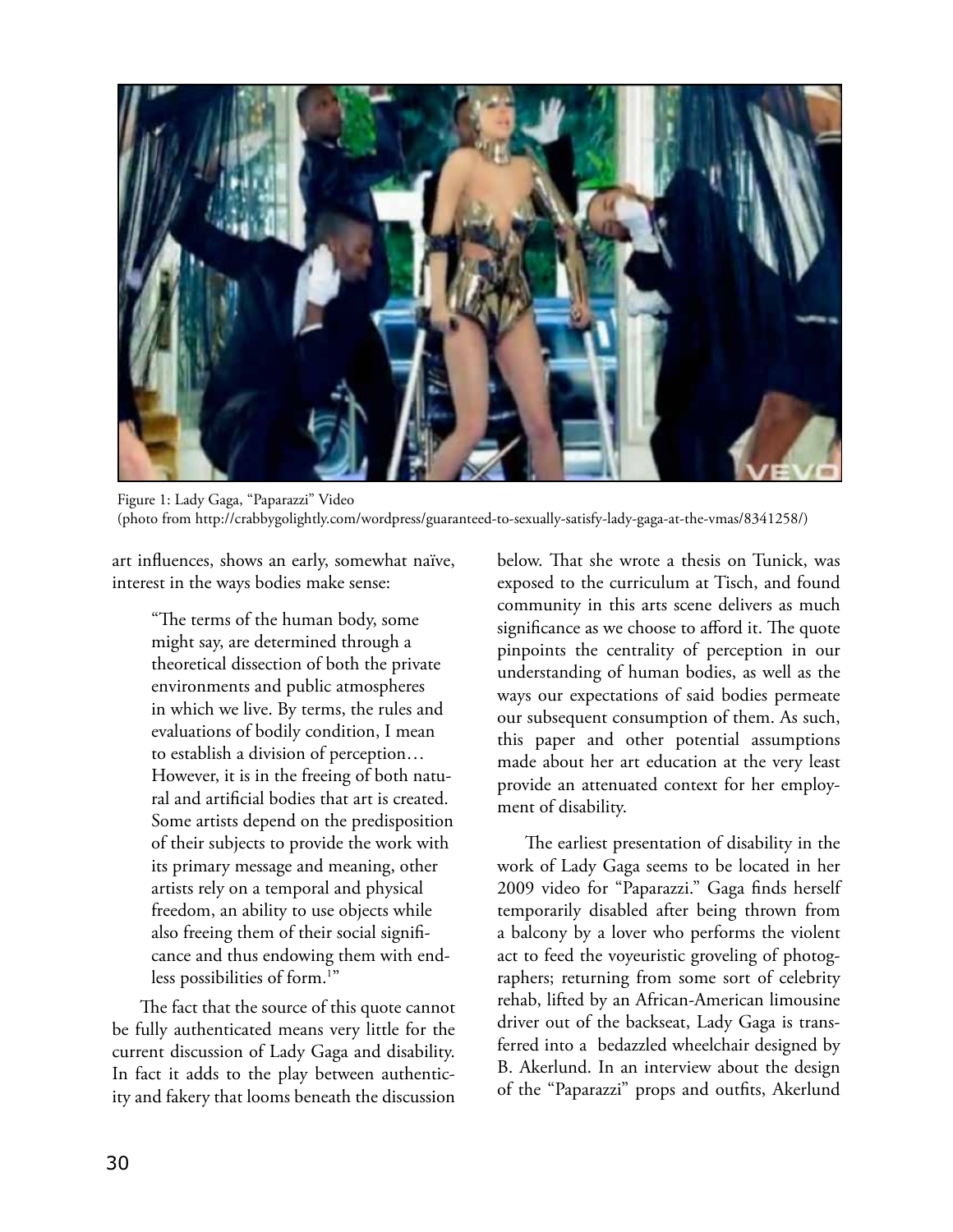

describes her process of transforming the wheel-Figure 2: Lady Gaga as Yuyi (photo from http://w4walls.com/lady-gaga-wheelchair/)

chair into a Gaga-artifact:

"Gaga called me and said she wanted to be in a wheelchair. She wanted me to design it and not the prop department. I took it upon myself to drive to East L.A. and exchange the wheels for some low rider ones. I ordered some Gucci fabric and handed it over to my genius friend/ designer Michael Schmidt so he could embellish it with Swarovski crystals. Originally, we made a metal logo that read 'Gaga' on the wheels, but she disliked the font and we ended up exchanging it for the Chanel logo.<sup>2"</sup>

Completing the tableau of disability are a bejeweled neck brace, polished aluminum crutches, and a designer, corrective corset created by the French designer Thierry Mugler (Figure 1). Beyond these props of disability, or alternately "disabled things," Lady Gaga performs disability through her own body, convulsing in the wheelchair, walking with the crutches, exhibiting a crooked stance and severe limp, an emotionless face throughout. The video also portrays other women who are either disabled or dead, all of which pieced together secure the aesthetic theme of body decay.

Disabled or transitional bodies continued to be a repeating theme in the music videos and photo shoots of Lady Gaga, especially after the release of her second CD *The Fame Monster* in late 2009. Even a cursory glance at her videos from 2009 forward shows a repeated presence of Kristeva's (1982) "abject body"–the body trapped between objectivity and subjectivity, the ever-changing, never static, traumatized being. She (always gendered as female, except the "male" performance by Gaga in her video for "You and I" in 2011) is there as the hatchling, twitching being, the large-eyed curiosity in the bathtub, the thin and emaciated body with the

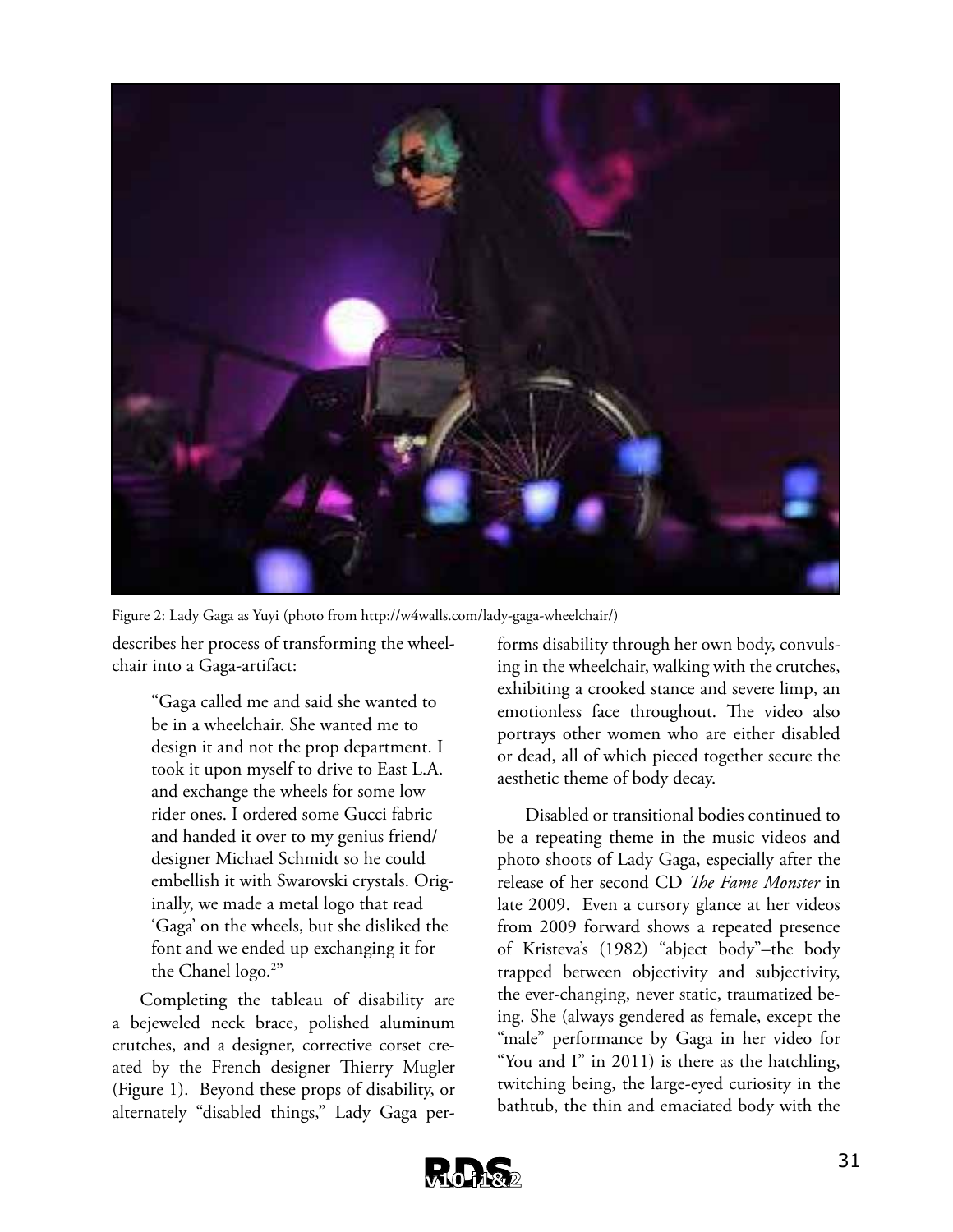spinal prosthesis in the video for "Bad Romance" from 2009. In 2010's "Telephone," the unstable body shows itself as the imprisoned, chained, and grotesque inmate of an all-female jail; in that same year for the video "Alejandro," the transformative body is covered with some sort of protoplasm, a grotesque goo being caressed by her dancers. All the videos from 2011, including the title track from her *Born This Way* CD, "Judas," "You and I," and "Marry the Night" include some sort of different, transforming, mutated, and/or grotesque performance of embodiment.3

Besides the presence of the wheelchair and crutches in the video for "Paparazzi," it should be pointed out that the different bodies present in these visual products are not immediately coded as "disabled" in popular culture. Indeed, the prosthetics, lighting techniques, costumes, and performances in these videos are more linked to a code of horror, one that viewers would no doubt recognize and link to an aesthetic of cinematic technique. Nonetheless, in an investigation of the ways Lady Gaga has employed the disabled body, it must be argued that all of these performances fall under the category of body difference, consequently placing them within the larger cultural spectrum of disability. But because these performances are primarily consumable products (i.e., they are to be downloaded/purchased, experienced as media and shared in the context of consumerism) they become intertwined with popular conceptions of disability itself.

## **Disability Chic**

It's not until Lady Gaga performs as a person with a disability on stage that the moniker "disabled" really gets injected into popular conversation. During a 2011 concert performance in Sydney, Gaga brought out a new character for only the second time, a wheelchair using mermaid, a bizarre creature she calls Yuyi (who would later play a significant role in the video for "You and I") (Figure 2). Poaching Bette Midler's

1980s performance of a mermaid in a wheelchair, Lady Gaga's employment of the mermaid prosthetic and the manual wheelchair is meant to play on ironies of limitations, abilities, and confusion. Alexander Cavaluzzo (2011), writing for quasi-academic blog *Gaga Stigmata* describes Yuyi the following way:

> "She [the mermaid] perfectly summates Lady Gaga's project thus far, combining the spectacle of *The Fame*, the demonic metaphor of *The Fame Monster*, and the dichotomy of living halfway between reality and fantasy of *Born This Way*. She's not a sultry siren floating through the crystal clear waters of a blue lagoon; she's a grotesque aberration, a welding of woman and fish, inelegantly lying on a slab, carting herself around stage in a wheelchair, or writhing in a filthy bathtub."

Here, under the lens of Gaga-criticism, the disabled mermaid is contextualized in a larger project of body play, self-actualization, and artistry. Evaluation from a lens of disability rights, however, was quite different.

Mainstream online sources like *E!* and the *Huffington Post* reported that disability activists in Sydney met Gaga after her performance with vocal demonstrations and egg throwing, protesting what they saw as being trivializing and mocking behavior (Grossberg 2011; *Huffington Post*, 2011). Several of her fans with disabilities tweeted their disapproval immediately after the performance. One wrote "Dear@ladygaga how about using your celebrity status 2 try 2 get us out of wheelchairs. Instead of cruising one. Cool!?!" *E!* also quoted Jesse Billauer, disabled founder of the advocacy group Life Roles On as saying, "Since this isn't the first time she has used a wheelchair in her performances, I invite her to learn more about the 5.6 million Americans who live with paralysis. They, like me, unfortunately, don't use a wheelchair for shock value."

Josie Byzek (2011) writing for *New Mobility* pointed out that many performers with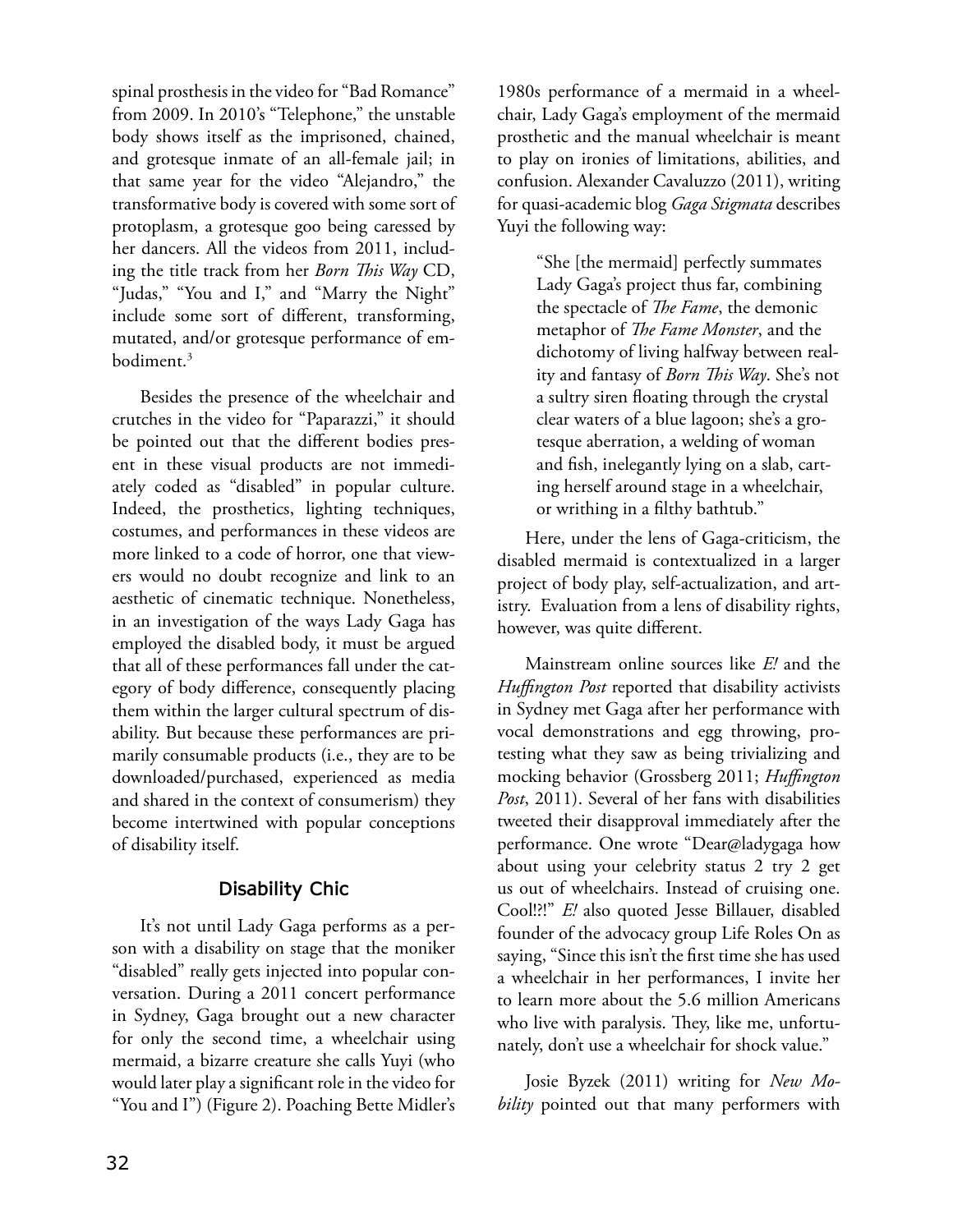disabilities saw right through this act, offering harsh criticism. The celebrated poet and activist Leroy Moore, who has cerebral palsy, referred to artists who pretend to be disabled as "black face" equivalents, marking a striking connection between race and disability discrimination in popular culture. Moore went on to say:

> "It doesn't go deeper, it's surface stuff… If you're going to do that, contact real people with disabilities and get to the real issues, but don't pimp it. For me it's sloppy and very lazy music. And also it takes away from real artists who have disabilities. I wouldn't care if there were enough images in music and TV that have real people with disabilities, but there are not."

Such a reaction, while warranted, trivializes popular culture as "surface stuff," while at the same time demonizes it as culturally transgressive. This confusion happens often in criticisms of popular culture: popular products are deemed superfluous and damaging all at the same time, a confusing and somewhat dangerous proclamation. Scholars of popular culture have been less likely to make that sort of argument since the early 1980s when leaders like Stuart Hall (1981) argued that our critiques of "the popular" be made within a vibrant consideration of production, consumption, and social experience. To limit our understandings of popular culture to variances of mass production, like Adorno and Horkheimer (1944, 2002) had, or to see the actions of consumption as completely empowering, like John Fiske (1989) would, ignores the geographical and historical specificities of popular culture and its potential as a source of political action.

Moore is absolutely correct when he implies that the wheelchair using mermaid is a shtick meant to create shock and attention. However, it can also be said that Yuyi is an extremely powerful product because it brings issues of disability into the mass cultural experience by way of the same shock and spectacle. *Bitch Magazine* 

(2013) refers to Lady Gaga's performances of body difference as *disability chic*, a process of using the different a disabled body as an element of style and message. In a post on the "Paparazzi" video, the *Bitch Magazine* writer argues that because Lady Gaga's disability portrayal is temporary, the artist is playing loose with authentic experiences of individuals with disabilities. Working through Susan Wendell's (1989) work on feminist theory and disability, the author points out that the disabled body performed by Lady Gaga is paradoxically both public and private, all at once visible and invisible, rendering the political message of this work insignificant:

> "Disability can be "cool," but only if it is temporary, not shown to the public, and that your eventual recovery from it can be portrayed through the timeless medium of dance! Oh, and be sure to have people of color around to assist you with your wheelchair and with your 'recovery'-cumdance routine."

Although facetious, the criticism is quite clear. Lady Gaga performs a shameful presentation of disability, one tainted by impermanence and insincerity.<sup>4</sup>

Rather than lean heavily on what we might call a post-medical model of disability in which definitions of disability get tied up in rigid political structures, opening up our understandings of body difference to a more fluid conception of disability may allow us to reread Gaga's performance in "Paparazzi" and elsewhere. Indeed, the term *disability chic* might be repurposed to highlight the positive ways in which Gaga is able to bring disability into pop culture conversations. Other disabled activists have been quite positive regarding the star's employment of disability iconography. For example, media critic Terri O'Hare, quite soon after reports came out about the protests against Yuyi, blogged, "Are we going to snuff out all popular culture that has anything to do with disability if the performers are not disabled" (Byzek, 2013)? Continuing this enthusiasm for what Gaga is doing,

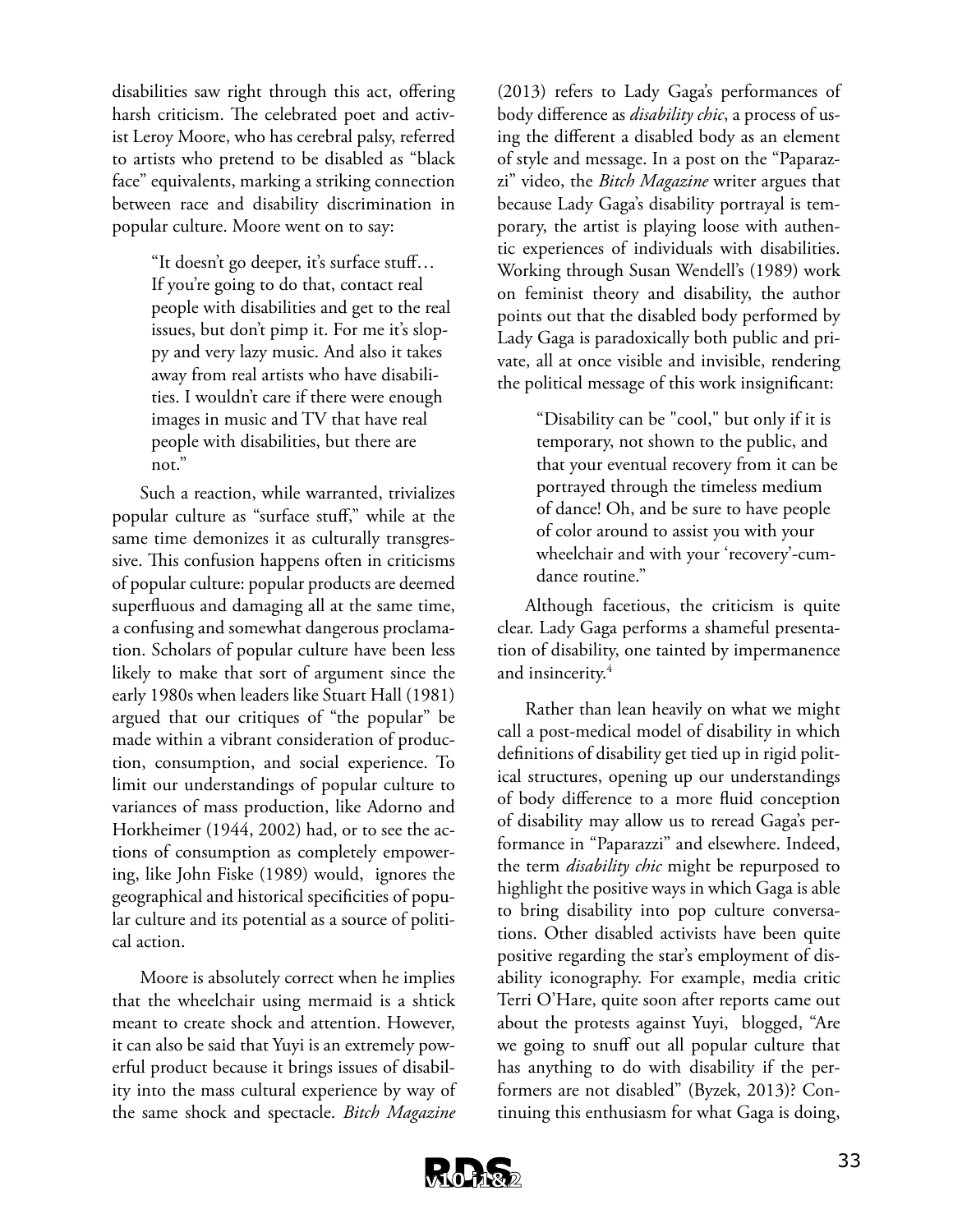Bethany Stevens, a sexologist with a disability was quoted as saying, "I want to figure out how to connect what Gaga's doing to transability, the fluidity of embodiment and moving away from this binary of 'ability' and 'disability' and allowing for people to play with these things, these attributes" (Byzek, 2013). Other fans with disabilities have shared positive reviews of Gaga's *disability chic* through twitter and Facebook, blogs and websites, including the aptly titled *gagability* website.

What these and other examples of positive disability response show is that there is a growing understanding of the service Gaga's employment of *disability chic* offers; by including the topic of disability in her work, Gaga helps disability be consumed alongside other popular aesthetic and political ideas. Although it would be a mistake to say that she is slipping disability into her work, clandestinely for example, it is fair to claim that because disability is not the central element, Lady Gaga's popular art forms a space in which difference is exposed, disability is visible, and human difference is accepted without the normal pomp and circumstance of disability rights. Admittedly, hers is not a well articulated mission of activism for women or people with disabilities, a fact that many have bemoaned. However, by intertwining politics and entertainment in such a transparent fashion, Lady Gaga is able to usher in a sort of political consciousness without alerting her fans that such an act is occurring. Certainly, her mantra of "be yourself, you were born this way" hits a particular teenage angst right between the eyes: the little monsters get spoken to directly. However, her delivery of this anthem is accompanied by an invisible politics, introducing the rhetoric of rights for women, the LGBTQ community, and people with physical and cognitive disabilities.

## **Vandalism and Disability Aesthetics**

Her success in being able to perform this type of political delivery comes from a unique

artistic vision, one that is almost completely centered on the body. The origins of this centralization of physicality can be traced to a larger, Christian tradition in which bodies are theologically attached to the concept of incarnation, in which the resurrected body of Jesus carries with it novel understandings/representations of liberation, freedom, and suffering. Consequently, having been brought up Catholic, Lady Gaga (along with many other contemporary artists) has digested particular theological and ideological messages about the importance of flesh. According to Eleanor Heartney (2004), author of *Postmodern Heretics: The Catholic Imagination in Contemporary Art, Catholicism after Thomas Aquinas* clearly advocated the Incarnation as a central truth of Christianity, out of which comes the centrality of the body in what she calls, the Catholic Imagination. Anchored by a belief in the lived experience of Jesus, the incarnation finds its importance in the crucifixion and resurrection of Christ, the elevation of the Virgin Mary, and, most importantly, the Eucharist, which, according to Heartney:

> "…Solidified the role played by the body in the Mass, the central ritual of the Catholic faith. The mass is a reenactment of Christ's Last Supper with his Apostles before his crucifixion (which itself was a celebration of the Jewish Passover). At the pivotal moment of the Mass, the priest, who assumes Christ's role in the ritual, takes bread and wine, which symbolize the meal shared with the apostles, and turns them into the actual body and blood of Christ. The bread and wine retain their natural forms, but when consumed by the members of the congregation, replay Christ's sacrifice and seal their commitment to Christ through a physical union with his divine substance" (p. 10).

Thus, those who are accustomed to this incarnational heritage, according to the author, remain fixated on or confused by the body throughout their work.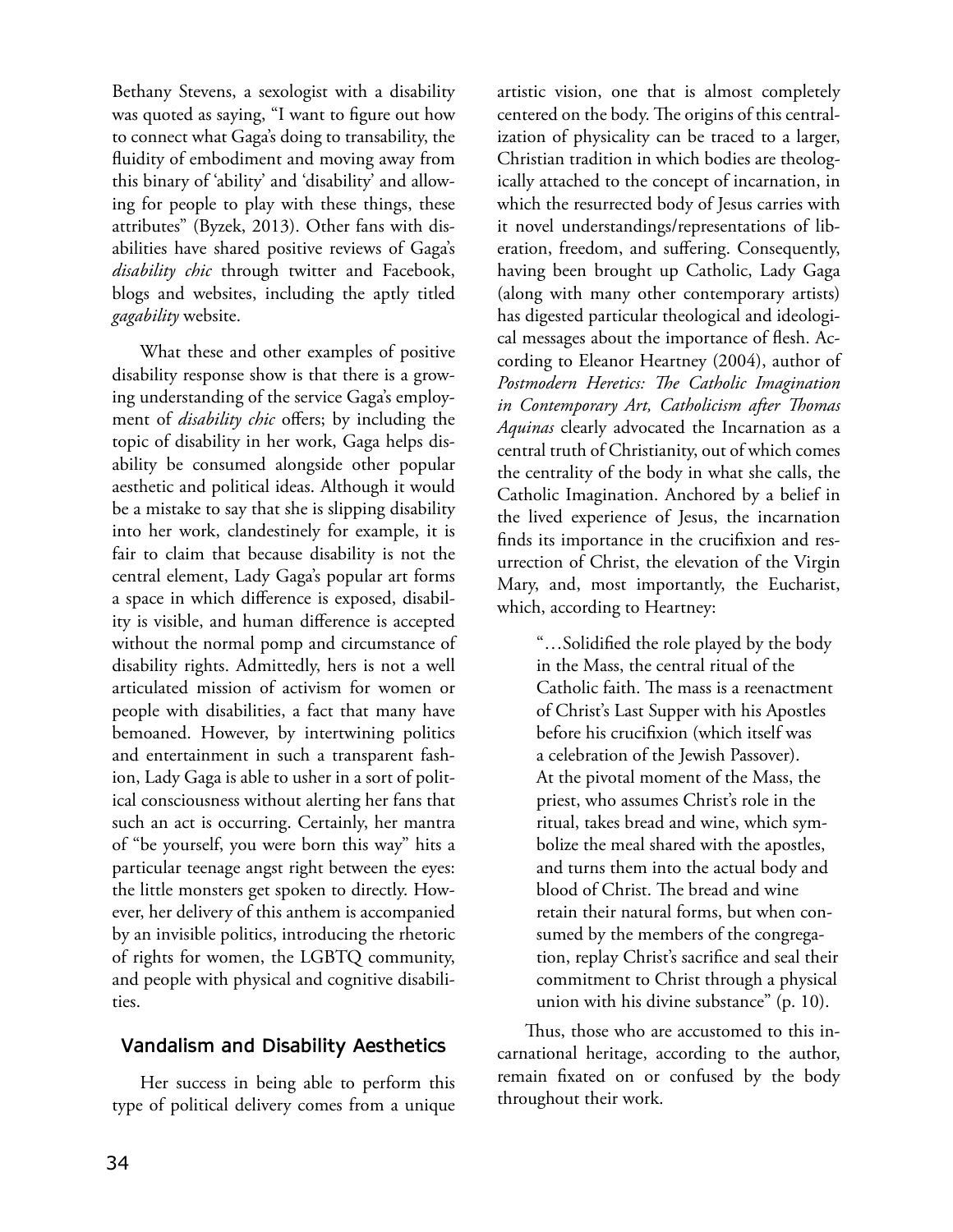Although she does not speak directly about Lady Gaga, Heartney would no doubt place her into a category of "Catholics in conflict." She points out, "Their conflict stems in part from mixed messages about sexuality and the body within Catholicism itself, many of which originate in a schism between the Catholic Church's official doctrine, and individual Catholic's imaginative sensibilities (p.22). Alongside discussions of work by Madonna, Robert Mapplethorpe, Felix Gonzales-Torres, and Andres Serrano, Heartney devotes an entire chapter to Lady Gaga's artistic hero, Andy Warhol.<sup>5</sup> The author points out that Catholicism could be seen in Warhol's "obsessions with physical death and physical love, his transformation of ordinary objects into icons with multiple residences, his interest in the body and its processes and most of all, the conflict manifested in his work between the church's official teachings and Catholicism's subliminal messages" (p. 38).

This reaction to and obsession with the Catholic sense of physicality is evident in Lady Gaga's employment of, not only her body, but the bodies of others in her work. A key to understanding the ways in which this "incarnational thinking" makes its way into Lady Gaga's work is the flagellation of Jesus before his crucifixion. Biblical accounts of his torture point to the ways in which Christ's body was transformed by physical abuse, scraping of the skin, and wearing a crown of thorns.6 Portrayals of the crucified Christ in Catholic churches are often realistic, highlighting the illuminati, the bloodied brow, and the pierced side of Christ as a way of indicating the importance of suffering before sanctification. Gaga's body is often reformulated, sometimes quite violently. During her Monster Ball concert tour, for example, she ritually bloodied her torso during a performance of her song "Monster," a stark juxtaposition with the otherwise sexualized body being performed throughout the concert. Indeed, her juxtaposition of the pop female body (think Britney Spears) with the grotesque, bloodied, as discussed above, disabled body, grants a striking visualization of the Catholic imagination described above (Figure 3).

Gaga's employment of "incarnational thinking" is consequently linked to a process of disablement to gain power or redemption; in order to be redeemed of its cultural contamination, the female pop body must suffer in order to be transformed. And yet religious narrative only tells half of the story behind this work. The other half stems directly from what Tobin Siebers (2010) refers to as disability aesthetics. In a book of the same name, Siebers unearths a sophisticated disabled sensibility in the history of modern art. Through a grand study of painting, sculpture, and performance, Siebers demonstrates that the presence of bodies in art, specifically those bodies that reject the classical aesthetic tradition of beauty and perfection, create in art the undeniable acceptance and sometimes adoration of disability itself. He points out that:

> "Disability aesthetics refuses to recognize the representation of the healthy body– and its definition of harmony, integrity, and beauty–as the sole determination of the aesthetic. Rather, disability aesthetics embraces beauty that seems by traditional standards to be broken, and yet is not less beautiful, but more so, as a result. Note that it is not a matter of representing the exclusion of disability from aesthetic history, since no such exclusion has taken place, but of making the influence of disability obvious.…disability aesthetics prizes physical and mental difference as a significant value in itself…Disability is not, therefore, one subject of art among others.… It is not only a personal or autobiographical response embedded in the artwork. It is not solely a political act. It is all of these things, but it is more. It is more because *disability is properly speaking an aesthetic value*, which is to say, it participates in a system of knowledge that provides materials for and increases critical consciousness about the way that some

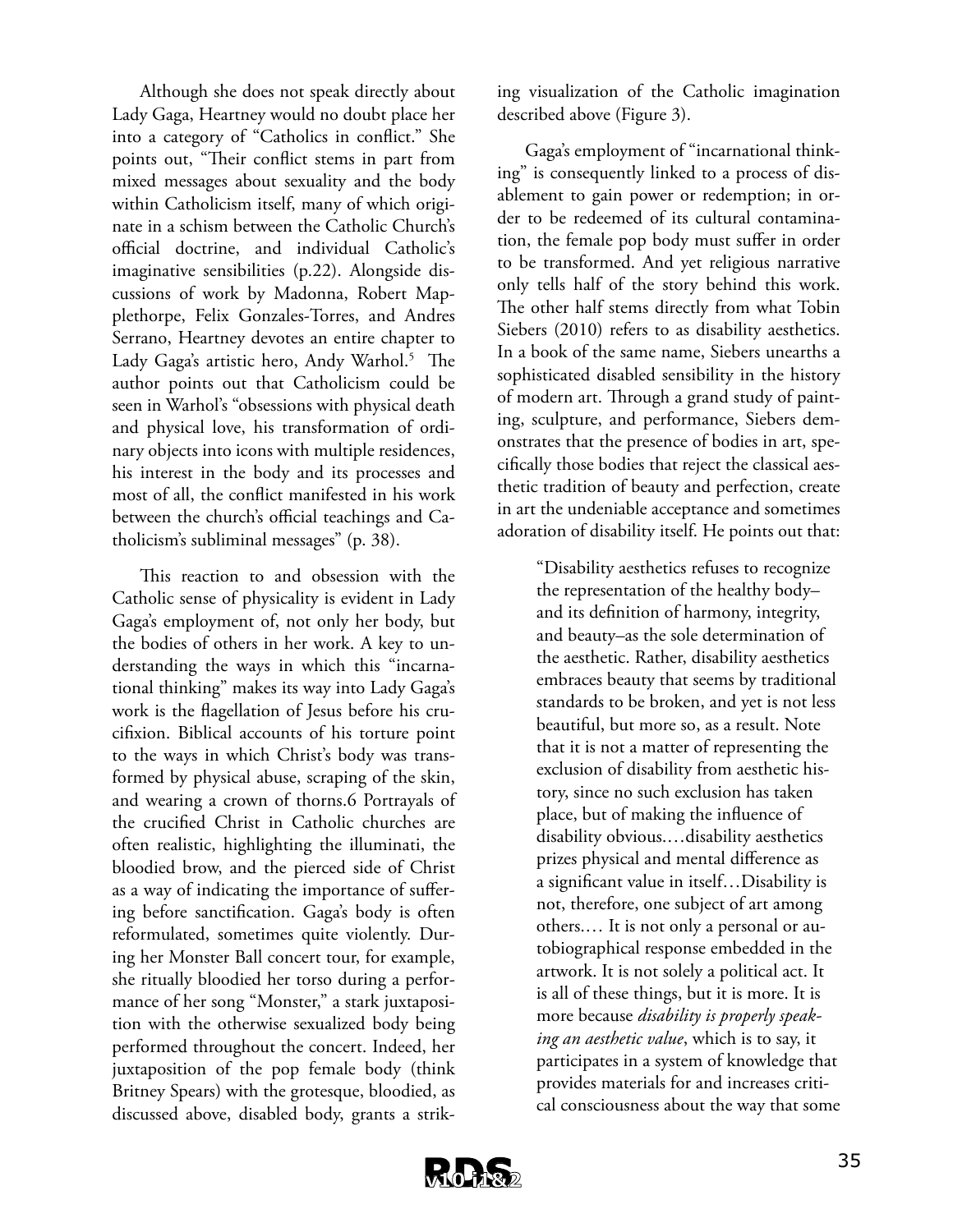

Figure 3: Lady Gaga, Monster Ball (photo from http:// starcasm.net/archives/54801/fp\_5324049\_lady\_gaga\_ cwny\_070210)

bodies make other bodies feel" (p. 3, 19- 20, italics added).

Using this definition, it is clear that Gaga is operating within the spirit of such a disability aesthetic. Whether this participation is consciously done doesn't matter because the essence of aesthetics need not be one of artistic intention but rather found in this way that "some bodies make other bodies feel."

Siebers' argument winds its way through the history of modern art, from early painting and sculpture, all the way through to contemporary artists. Though his project is one of modernity, the terms and concepts he applies to modern art practices undoubtedly assist contemporary studies of artists like Lady Gaga. Perhaps most useful is his discussion of art vandalism. In a fascinating chapter, Siebers uses the act of art vandalism to explore the ways in which art objects both reflect and deflect realism, as well as the ways our aesthetic expectations get formed by the act of

looking.7 Although he spends a good amount of time talking about the ways mental illness play a significant role in this history of art due to the cognitive abilities of the Vandals themselves, it is his more philosophical dissection of the practice of vandalism itself that connects to the work of Lady Gaga.

As stated above, one can easily see a visual (if not directly ideological) connection to the flagellation of Christ in many of Gaga's performances. It is suggested that this act of destruction is mirrored in Gaga's own distraction of the normalized, praised pop female body type. A more sophisticated approach to this act can be related to vandalism, specifically the tearing down of already accepted art objects. On the level of perception, Siebers points out that:

> "Vandalized images often evoke the same feelings of suffering, repulsion, and pity aroused by people with injuries or disabilities, but they do it with an important difference. They divert the beholder's attention from the content to the form of the artwork. More conventional representations of disability may also generate emotional reactions in beholders, but they seem to erect a partition separating the real world from the work of art, as if its aesthetic status acted like a barrier against the fact of disability. This separation produces a "beautification" of disability…" (p. 91).

Above, several critics were quoted being quite critical of Lady Gaga's impersonation of disability, finding disrespect in her portrayal of people with disabilities. As Siebers describes here, these critics are expecting a sort of "conventional" relationship between art and life, one in which there is an immediate parallel between experience and representation itself. This is not what we see in the work of Lady Gaga. Rather, through the act of vandalism, Gaga rejects an interpretation of the body based on "real" content and instead draws attention to the form of the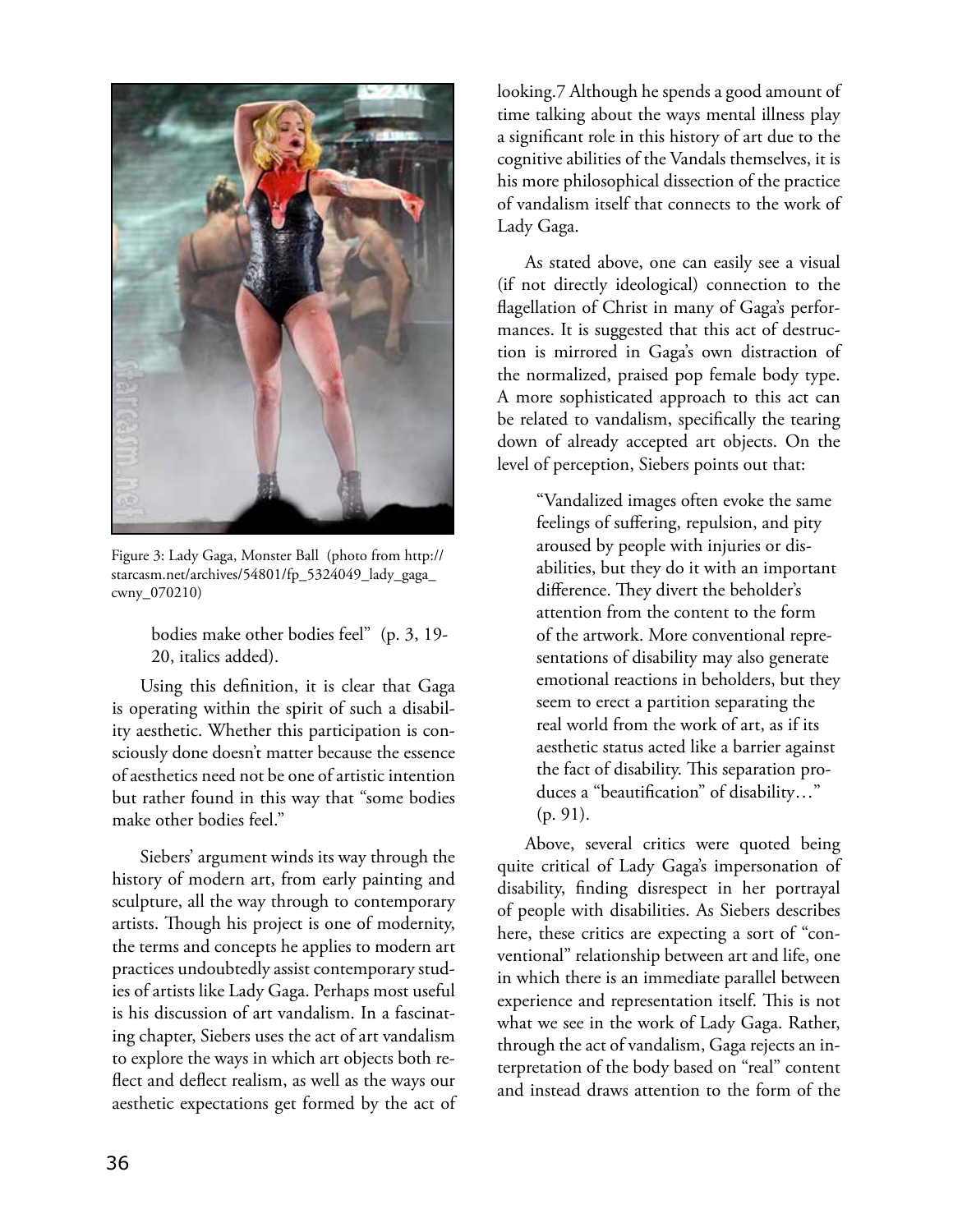body itself, making disability a performative and artistic element in and of itself.

Siebers continues by arguing that, "Art vandals breach aesthetic form, violating the analogy between art object and subjectivity, and yet they do not render this analogy ineffective. They transform it, replacing the original referent with a different idea of subjectivity–the subject with a disability" (p. 92). As a vandal, then, Gaga can reformulate the aesthetic driving the perception of disabled bodies by the nature of her destructive act: thus, by using disability to transform the ideal, pop female body (read, the work of art), she creates a new "style" of disability to be consumed in the realm of popular culture. By doing so, she opens up an aesthetic conversation (which then becomes the conversation of bloggers, writers, and responders) in which body difference can alter the very act of representation itself.

Consequently, the act of vandalism becomes an act of creation:

> "…When an act of art vandalism does occur, something more revelatory than a thought experiment is unleashed–the occasion, disturbing and shocking, for an awakening. In the spectacle of the beholder of art turned passionate vandal arises the vision of a different kind of aesthetics, one in which people react powerfully to works of art that in turn affect the emotions, sensibilities, and perceptions of others. The works themselves are subject to an accelerated deterioration more akin to the human life cycle than into the glacial existence of museum pieces, and they evoke as a result the forms of truth and beauty, both shabby and sterling, found everywhere in the world of human beings  $(p. 99)$ ."

The "everywhere" referred to here is no doubt perfectly encapsulated by the twenty-first century marketplace in which Lady Gaga has become a chief proprietor. In her work, the pop

female body becomes disabled, and consequently, in Siebers' vision of things, more beautiful and more true.

### **Conclusion**

The real power of Gaga's vandalism, her body project, comes from the fact that it all occurs on the plane of popular culture. As such, disability finds its way into a lexicon of celebrity worship, star construction, mass marketing, social networking, and, perhaps most importantly, consumerism. As such, disability gains a position it has rarely had in the past–happenstance. This is not to say that it loses any of its political potential, nor its distinctiveness as a cultural marker. Indeed, it could be said that through the body reformulating in the hands of Gaga documented here, disability actually gains power. But it does so as a byproduct of popular consumption rather than as the centered subjectivity of representation that so plagues visions of disability in popular film and television, for example.

By employing the things of disability (wheelchairs, crutches, neck braces, etc.) and performing the tradition of disability aesthetics in her images, Lady Gaga brings to the public table the disabled body in a way it has never been delivered before. Although many would say that such grand conclusions can only come from a deep and far-reaching, critical interpretation of what some see as superfluous, spectacled grandstanding, it has been argued here that there is at least a potential of true transgression when it comes to our definitions of physical and mental differences thanks to the work of Lady Gaga. Her bag of tricks and experiences includes all the right pieces: art theory, Catholicism, performance training, contemporary art inspirations, and an unflinching belief in individuality. When all of this is combined with good advertising and marketing strategies, it's no wonder her work leads to new conceptions of disability and art.

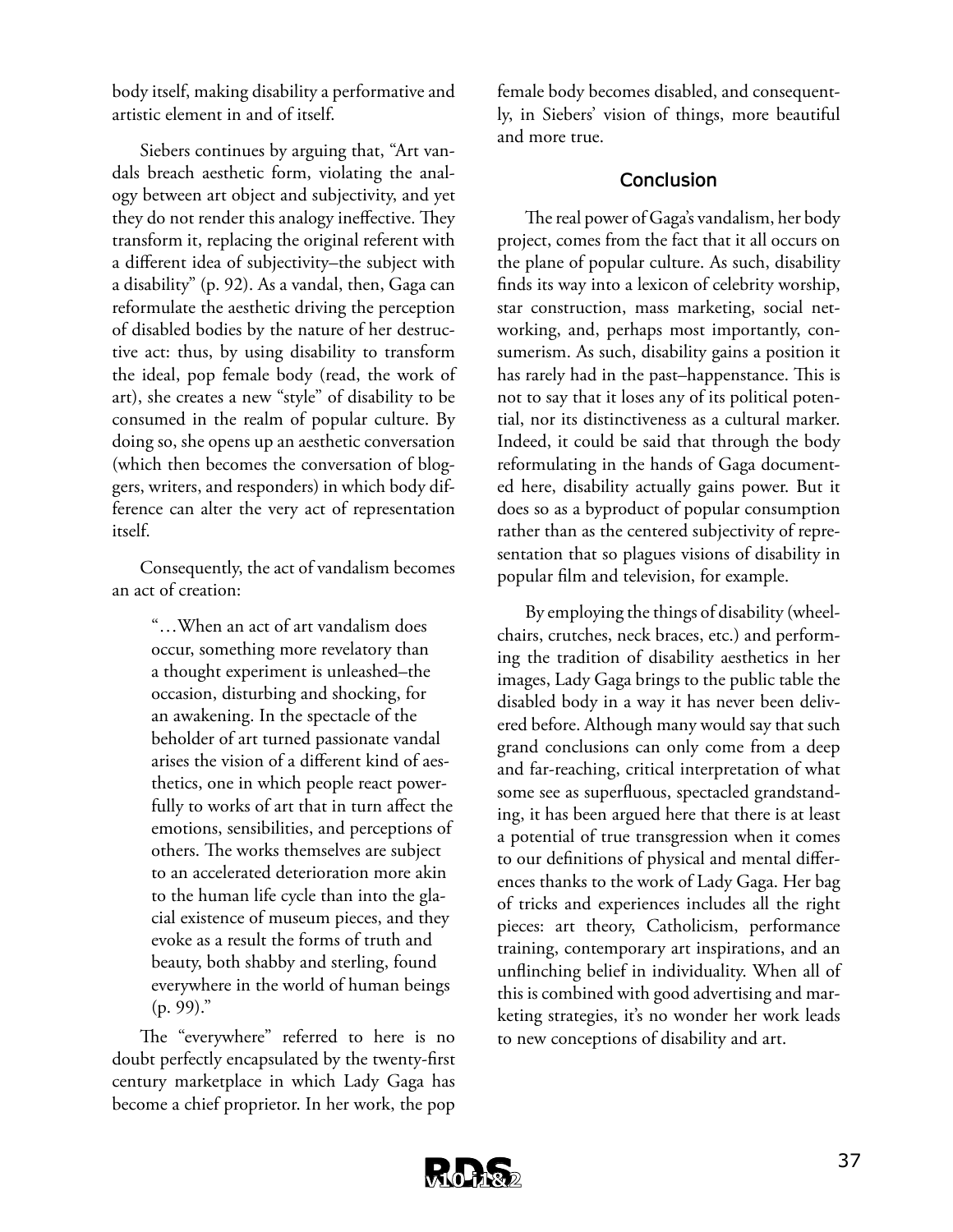**Christopher Smit**, PhD, is an associate professor of media studies at Calvin College in Grand Rapids, Michigan. His newest book is the edited collection *Michael Jackson: Chasing the Spectacle* published in 2012 by Ashgate. He has also recently published *The Exile of Britney Spears: A Tale of 21st Century Consumption* (Intellect/University of Chicago Press, 2011). His work on disability, aesthetics, culture, and popular music can be found in a variety of books and journals. For more on his work, to read his blog, and hear/download his music, please visitsmitwork.com. He can be reached at csmit@calvin.edu or 616.881.6689.

### **References**

- Adorno,T. W., with Horkheimer, M (2002). *Dialectic of enlightenment*. Trans. Edmund Jephcott. Stanford: Stanford University Press.
- Bauer, N. (2010, June 20). Lady Power. *The New York Times: Opinionator*. Retrieved June 10, 2013 from http://opinionator. blogs.nytimes.com/2010/06/20/ladypower/
- Cavaluzzo, A. (2011, August 22). Part of Yüyi's World. *Gaga stigmata*. Retrieved June 1, 2013 from http://gagajournal. blogspot.com/2011/08/part-of-yuyisworld.html
- Fiske, J. (1989). *Understanding Popular Culture*. Oxford: Routledge
- Fogel, C. and Quinlan, A (2011). Lady Gaga and feminism: A Critical Debate. *Cross-Cultural Communication, 7*, 3, 184- 188.
- Gaga Mirror Stage: Part 1 of 3 (2011, May 11). *Gagability: Lady Gaga and disability.* Retrieved June 10, 2013 from http:// gagability.wordpress.com/2011/05/07/ gagas-mirror-stage-part-1/
- Germanotta, S. (2004, November 1). A Paper Lady Gaga Wrote in U-Grad. *Brutish & Short.* Retrieved April 30, 2013 from http://brutishandshort.com/a-paperlady-gaga-wrote-in-u-grad/
- Grossberg, J. (2011, July 14). Lady Gaga's Disabled Mermaid Wheelchair Bit Sparks Controversy...and Egg Attack? *E!* Retrieved June 10, 2013 from http:// www.eonline.com/news/252298/ladygaga-s-disabled-mermaid-wheelchairbit-sparks-controversy-and-egg-attack
- Hall, S. (1981). Notes on Deconstructing "The Popular". *People's History and Socialist Theory*. London: Rutledge.2
- Halberstam, J. J. (2012). *Gaga Feminism: Sex, Gender, and the End of Normal.* Boston: Beacon Press.
- Heartney, E. (2004). *Postmodern Heretics: The Catholic Imagination in Contemporary Art.* New York: Midmarch Arts Press.
- Kristeva, J. (1982). *Powers of Horror: An Essay on Abjection*. Trans. Leon S. Roudiez. New York: Columbia University Press.
- Lady Gaga Rolls Out In Wheelchair For Sydney Performance, Gets Egged (2011, September 12). *Huffington Post*. Retrieved June 10, 2013 from http:// www.huffingtonpost.com/2011/07/13/ lady-gaga-wheelchair-egged-sydneyconcert\_n\_897200.html
- Paglia, C. (2010, September 12). Lady Gaga and the death of sex. *The Sunday Times*. Retrieved June 10, 2013 from http:// www.thesundaytimes.co.uk/sto/public/ magazine/article389697.ece
- Siebers, T. (2010). *Disability Aesthetics*. Lansing: The University of Michigan Press.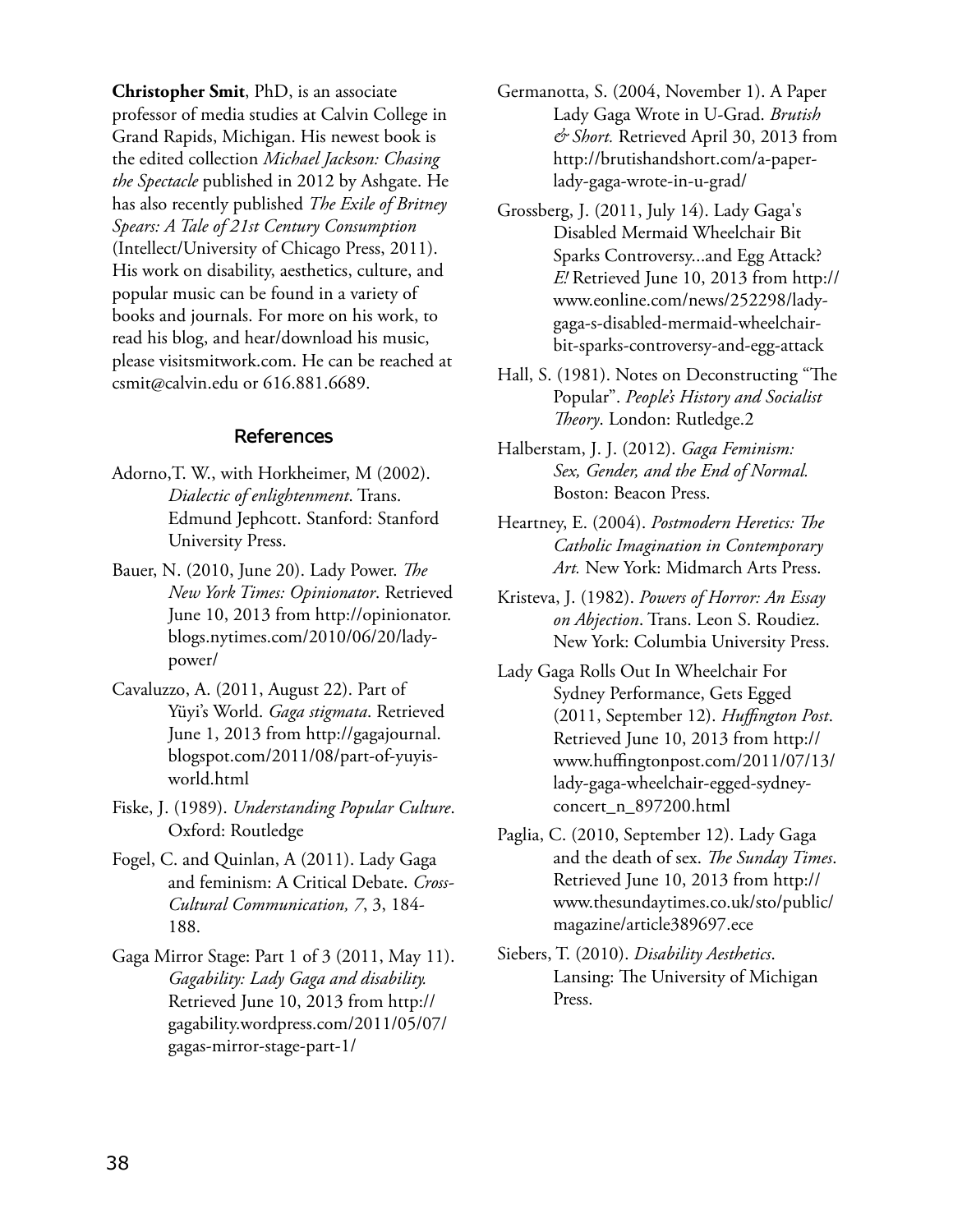- The Transcontinental Disability Choir: Disabililty Chic? (Temporary) Disability in Lady Gaga's "Paparazzi" (2009, November 20). *bitchmedia*. Retrieved April 30, 2013 from http://bitchmagazine.org/post/thetranscontinental-disability-choirdisabililty-chic-temporary-disability-inlady-gagas-papar
- Wendell, S. (1989). Feminism and Disability Theory. *Hypatia 4*, 2, 104-124.
- Williams, N. (2010, March 11). Is Lady Gaga a Feminist or Isn't She? *Ms. Blog*. Retrieved June 10, 2013 from http:// msmagazine.com/blog/2010/03/11/islady-gaga-a-feminist-or-isnt-she/

### **Endnotes**

<sup>1</sup> At this point is impossible to substantiate whether this essay was actually written by Lady Gaga, by one of her staff at the Haus of Gaga, or by a fan posing as the artist. The author contacted the website that originally published the paper (brutishandshort.com) to substantiate its authenticity and is waiting for a reply from the original editor. The full text of the paper can be seen at http://brutishandshort.com/a-paper-lady-gagawrote-in-u-grad/.

2 For more on the design elements of the "Paparazzi" video please see http://jezebel.com/5285868/questionsabout-the-high-fashion--domestic-violence-in-ladygagas-video.

<sup>3</sup> The only exception in the videos from 2011 is the rather tame "Edge of Glory" in which Lady Gaga performs an homage to 1980s music videos, dancing around in a nondescript city, hanging out with 1980s icon Clarence Clemons while he plays saxophone on the track.

<sup>4</sup> It should be pointed out that there are several illustrations that refute claims of disinterest in disability from Lady Gaga. Recently criticized for her purchase of a Ken Borochov designed, \$2500 luxury wheelchair for her convalescence after hip surgery, the star continues to raise eyebrows when it comes to rehab technology. However, after she became aware of a fan who was suffering from a similar hip injury, Gaga not only gifted the wheelchair to the woman but also flew her to New York and promised to take care of all of her

medical expenses. For more on this story see http:// www.cinemablend.com/pop/Lady-Gaga-Gifts-Gold-Wheelchair-Fan-Pays-Her-Have-Surgery-54615.html and http://www.newmobility.com/browse\_thread. cfm?id=475&blogID=19. Lady Gaga has also recently reached out to her fans with mental disabilities, including one person with cognitive impairments from France whom she asked onstage during a performance of her song "Princess Die." Far from exhibitionist, the performance points to an understanding of the complicated lives being lived by her fans. For more see http://ladyxgaga.com/post/32274224214/a-video-ofgaga-inviting-marcel-a-disabled-fan. It should also be noted that people with disabilities are among those being targeted and served by Lady Gaga's Born This Way Foundation whose hope is to "... foster a more accepting society, where differences are embraced and individuality is celebrated. The foundation is dedicated to creating a safe community that helps connect young people with the skills and opportunities they need to build a kinder, braver world." For more see http:// bornthiswayfoundation.org/pages/our-mission.

<sup>5</sup> It is well documented that Lady Gaga consistently points to Andy Warhol as her artistic mentor. Her conglomeration of artists, scholars, and performers known as the Haus of Gaga mirrors Warhol's Factory system. She has been quoted saying "Warhol said art should be meaningful in the most shallow way. He was able to make commercial art that was taken seriously as fine art, to use something simple and shallow and take it to another planet. That's what I'm doing too." For more see http://www.metrolyrics.com/2009-lady-gagainspired-by-andy-warhol-david-bowie-and-grace-jonesnews.html.

6 For specific passages see Matthew 27:28-31; Mark 15:16-21. Both sections are from the New International Version of the Bible.

7 Art vandalism can best be described as the conscious destruction of a work of art. Among the examples Siebers discusses are Hans–Joachim Bohlmann, a German with a disability who famously defaced a Rubens portrait of Archduke Albrecht, and other famous paintings; Robert Cambridge, who in 1988 shot Leonardo da Vinci's "The Virgin and Child with St. Anne and John the Baptist" with a sawed off shotgun; and Dennis Heiner who, in 1999, passed as a person with mental illness in order to place white latex paint of Chris Ofili's "The Holy Virgin Mary," a controversial painting of the Madonna adorned with pornographic cutouts and elephant dung (p. 87).

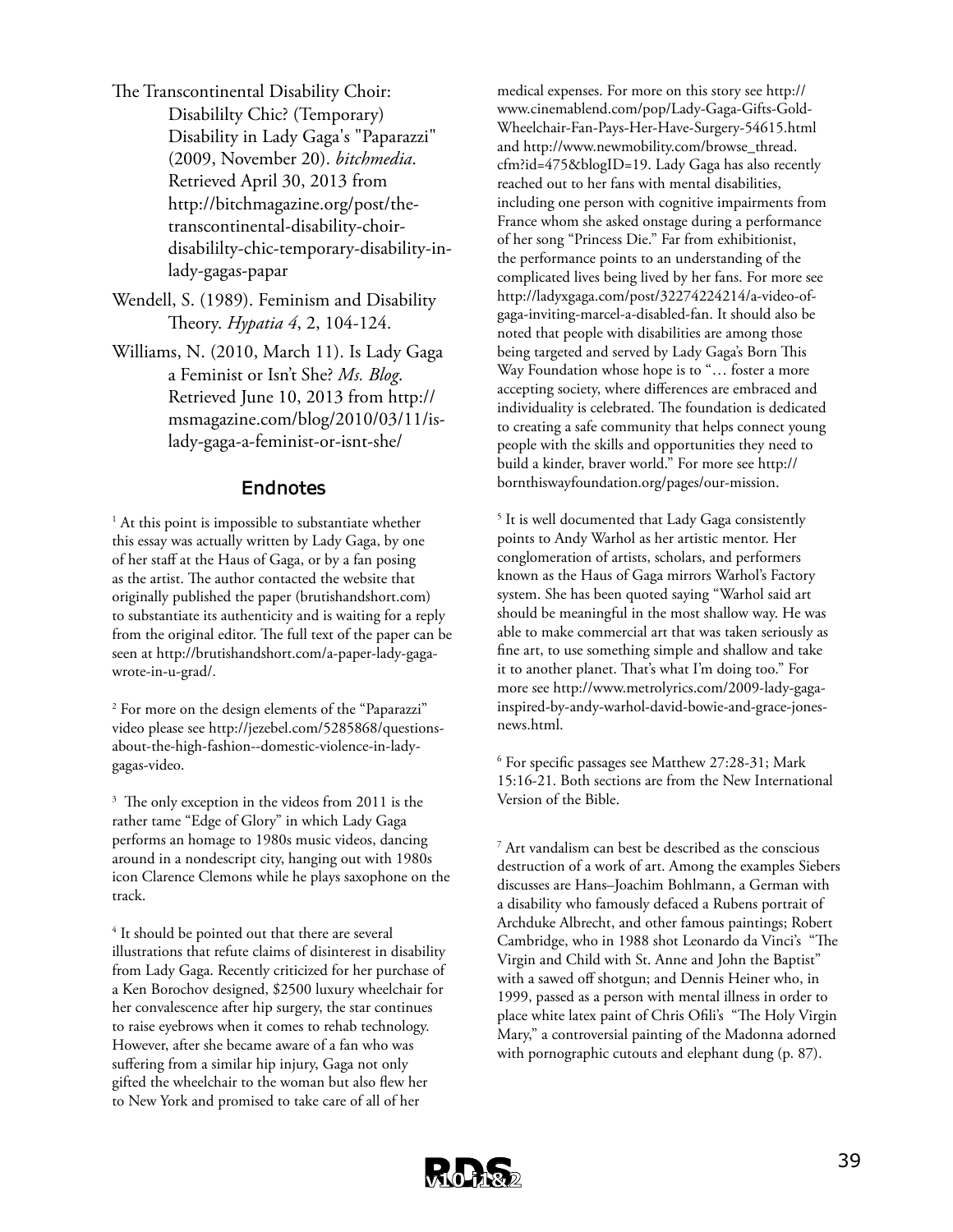# **Nadia Kanani York University, Canada**

**Abstract:** This paper will critically examine how dominant cultural scripts about disability are reinforced and complicated in the Bollywood film, *My Name is Khan* (Johar, 2010). An examination of the film's themes demonstrates that *My Name is Khan* allows for a nuanced analysis of disability, race, masculinity and nation.

**Keywords**: disability, race, nation

### **Introduction**

In February 2010, the Bollywood film *My Name is Khan*, directed by Karan Johar, was released to a transnational audience. The film spans the pre and post 9/11 era and tells the story of an epic journey undertaken by protagonist Rizvan Khan, an Indian Muslim immigrant to the United States who has been diagnosed with Asperger's Syndrome. The film documents how the changing political climate in the United States at this time impacts Khan's life, and the lives of his family. *My Name is Khan* reflects on state-sanctioned violence and the ongoing discrimination against Muslims (and the South Asian diaspora), illustrating the links between criminalization, racial profiling, and the War on Terror. The film also comments on the devastation wreaked by Hurricane Katrina in predominantly African American communities, as well as the American state's inadequate response to it. In highlighting the racialized nature of citizenship in the United States,<sup>1</sup> My Name is Khan is a decidedly political, albeit fantastical, film.

*My Name is Khan* presents a different perspective of diasporic experience than many Bollywood films by focusing its narrative on the challenges faced by immigrants and racialized citizens in the United States. While Bollywood cinema is characterized by its focus on the dias-

pora's desires, and the anxieties associated with living in a global modernity (Punathambekar & Kavoori, 2008), the films infrequently engage with the day-to-day struggles faced by new immigrants, or their second generation children, in the West (Mishra, 2002). Rather, Bollywood cinema tends to re-imagine and re-produce the diaspora as a "successful," "integrated" yet "connected to its roots" community, a community that enjoys the full rewards of the American dream. As a result, these romanticized representations of the diaspora fail to account for the systemic racism, deskilling, and impoverishment experienced by racialized immigrants. However, Bollywood cinema remains in a position to challenge the distorted representations of racialized people that have become commonplace in Western media.<sup>2</sup>

Historical representations of Western encounters with the 'East' have cast the inhabitants of these areas as primitive, uncivilized, irrational, violent, dangerously sexual, and as the racial and cultural "other" to the civilized, rational, and morally superior white European (Said, 1978). Imperialist ideologies, which reproduced these discourses about the racialized other in art, literature, and academic publications, have been used to justify and legitimize Western territorial expansion (Said, 1978). These historic constructions of the racialized other continue to shape contemporary depictions of Muslims and South Asians in the West. In fact, the war on terror has led to an intensification of these orientalist constructions, and to the representation of terrorism as inherently linked to Islam, and to the racialized bodies perceived as Muslim (Mamdani, 2004; Puar & Rai, 2002). By centering and celebrating the object of the imperialist gaze, and exposing orientalist constructions of the racialized other, Bollywood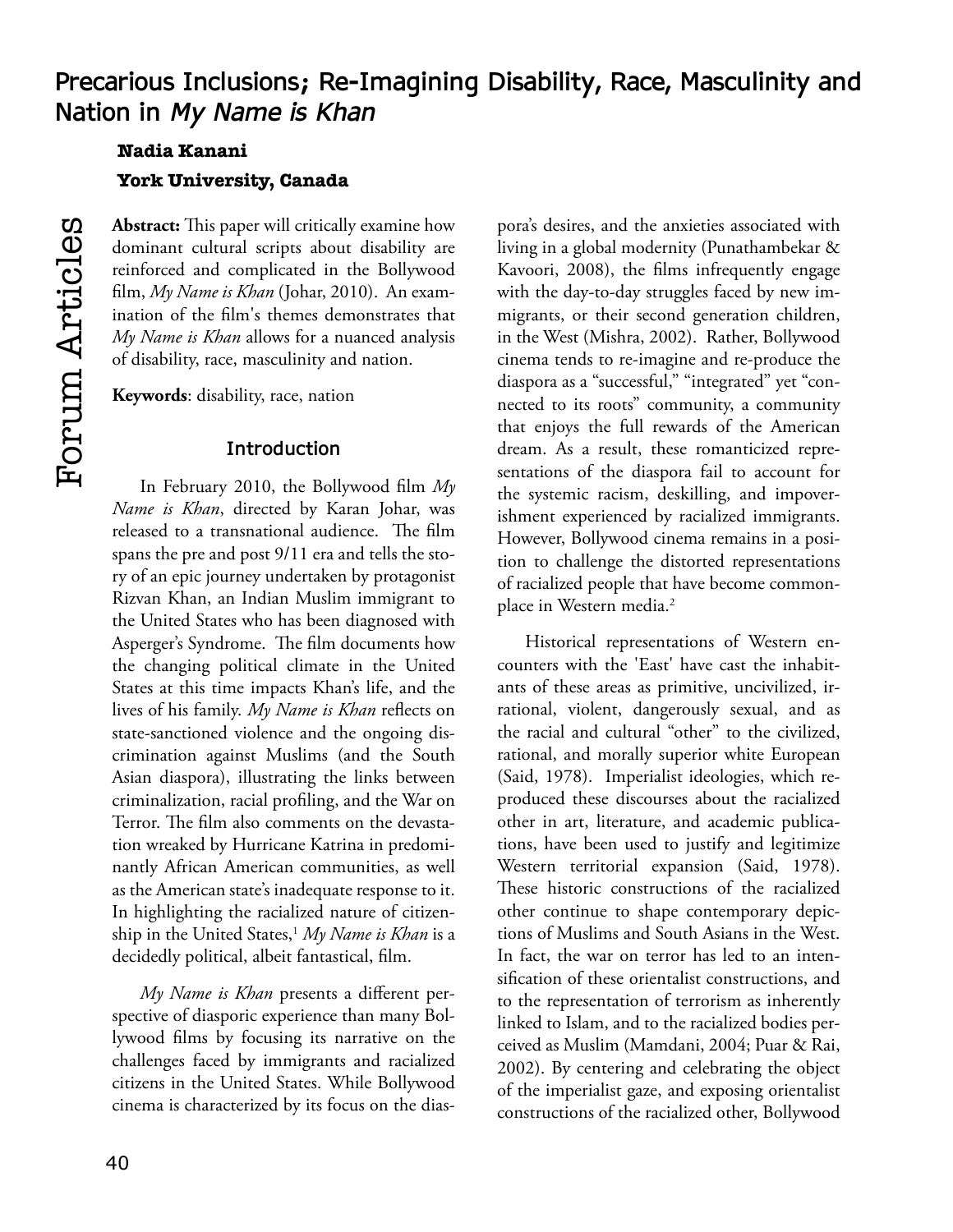cinema has the potential to subvert the West's representations of the South Asian diaspora, and of the Islamic "other" (Thussu, 2008).

A preliminary viewing of *My Name is Khan* reveals that, like many Bollywood films, it elides the socio-political reality of many racialized people living in the United States. Certainly, at its core, *My Name is Khan* is a story about heroic overcoming, a story of love and human triumph. Rizvan Khan (who is depicted as autistic) is portrayed as overcoming the challenges his disability presents in order to participate in a nuclear family structure, contribute to a family business, and travel across the United States, by foot, bus, train, and plane, to meet the country's President. Khan also triumphs in face of the violence, intense racism, and Islamophobia that characterizes the period following 9/11, surviving both incarceration and brutal torture. Rizvan Khan's relationship with Mandira, his wife, also tells a story of triumph, as their marriage survives the presumed challenges of an interfaith relationship and the pain of their son's death, the result of a brutal schoolyard beating by Islamophobic schoolmates. Finally, *My Name is Khan* tells a story of the United States' citizenry being able to overcome and over-throw the tyranny of the Bush era through the election of President Barack Obama. The centrality of this notion of overcoming to the film's narrative is underscored by the film's thematic song 'Hum honge Kamyaab' a Hindi adaptation of one of the US civil rights movement's anthems, 'We shall Overcome'.

In spite of this overarching theme, *My Name is Khan* also provides a critical representation of American nationalist discourses of citizenship by confronting the precarious inclusion of racialized immigrants in the United States. This paper will examine these representations, and explore the contradictions that are central to the portrayal of disability, race, masculinity, and nationhood in the film. The first section of the paper will discuss the cinematic tropes of disability that are relied on in *My Name is Khan* to

further the film's narrative. It will argue that disability is used as a narrative device to underscore epiphanic moments in the film, and as a means of social critique. The second section of the paper will analyze how representations of disability, race, masculinity, and sexuality are simultaneously reinforced and disrupted in the film. This section of the paper will explore how the mutually constituted nature of disability, race, gender, and sexuality are rendered visible in the film, and how the relationships between these categories are articulated through constructions of the terrorist body. In bringing these discussions together, this paper will demonstrate that *My Name is Khan* allows for a nuanced analysis of disability and the nation. Moreover, it will illustrate that representations of disability in popular culture provide a critical means through which understandings of disability can be both troubled and enriched.

## **Representing Disability in** *My Name is Khan*

Cinematic tropes of disability, broadly defined, have commonly relied on the spectacular and on narratives of exceptionalism in their portrayal of disabled characters. Although much of the research on filmic representations of disability has focused on Hollywood movies, there are clear parallels between these constructs and those employed in Bollywood film. As the works of Martin F. Norden (2001) and Paul Longmore (2001) on representations of disability show, popular culture's representations of disabled people have often spoken to the fears, prejudices, and misunderstandings about disability that are held by mainstream society. For example, depictions of disability in popular film have frequently associated disability with criminality or villainy, with loss of control and emotional maladjustment, and with the loss of humanity (Longmore, 2001). At the same time, some representations of disability, seemingly more positive characterizations, communicate well-worn stories of achievement 'against

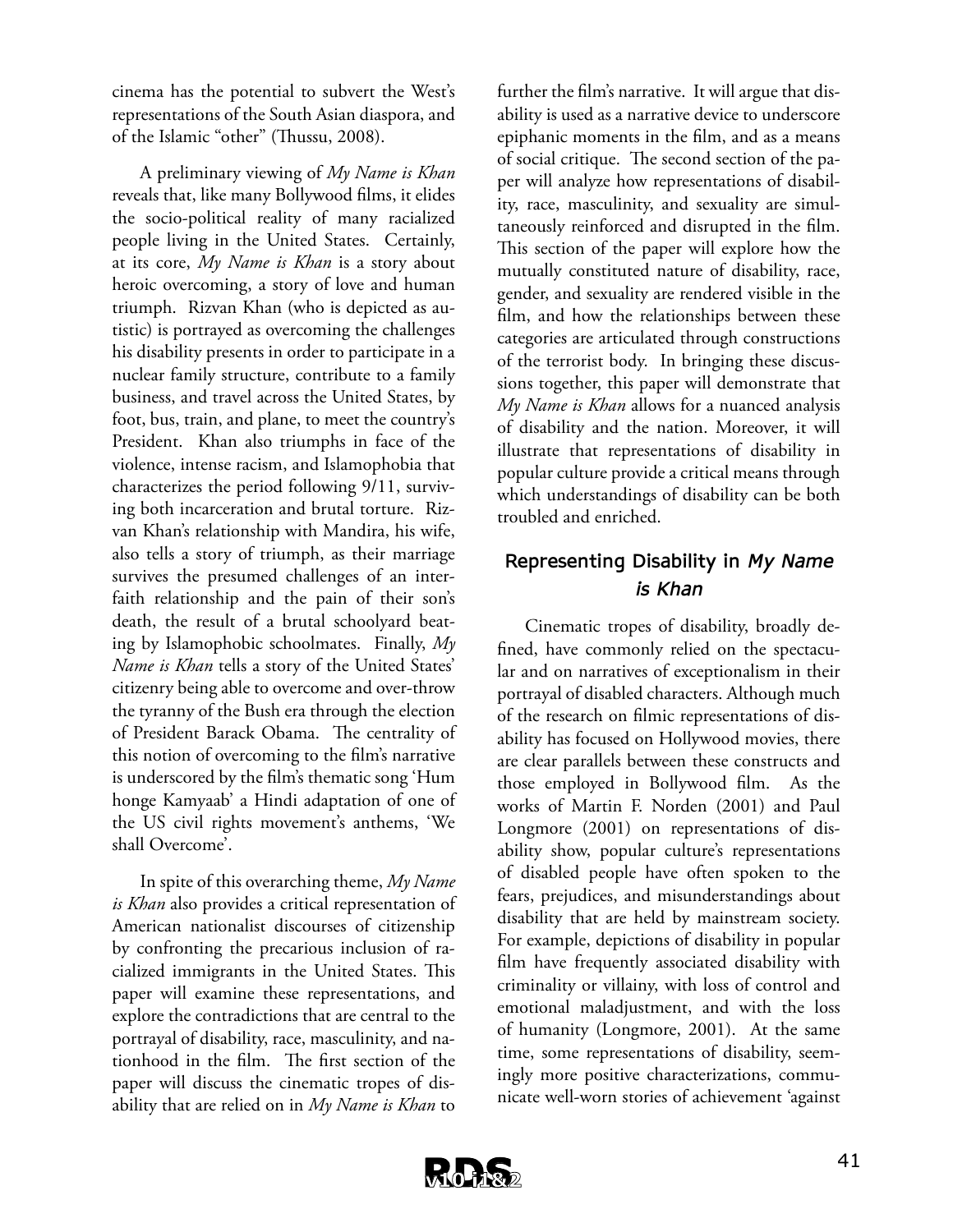all odds' (Longmore, 2001). While these narratives may seem more humanizing, they remain problematic in that their portrayal of disability as an individualized phenomenon constructs disability as a personal setback requiring emotional coping and acceptance. Furthermore, the representation of disability as an individualized problem to be overcome through grit and determination conceals the oppressive social forces that shape disabled people's experiences.

Representations of autism in mainstream cinema (in films such as *Rain Man* and *Mercury Rising*), although less frequently analyzed in disability studies, also rely on formulaic depictions of autistic characters. As Baker (2007) demonstrates, autistic characters are often portrayed in film as endearing, innocent, attractively quirky, and vulnerable, and as endowed with special powers or abilities, such as superhuman mathematical skills. These traits, regularly depicted as the redeeming qualities of an otherwise troubling character, are seen as features that distinguish autism from other forms of cognitive disabilities. In addition, since autism does not usually present in the visual terms required by film, excessive physical movement is often used as a means to signal disability in autistic characters (Murray, 2007). These popular representations of the quirkiness, special abilities, and physicality of autistic characters bear little relationship to the experiences of most people labeled as autistic. Rather, they contribute to common misconceptions about autism, and do little to challenge the dehumanization that people with cognitive disabilities regularly experience.

In *My Name is Khan*, the narrative devices commonly used to tell the story of autism, and of disability more generally, are also present in the depiction of Rizvan Khan. Scenes picturing his childhood reveal that Khan has difficulty understanding social conventions, that the nuance of language can be difficult for him to understand, and that he dislikes physical contact, even with those people that he loves most. At the same time, Khan is portrayed as having the abil-

ity to "repair almost anything," anything mechanical that is. However, the representations of his skills at building and repairing complex machinery reduce Khan to an almost machine-like figure himself, robotic with exaggerated movements. His distinct walk, exaggerated and stiff, with his head leaning slightly to one side, and the comedic use of verbal repetition in the film, which Khan seems to do automatically, similarly contribute to the construction of a machine-like persona.

These common tropes of autism are relied upon in a scene in the film where Khan decodes a word-find puzzle, correctly identifying all of the hidden words before the other participants in the game are able to find even one. Significantly, Khan's decoding skills have not, up until that moment in the film, been revealed to the audience. Yet the scene produces no dissonance in the viewer, as it draws seamlessly on assumptions about autism that have become almost naturalized through popular culture. Fixing things, and solving coded puzzles, are presented as innate skills for Khan rather than something he learns over time. This portrayal, while reproducing common misunderstandings of autism, makes Khan legible to the audience as autistic.

Despite the use of these dominant tropes of disability, Khan is also portrayed in contradictory ways throughout the film. Although his disability remains visible, through visual cues and the use of verbal repetition, at many points in the film his disability is no longer the focal point. As is illustrated through Khan's interactions with many of the characters that are meeting him for the first time on his journey throughout the US, his disability or "quirks" elicit little or no surprise. In fact, disability in these scenes is rendered almost unremarkable despite the fact that the audience is made to feel that disability always structures Khan's behavior (again through cues such as verbal repetition or exaggerated movements). In this way, the use of disability as a narrative device in the film is complicated through the rendering of Khan's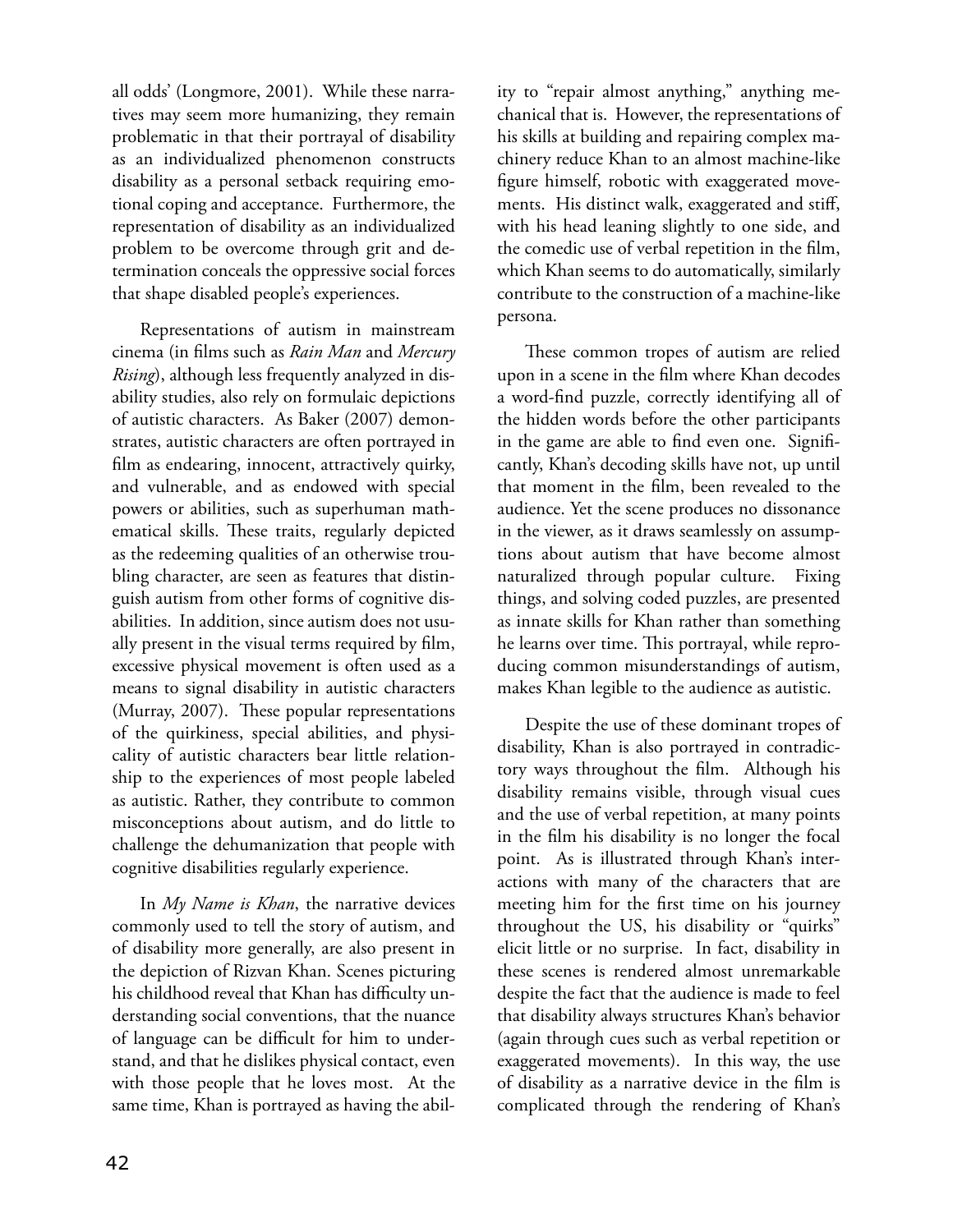disability as almost mundane at some points, and highly visible the next.

Disability, deployed in this manner, is often used to underscore epiphanic moments in film, moments that present a social critique and inspire self-reflexivity in the audience (Quayson, 2007). The use of disability to return the gaze on the audience and their potential inaction in face of national crises is one example of how disability is used for the purpose of social critique in *My Name is Khan*. The inadequate societal response to Hurricane Katrina, and the abandonment of impoverished black citizens by the state, is one of many social commentaries the film presents. The critique of the state's and of American citizens' inaction is clear in the scenes that depict Rizvan Khan's return to the fictional hurricane-hit town Wilhemina. Earlier in the film, Mama Jenny and Joel had taken Rizvan into their home in Wilhemina, Georgia, providing him with food, clean clothes, a place to stay, and a place to talk about the loss of his son.3 Upon hearing of the hurricane, soon after his release from a detention center, Khan rushes to Wilhemina and helps to rescue and rebuild the town. Khan's actions inspire other characters in the film to join him, leading to a dramatic scene where dozens of people are seen wading through chest-deep water, carrying food and supplies for the town's residents. Although disability in this scene is not rendered visible through the cues that were previously relied on, the audience is keenly aware that while Khan directs the rebuilding of town structures, it is his superhuman skill of being able to 'repair almost anything' that enables him to restore the town's infrastructure. At the same time his actions, all the more notable due to his disability, force the other characters in the film (and presumably the audience) to question their own indifference to the struggles of their neighbours.

Although the drama of such scenes are quite compelling, what is most intriguing about the contradictory use of disability in the film is the way in which it renders the relationship between

race, disability, masculinity, and nation visible. Of further interest is the way in which the film's narrative works to overcome the troubling excesses presented by the disabled and masculine Muslim body by portraying Khan as a respectable heteronormative and multicultural citizen and, thus, a viable protagonist. This complex depiction of Khan, and of race, disability, masculinity, and nationalism in the film, will be considered in the following discussion.

## **Re-Imagining Disability, Race, Masculinity and Nation through** *My Name is Khan*

Through the cinematic representation of disability in *My Name is Khan*, we see that Khan's character is shaped through racialized, heteropatriarchal (heterosexual patriarchy)<sup>4</sup>, and nationalist orders. And yet, the film continues to challenge these depictions, calling our attention to the ways in which disability, masculinity, and race structure each other, while at the same time highlighting the ways in which the disabled, racialized, gendered and Muslim body must be disciplined in order to be folded into the racialized heteronormative nation (heteronormativity, in this context, refers to the racialized, gendered, and sexualized ideals that underwrite normative, state-sanctioned, middle and upper-class heterosexuality; see Cohen, 2007; Ferguson, 2007).

The opening scene of *My Name is Khan* begins with a dark screen that reads; San Francisco, November 2007. Next, we see a brown-skinned man sitting in front of the computer, typing and taking notes. A close up shot of the computer screen shows that he is looking up President Bush's travel itinerary. The scene shifts rapidly and we see the man again, carrying only a backpack, arriving at the San Francisco airport. He goes to the counter, purchases a ticket, and proceeds toward the security check. His walking is stilted, his body is stiff, and his head is cocked to one side. The man avoids other people in the

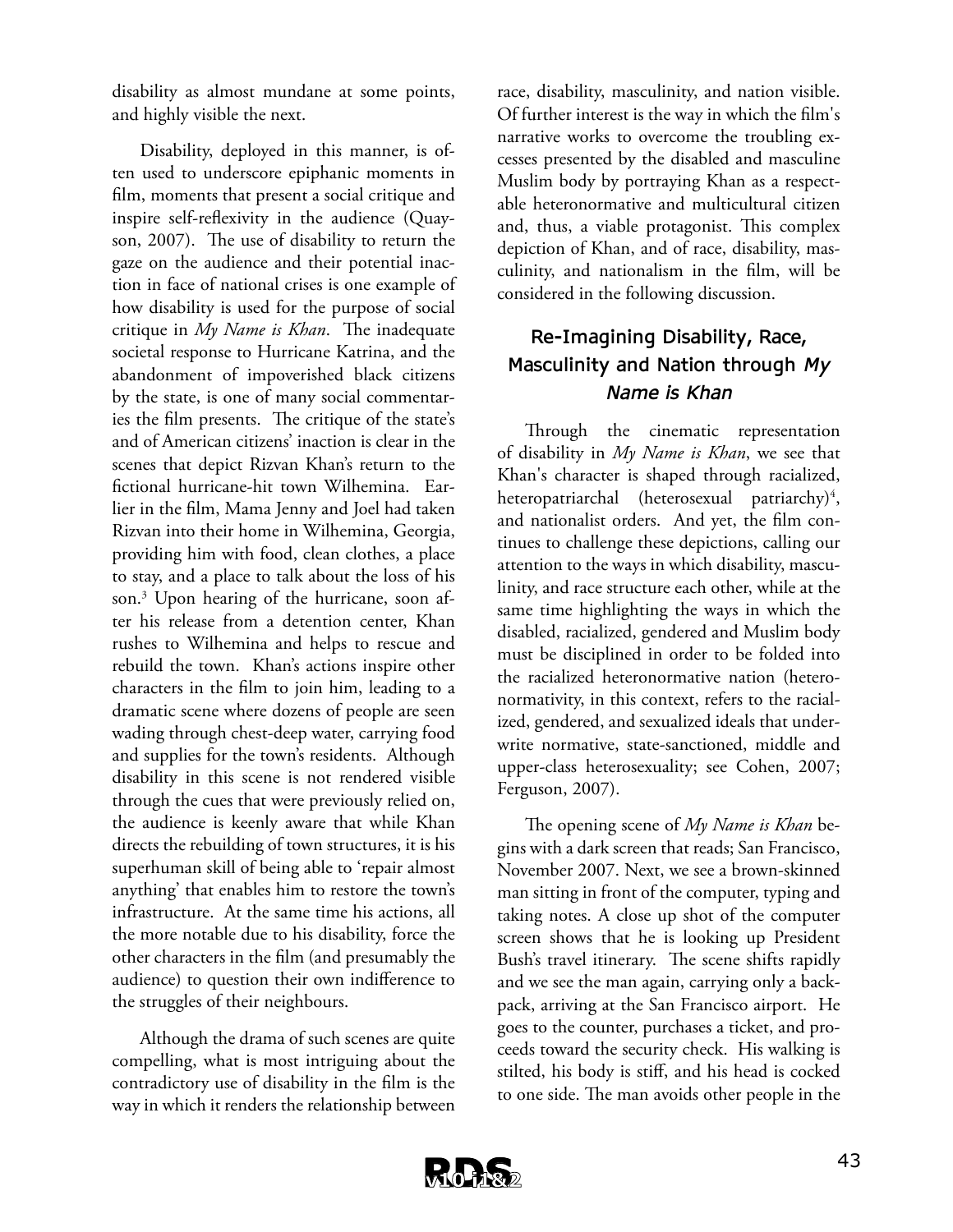airport, deliberately walking at a great distance from them, swerving dramatically away from approaching travelers. Arriving at the airport security check, he stands in line waiting for his turn. The man seems nervous, rocking back and forth on his feet, playing with the rocks that he holds in his hand, and muttering to himself. As his utterances become clearer, we hear that he is repeating a prayer in Arabic over and over again, and while the prayer itself is more difficult to discern we can hear him say Allah several times. The woman in line in front of him also hears him speaking to himself and turns around, eyeing him suspiciously.

Not surprisingly, the man is quickly pulled out of the line by a security guard who directs him to an office. White male security guards search through the man's belongings with gloved hands, holding up his taqiyah (a Muslim prayer cap), thereby visually confirming the man is indeed a Muslim. We see the man in the next shot, his shirt and jacket have been removed but he is wearing an undershirt and pants. The security guards bend him over a desk and perform a physical search. The man squints and grimaces as the guards touch him, he's clearly distressed, extremely uncomfortable, angry even. The guards pull at the man's hair and repeatedly and forcefully push his head down, forcing his body to remain bent over the desk. He is then told to open his mouth and while one of the security guard probes his oral and nasal cavities violently, with gloved fingers, the restrained man looks wildly around the room. After the search the man continues looking distressed as he rocks back and forth on his feet.

The scene then cuts to the next shot, where the man is fully clothed again. The security guard in charge looks at the man's plane ticket; an Autism alert card with his name and picture has been included with his plane ticket and boarding pass. We know now that this man is Rizvan Khan. The guards have searched through his records and declared that he is 'clean'. Khan is told that he is free to go and the audience is reassured that this seemingly suspicious character is innocent.

However, rather than responding gratefully to the guards, Khan states that his flight has already departed, that he's lost the money he spent on the flight, and that now he will have to take the bus to Washington, DC. The security guard, who until now has spoken in an aggressive manner with Khan, changes his tone and speaks to him condescendingly, demanding to know why Khan wants to go to Washington, DC. Khan tells him that it is because he wants to meet the President and convey a message. The guards laugh derisively and ask him whether his message to the president is that he knows where Osama bin Laden is hiding. Khan, however, responds to their mockery with sincerity, saying "oh no no no, that is not my message… I have to say to him. *My Name is Khan*. And I am not a terrorist" (Johar, 2010).

Through this dramatic opening scene, *My Name is Khan* can be understood as powerfully speaking back to mainstream discourses about terrorism that pathologize and criminalize Muslim men. In the absence of the well-known and widely circulated visual signifiers of the Islamic terrorist; the flowing beard, the turban, and the AK-47 (Rai, 2004), the film relies on other cues that enable the audience to read Khan as a potential threat. Certainly, Khan's research on the President of the United States' itinerary and his last minute ticket purchase become increasingly suspicious as he makes his way through the airport with only one small piece of luggage: a backpack. However, the most critical signifiers in this scene, the stilted walking, physically dodging other travelers while moving through the airport, the continuous reiteration of the same prayer, and the seemingly nervous gestures of rocking back and forth on one's own feet and playing with stones, illustrate how discourses about the terrorist body (that are racialized and gendered) are articulated with, and through, representations of disability and pathology. Indeed, it is specifically those behaviors that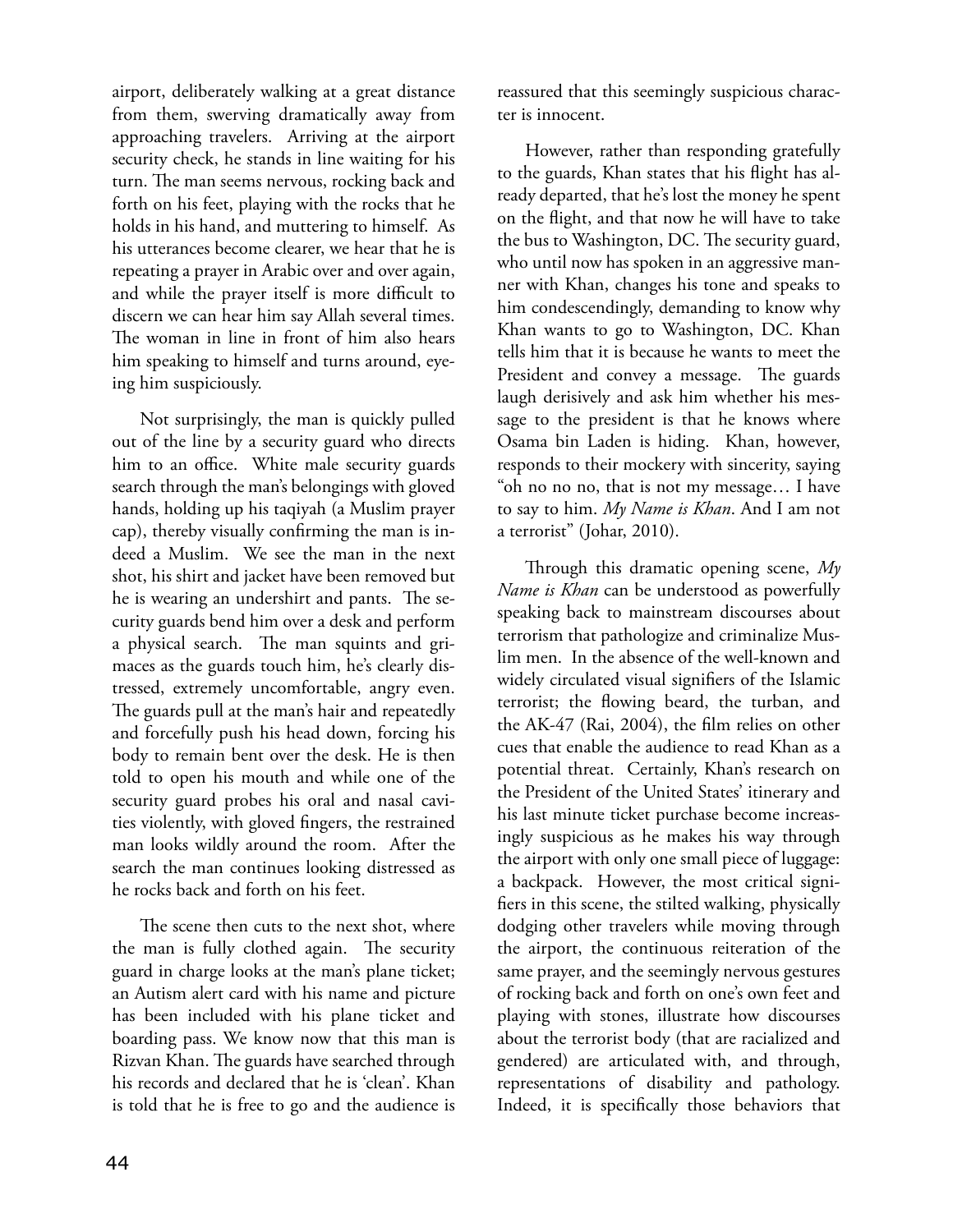render Khan legible as autistic in the film, the excessive physical movement, the avoidance of physical contact, and the verbal repetition, that allow the audience to know him as a potential terrorist in the opening scene. To be sure, disability is used as a narrative device in this scene, as in several others, to articulate a critique of the racial profiling experienced by brown-skinned men. However, what is most significant about this scene is how the mapping of constructions of disability, race, and masculinity are rendered visible on the presumably terrorist body.

The association of cognitive inferiority with irrationality, criminality, social threat, and madness has had a long history. To be clear, I am not arguing that cognitive disability, or autism, and madness are the same, but rather that these constructions are fluid and that they work with, and run through, each other. Cognitive disability and madness can be understood as being mutually constituted with race, gender and sexuality, (that is, as shaped through, and intertwined with, constructions of race, gender, and sexuality) (Jarman, 2012; Stubblefield, 2007; Waldron, 2002). Furthermore, a historical mapping of these constructs illustrates that cognitive inferiority and madness are linked to colonial tropes of both the immoral, perverse Oriental and the uncivilized, degenerate primitive (Rai, 2004; Waldram, 2004).

As Amit Rai (2004) has demonstrated, historic ideas about Muslim irrationality and the abnormal psyche have been drawn upon and revitalized in the construction of the Islamic terrorist. The figure of the Muslim terrorist, constituted through discourses of race, gender, disability, and sexuality, is posited against Western colonial notions of the 'normal' psyche (Puar & Rai, 2002). Moreover, the terrorist, whose genealogy lies in the racialized and sexualized monstrous figures of the eighteenth and nineteenth centuries, becomes, a projection of the racist fantasies of the West. The terrorist is thus represented as a perverse, homophobic, masculine-effeminate subject, produced through both a failed masculinity and a failed heterosexuality (Puar & Rai, 2002).

 The pathologized "psyche" of the terrorist has become the focus of multiple sites of investigation and fields of knowledge production, including the psy disciplines (psychiatry, psychology, and related disciplines). As Howell (2007) illustrates, the psy disciplines have specifically been called upon to render the terrorist, intelligible. Acts of terrorism, in this context, are understood as "…a symptom for the deviant psyche, the psyche gone awry, or the failed psyche; the terrorist enters the stage as an absolute violation" (Rai, 2002, 547). Critically, it is this particular framing of terrorism in relation to cognitive inferiority and madness that allows for the visual cues of cognitive disability, circulated through media and popular culture, to be linked to the embodiment of the terrorist.

It is also important to note that the terrorist figure is a regulatory construct, that is, a construct that allows for the disciplining of particular bodies. Depictions of the monster terrorist enable a disciplining of people of color with the view of creating docile patriots and good citizens (Puar & Rai, 2002). In particular, the construction of the monster terrorist demands a management of the body, and compliance to a set of normalized behavioral and social codes that become linked to the performance of good citizenship. As Puar and Rai state "such monsters, through their very example, provide patriotism with its own pedagogies of normalization"(2002, 136). In the film's opening scene, it is Khan's failure to comply with these normalized social codes, his failure to discipline his deviant racialized body, which brings him to the attention of airport security. In this scene, it is the excessive physicality of the brown-skinned masculinized body that inspires terror, and that renders Khan suspect.

Given these widely circulated representations of terrorism, the film *My Name is Khan* must contend with the spectre of the terrorist,

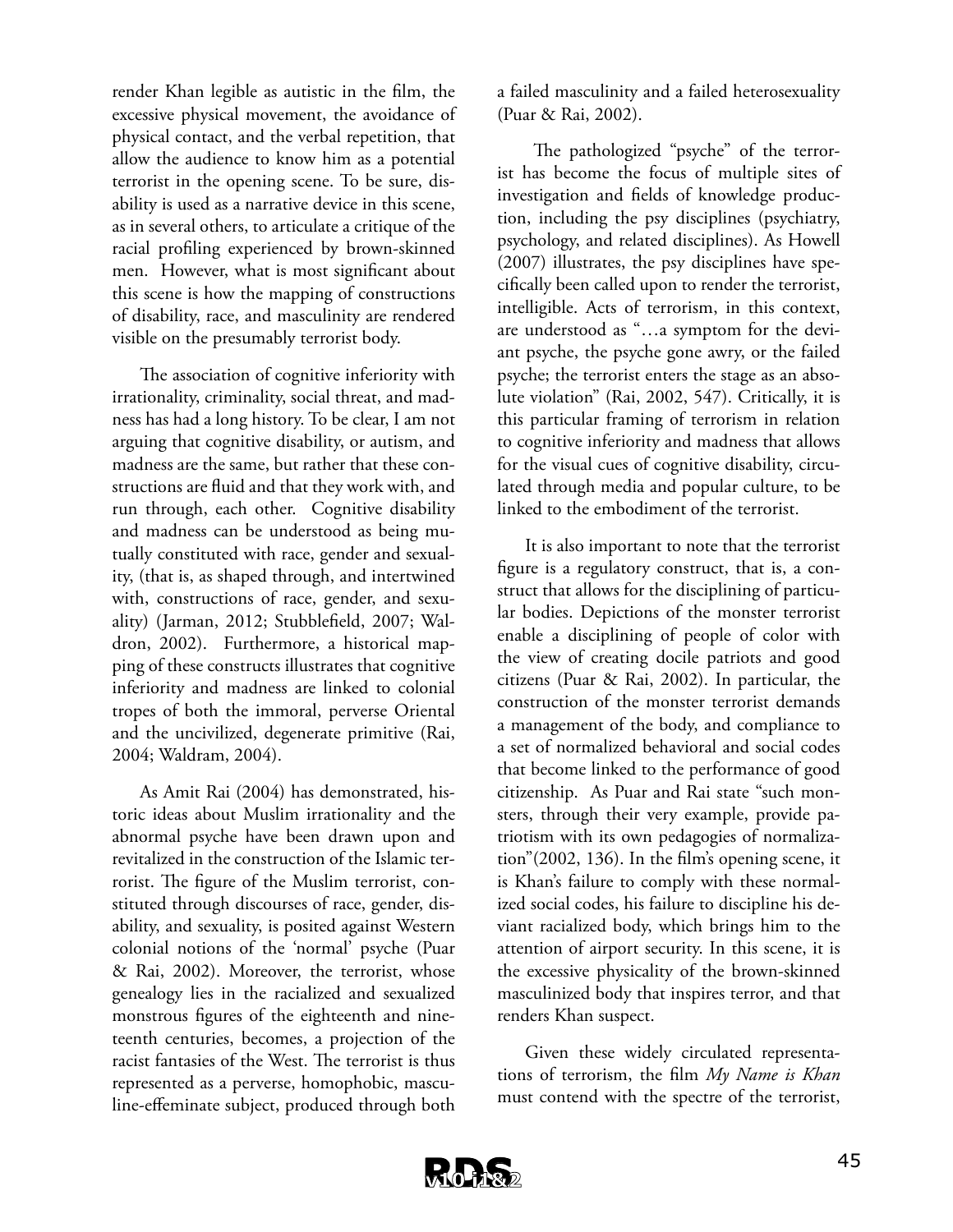and with the construct of a pathological and perverse masculinity, that haunts Muslim and brown-skinned men. In this context, how does the film render Khan's disabled and racialized masculinity not only relatable but heroic? How is the threat of a dangerous, disabled, Muslim masculinity, which shadows Khan, contained? In the film we see that Khan becomes safely folded into the ideals of national citizenship, and relatable to the audience as a respectable multicultural citizen first, through the disciplining of his excessive sexuality and perverse masculinity, and second, by positioning him in relation to the bad and hate-driven Muslim male.

Narratives of degeneracy, sexual deviance, and sexual menace are common to the racialized constructions of cognitive disability (Jarman, 2012) and the Islamic terrorist. The normalized psyche, on the other hand, is linked to the proper performance of domestic life (Puar & Rai, 2002). The nuclear family unit, which has been a key iconography of the modern nationstate, has further embedded the links between sexuality and domesticity, connecting them to citizenship and patriotic duty. Importantly, because both the terrorist and the cognitively disabled individual have been so fully excised from the national body politic, their entry into spaces of domesticity becomes cause for moral panic. As a result, Khan's racialized, disabled, Muslim and masculinized body presents a site of considerable trouble, one that must be contained through a heteronormative family structure.

The contradictory construction and containment of Khan's potentially threatening sexuality is particularly evident in the depiction of Khan and Mandira's wedding night. The scene that follows Khan and Mandira's wedding shows Khan and Mandira sitting up in bed, fully clothed. Mandira turns to Khan, looking slightly concerned, and says, "Khan, we can't do this without touching." The apprehension Mandira feels is evident, as the audience knows that Khan does not like being touched. However, to both the audience and Mandira's surprise, Khan re-

plies, "I know, I know… yes I know, I have read it in this book; Intercourse for Dumbos." Mandira looks hesitant while Khan giggles and says "nice pictures." Mandira laughs also and Khan says to her, "I think we should do it. Now. I think we should do it now." Mandira shakes her head and interjects "one minute…" but Khan interrupts her with "Oh, no, no, no, not one minute. It will take longer than one minute." The scene ends with both Khan and Mandira laughing. The subsequent scene provides a montage of shots of Mandira, Khan, and Khan's stepson Sameer performing the happy family. Khan and Mandira are shown in their roles as parents and neighbors, living the idyllic suburban middle-class life. This picture of perfect domesticity ends with a shot of Mandira cooking and Khan saying to her, "Mandira, Mandira, can we have sex please?" Mandira asks him if he means right now to which Khan responds, "Now, now is good," giggles and walks away. Mandira looks down at the food she is preparing, smiles, and follows him out of the room.

What is remarkable about these scenes is that they are the only ones in the film where Khan is depicted as having sexual desires. Significantly, however, no actual physical intimacy, or even physical contact, is shown between Khan and Mandira. The exclusion of any behavior that can be read as sexual or intimate in these scenes is indicative of the anxieties surrounding Khan's sexuality. In fact, the threat posed by Khan's sexuality is hidden through his childlike innocence. The portrayal of Khan as having no knowledge about sex and no previous sexual experience (including having to learn about sex from a manual) distances him from representations of the sexually menacing cognitively disabled figure and from the degenerate and sexually perverse terrorist. In addition, by using Khan's disclosures of sexual desire as moments of comedic relief in the film, his sexuality is rendered as more or less impotent. Thus, despite being coded as a properly heterosexual couple, Khan and Mandira never conceive children of their own. This, of course, is a significant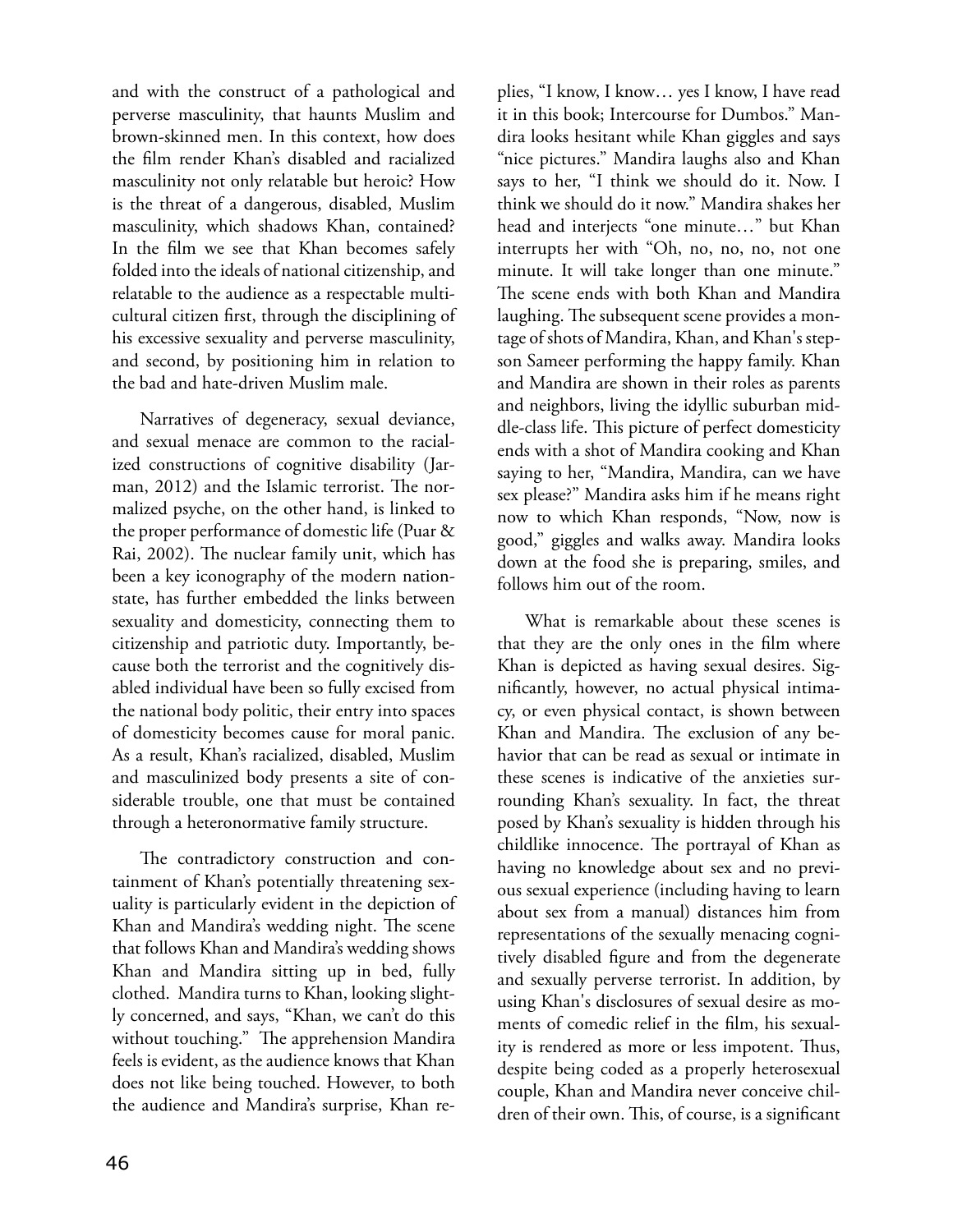departure from the normative trajectory of the heteronormative family unit.

In addition to his participation in the nuclear heteronormative family structure, Khan is represented as a respectable multicultural citizen and a "good Muslim" through the juxtaposition of his character with that of the "bad Muslim" and the terrorist. The film, while presenting a critique of the criminalization and racial profiling of Muslims living in the United States following 9/11, does not disavow the construction of the Islamic terrorist. Rather, the representation of Khan as a good citizen, and a pious and de-politicized Muslim, works to reify the distinction between terrorists and citizens, and between good and bad Muslims.

The construction of the Islamic terrorist relies on, and is sustained through, the construction of so-called "good" and "bad" Muslim citizens (Maira, 2009; Mamdani, 2004). As Mahmood Mamdani (2004) explains, the "War on Terror" has produced a binary construction of Muslims that allows for only two possible forms of citizenship for Muslim Americans. Good citizens demonstrate loyalty to the American nation-state, subscribe to American democratic ideals, and are constructed as enlightened and modern, whereas bad citizens, represented as pre-modern and traditional, are seen to pose a threat to the nation (Maira, 2009).

It is telling that the only character in the film that names the violence experienced by Muslims outside of the United States, referring to massacres of Muslims in both India and Palestine, is portrayed as a "Jihadist" and as a bad Muslim in the film. In this particular scene, Dr. Faisal Rehman, the bad Muslim, is represented as trying to incite men into action through his references to these massacres and through a misrepresentation of Islamic history. Dr. Rehman's comments, and his call to action, are seen as indicative of "jihadist" sentiment specifically through the invocation of a pathological hatred. Thus, as Jin Haritaworn argues, even when

"... the causes of hate are understandable, the hateful reaction and subsequent action are not, rendering it immediately atrocious…to hate is to reveal one's impulsiveness and irrationality as well as one's failure to perform oneself as a civilized subject..."(2013, 52). Hatred, in this context, becomes inherently associated with the bad Muslim. Furthermore, it is through this hatred, and the irrational violence that it is seen as potentially producing, that the bad Muslim is further constructed as a national threat.

Short as this scene is, it is critical in reaffirming Khan's respectability as a multicultural citizen in the film. Not only does Khan challenge Dr. Rehman's hateful speech, but later he also reports him to the FBI. In fact, it is specifically because Khan helped the FBI locate Dr. Rehman that he is released from a detention facility, where he was incarcerated and tortured after trying to meet the President. In spite of the persecution he has undergone, Khan's loyalty to the nation, and thereby his proper citizenship, is reaffirmed through his naming of the doctor as a terrorist and a bad Muslim. Significantly, it is through these actions that Khan is redeemed as the film's hero.

### **Conclusion**

Popular culture is one way through which people come to know disability. At the same time, popular culture also limits what is imaginable, shaping discourses of disability by delimiting the terms of its existence. The representations of disability in *My Name is Khan* have made use of common cinematic tropes utilized in the depiction of disability in film. The reliance on these representations has led to the reproduction of common myths about disability and autism in the film, such as the notion that disability is a personal setback that must be "overcome", and the association of autism with "special abilities."

At the same time, a critical use of the visual cues associated with autism have allowed the film to represent the convergence of discourses

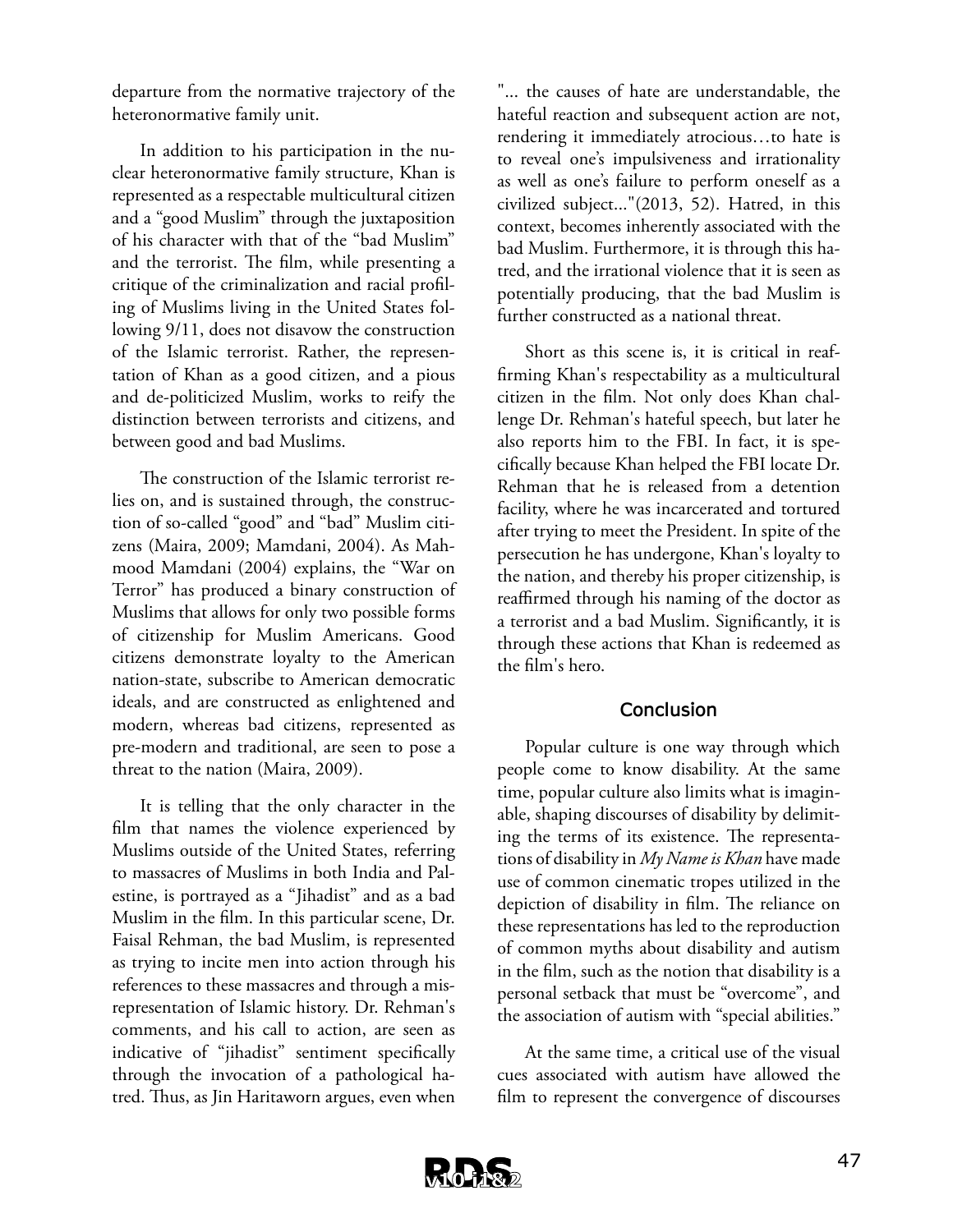of race, disability, and masculinity through the figure of the terrorist, allowing for a re-imagining of the relationship between these categories. Through wide-ranging representations of disability, *My Name is Khan* illustrates that race, gender, sexuality and disability are mutually constituted, often at the service of the nation. Although the critical lens of the film remains constrained by a neoliberal multicultural narrative that continues to distinguish between good and bad citizens (and Muslims), *My Name is Khan* succeeds in both complicating understandings of disability, and its relationship to race, gender, and sexuality, and in highlighting the precarity of national belonging.

**Nadia Kanani** is a doctoral candidate in the gender, feminist and women's studies program at York University. Her research explores the role of the nation-state in constructing and regulating disability, race, gender, and sexuality. Her work also examines the ways in which the state utilizes representations of race, gender, and disability in order to reproduce national boundaries.

#### **References**

- Alexander, M.J. (2005). *Pedagogies of crossing; Meditations on feminism, sexual politics, memory, and the sacred*. Durham: Duke University Press.
- Baker, A.D. (2008). Recognizing Jake; Contending with formulaic and spectacularized representations of autism in film. In M. Osteen (Ed.) *Autism and Representation*, (229-243). New York: Routledge.
- Cohen, Cathy J. (2007). Punks, bulldaggers, and welfare queens: The radical potential of queer politics? In E. Patrick Johnson & M. G. Henderson (Eds.) *Black Queer Studies; A Critical Anthology*, (21-51). Durham: Duke University Press.
- Ferguson, R.A. (2007). Race-ing homonormativity: Citizenship, sociology, and gay identity. In E. Patrick Johnson & M. G. Henderson (Eds.) *Black Queer Studies; A Critical Anthology*, (52-67). Durham: Duke University Press.
- Gabriel, K. & Vijayan, P.K. (2012). Orientalism, terrorism and Bombay cinema. *Journal of Postcolonial Writing 48*(3), 299-310.
- Haritaworn, J. (2013). Beyond 'Hate': Queer metonymies of crime, pathology and anti/violence. *Jindal Global Law Review 4*(2), 44-78.
- Howell, A. (2007). Victims or madmen? The diagnostic competition over 'terrorist' detainees at Guantanamo Bay. *International Political Sociology, 1*, 29- 47.
- Jarman, M. Dismembering the lynch mob; Intersecting narratives of disability, race, and sexual menace. In R. Mcruer & A. Mollow (Eds.) *Sex and Disability*, (89-107). Durham: Duke University Press.
- Johar, H. Y., Khan, G. (Producers), & Johar, K. (Director). (2010). *My Name is Khan* [Motion Picture]. India: Fox STAR Studios.
- Khan, S. (2011). Recovering the past in Jodha Akbar; Masculinities, femininities and cultural politics in Bombay cinema. *Feminist Review 99*, 131-146.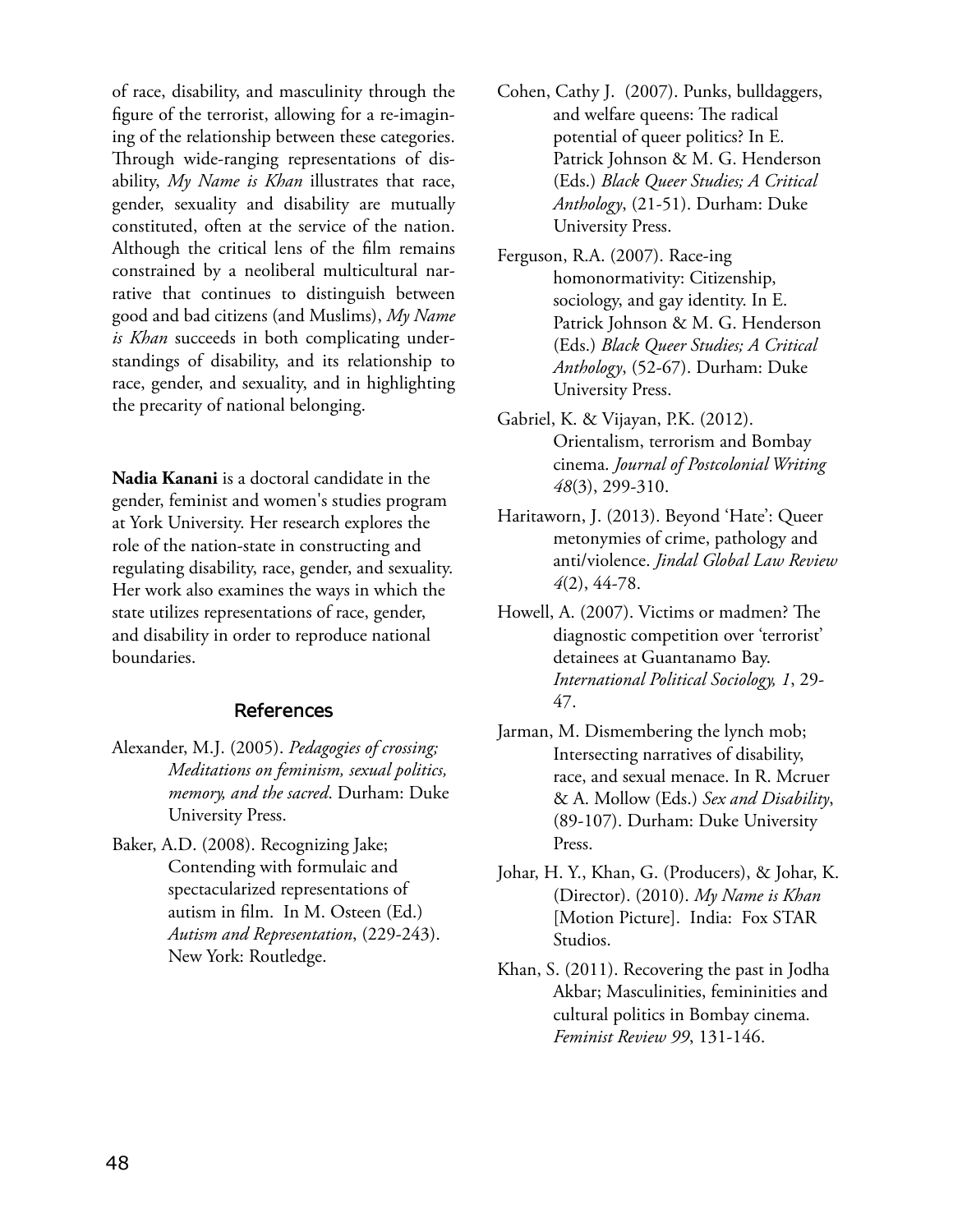- Longmore, P. K. (2001). Screening stereotypes: images of disabled people. In A. Enns & C. R. Smith (Eds.) *Screening Disability: Essays on Cinema and Disability*, (1-17). Lanham: University Press of America Inc.
- Maira, S. 'Good' and 'bad' Muslim citizens: feminists, terrorists, and U.S. Orientalisms. *Feminist Studies 35*(3), 631-656.
- Mamdani, M. (2004). *Good Muslim, bad Muslim; America, the Cold War, and the roots of terror*. New York: Three Leaves Press.
- Mishra, V. (2002). *Bollywood cinema; Temples of desire.* New York: Routledge.
- Murray, S. (2008). Hollywood and the fascination of autism. In M. Osteen (Ed.) *Autism and Representation*, (244- 255). New York: Routledge.
- Norden, M. F. (2001). The Hollywood discourse on disability: some personal reflections. In A. Enns & C. R. Smit (Eds.) *Screening Disability: Essays on Cinema and Disability*, (19-31). Lanham: University Press of America Inc.
- Puar, J.K. & Rai, A. (2002). Monster, terrorist, fag; The War on Terrorism and the production of docile patriots. *Social Text 20*(3), 117-148.
- Punathambekar A. & Kavoori, A. P. (2008). Introduction: global Bollywood. In A. P. Kavoori & A. Punathambekar (Eds.), *Global Bollywood*, (1-14). New York: New York University Press.
- Quayson, A. (2007). *Aesthetic nervousness; Disability and the crisis of representation*. New York: Columbia University Press.
- Rai, A.S. (2004). Of monsters; Biopower, terrorism and excess in genealogies of monstrosity. *Cultural Studies 18*(4), 538-570.
- Said, E. (1979). *Orientalism*. New York: Random House Inc.
- Stubblefield, A. (2007). 'Beyond the pale': tainted whiteness, cognitive disability, and eugenic sterilization. *Hypatia 22*(2), 162-181.
- Thussu, D. K. (2008). The globalization of Bollywood – the hype and hope. In A. P. Kavoori & A. Punathambekar (Eds.), *Global Bollywood*, (97-113). New York: New York University Press.
- Waldram, J.B. (2004). *Revenge of the Windigo; The construction of the mind and mental health of North American Aboriginal peoples.* Toronto: University of Toronto Press.
- Waldron, I. R.G. (2002). *African Canadian women storming the barricades! Challenging psychiatric imperialism through Indigenous conceptualizations of 'mental illness' and self.* Michigan: UMI Dissertation Services.

### **Endnotes**

1 It is important to note that *My Name is Khan* offers no representations of indigenous people in the US, despite portraying the experiences of various other racialized groups living in the United States. By failing to include the experiences of indigenous people, the film can be understood as reproducing the American settler-colonial myth that there are 'no indigenous people left' in the US.

2 Although Bollywood film has the potential to subvert orientalist representations of Muslims and the South Asian diaspora, the middle/upper-class Hindu male has traditionally been the focus of Bollywood films. Bollywood films have also frequently been used to promote Indian nationalist narratives (and are often influenced by Hindu nationalist narratives) (Gabriel & Vijayan, 2012; Khan, 2011). Unfortunately, a discussion of the political significance of these representations, and the use of Bollywood film to further Indian nationalist agendas, is beyond the scope of this paper.

3 Significantly, the depiction of Mama Jenny, a large, emotional, and maternal woman, is based on the cinematic and racist trope of the Mammy. Her son, Joel, is referred to as 'funny-hair' Joel by Khan and this racist

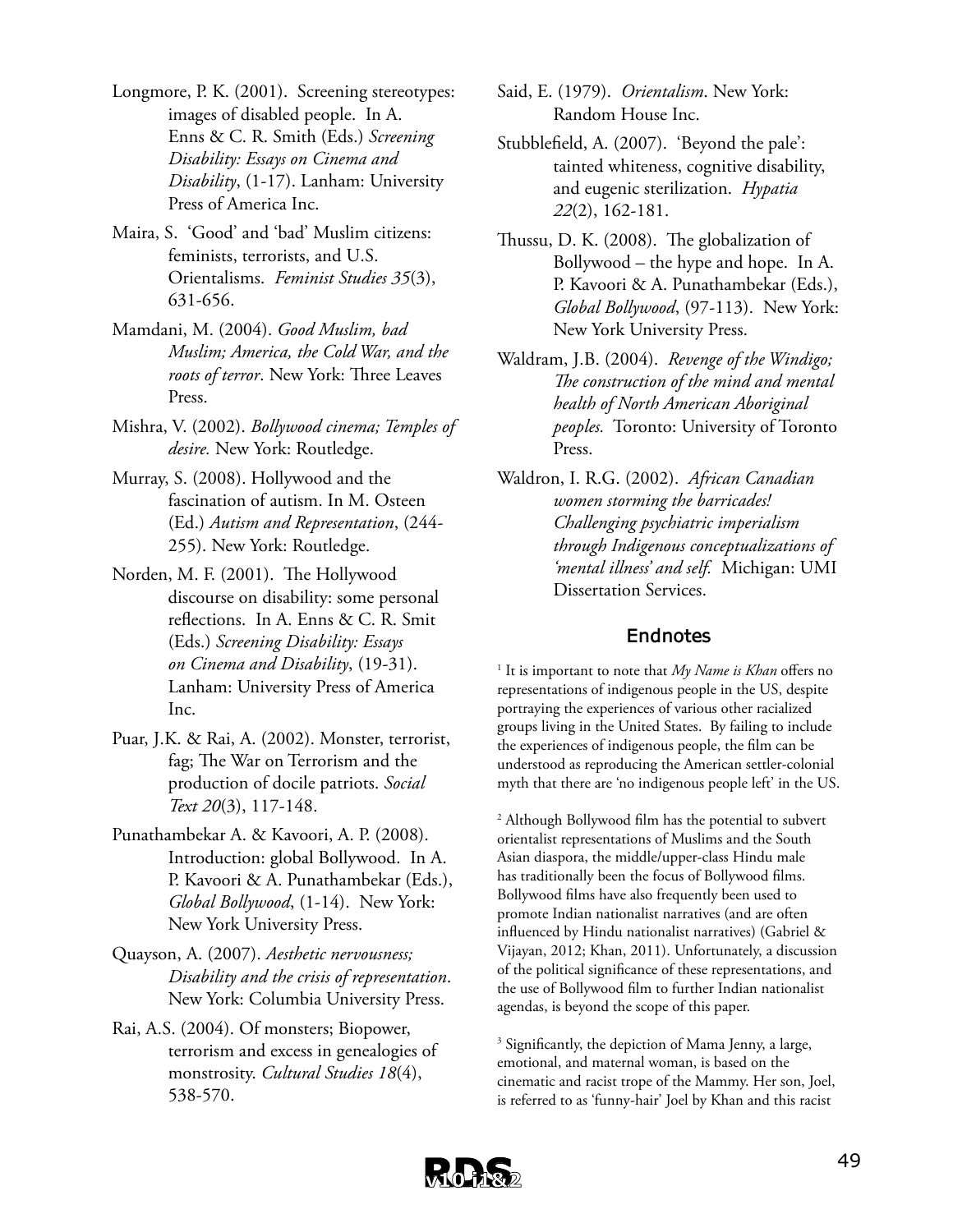naming of Joel is used as a moment of comedic relief to lighten the drama in the scene. I would suggest that the racism in these encounters is rendered comedic, even innocent, precisely because it comes from the perspective of somebody who is understood as 'cognitively disabled' and who therefore doesn't know any better (relying on problematic stereotypes about autism and cognitive disability, in addition to racist tropes). Through these representations, blackness is turned into a caricature at the service of the narrative. Indeed, it is the caricaturization of blackness in the film that humanizes Khan's struggle and gives credence to his journey. For example, it is not until he is being cared for by Mama Jenny that Khan finally speaks about, and sheds tears over, his son's death.

4 I use the term heteropatriarchy to signify the combining of heterosexualization and patriarchy as governing principles of the nation-state; (see Alexander, 2005).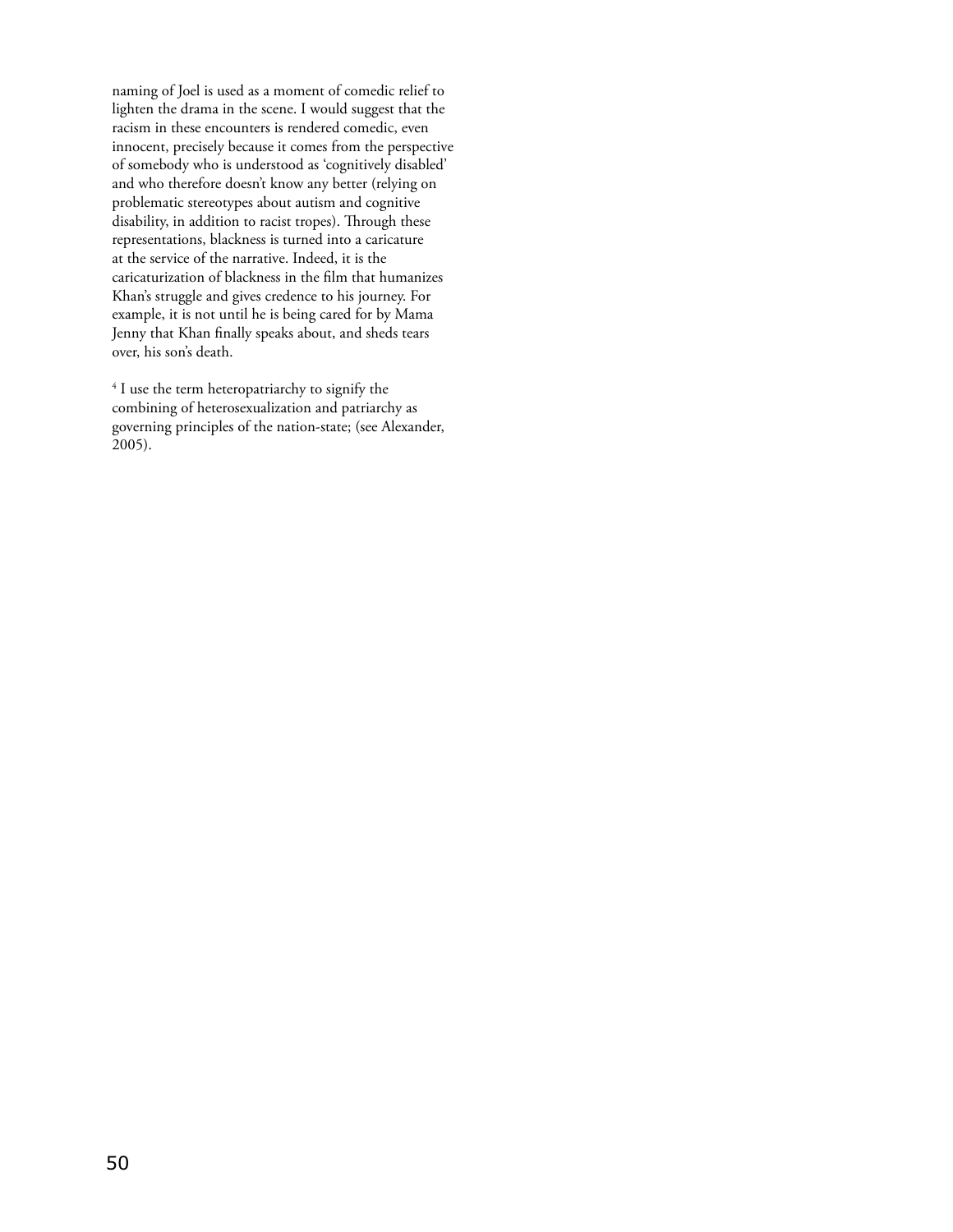# **Physical Disability, Gender, and Marriage in Jordanian Society**

**Salam Jalal, EDD & Susan Gabel, PhD Chapman University, USA**

Research Articles Research Articles

**Abstract:** In this article, three physically disabled Jordanian men discuss their perspectives on gender, marriage, family, and disability in Jordanian society. Their words reveal the contradictions with which they live. They refuse to marry disabled women even while they recognize their own stigmatization and oppression. They long for "real women" while absolving themselves of any guilt in the oppression of disabled women. They want wives who can provide the physical assistance they need while facing significant barriers to fulfilling their role as husband, father, and provider.

**Keywords:** disability, gender, marriage

*I had thought of sexual love as an honor that was too great for me—not too great for my understanding and my feeling, but much too great and too beautiful for the body in which I was doomed to live.* (Hathaway, 2000, p. 55)

In this article we take a tentative stance toward the social model of disability first articulated by the Union of the Physically Impaired Against Segregation (UPIAS, 1975) that argues disability is something imposed upon those with impairments, and that excludes people with impairments from "full participation in society." As Tom Shakespeare (2010) points out, the social model neglects impairment's influence on people's lives and is unable to tease apart the impact of impairment versus the impact of social barriers. This second problem with the social model, that it ignores impairment, becomes fully evident in our data in which we explore what disabled men who have physical impairments have to say about marriage partners. Throughout, we use the term "physical disability" to refer to disabled people who have physical impairments of some type. "Disability" is used in the social model sense, as an oppressed social status,

unless it is in a direct quote from participants. In that case, participants sometimes seem to be referring to impairment while other times their concept of disability remains unclear or seems aligned with the social model. We leave you to interpret their meaning in these situations.

According to Zingale, (1984) disabled persons are still "seldom seen as normal human beings with a right to intimacy in personal relationships and to other things the able bodied take for granted" (p.1). Rubin, & Roessler (2008) and others (Finkelstein, 1993; Oliver, 1990; Swain, Barnes, & Thomas, 2004) report that from ancient times to now, disabled people have been stereotyped and stigmatized as asexual. Often, persons with physical impairments are among the most stigmatized because of their visibility (Falk, 2001; Goffman, 1963; Link & Phelan, 2001) and disabled women are more discriminated against than men. Disabled women are more often deprived of equal education and equal employment opportunities and they are less likely to marry (Abu-Habib, 1997; Britt, 1988; Emmett & Alant, 2006; Fairchild, 2000; Ghai, 2003). Being a woman and being disabled layers stigma over stigma.

In this article we report the results of a study that has sought to answer two questions that emerge from the lived experience of the first author, a physically disabled Jordanian man married to a non-disabled woman: (1) why do some physically disabled males refuse to marry disabled females? and (2) why do they want to marry non-disabled females? Since the answers to these questions are embedded culturally, we first provide a brief overview of disability, gender, and marriage in Jordanian society. Next, we touch on what the literature has to say about visibility and stigma. Then we present the study

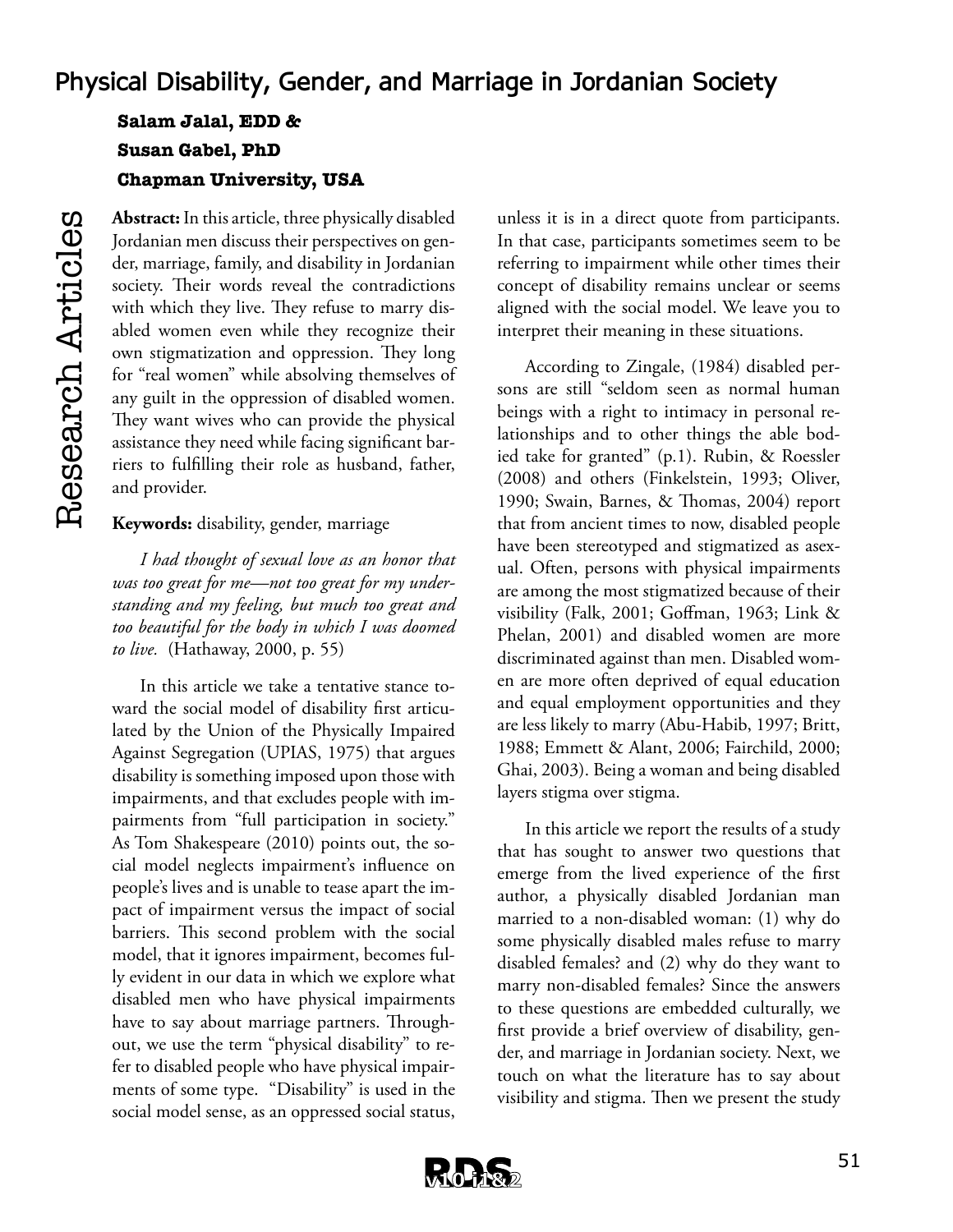and the interview data. Finally, we consider the interviews in light of internalized oppression and the materiality of disablement.

## **Disability and Gender in Developing, Middle East, and Arab Countries**

While Islam is the majority religion in Arab countries, Jewish, Christian, and other religious groups also populate this region. Ulhlmann (2005) observes that "Islam is ubiquitous in the Middle East...inflecting all aspects of life of Muslims and non-Muslims alike," creating a cultural milieu in which it is difficult to tease apart Muslim traditions and values from those of other religions. Given this reality, we culturally approach disability and gender in the Middle East and Arab countries.

Studies across the world reflect the tremendous oppression and hierarchy between disabled men and women based on gender. Being disabled and female in many societies creates "stigma upon stigma" (Britt, 1988). Chenoweth (1993) calls this a "double strike" (p.26). Fairchild (2002) states that "women with disabilities are often at a larger disadvantage due to a double discrimination, based on their gender and disability status"(p. 14). Saxton & Howe (1987) write, "There are many parallels between the oppression of women and of disabled people. Both groups are seen by others as passive, dependent, and childlike; their skills are minimized and their contributions to society undervalued" (p. xii). Hanna and Rogovsky (1991) surmise that people generally attribute physical impairment in men to peripheral factors such as war, injuries, or car accidents, while it is often believed to be inherited with women.

As reported by the United Nations: "Women in every society in the world remain economically, politically and culturally disadvantaged in relation to men" (Bryson, 2004). According to Abu-Habib (1997), disabled women in the Middle East seldom participate in making decisions about their lives. Even domestic policies

and national and international agencies neglect disabled women in their agendas. Historically, neither the women's movement nor the disability movement in the Middle East includes disabled women to a significant extent (Abu-Habib, 1997). The fundamental beliefs about women in Arab countries are that they are housekeepers, wives, and mothers. While both disabled men and women are marginalized, prejudged, and discriminated against in Jordan, disabled women are more vulnerable to abuse and more stigmatized than disabled men.

Arabic society is patriarchal, even in light of modernization (Uhlmann, 2005; Moghadam, 2004). Turmusani (2001) argues that disabled women in Islamic countries in the Middle East are devalued and given the lowest status. They face more challenges than do disabled men, often have no access to employment, and are kept hidden away. Impairment is synonymous with disability and is considered a stigma that causes shame that might extend to the entire family. Disabled women seldom marry because it is believed that they are not able to be mothers and housewives. Disabled women are twice as likely to be divorced. Studies in other developing countries have found similar results (Abu-Habib, 1997; Addlakha, 2007; Braathen & Kvam, 2008; Cheausuwantavee, 2002; Dalal, 2006; Dhungana, 2006; Ghai, 2003; Gray, 1999; Kiani, 2009).

In *Gender and Disability: Women's Experience in the Middle East*, Abu-Habib (1997) reports a case in Lebanon where two men disagreed about marrying disabled women. One of the interviewees believes that disabled women are not able to take on their household responsibilities. He rejects the notion of marrying a disabled woman, even if she could manage her responsibilities, such as carrying children. Another interviewee points out that even though he encourages marriage between disabled men and women and advocates for them, he believes disabled women are not fit for marriage, unlike disabled men.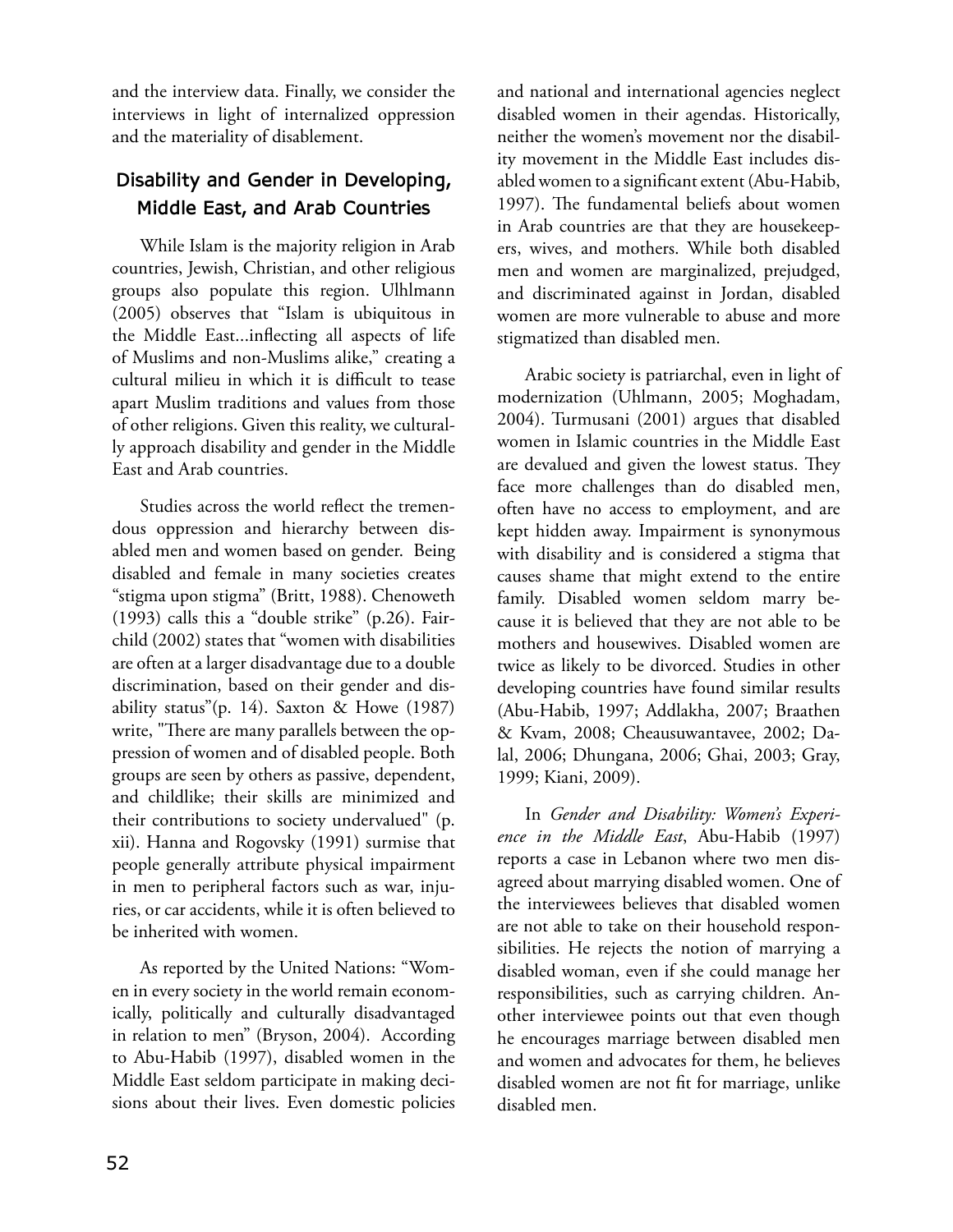A further example from Abu-Habib shows the inequality between men and women based on gender in Lebanon. Zeinab is not educated and she works in a sewing factory to earn money. Her brother wasted his own money and now Zeinab is responsible for the entire family and she is not allowed to get married because they need her money. Another Lebanese example is of two blind siblings: the father sent the boy to school while the girl remained at home. The girl, who now is a 29 year-old woman, said, "I shall never forgive him [her father] for this"(p. 46). Thomas and Lakkis (2003) describe the impact of gender differences on access to education and employment in Lebanon where disabled students are still attending institutions. The researchers interviewed 200 disabled graduates between 14 and 40 years of age in order to know to what extent the institutions assist students in education and employment. They found that even though disabled women academically achieve better, perform higher, their rate of employment is 35%, compared to 52% for disabled men.

## **Marriage Decisions in Jordanian Society**

Jordanian society is patriarchal; therefore males dominate over females. According to El-Islam (1983), the hierarchical system in an Arab family is "male over female and older over younger" (p. 321). The Jordanian family is a social institution consisting of parents, brothers, sisters, and sisters- and brothers -in- law. Sometimes it is extended to include uncles, aunts, and cousins. Most of them live together in the same house, especially parents, children, and daughters-in-law. Even if they do not live together, the bond among the family members is very strong. Barakat (1993) described the Arab family relationship:

> "The family is at the center of all social organization in all three Arab patterns of living (Bedouin, rural, and urban) and patriarchal among tribes, peasants, and the urban poor. The family constitutes

the dominant social institution through which individuals and groups inherit their religious, class, and cultural affiliations  $(p.98)$ ."

Proposing marriage in Jordan is done in what is considered the traditional way and the authority of the family is critical in the decision to propose marriage or accept a marriage proposal. Male relatives, in particular, have significant influence over decisions about the women in the family (Moghadam, 2005). Turmusani (1999) reports that "the position of women in Jordan has improved in comparison to other Islamic countries, but is still different than that of men. For instance, women are not allowed freedom in choosing a husband" (p.109), Abudabbeh (1996) shows that a woman's decision in marriage is subject to her family's approval. Women are restricted from making important decisions related to their individual lives.

The values of the Jordanian society and those of Islam prohibit men and women from having intimate relationships outside of marriage. Such a relationship is considered taboo, shameful, and a terrible mistake. In order to get married, an older woman, usually the mother of the man, starts looking for a bride who meets her son's requirements and desires for a spouse. Both the man and the woman in question have a right to accept or reject each other but if the woman shows acceptance, the crucial decision is made by her family.

## **Visibility, Stigma, and Internalized Oppression**

The meaning of disability "differs from one country to another or from one culture to another" (Rispler-Chaim, 2007). In Jordan, the term disability generally does not describe all disabled persons. On the contrary, it is more likely used to describe visible physical impairment. Visibility is an important criterion for what constitutes disability in Jordan. Jones et al (1984) point out that people with visible dif-

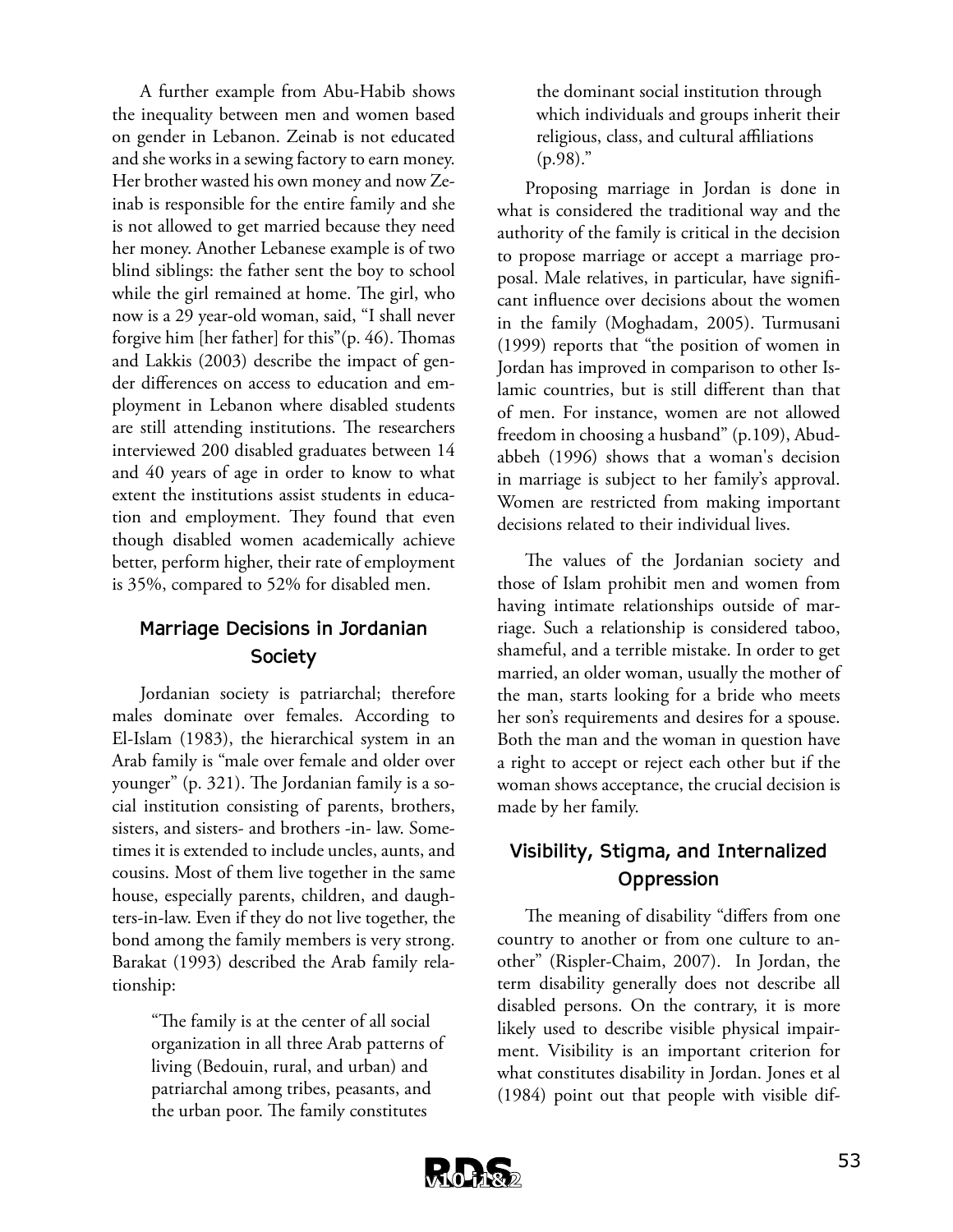ferences, such as physical impairments, are the objects of stigmatization because they are visible in both homogeneous and heterogeneous societies. They are a vivid example of the difference between the categories of "abnormal" and "normal." Goffman (1963) asserts that visual disability causes "discredited identity" (p. 4). Crocker et al. (1998) focus on the idea that with visibility, "stigma can provide the primary schema through which everything … is understood by others"(p.507).

Ainlay, Coleman, and Becker (1986) suggest that visibility and stigma have a more disabling impact in cohesive societies like Jordan. The values and perceptions of homogeneous societies do not adjust to change and difference as readily as do heterogeneous societies. Solidarity among people, especially in the tribal affiliation system of Jordan, prevents any external factors from changing the perceptual beliefs about any phenomena. Therefore, any attempt to resist stigma may be meaningless, and stigma will remain with the stigmatized.

Ladieu-Leviton, Adler, and Dembo (1977) suggest that as a result of the impact of stigma on people, stigmatized individuals may agree with how society depicts them. Further, they may start to devalue and isolate themselves. If they admit that they have a stigma; they may not even try to reject or resist the vast majority of perceptions. This depiction has been identified as the "halo" phenomenon which means, ''A spread of evaluation from characteristics actually affected by the injury, to other characteristics not necessarily so affected" (Ladieu-Leviton, et al., 1977). A common way the stigmatized person reacts is to practice stigma towards others. Not only is the stigma received, but also, the possessor contributes to stigmatization of others.

While physical impairment can be highly visible, some studies indicate that intellectual disability and mental illness also are stigmatized. In a study in Jordan, Gharibeh (2009) demonstrates that, "intellectual disabilities, mental retardation, or mental illness are more stigmatizing than physical disability, while blind persons or persons with visual impairments are less stigmatized" (p.71). Gharibeh attributes stigmatization to a tribal tradition: "A tribe's honor, and social standing [depend] on certain qualities that are thought to be passed on from generation to generation"(p. 71).

Stigma can contribute to the development of internalized oppression. Lipsky (1987) defines internalized oppression as "the turning upon ourselves, upon our families, and upon our own people the distress patterns that result from the racism and oppression of the majority society" (1987). Schwalbe, Godwin, Holden, and Schrock (2000) explain internalized oppression as "defensive othering among [the] subordinated" (p. 425), a process that involves the denial of the stigmatized self, acceptance of the normative standard, and abandonment of one's identity. "The process, in each case," write Schwalbe, et al.:

> "…Involves accepting the legitimacy of a devalued identity imposed by the dominant group, but then saying, in effect, "There are indeed others to whom this applies, but it does not apply to me (ibid.)."

Rather than "blaming the victim," Masson (1990) points out that "internalized oppression is not the cause of [disabled people's] mistreatment. It would not exist without the real external oppression that forms the social climate in which [disabled people] exist" (Marks, 1999). As do the participants of this study, disabled people,

> "…Harbor inside [them]selves the pain and the memories, the fears and the confusions, the negative self-images and the low expectations, turning them into weapons with which to re-injure ourselves, every day of our lives (ibid.)."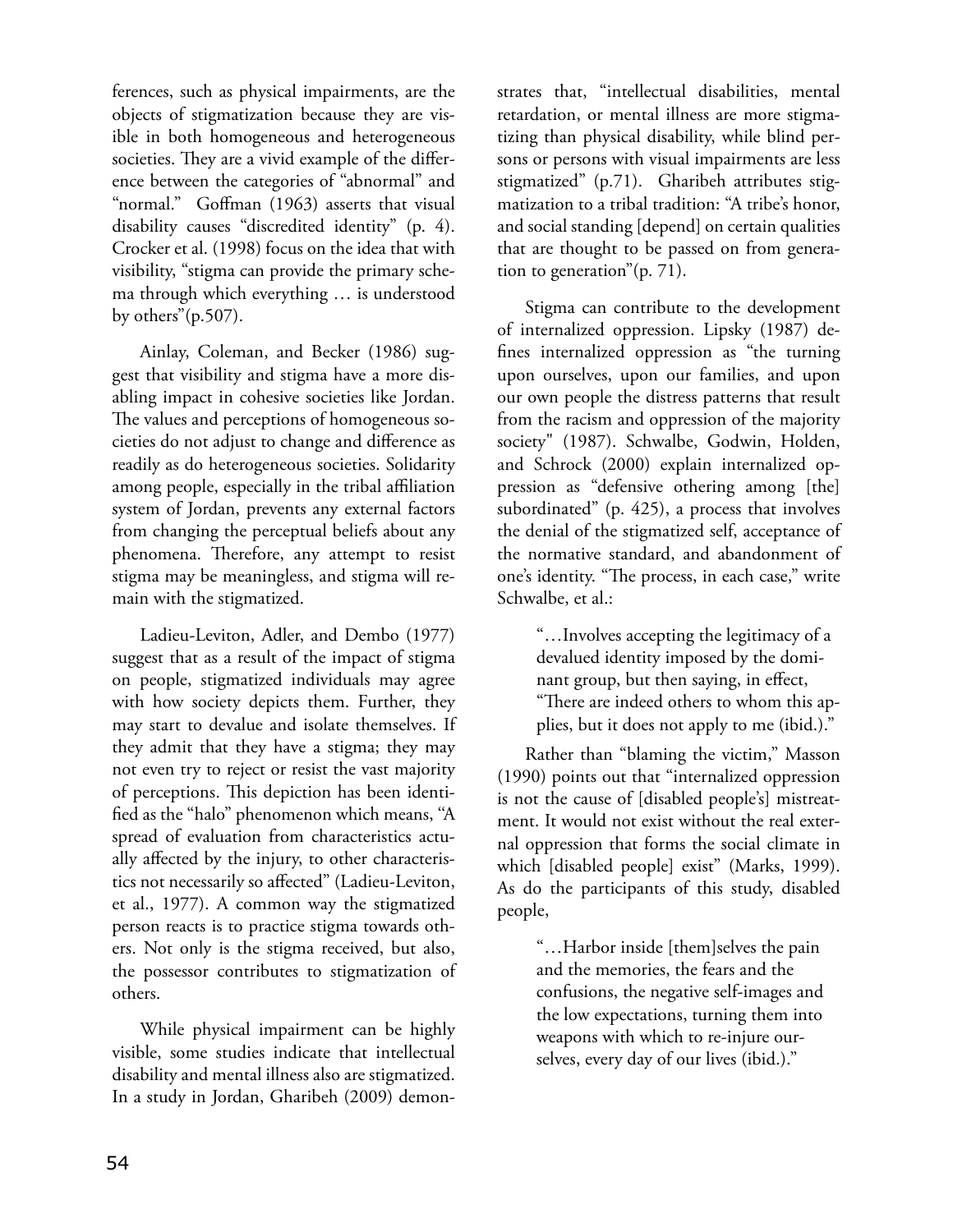### **The Study**

This study took place from December 1, 2011 through March, 2012. Three participants were interviewed. To be included in this study the participants, met four criteria: (1) visibly physically disabled, (2) unmarried or married to a non-disabled woman, (3) financially independent of the family, and (4) unwilling to marry a disabled woman. The first author, a married, physically impaired Jordanian man living temporarily in the United States, conducted the interviews. He also did not want to marry a disabled woman and thinks of this as a paradox. Interviews were audio taped and then translated into English by a translator with fluency in both Arabic and English. Each participant was interviewed four times, and each interview lasted about forty minutes to an hour.

Participants were interviewed via Skype (Version 5.5) software, a free online application that enables the user to make voice and video calls. This was necessary due to the fact that the first author could not travel to Jordan. Interviewing people through the internet has been used in qualitative and mixed method research (Brownlow & O'Dell, 2002; Davis, Bolding, Hart, Sherr, & Elford, 2004; Meho, 2006; Olivero & Lunt, 2004). Brownlow and O'Dell describe the benefit of the on-line interview as "inexpensive, convenient and attractive to people who do not like face-to-face interviews."

Interviews were semi-structured and began with open ended questions about participants' marriage preferences, decisions, and experiences. Each subsequent interview consisted of follow- up questions seeking clarification or elaboration of previous responses and further probing for responses that could provide answers to the research questions.

### **The Participants**

Jordan is a small country where it is easy to determine a person's identity if specific information is provided. Participants have concerns about confidentiality. Therefore, we have been careful to provide only basic information about the participants. Born in 1976, Adam is single and lives with his family. He had polio as a child and now has post-polio syndrome. He uses leg braces and crutches to be able to walk. He has a master's degree in special education and intends to pursue his doctorate in the near future. He is an educational administrator in his community.

The second participant, Sami, is 34 years old and has post-polio syndrome. He uses a crutch to walk but does not need any other mobility devices. He was born in a rural community in Jordan where there were no medical or rehabilitation centers to treat him when he contracted polio so he was transported to Amman, the capital city, where he attended school and lived in a residential facility while he recovered. Sami is single and working in Amman where he holds several jobs as a handyman. He lives alone. Although he did not complete high school he earned a degree in electronic maintenance.

The third participant, Jamal, also is 34 years old. He has post-polio syndrome and is living in Amman with his wife and two children. He works as a prosthetic and orthotic technician.

## **Understanding the Culture Through A Person Who Is Rejected Many Times**

The situation of disabled people in Jordanian culture is a significant focus of the participants' responses. They reported that the Jordanian culture portrays them as shameful, defective, dependent, abnormal, and stigmatized. Similarly, they reported that people stereotype them due to lack of awareness about the meaning of disability and disabled people's lives. The first participant, Adam, complained about the way the culture stigmatizes him:

> "Jordanian culture has wrong beliefs about the life of disabled persons and disability. People think that people with

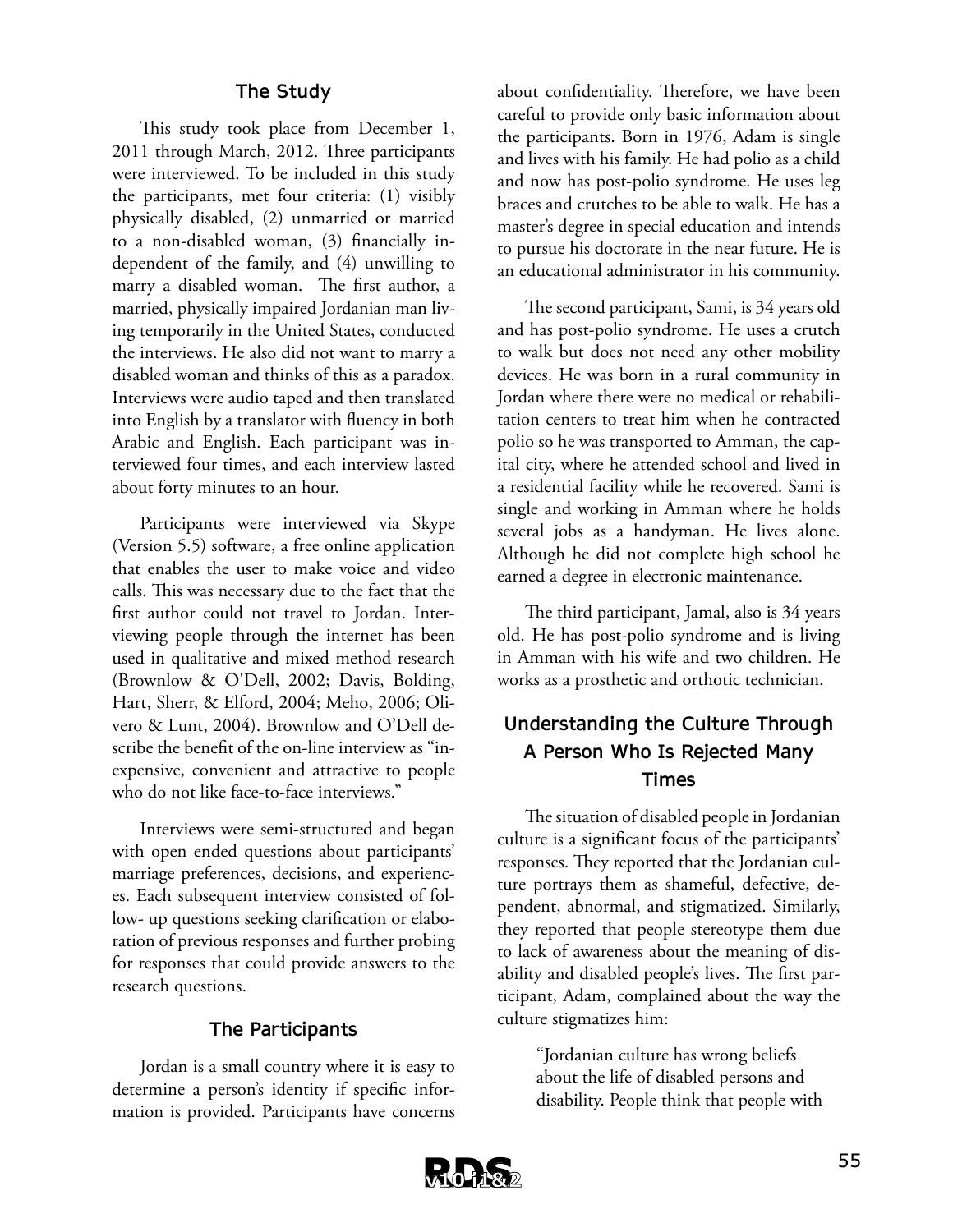disabilities are abnormal persons. Our society still thinks that the disabled person is unable to do life's duty. It also believes that we have a limited potential with no talents."

The second participant, Sami, agrees about society's lack of awareness about disabled people who are marginalized and prevented from moving freely in marriage and in work:

> "A disability in Jordan is not as good as in America or in Japan. There is still a lack of awareness about disability and disabled people. We are still … marginalized. We do not have equal rights with others."

The third participant, Jamal, has been rejected in marriage many times, and believes that culture and people's attitudes are confusing and contradictory:

> "On one hand, I see some disabled that are fully integrated, married, have jobs, and [are] educated. We have rights, duties, and privileges. On the other hand, disabled people seem to have less attention and consideration compared to nondisabled people. I see us deprived from many basic rights, such as the right of free mobility, the use of public facilities, and [it's] hard to marry."

Each participant's answers to questions depends on his unique situation, indicating that while there are some broad generalizations that can be made about Jordanian culture, disabled individuals also must be understood as situated within specific contexts. For example, Jamal's marriage with his current wife went smoothly though he had been refused so many times:

> "You want to understand the culture through a person who is rejected many times; certainly it is something as shit. At the same time I, for instance, had gotten many remarkable privileges and positive attitudes. So, it depends on to whom you are talking."

### **We Are a Conservative Society**

Marriage is important in Jordanian society and in Arab culture. The family is considered the most basic and important social unit (Moghadam, 2005). Intimate relationships outside marriage are not permitted and sexuality, particularly for females, is carefully controlled, making marriage even more vital for the expression of sexuality (ibid.). Adam says that:

> "We are a conservative society and there is no intimacy between males and females away from marriage or outside the law. There are many illegal and illegitimate relationships between males and females, but hidden and no one knows about them. If they had been discovered, the woman's family would have punished her, or even killed her."

Sami agrees on the importance of marriage. He intends to create a family and have children. Having a wife will allow him to feel emotionally, physically, and psychologically comfortable. He explains:

> "I need someone to be with me and talk to her … to spend days and nights with her. Marriage to me means… means a lot. I want to have many children. I see marriage is also important in terms of an expression of sexual desire. Also, by getting married I will be intellectually and physically comfortable."

Jamal, who is married, wishes he had been married a long time ago. He has enjoyed his married life and believes his life has meaning now that he is married:

> *"Marriage is very important… it is important from all aspects, the spiritual, the psychological, and the social aspects. I have just realized the meaning of my life.*

> In Jordan, most often the marriage proposal is conducted in a traditional way. The mothers, sisters, sisters-in-law, and in a few cases, a friend of the man search for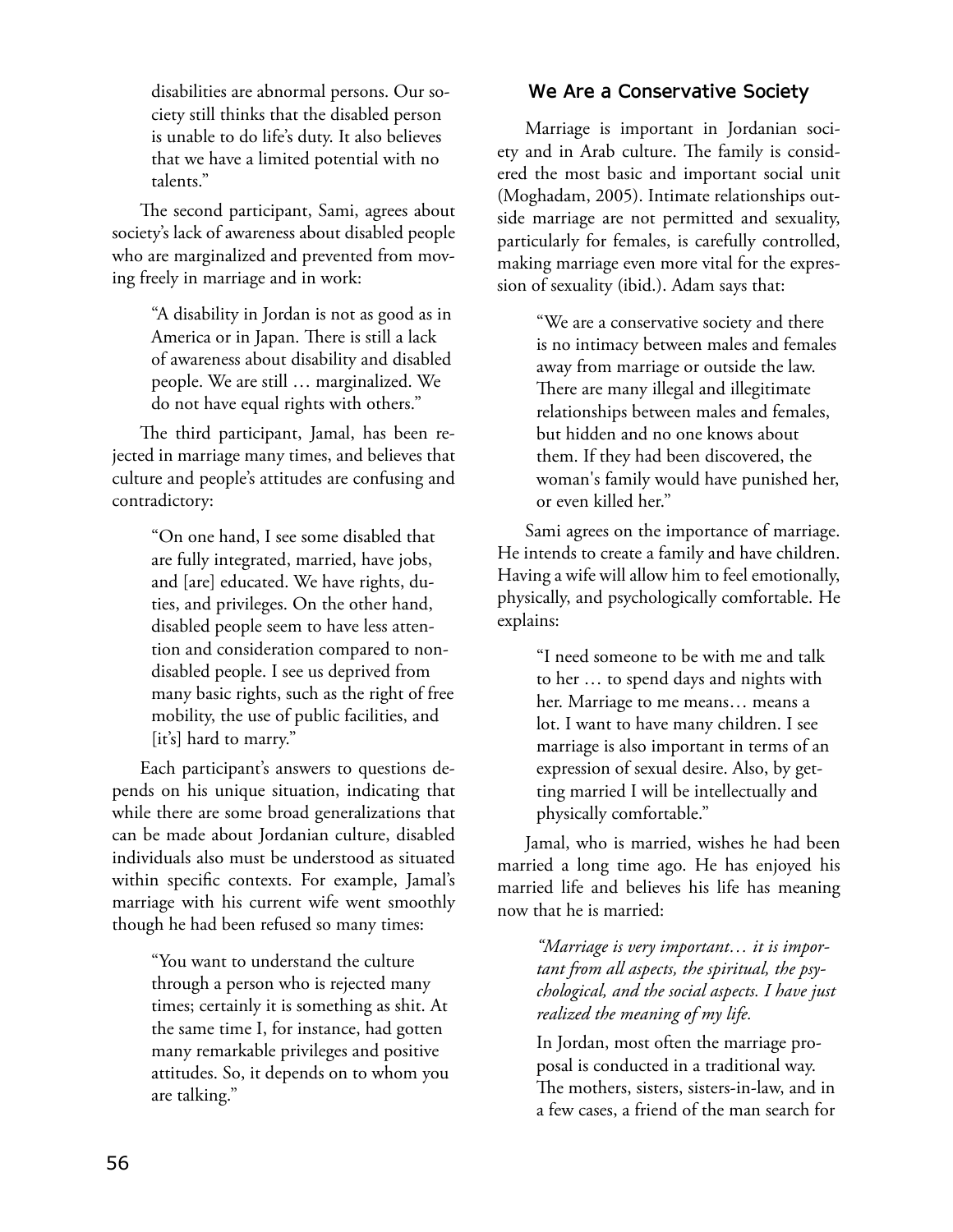a woman who meets the man's requirements."

As an example, Jamal said:

"My mother found a woman who has my requirements. After my mother told me about her, I went and saw her. I sat with her many times. I could say around four times. We talked and discussed general topics about life and about marriage expectations; I felt comfortable while I was talking to her. Then, we both said to our family, we agreed on marriage."

In contrast, Adam says he will not get married in the traditional way. He believes traditional marriage shows disrespect to women and considers them as a commodity. In addition, he believes that traditional marriage does not allow partners to understand each other. He reports that:

> "We are subject to be rejected more than non-disabled persons because of the customs and traditions which are rooted in the mind of the woman and the parents in general. Society is still depicting us in [the] wrong way. So, disabled people need more time to explain who they are. The nature of my disability imposes me to crawl when I am not wearing the medical device. Such details [like] these are important for the wife to know and to accept it."

### **In Jordan, People Feel Ashamed Of Us**

Participants all agree that several criteria must be met to find a marriage partner, who must have the correct social standing, education, financial status, and physical appearance. These emphases can present barriers to disabled people since all four criteria are interrelated. For example, if a disabled person cannot obtain an adequate education, he will not have good financial status or social standing. More than any other factor, all three participants attribute disability, as they understand it, as a reason for being refused in a marriage proposal. Jamal expresses it here:

> "Marriage is [the] hardest thing whether we have disabilities or not. When disability comes to marriage, it remains a large stumbling block which is very difficult for people to accept."

Jamal's proposals of marriage were refused 27 times until he found a wife whose family agreed to let her marry him:

> "It is not [a] puzzle. It is obviously because of my disability. Why do you think somebody like me would be rejected? I have a flat, car, career, good income, [am] independent, and I'm good looking. I have all marriage requirements."

Sami shares this belief, and refers to disability as an "inflexible barrier" to marriage. He says that his rejections "apparently are due to my disability more than a financial matter. There are many who are poor but they are married." He mentions that money could be found through loans or family but there is no way to get rid of disability.

Marriage approval is controlled first and foremost by the woman's family even if the woman shows acceptance of a proposal. Participants stated that, based on their life experiences, the woman's family dismisses the marriage proposal more often than does the woman. Jamal says:

> "Note that that most of the rejection was from the parents. Because when I sat with some women, they were showing a desire to marry me. They accepted me despite my disability. They did not show any reservations. But the parents, and in some cases the brother, oppose the marriage. I am talking from real experience that happened to me."

Sami elaborates on how the parents make choices on marriage. He talks about what hap-

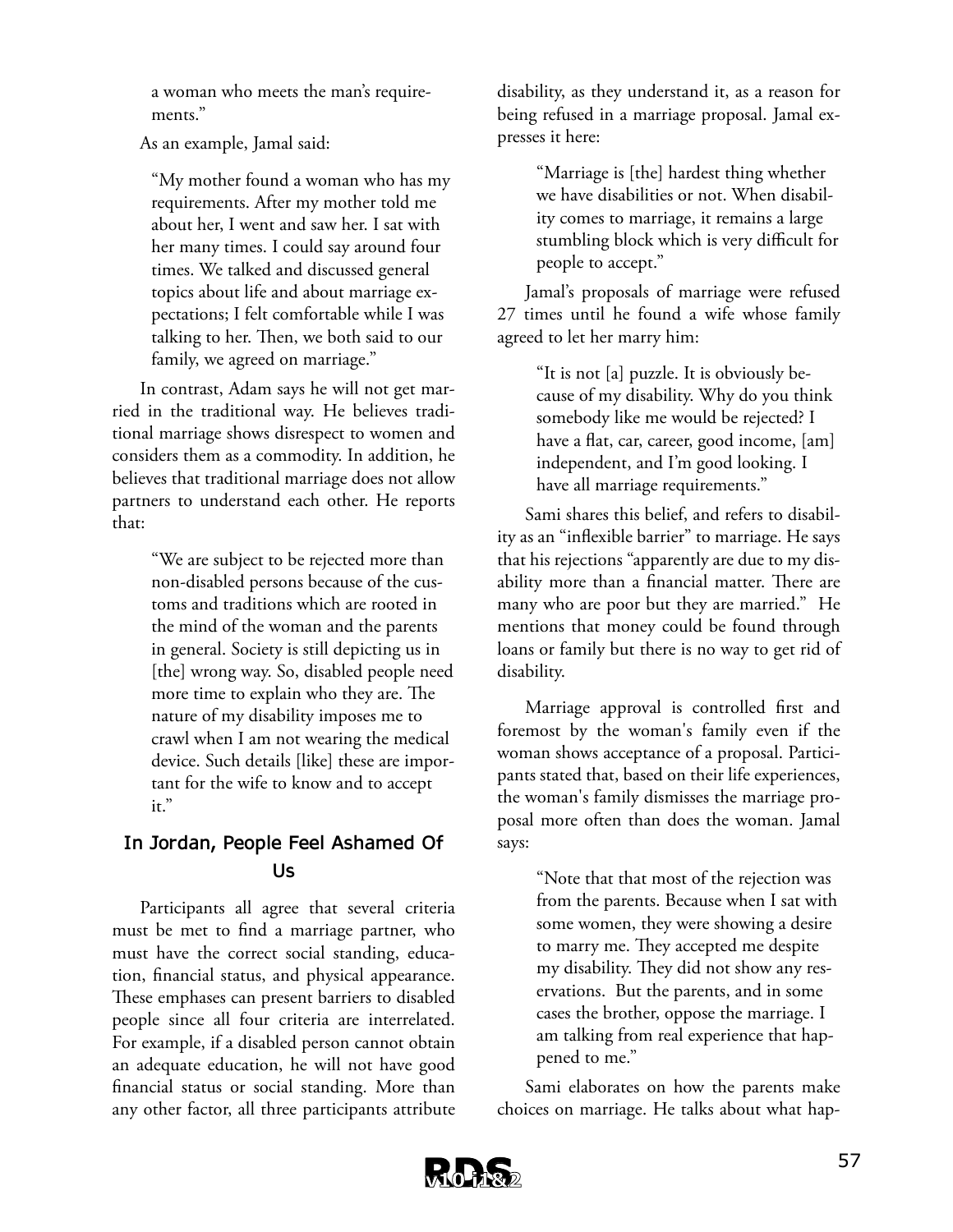pened to him when a woman indirectly asked her parents about marrying him. The parents rejected him because of his disability. He describes the way in which marriage confers status in Jordanian culture:

> "Parents would like to boast of the groom in front of people. The family and woman like to be proud of [the] groom if he is educated, rich, good looking, or a high social class. In Jordan, disability does not bring pride and people feel ashamed of us. Parents may feel ashamed when their daughter's husband is disabled."

### **I Am Ready For the Refusal**

All participants expect rejection whether or not they have experienced a marriage proposal but they respond differently to the thought of rejection. Sami and Jamal find rejection acceptable and justified. Adam, who does not find it acceptable, says that he would understand that because of his disability he cannot easily find a wife and he could be rejected. Yet, he does not want to be rejected. He values himself and wants to avoid rejection and does not want to be judged by the family. For him, rejection is a very harsh word. However, he says that he would accept a traditional marriage, if:

> "I get the green light from the woman and her family before I meet them. I want to be accepted before even they see me... Let me say that if there is rejection, I accept it if it is not because of my disability. Otherwise, I won't go and embarrass myself. I value myself. I don't want to be rejected."

However, the other two participants say that being rejected due to their disability is justified. Sami says:

> "It is normal to be refused. And I expect that. Then I get used to living in oppression and refusal. I am ready for the refusal. I may get a little bit upset if the woman and I were to love each other. I would

feel sad and it would be an injustice, but I have nothing to do, it is my fate and it is the life. All disabled people are oppressed and they must endure their fate."

Jamal has the same reaction:

"Frankly, I have not [been] bothered much because I expected it. I adjusted myself to this rejection. There was not any problem to me. I was aware that as [a] disabled person, it will not be an easy decision. And I justify people's rejection to me in [the] matter of marriage."

The participants reflect on suffering, pain, and anxiety when they talk about marriage. They say it feels unfair that it so difficult for them to find a wife. Adam says:

> "I lie [to] you or [to] myself if I say it is a normal feeling; absolutely not. I get very anxious when this topic comes to my mind because of rejection. Rejection is not easy. I don't want to hear the rejection word. I cannot imagine myself rejected even though I know I will face difficulties because of my disability."

Sami feels anxious and worried because, as he says:

> "My disability makes me feel insomnia and anxious when I think of marriage. I don't know what to do and who will accept me. It is hard to find one to accept me when I am poor and have disability. A disabled person in our society is not desirable as much as normal people."

On the other hand, Jamal says that he felt anxious and worried after several marriage proposals were rejected but eventually he adjusted:

> "I did not feel much anger or upset because I was expecting that [rejection]. Then, after the first and the second rejections, the fear and anxiety have disappeared and become normal. I was anxious. I was thinking of my luck. Will I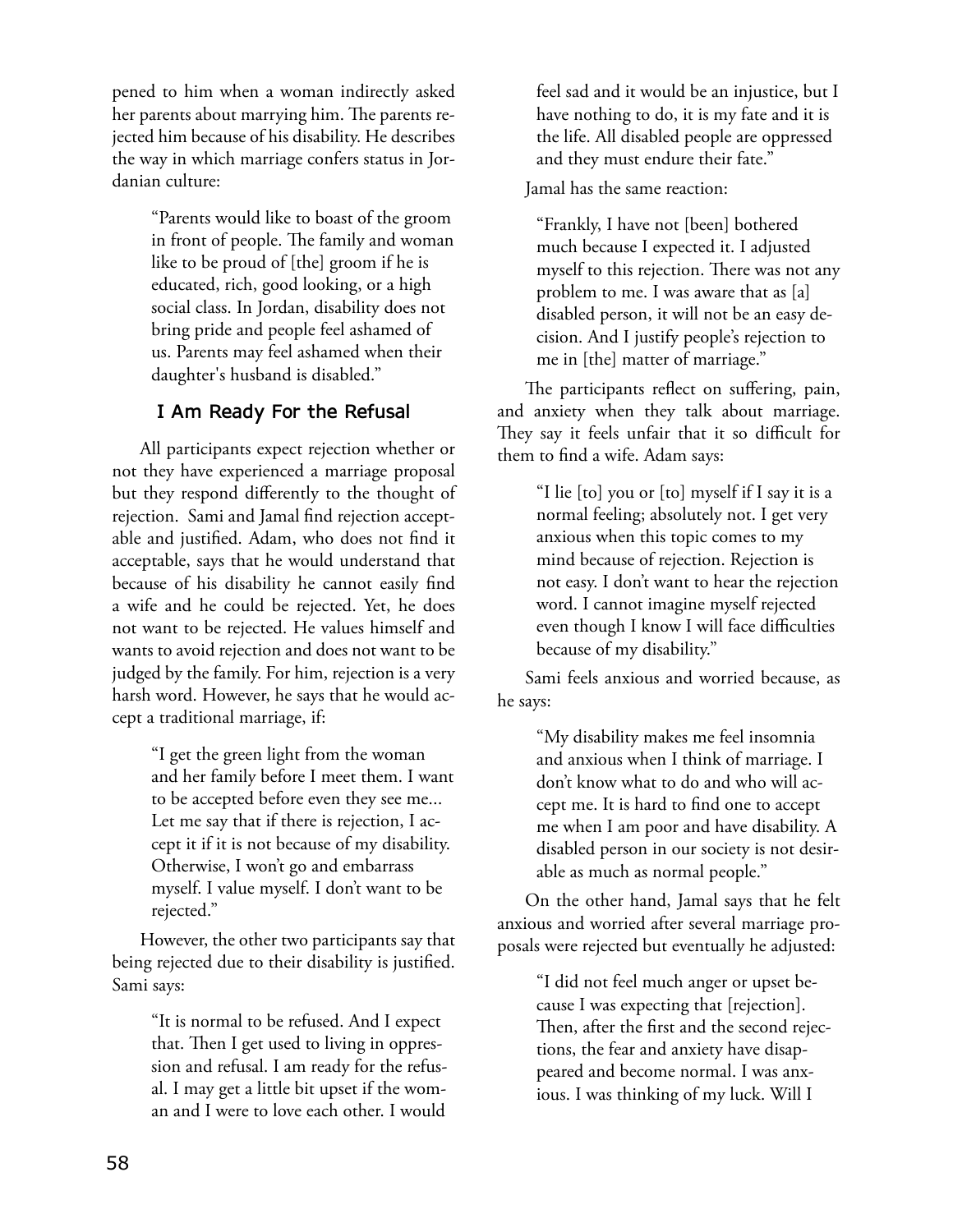get luck with my wife or not? Will I live a happy life? Also, I was realizing that my disability will be a cause of rejection. But, the fear has gone after the first and the second attempts."

## **A Disabled Woman Does Not Seem To Be Beautiful**

Sami rejects marrying a disabled woman because she would not be a woman " like … like …a real woman." Sami also believes that most disabled women "know this fact." Asked what he meant by a "real woman," Sami states, "I see them abnormal ... incomplete. They are not a woman for, for marriage, procreation, sexual pleasure, or work at home. They are physically different." Sami has the same attitude about disabled men, however, he observes that being a disabled man is easier than being a disabled woman because men have choices about marriage. He refuses to marry a disabled woman because he does not see a disabled woman as fascinating or physically attractive:

> "For me, a woman with a disability does not seem to be beautiful, seductive, or attractive. The non-disabled women are beautiful and charming. They give an aesthetic dimension that reflects the reality of women. There is a great pleasure while I am looking at her standing … walking …tying her skirt, or while she dances for me. Normal women are really, really different. Nobody, but I … assume that. I assume that pregnancy is hard to a disabled woman to handle it. Also, I don't think her uterus can carry the baby. I guess so. … Maybe she can. I don't know. I just guess."

Jamal also refers to abnormality in his refusal to marry a disabled woman. He says that she had a near-invisible disability:

> "When I saw her, I realized by my experience in the field of rehabilitation that she was abnormal. There was something,

something ….abnormal while she was walking. Her legs were such distorted or have … deformities though she was wearing a long dress. I diagnosed her she did not walk normally."

Jamal's heightened awareness of this woman's gait is indicative of the stigma he places on physical appearance. He says he is sure that the woman and her family realize that the rejection was because of her disability. Since he rejected her as a disabled man, Jamal believes he is not responsible for hurting the woman's feelings.

The participants admit that the visibility of impairment impacts their interest in disabled women because a disabled woman would make their own disability more visible and would increase people's stares. Digging, participants were asked whether they would marry a woman with an invisible impairment, such as mild hearing or vision loss.

Adam declares that he would never ever marry woman with a visible impairment. If he had to, he says he would marry a woman with a hearing impairment because it would be invisible or barely visible. Adam talks about the shame he felt when townspeople saw him with a disabled friend who has a "funny and strange" physical condition:

> "He visited me here in my town. I live in a small town. It is a tiny and everybody knows each other. We went shopping, and everyone in the market was gazing at us. I felt so shamed and disgraced. I will not forget this situation. Until this moment, when I go to the same place, people ask me about him. In any event, such as wedding parties, some people still ask me about him and make fun of him because of his strange disability."

Adam reports that Jordanians are "intruders" who want to "trace everyone's lives" and investigate private matters. He is used to people's stares, yet he would not be able to handle the

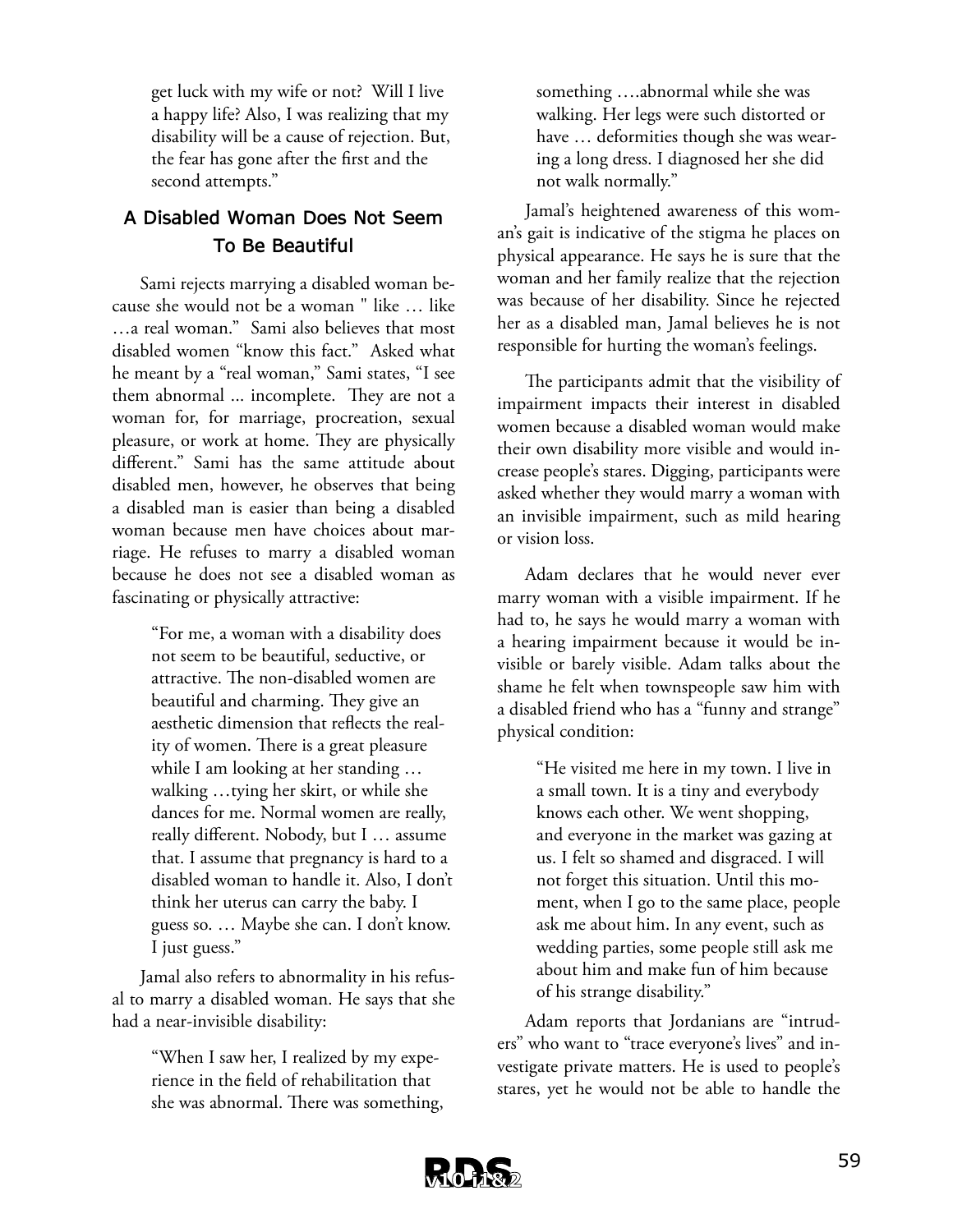curiosity of people toward his life with a disabled wife.

Sami goes further saying that the more visible she is, the more physically severe her disability must be. He differentiates the visibility status as follow: "To be clear with you, I don't care if my wife has a visible disability but I don't [want] my wife to appear much visibly disabled." Since he associates visibility with the inability to do what a wife is expected to do, he does not want to marry a visibly disabled woman.

## **If I Married a Disabled Woman the Burden Would Be Double**

Jordan is not broadly accessible to physically disabled people. Therefore, physical ability is required for conducting life's matters. While the participants are independent in their own lives and receive minimal assistance, they want to marry non-disabled women who can assist them and their children. This is consistent with the woman's role in Jordanian culture, which is to take care of house, husband, and children. For instance, Adam does not pay attention to other criteria as much as his concern for having a woman who understands the details of married life with a physically disabled man. He believes that disabled women are as equal as nondisabled women yet he will not marry a disabled woman because:

> "I still feel that I am a burden on my family and a burden on my brothers. They sometimes put on me the blankets when I sleep. They even warm up the car for me on cold days, besides to cooking, washing and shopping. So, if I married a disabled woman, the burden would be double. My family then will look after of both of us. I need a woman that has the physical ability to do the daily life. I want her cook, clean, buy for the house and so on. I want wife that might reduce my family's burden not increase it. I don't want her

as a maid. No, I want her to achieve the balance."

Sami states as fact that a disabled woman definitely would cause a burden. He wants a wife who has the ability to conduct her traditional role as a housewife:

> "Giving birth and routine tasks as a wife and a housewife are other reasons. Women with disabilities are not suitable to perform the tasks of daily life as they cannot get pregnant and give birth. A disabled woman is not valid to give birth or to be a wife. She is not valid for a disabled or a non-disabled husband."

As did the two previous participants, Jamal says that a disabled woman is not appropriate for marriage because married life is hard. It requires physical effort. A woman must be able to take care of children and a house, an expectation cited by Moghadam (2005) who writes that the woman is required to play the role of nurturer and supporter while the husband "plays the instrumental role of earning the family's keep and maintaining discipline" (p. 138). Even if a disabled woman was able to fulfill her role now, Sami believes that she would not be able when she got older:

> "Unlike men, tasks of women in life are biggest a thousand times more than the tasks of the man. I see the activities and actions made by my wife. They are unbearable. Actually my choice to marry a non- disabled woman was 100% right. If my wife was disabled, in the future, we would need a third person to serve me and her. So, I wanted have woman I can count on her in everything such as: shopping, raising children, following children, taking care of house, and life's affairs."

Sami reflects the same understanding. He believes he causes suffering for his family. His point of view about disability is that "the suffering is ... inherent in the disability. I was a financial, psychological, physical, and social suffering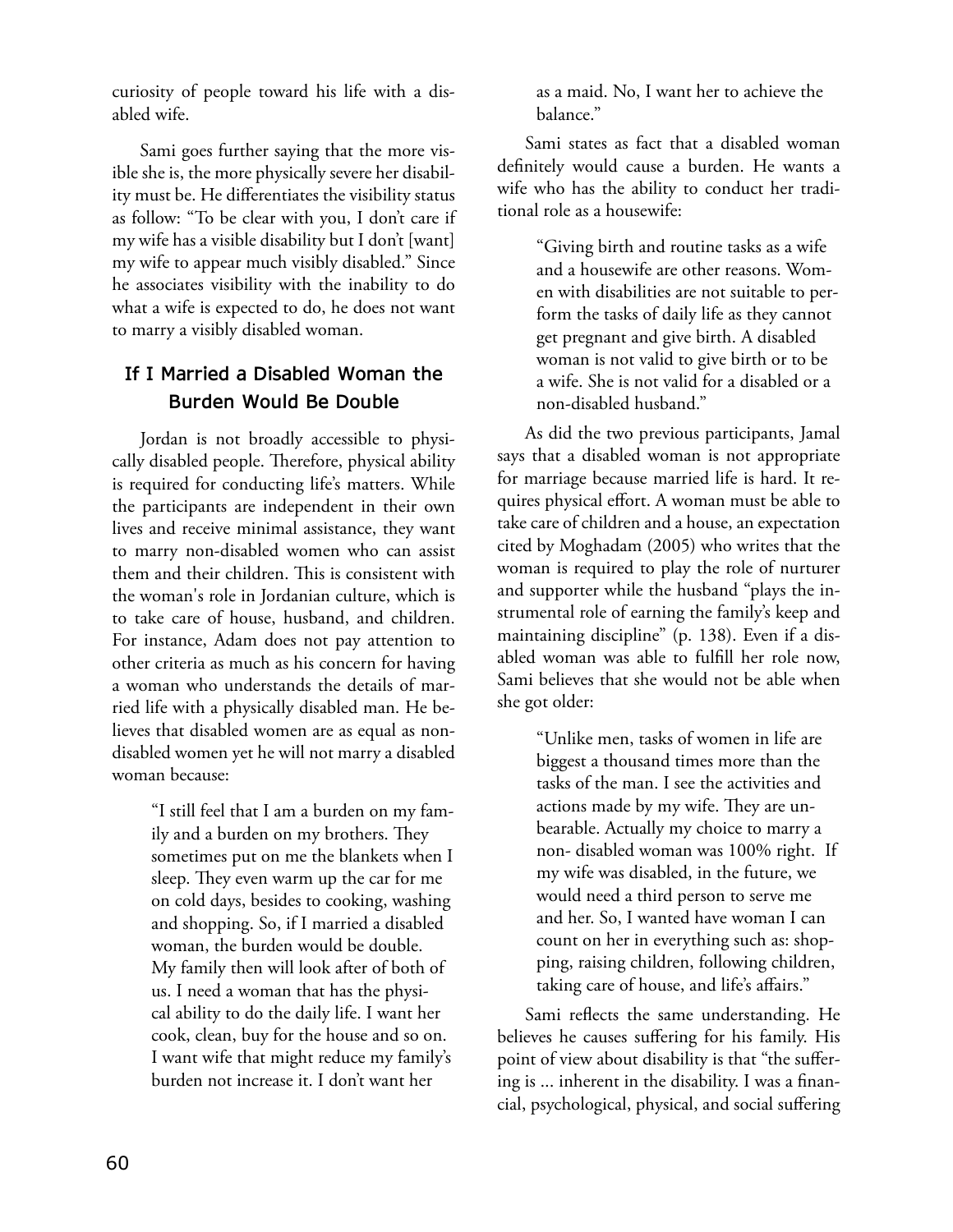and burden." Adam also believes that, consequently, a disabled woman would add suffering and be a burden on his family and on his life.

Sami was once told that his marriage choices were limited to disabled women. As a response, he chooses to marry a non-disabled woman.

> "There is a story that happened to me years ago. An employee told me that 'people who like you must marry a disabled woman.' She hurt me. I did not know what to answer. She meant that being disabled means I did not have a right to have a normal woman as a wife. So, I decided to marry a normal woman because my marriage of a disabled woman would strengthen these convictions and beliefs."

When asked for more details about what Sami means by "challenge" and in what ways he considers marriage to a "normal" woman a challenge, Sami answers with an insistent tone. Sami says, "I would like to tell them I was able to have one. People would be surprised when they found that I have done what they did not expect me to do." Sami says that being with a "normal" wife would make him feel proud of himself:

> "I challenge society, people's beliefs and everyone without exceptions. I want to answer every person and say that look to my wife. So, my marriage is a kind of ecstasy of victory, pride, and a reply to everyone. It is my weapon that I face the people with. And by which I can also overcome the physical barriers. But, if my wife had [a] disability, she would increase my disability."

Jamal believes that if he married a disabled woman, he would always be doing things for her. He would be worried and anxious because she could not manage the home. He asks, "Why do I have to suffer while I can live in happiness?" and he says:

"In short the quality of life with nondisabled woman is better because the amount of suffering and fatigue is less and the amount of happiness is more. Now I do not suffer from anything and I feel relieved. My wife does all daily life tasks at home and takes care of my children. I feel less suffering and more happiness. I will not see medical devices in my face. I spend most of my life between medical devices. She doesn't need a medical device. No one will stare at us. We will not need assistance from outsiders. She helps me defeat the physical barriers. I really feel now my choice was great."

People's attitudes receive considerable attention from the participants. Jamal refers to his public persona:

> "When I go with her in a public place, wedding parties, visiting friends, or when we go to a restaurant, people begin to look at me in a positive way. I feel appreciated. But, if I had a disabled woman, I would have felt of people's pity toward us."

Even though he is not married, Sami believes that people's attitudes would change for the better through marriage to a non-disabled woman because it would show his ability to marry an able-bodied woman:

> "I would feel proud when I walk with her in public places. People will look at me and say to each other: look at that disabled man and how did he get this woman? How beautiful his wife is. It's kind of a challenge and self-proving…"

Adam expresses the same belief when he points out that a disabled woman would not bring pride. Rather, she attracts people's curiosity. He states that:

> "*Is it not enough that I have a disability?* I cannot imagine myself with a disabled woman. And then people look at us. I

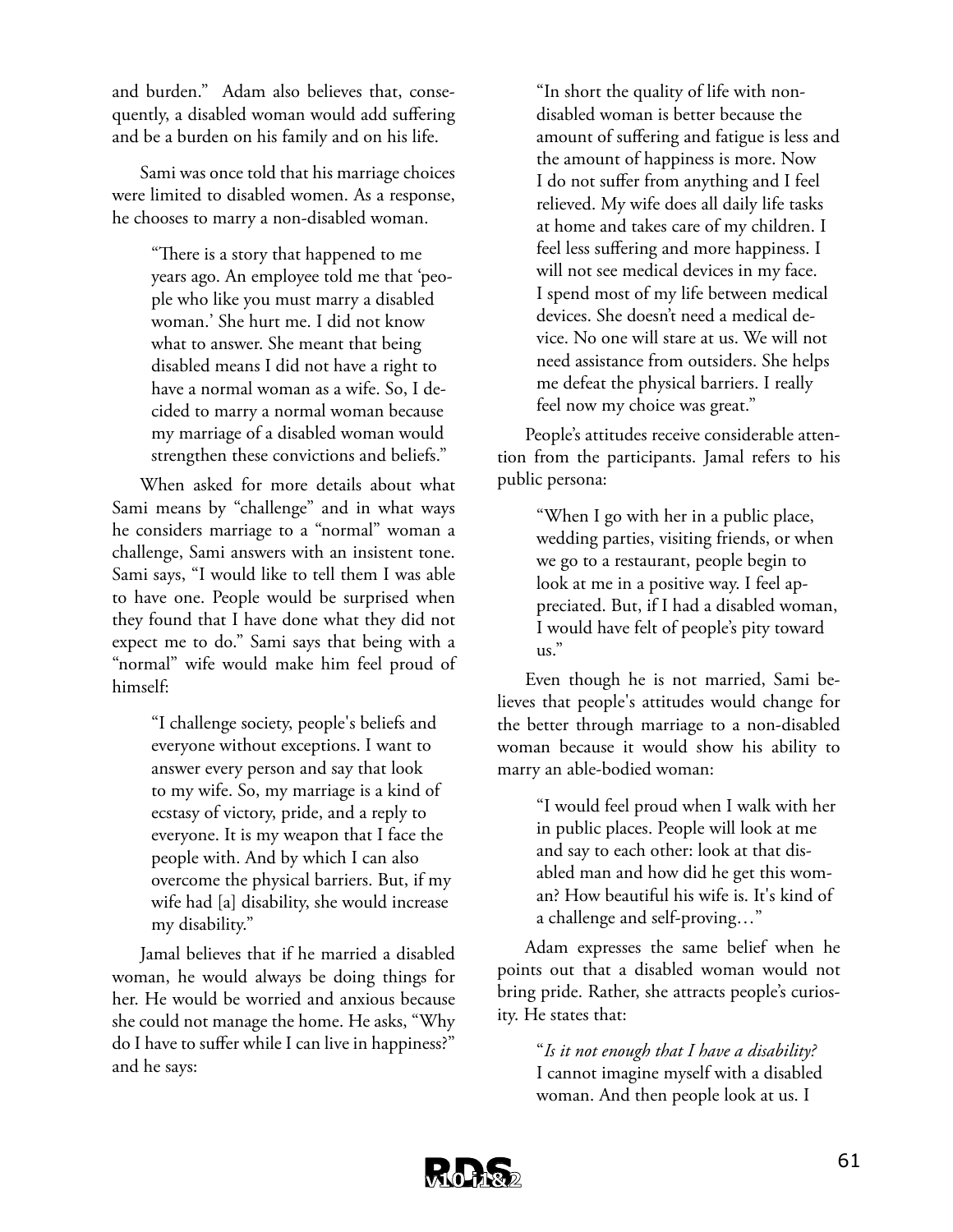cannot handle that. Seriously, a disabled woman as wife does not fit me. Imagine if a disabled woman is next to me, certainly because of her disability she will be eyecatching. I am totally certain that people when [they] see us will … wonder and say how we live our life. How we cook and take care of our home."

Adam added that if his family found a disabled woman with "simple disabilities," he would not agree unless she had a "simple" hearing impairment or simple physical disabilities because her disability would not be visible and she would be physically able to manage the routine housewife tasks:

> "People's attitudes prevent me from engaging with a disabled woman. People's eyes haunt me when I am out; I want to avoid people's deadly glances. Until this moment, I feel all people look at me. I'm even honest that I avoid being with other people with disabilities in a public place since I feel ashamed and embarrassed. My situation will be worse if my wife is also disabled. I am totally certain that people when they see us will … wonder and say how we live our life. How we cook and take care of our home, wonder how we practice sex and how she becomes pregnant, or how she gives birth."

### **Blind Man Leads Cripple**

Adam says, "The blind man leads cripple," which is a common Arabic adage meaning that the two are complementary to each other. The cripple can see and the blind man can walk so together they are able to do what needs to be done. To a degree, this adage speaks to the problem Shakespeare (2010) reports about the social model; that it ignores impairment. This adage points out the importance of physical support for people with impairments. Adam does not attribute his refusal to marry a disabled woman to her impairment but rather because she would not achieve the "physical balance" represented

by this saying. Adam believes that marriage and life's requirements demand balance between the marriage partners. Adam says that he does not have any personal bias against disabled women but he wants to have a non-disabled wife so he can feel independent and avoid causing an "extra burden" on his family.

During the second interview, Adam says that he recently fell in love. He has concealed the affair for around 10 months and has just revealed this relationship proposing marriage. His marriage proposal was refused in the time between the second and third interviews. According to Adam, the woman's entire family accepts him with the exception of her father who does not approve because he is a "cripple." As is the tradition, the final word is the father's. Adam says he is depressed and angry during the third interview. He does not want to talk about this rejection but a few days later he agrees: "I will talk. I need to talk. Let the world see what happened to me."

> "I found that I need to talk about it. I am very upset and I feel I am going to die. I need to talk. I am very upset because I always tried to avoid rejection. I have always dreamed of marrying the one I love. The one I want. Unfortunately, when I got her, I was rejected by her father. For no reason… just because I am a cripple… because of our culture and customs which empower the father to make the decision and make her father refuse me. What do we do? Nothing… nothing."

Adam has known the woman for a long time and they have loved and understood each other. Her mother and siblings have encouraged him and the next step is to ask is her father. The mother tactfully conveys his marriage request to the father, gradually trying to show Adam's good points by saying, according to Adam:

> "There is a very good groom, respectable, from a good family, with good financial status, educated, has a car, and [is] hand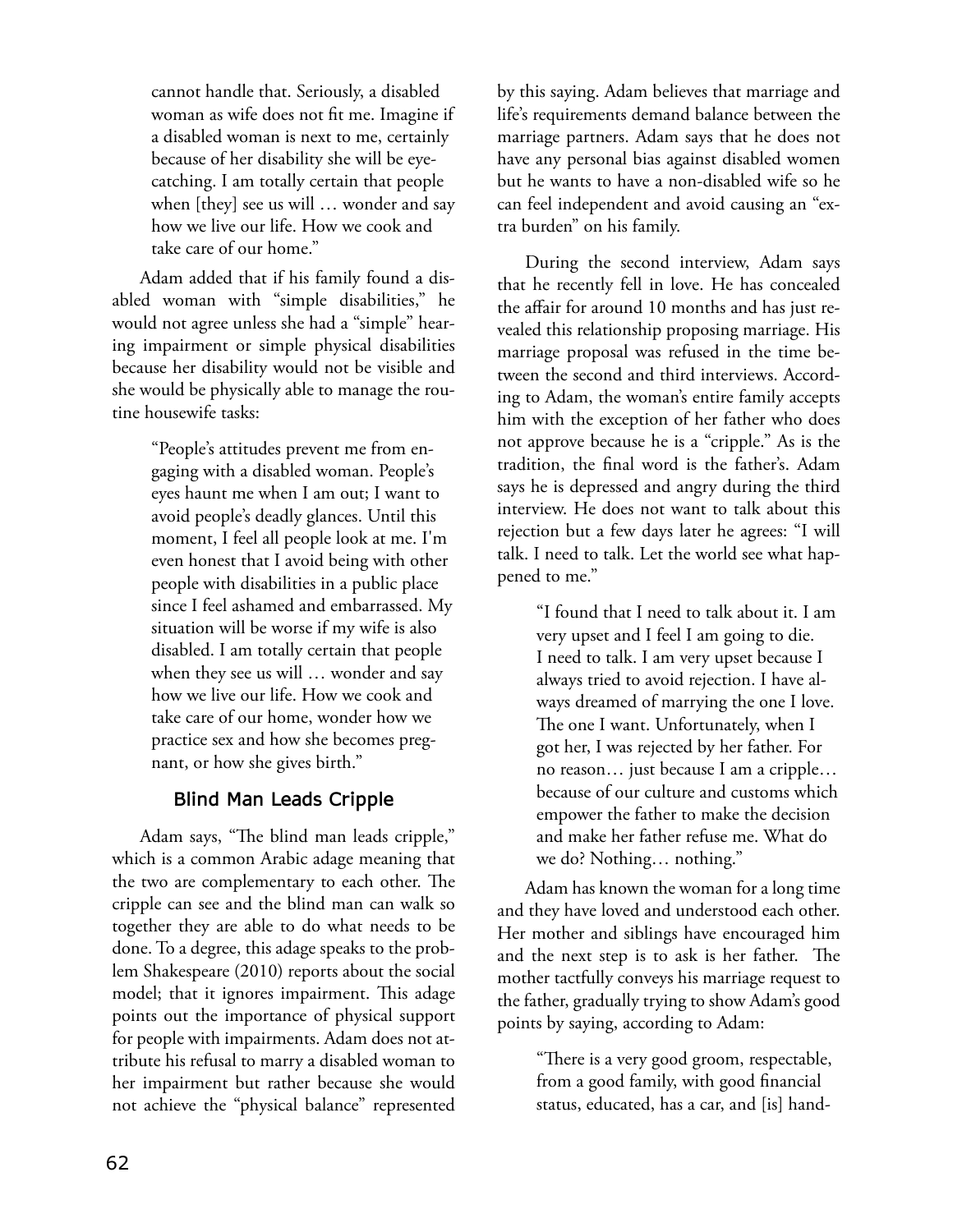some. The father was very obsessed with this while he was hearing. The mother continued by saying he has a tiny problem. He has a physical disability."

Once the father heard that Adam is disabled, he "went crazy" and Adam recounts the father's words:

> "What is my daughter's fault to marry a disabled man? How and what will I say to my family and my tribe? The people for sure will think that my daughter is a bitch, or people will think that she dishonored the family and we wanted her to marry a crippled man to conceal the scandal. Are not there any people on the earth, but a cripple? What did my daughter do to marry him?"

Adam continues, saying:

"The father was very, very angry and did not want anyone to discuss this matter with him. He was very stubborn and he wanted to know why I chose his daughter. He wanted to know if we had any relationship. The mother hid that we were in love with each other and said that is as a traditional marriage request. Since he strongly rejected me, the daughter was not able to open her mouth. She could not even say a word. If he asked her, she would not say that she wanted me. She was very scared and pretended that she never met me."

Adam says that after the rejection he has been disheartened and has felt oppressed and frustrated. He expresses anger, saying that he is not guilty of any wrong.

> "I feel frustrated and oppressed. I do not eat or drink and I smoke too much. I lived a beautiful dream, but it turned into a nightmare. I have lived all my life waiting for this moment. I grew up hoping that I will choose my wife. I have dreamt of having the life I want with

the one I want. After we agreed on every single detail of our lives and after we built our lives, the names of our children, the dream evaporates because of the beliefs, customs and traditions by a mere word of the father. *What is my fault? What is the guilt of my disability? What did I do to be refused?* We are now in the 21<sup>st</sup> century, and people still believe the same shit about disability. Anywhere I go I am rejected. I apply to work in the Gulf Countries and get the work and when they know that I am disabled they reject me. I asked God, *why to create me with disability? Why am I?* I start to blaspheme, while I am waiting for the patience. I start to convert to atheism. I am much oppressed. *What was I guilty of?* Nothing. How long do I have to wait... I am no longer able. I am no longer able. Sorry, I was a little nervous, but it is really annoying…"

### **It Is a Normal Contradiction**

The participants report accusations of being contradictory or arrogant because they will not marry a disabled woman and the men do not disagree with this claim. Sami and Jamal say that their perspective is, indeed, a clear contradiction while Jamal considers it a "vague and understandable contradiction." Sami divulges that this contradiction is normal and justified, while Adam believes this attitude is not contradictory. He attributes it to the need for balance.

Adam argues that balance allows the marriage partners to maintain their gender roles, a position well documented in the literature. He says:

> "It is a balance. This is not because she does not enjoy mental abilities. It is a physical balance between people with disabilities and non-disabled people to achieve the integration and exchange of life's roles. If we were both disabled, we would be a burden on our family."

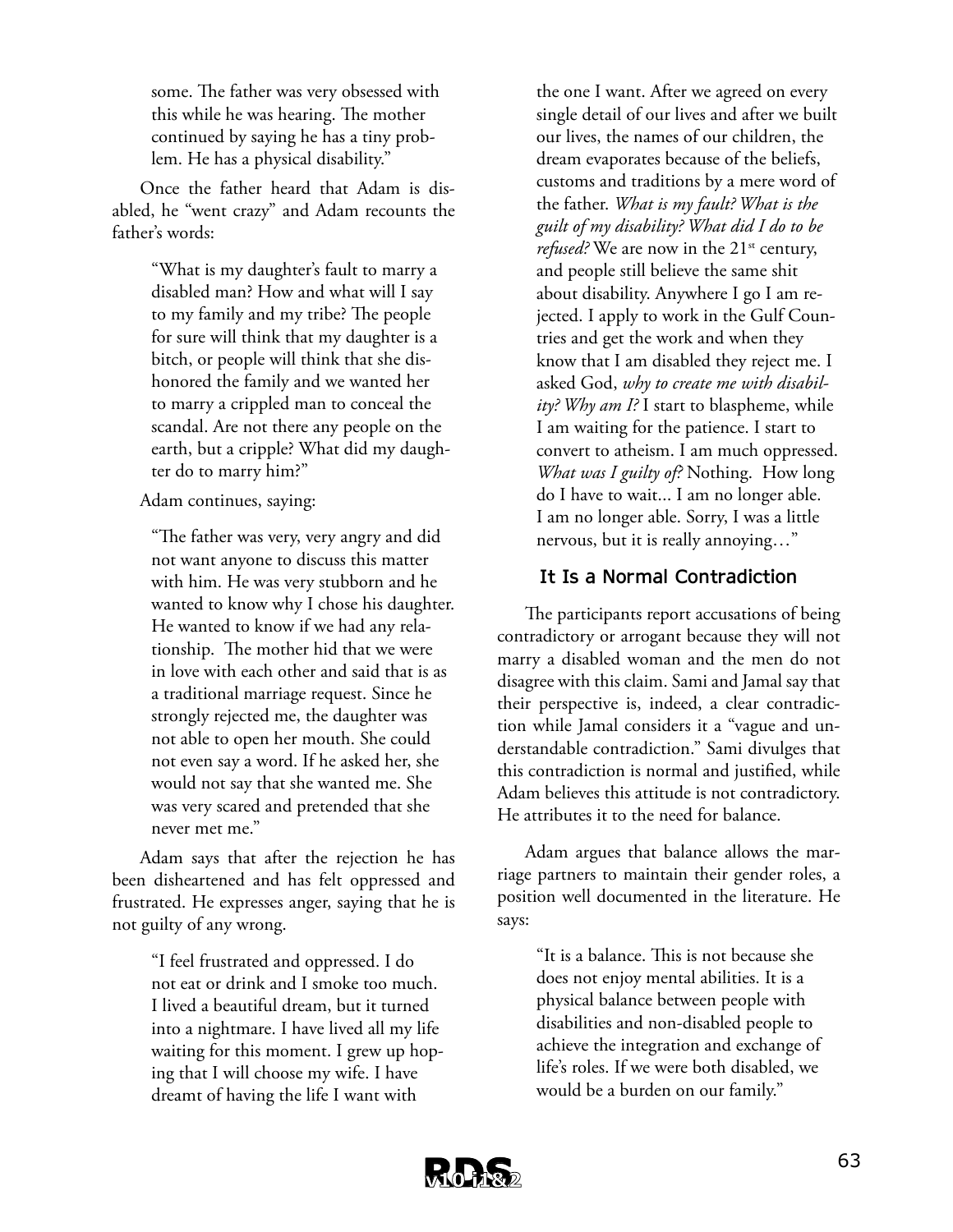Adam finds that the inaccessibility of the environment constrains him so that out of necessity he *must* marry an able-bodied woman. He says he values disabled women and that he does not discriminate against disabled women or contradict himself. He believes disabled women are equal to other people and are able to marry either able-bodied or disabled men and have children.

In contrast, Sami considers his refusal to marry a disabled woman a contradiction but he sees it as normal and justified. According to Sami, his destiny as a man gives him the freedom to choose whomever he wants:

> "But it is normal contradiction because I am not unjust. This is my and her fate. I am not responsible for this situation. It is our fate. I'm looking for the best, and women with disabilities are not better than non-disabled. Frankly, all normal people are better than disabled males or females. We are entirely different."

Sami says he is not the oppressor and, therefore, he is not responsible for this contradiction:

> "This is my fate to be a man and have the right to choose. If she had the choice, I do not think she would marry a disabled man. So are the things. I know I am oppressed like her, but her life is more unjust for her because she is female. So are the things."

Jamal admitted to an inner contradiction yet he sees it as a contradiction that he does not understand:

> "Is it ego? If it is ego then it will be my own decision. But, all individuals with disabilities do not want to marry disabled women. *Am I selfish?* Again everyone would be selfish, too. I do not think selfish is the reason. There is something inside me. I do not understand what it is and I would love to know what it is. I did not understand why I did not want to

have disabled woman even though I have been refused many times by non-disabled woman. There was something preventing me."

Jamal never thought of a disabled woman as a wife and he refers to disabled women as "sinless and innocent."

> "I sympathize with all disabled women. I feel sorry for them. I feel sadness for the disabled women. Believe me or not when I hear about a disabled who will marry someone with or without disability, I feel very, very exultant. I often imagine myself a disabled woman and ask myself: *what is my fault that no one accepts to marry me?*"

### **Oppression Is Everywhere**

Participants vividly describe their sense of hyper-visibility and stigmatization, both of which are related to tribal beliefs about normalcy, honor, and social standing (Gharibeh, 2009). Internalized oppression clearly is illustrated by what all three participants have to say about themselves and disabled women, and the decisions they have made about marriage. While they view themselves as oppressed and stigmatized and agree that disabled women share a similar social status, they realize that disabled Jordanian women experience stigma layered over stigma. The men seem to have fallen prey to what Charlton (2010) refers to as alienation, a form of disability oppression that divides people and isolates individuals, and which Foucault (1982) refers to as a dividing practice.

The participants' "defensive othering" (Schwalbe, et al., 2000) reproduces the oppression they complain about yet they distance themselves from this, as does Sami below, by implicating society. Throughout the interviews, participants describe themselves as shameful and burdensome and they turn against disabled women by refusing to consider them marriageable. Sami vividly explains it similarly when he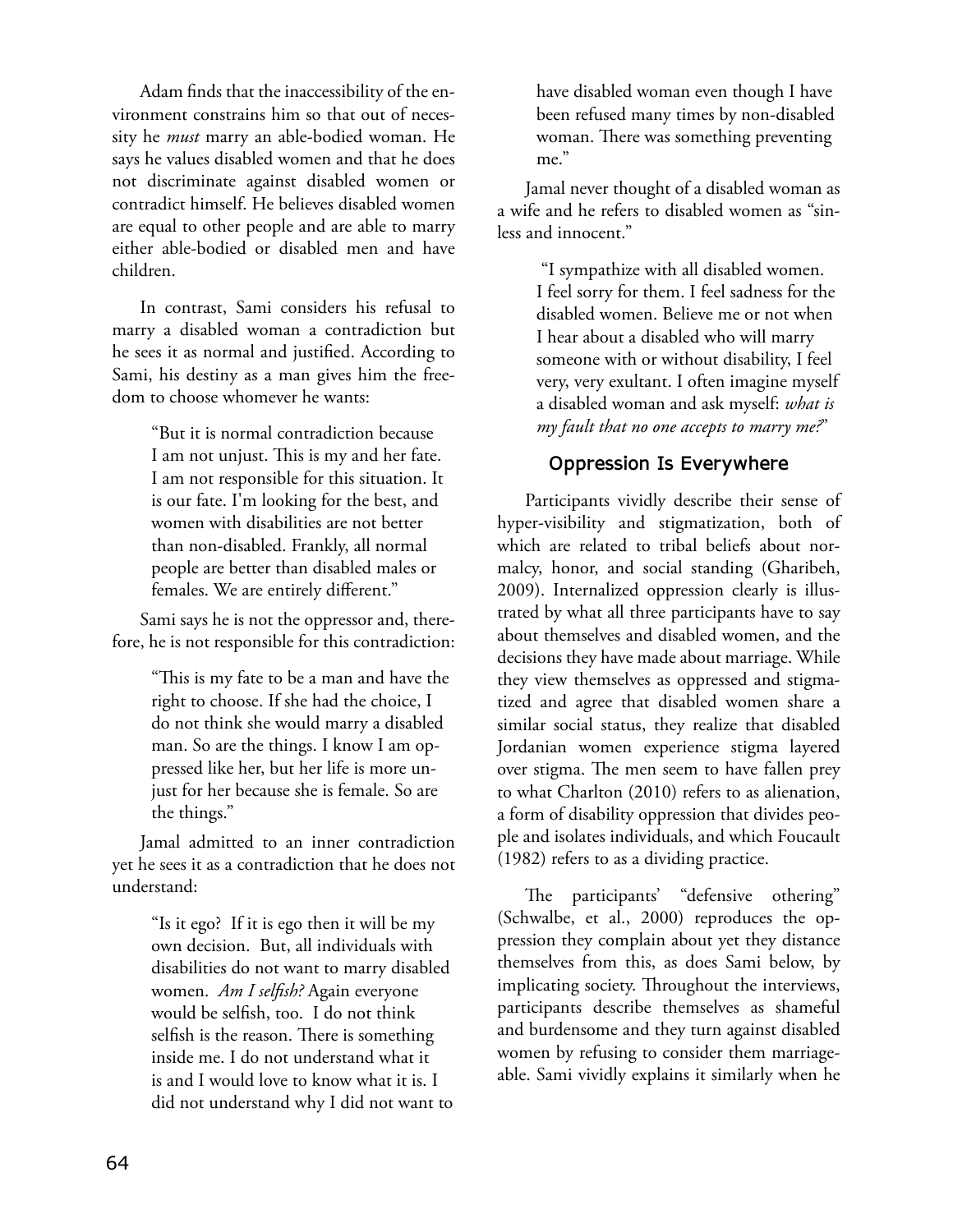absolves himself of the oppression of disabled women in the following excerpt:

> "I don't hurt the disabled woman's feelings when I don't marry her. I am not oppressive. I don't hurt anyone. That is her fate and she must handle it. When I had disability, it was my fate, too and I adjusted with it. I will not blame anyone, if a woman or her family refuses me. So, nobody can blame me. Also, I want to say something, Where was the society when I was marginalized? Where was the society when I got fired from my work? I am not oppressive. Oppression is everywhere."

Earlier we took a tentative stance on the social model and we recognized its problem in relation to impairment. Our participants' lives serve as examples of the tensions inherent in the social model when it comes to impairment. They illustrate the importance of practical considerations when it comes to their physical functioning. It is essential to understand the participants as situated within broad cultural contexts as well as their own internalized oppression. They live in a conservative tribal society in a poor country in which the family is the central social structure responsible for providing care and support for its disabled members. Without parents, siblings, or a wife to provide necessary physical assistance, the men face significant barriers to fulfilling their traditional role as husband, father, and provider.

On the other hand, they consider disability a shameful burden that causes people to stare and intrude on their privacy. They long for "real women," because beauty exists only in normality. They reject disabled women as marriage partners and absolve themselves of any guilt while blaming society, as does Sami when he asks, "Where was society when I was marginalized?"

**Salam Jalal, EdD.** recently finished his dissertation in the United States and is returning to Jordan to continue working to improve the lives of disabled people.

**Susan L. Gabel, PhD** is a professor and the director of the PhD in education program in the College of Educational Studies at Chapman University. Her areas of research include: global issues in disability studies, intellectual and developmental disability, and inclusive education.

#### **References**

- Abudabbeh, N. (1996). Arab families. In M. McGoldrick, J. Giordano, and J. Pearce, (Eds.), *Ethnicity and family therapy* (pp. 333-346). London: Guilford Press.
- Abu-Habib, L. (1997). *Gender and disability: Women's experiences in the Middle East.* Oxford: Oxfam.
- Addlakha, R. (2007). How young people with disabilities conceptualize the body, sex and marriage in urban India: Four case studies. *Sexuality & Disability, 25*(3), 111-123. doi:10.1007/s11195-007- 9045-9.
- Ainlay, S., Coleman, L., & Becker, G. (1986). *The Dilemma of difference: A multidisciplinary view of stigma.* New York: Plenum.
- Barakat, H. I. (1993). *The Arab world: Society, culture, and state.* Berkeley: University of California Press.
- Braathen, S., & Kvam, M. (2008). "Can anything good come out of this mouth?" Female experiences of disability in Malawi. *Disability & Society, 23*(5), 461-474. doi:10.1080/0 9687590802177023.
- Brownlow, C., & O'Dell, L. (2002). Ethical issues for qualitative research in online communities. *Disability & Society, 17*(6), 685-694.

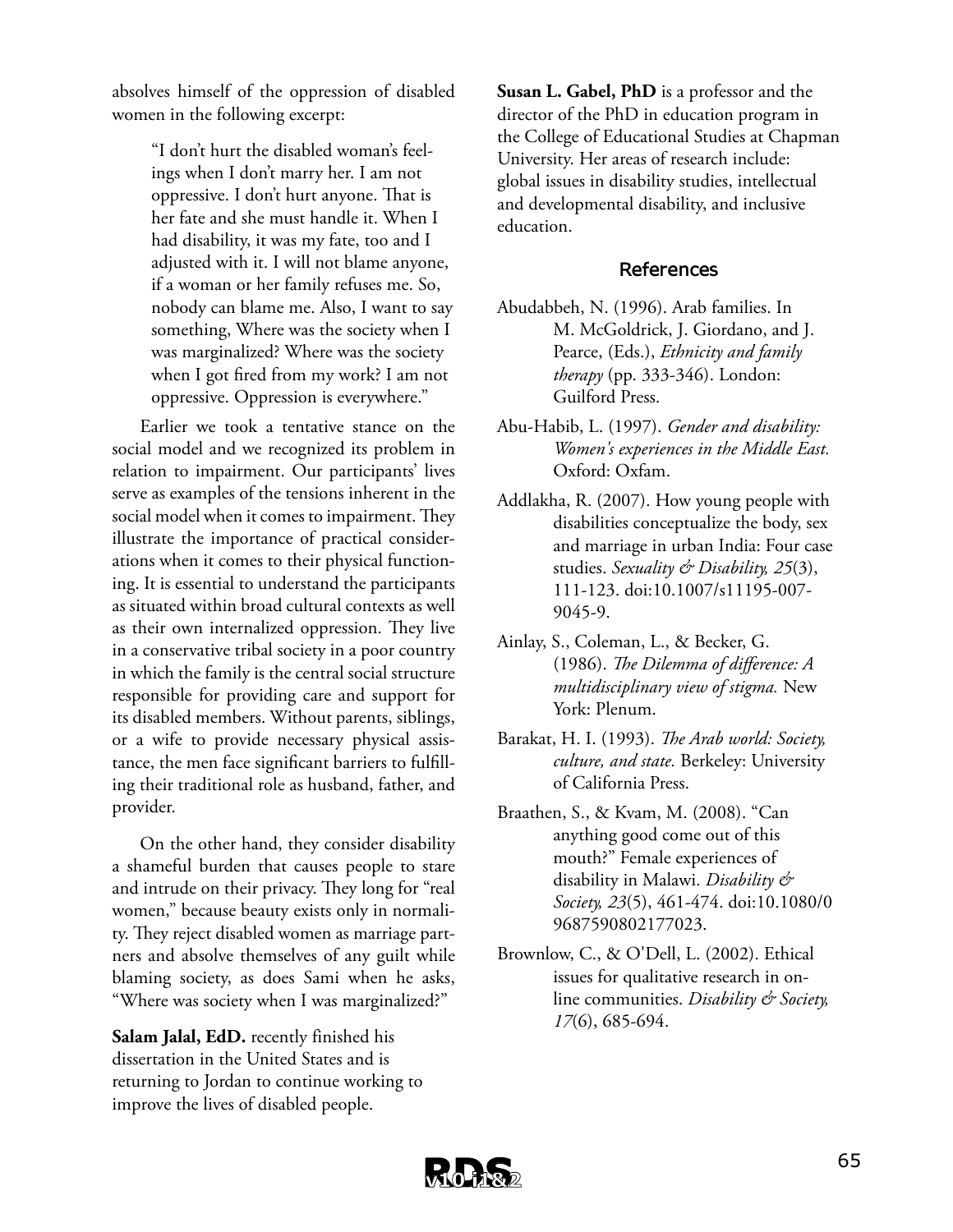Britt, J.H. (1988). Psychosocial aspects of being female and disabled. *Journal of Applied Rehabilitation Counseling, 19*(3), 19-23.

Bryson, V. (2004). Marxism and feminism: Can the "unhappy marriage" be saved? *Journal of Political Ideologies, 9*(1), 13- 30. doi:10.1080/1356931032000016 7454

Charlton, J. (2010). The dimensions of disability oppression. In L.J. Davis (Eds.), *The disability studies reader*, *3rd edition* (pp. 147-159). New York: Routledge.

Chenoweth, L. (1993). Invisible acts: Violence against women with disabilities. *Australian Disability Review, 2*, 22–28.

Crocker, J., Major, B., & Steele, C. (1998). Social stigma. In Gilbert, D., Fiske, S.T., & Lindzey, G. (Eds.), *The handbook of social psychology* (pp. 504- 553). New York: McGraw Hill.

Dalal, A. (2006). Social interventions to moderate discriminatory attitudes: The case of the physically challenged in India. *Psychology, Health & Medicine, 11*(3), 374-382.

Davis, M., Bolding, G., Hart, G., Sherr, L., & Elford, J. (2004). Reflecting on the experience of interviewing online: Perspectives from the internet and HIV study in London. *AIDS Care, 16*(8), 944-952.

Dhungana, B. (2006). The lives of disabled women in Nepal: Vulnerability without support. *Disability and Society, 21*(2), 133-146.

El-Islam M.F. (1983) Cultural change and intergenerational relationships in Arabian families. *International Journal of Family Psychiatry, 4*, 321–8.

Emmett, T., & Alant, E. (2006). Women and disability: Exploring the interface of multiple disadvantage. *Development Southern Africa, 23*(4), 445-460.

Fairchild, S.R. (2002). Women with disabilities: The long road to equality. *Journal of Human Behavior in the Social Environment, 6*(2), 13-28. doi:10.1300/ J137v06n02\_02.

Falk, G. (2001). *Stigma: How we treat outsiders.* Amherst, N.Y: Prometheus Books.

Finkelstein, V. (1993). Disability: A social challenge or an administrative responsibility? In Swain, J., Finkelstein, V., French, S & Oliver M. (Eds.), *Disabling barriersenabling environments.* London: Sage Publications, Open University.

Foucault, M. (1982). The subject and power. *Critical Inquiry,* 777-795.

Ghai, Anita. (2003). *(Dis)embodied form :Issues of disabled women*. New Delhi: Shakti Books.

Gharibeh, N. (2009). Disability in Arab society. In Marshall, C. (Eds.), *Disabilities: Insights from across fields and around the world*. Connecticut: Praeger.

Goffman, E. (1963). *Stigma: Notes on the management of spoiled identity*. New Jersey: Prentice-Hall.

Gray A., & Punpuing, S. (1999). *Gender, sexuality and reproductive health in Thailand*. Thailand: Institute for Population and Social Research, Mahidol University.

Hanna, W.J. and Rogovsky, B. (1991). Women with disabilities: Two handicaps plus disability. *Disability, Handicap and Society, 6*(1), 49-63.

Hathaway, K. B. (2000). *The little locksmith: A memoir.* New York: Feminist Press, City University of New York.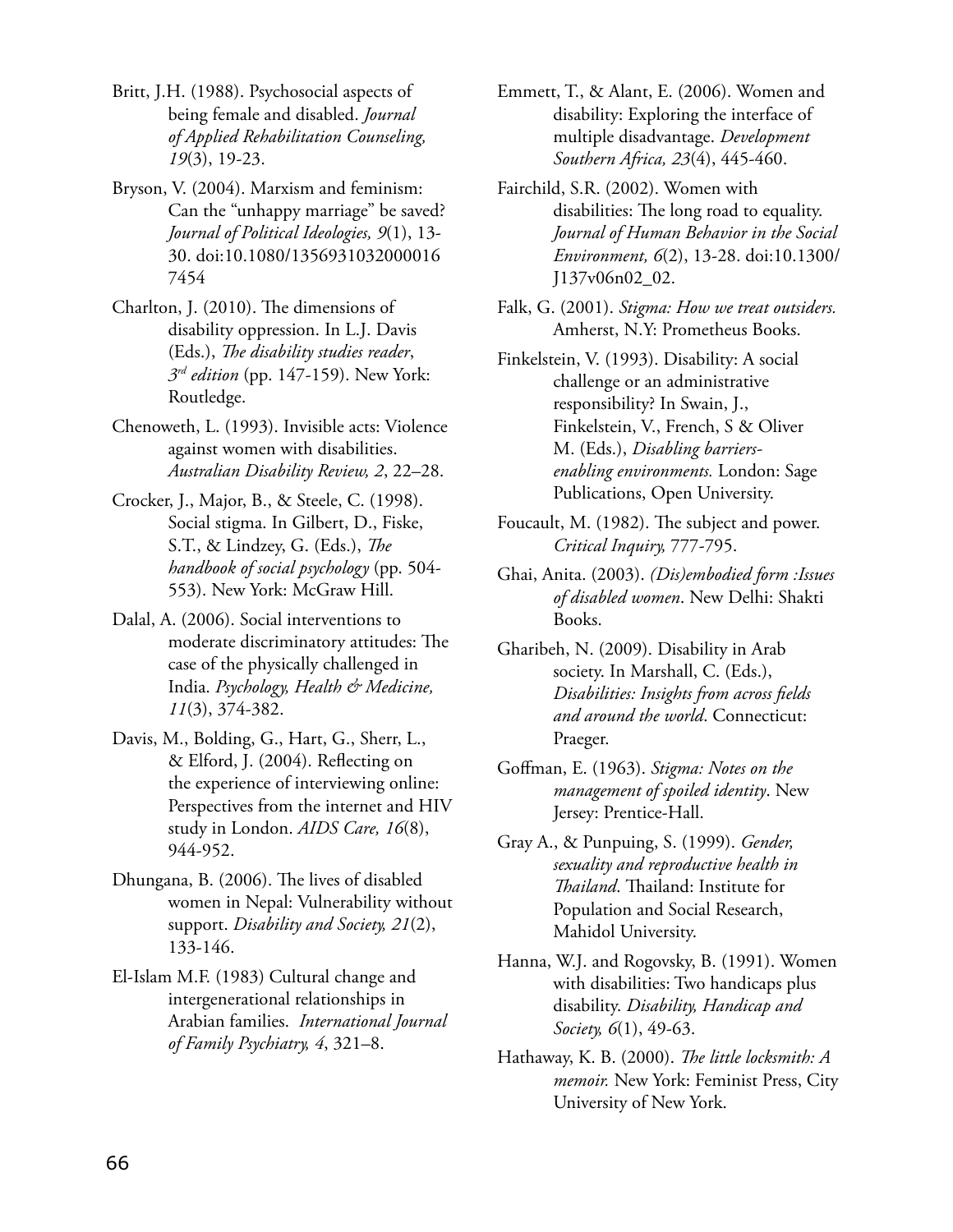- Jones, E., Farina, A., Hastorf, A., Markus, H., Miller, D., & Scott, R. (1984). Social stigma: The psychology of marked relationships. *Journal of Rehabilitation, 7*(4), 229–238.
- Kiani, S. (2009). Women with disabilities in the north west province of Cameroon: Resilient and deserving of greater attention. *Disability & Society, 24*(4), 517-531.
- Ladieu, G., Leviton, G., Adler, D., & Dembo, T. (1977). Studies in adjustment to visible injuries: Social acceptance of the injured. In Marinelli, R. P., & Dell Orto, A. E. (Eds.), *Psychological and social impact of physical disability* (pp.142-150). NewYork: Springer.
- Lakkis, S. & Thomas, E. (2003). *Disability and livelihoods in Lebanon.* Unpublished manuscript. LPHU.
- Link, B. & Phelan, J. (2001). Conceptualizing stigma. *Annual Review of Sociology, 27*(1), 363.
- Lipsky, S. (1987). *Internalized oppression.* Seattle, WA: Rational Island Publishers.
- Marks, D. (1999). *Disability: Controversial debates and psychosocial perspectives.* London: Routledge.
- Meho, L. I. (2006). E-mail interviewing in qualitative research: A methodological discussion. Journal of the American Society for Information Science & Technology, 57(10), 1284-1295.
- Moghadam, V. M. (2004). Patriarch in transition: Women and the changing family in the Middle East. *Journal of Comparative Family Studies*, 137-162.
- Oliver, M. (1990). *The politics of disablement.* London: Macmillan Education.
- Olivero, N., & Lunt, P. (2004). Privacy versus willingness to disclose in e-commerce exchanges: The effect of risk awareness on the relative role of trust and control. *Journal of Economic Psychology, 25*(2), 243–262.
- Rispler-Chaim, V. (2007). *Disability in Islamic law*. Dordrecht, The Netherlands: Springer.
- Rubin, S. E., & Roessler, R.T. (2008). *Foundations of the vocational rehabilitation process.* Austin, TX: Pro-Ed.
- Saxton, M. & Howe, F. (1987). *With wings: An anthology of literature by and about women with disabilities.* New York: The Feminist Press.
- Schwalbe, M., Godwin, S., Holden, D., Schrock, D., Thompson, S., & Wolkomir, M. (2000). Generic processes in the reproduction of inequality: An interactionist analysis. *Social Forces, 79*, 419-52.
- Skype (Version 5.5) [Computer software]. Luxembourg: Skype limited.
- Swain, J., French, S., Barnes, C., & Thomas, C. (2004). *Disabling barriers, enabling environments.* London: SAGE Publications.
- Turmusani, M. (2002). Disabled women in Islam: Middle Eastern perspective. Religion, *Health, and Disability, 5*(2/3), 73-85.
- Turmusani, M. (1999). Some cultural representations of disability in Jordan: Concepts and beliefs. In B. Holzer, A. Vreede, & G. Weigt (Eds.), *Disability in different cultures: Reflections on local concepts,* (pp. 102-113). Bielefeld: Transcipt Verlag.

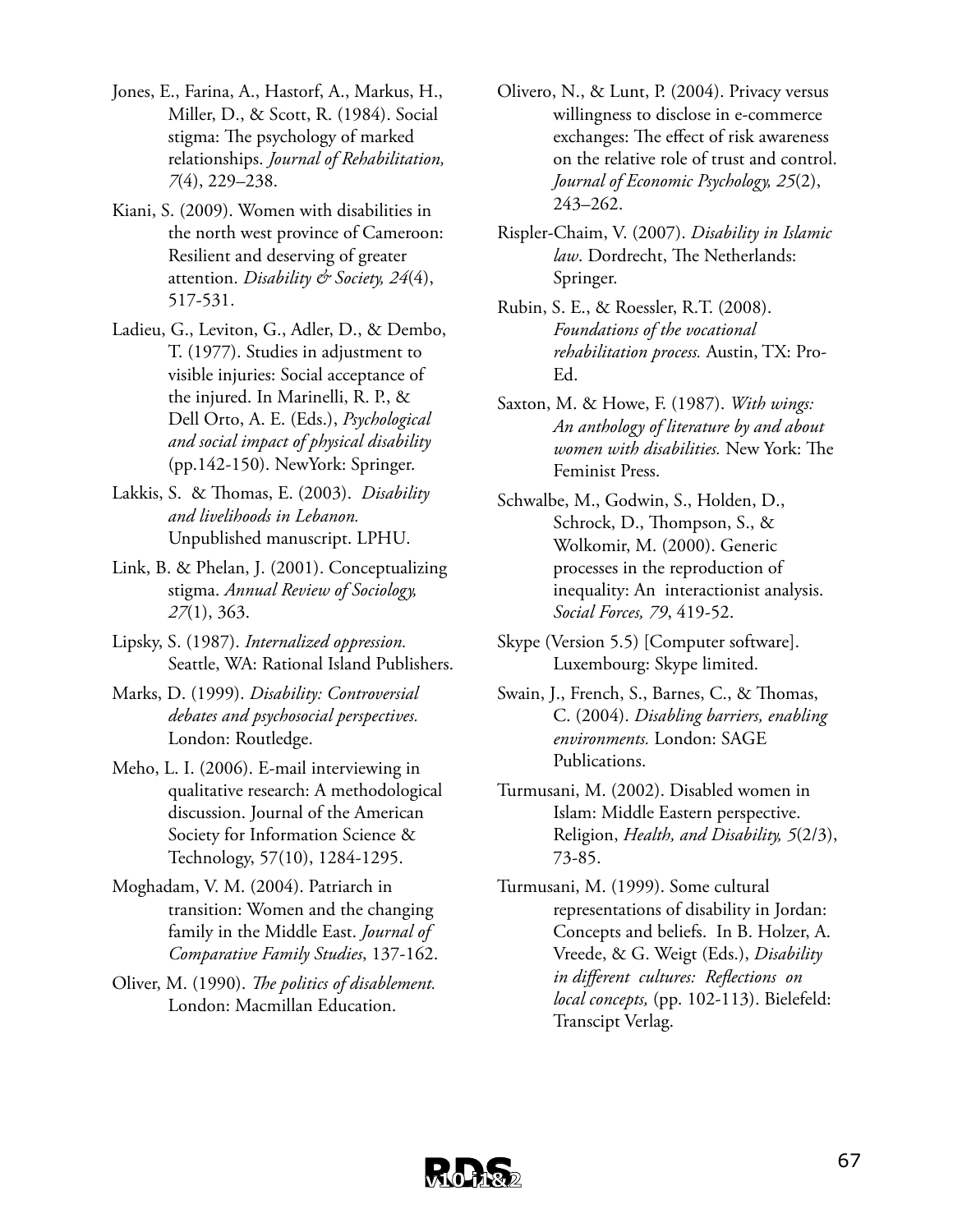- Uhlmann, A.J. (2005). Introduction: Reflections on the study of sexuality in the Middle East and North Africa. *Social Analysis, 49*(2), 3-15.
- Zingale, J.W. (1984). *The disabled as taboo: An examination of physically disabled characters in twentieth-century plays produced in New York City.* (Doctoral dissertation). Retrieved from Kent State University, United States, from Dissertations & Theses. (Publication No. AAT 8429811).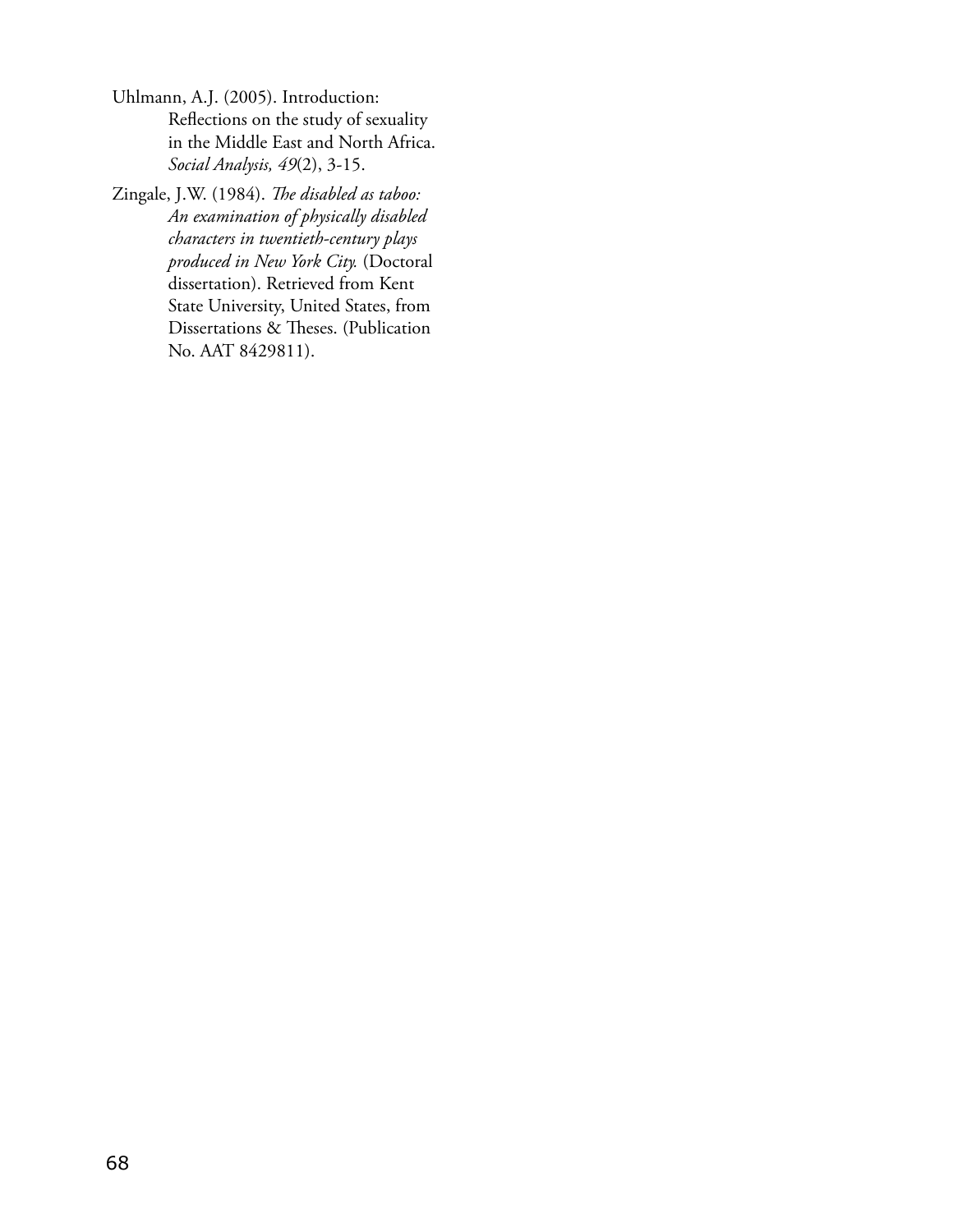# **Employment Outcomes for Young Adults With Autism Spectrum Disorders**

### **Ashleigh Hillier, PhD & Monica Galizzi, PhD, University of Massachusetts, USA**

**Abstract:** This study investigated employment outcomes among young adults on the autism spectrum. Questionnaire responses indicated high job satisfaction and job retention. However, the majority were in low paid, part-time positions. Most found their job through a personal contact, and received a range of informal supports and accommodations on the job.

**Keywords**: autism, employment supports, adulthood

### **Literature Review**

#### **Autism Spectrum Disorders**

Individuals with autism spectrum disorders (ASD: autism, Asperger's syndrome, pervasive developmental disorder – not otherwise specified: PDD-NOS) experience various challenges including difficulties with social interactions, impaired communication, and restricted activities and interests (American Psychiatric Association, 1995). Individuals can be affected mildly, as with high functioning autism and Asperger's syndrome, or more severely as with "classic autism". While symptoms tend to improve during childhood, adult outcome has been shown to be poor with regards to achieving independence in daily life, employment, and independent living (Billstedt, Gillberg & Gillberg, 2005). Rates of autism spectrum disorders continue to increase, and there is now a huge influx of individuals with ASD approaching their adult years (Van-Bergeijk, Klin, & Volkmar, 2008). This has recently led to increased attention being focused on the adult years, but there is still a dearth of information available to help understand how to support those with ASD in adulthood, and in particular how to ensure positive employment experiences.

The current study represents exploratory work to assess employment outcomes among those with ASD through questionnaires completed by individuals with ASD and questionnaires completed by parents/guardians of those with ASD. This work is unique in that few previous studies have directly questioned those with ASD and their families about their employment experiences. We were particularly interested in the earnings of those with ASD, whether they were more likely to work part-time or full-time, whether they received fringe benefits, how they found their jobs, what supports they received in the work place, their job satisfaction, and costs of family support such as lost parental income, time in helping with job applications, transporting their child to work, and providing emotional support.

#### **Individuals with Disability and Employment**

Research has shown that individuals with disabilities are frequently unemployed or underemployed (they want or are available to work full-time or longer hours than the ones they settle for). For example, The National Organization on Disability (2010) survey showed that 21% of Americans with disabilities were employed parttime or full-time compared to 59% of those without disabilities. People with disabilities make up only 3% of most companies' workforces, despite the fact that employers report that employees with disabilities are similar to those without disabilities in job skills and workplace behavior. Data collected from the Center of Disease Control and Prevention (CDC) show that among disabled men unemployment (defined in this data as not being employed for wages or not self-employed) was 45.3%, four times the rate for non-disabled male individuals. Unemployment was 55.1% for disabled women, twice the rate for non-disabled females (Smith, Ran-

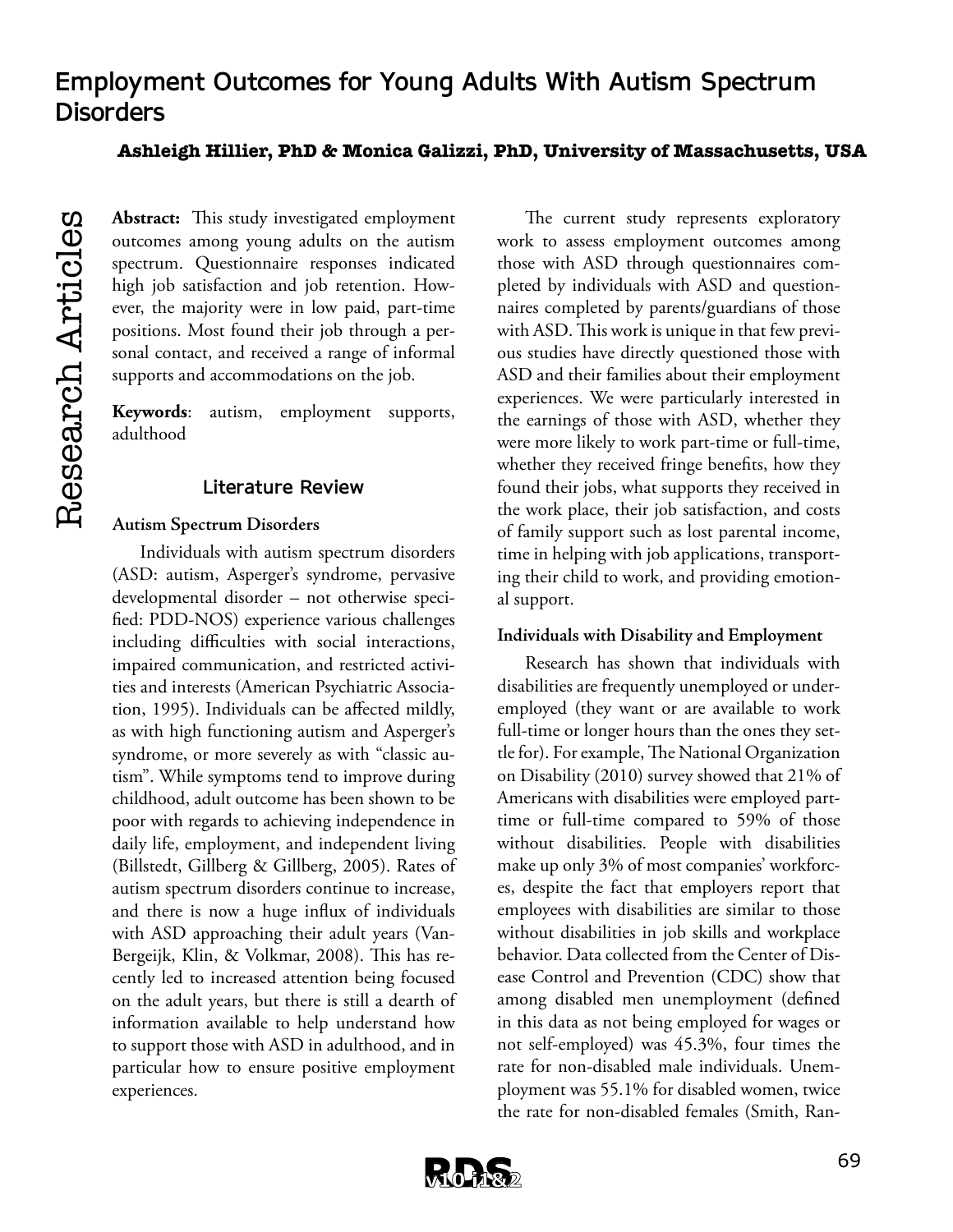dolph & Andresen, 2004). Those with disabilities are three times more likely to live in poverty and have an annual household income below \$15,000 (National Organization on Disability, 2004).

In the specific case of adults with ASD employment outcomes are disappointing and the majority of these individuals are unemployed (National Organization on Disability, 2004). Even those with qualifications are frequently underemployed (Taylor & Seltzer, 2011). Often, the job interview itself is a significant obstacle given the challenges experienced by those with ASD. Many potential employers are unfamiliar with terms such as Asperger's syndrome, or know very little about autism or Asperger's syndrome. The new version of the DSM-V will now merge the Asperger's Disorder category in to a broader "Autism Spectrum Disorder" category (American Psychiatric Association, 2013), which may reduce confusion among potential employers. Muller, Schuler, Burton & Yates (2003) interviewed 18 participants with ASD and found them employed in a broad range of occupations. However, most reported long periods of unemployment and / or underemployment and lack of opportunities for advancement. Several of the participants reported frustration at being placed in entry-level positions for which they were over-qualified. Many had patchy job histories with periods of unemployment and termination from positions making it more difficult for them to find new employment. Hurlbutt & Chalmers (2004) interviewed six adults with Asperger's syndrome regarding their employment experiences and also found dissatisfaction with finding work that matched their skills and abilities. Poor communication, social skills and sensory issues made job retention the biggest challenge for their participants. Howlin, Goode, Hutton, and Rutter (2004) showed that among adults with autism less than one-third were in some form of employment and this tended to be low paid leaving the individual unable to afford to live independently. Among their 68 participants the majority remained highly dependent on others

for support. Those with ASD have social and communication deficits that can make successful employment particularly challenging and result in a need for services and support, particularly for those without intellectual disability who often don't qualify for state and federally funded programs (Taylor & Seltzer, 2011).

### **Beneficial Effects of Employment**

Employment provides important psychological, mental health, quality of life and financial benefits. Unemployed persons exhibit poorer mental health and well being outcomes. Garcia-Villamisar, Wehman and Navarro (2002) found that adults with autism in supported employment improved their quality of life, defined by categories of environmental control, community involvement, and perception of personal change. It is known that those with ASD can be successfully employed (e.g. Keel, Mesibov, & Woods, 1997). For example, those with autism have been found to outperform those without autism when engaged in non-verbal tasks that require visual-spatial abilities (Mottron, 2011), or in tasks that require them to process information in a short amount of time (Remington, Swettenham & Lavie, 2012). Employers can also benefit from hiring someone with ASD who are more likely to arrive to work on time, return from break on time, take few sick days, or waste time chatting with co-workers (Hurlbutt & Chalmers, 2004). Hillier et al. (2007) found that employers rated the performance of those with ASD very positively on a range of important job skills, including being punctual, knowing the job, being dependable, following directions, and beginning a task when requested to do so. Some challenges remained such as transitioning to a new task independently, asking for help when needed, and social integration in to the work place. However, if the work environment is supportive the chance of success is greatly improved for those with ASD.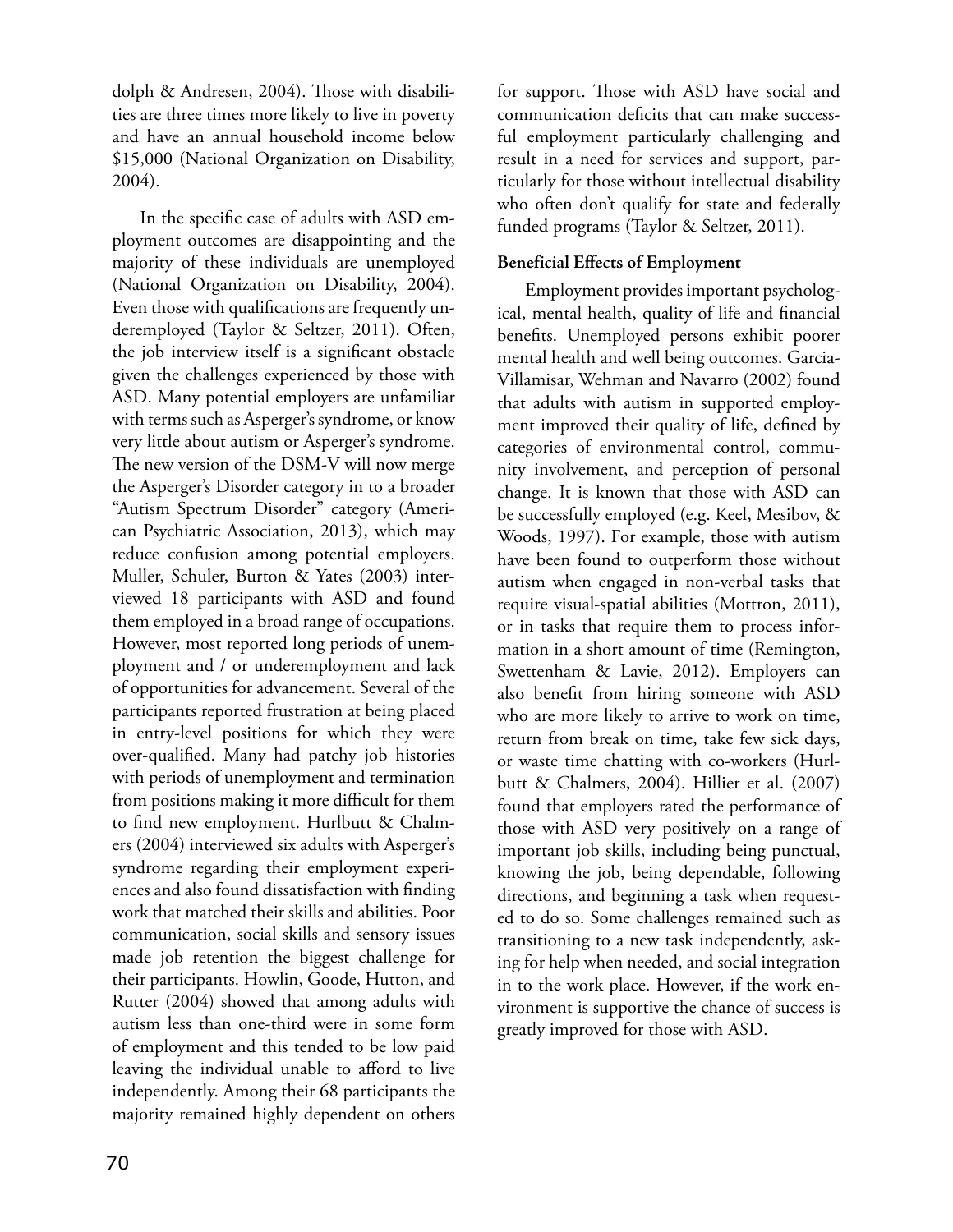#### **Costs to Society of Unemployment Among Those With ASD**

An increase in employment rates among those with ASD would result not only in individual benefits but also in decreased costs to society. The total annual cost to society of caring for someone with autism has been estimated at \$3.2 million per capita (Ganz, 2007). Jarbrink, McCrone, Fombonne, Zanden & Knapp (2007) evaluated the cost-impact to society of ASD by interviewing 19 young adults on the high functioning end of the autism spectrum. They found that half of the overall costs to society of supporting individuals with ASD were due to lost productivity. They also argued that if more individuals with ASD were employed it is possible that fewer would receive psychiatric care, there would be a reduced need for day programs and other community resources, and less burden on informal carers. There would also be a larger tax base and less financial dependence on the state and federal government. There are many costs to families themselves in raising a child with autism including costs of service provision, health care, as well as indirect costs. Often parents may have to work fewer hours, or not work at all in order to support their child (Jarbrink et al., 2007). School systems also carry the costs of supporting these individuals through special education and vocational programs. Given the need to reduce these combined individual and societal costs, more research is required on the employment experiences of those with ASD and what supports are necessary to ensure success. Success, as it pertains to this study, includes being employed, working the number of hours desired for the amount of pay desired, and experiencing high job satisfaction within a supportive work environment.

The goal of this study was to conduct an initial investigation of the employment outcomes and experiences of young adults on the autism spectrum. We particularly wanted to gain more detailed information than currently seen in the literature by gathering quantitative and quali-

tative information directly from young adults with ASD and their parents.

#### **Method**

#### **Participants**

Nineteen parents/guardians of adolescents and young adults on the autism spectrum completed a questionnaire reporting on their child's employment situation. Seventeen adolescents and young adults with ASD completed a questionnaire about their employment experiences. For 10 families both the parent and the young adult completed a questionnaire, but nine parents completed one without their child doing so, and seven young adults completed one without a parent doing so.

Among parents/guardians 17 mothers completed the questionnaire, one father and one grandmother. The majority of the parents (n=13) reported a mean total household income before taxes of \$100,000 or more with the rest responding in categories from \$50,000 up. Fourteen parents reported their child had a diagnosis of Asperger's syndrome, four autism, and one Pervasive Developmental Disorder – not otherwise specified (PDD-NOS). Seventeen parents were reporting on a son, and two on a daughter. The average age of their children was 21 years.

Among the adolescent and young adult respondents the average age was 23 years (range 19-28 years). There were 14 males and 3 females. Thirteen reported a diagnosis of Asperger's syndrome, two with autism and two with PDD-NOS. Eleven lived at home with their parents and six lived independently. Three had completed a high school education, 10 had some college but had not completed a degree, one had an associate's degree, and three had their bachelor's degree. Young adults were not eligible to participate in the study if they had not previously held a job.

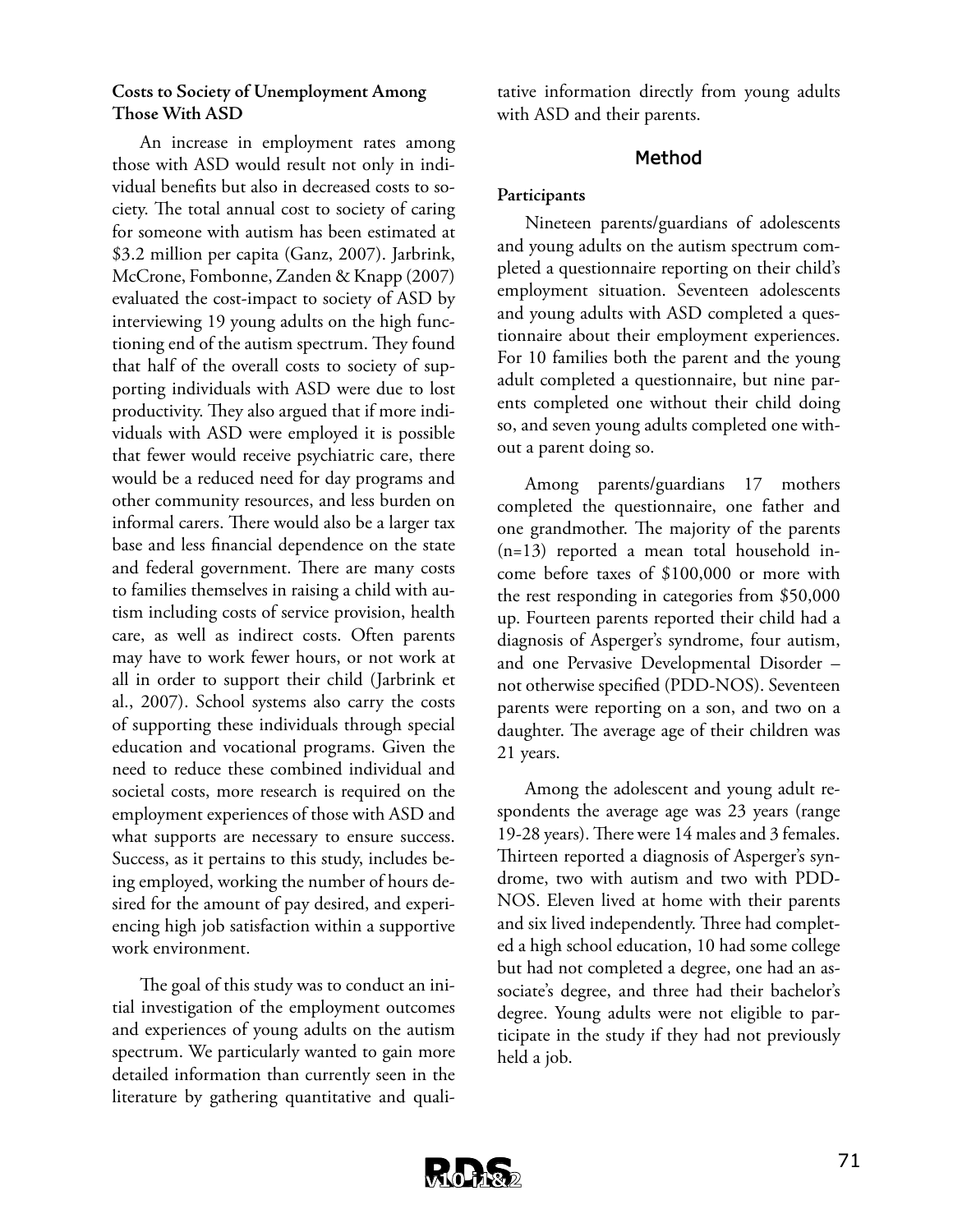Participants were recruited via flyers describing the study sent to targeted referral sources such as organizations providing services to those with ASD and their families. Most participants completed their questionnaire by mail but some who were taking part in various programs offered at the university (social skills, exercise, or music program), completed theirs in person. Each person who requested a questionnaire returned it, yielding a 100% response rate. Informed consent was obtained from all participants and parents/guardians. All aspects of the study were performed in accordance with the Institutional Review Board of the university.

### **Materials**

The questionnaires (both the parent and the young adult versions) took around 30 minutes to complete. The parent/guardian questionnaire asked participants to respond to some demographic questions and then separated in to those whose son/daughter was employed, unemployed (jobless, but looking for jobs, and available for work), or out of the labor force (neither employed or looking for a job). Questions then focused on aspects of their job or previous job such as job title, salary, benefits, number of hours worked, size of company, and job search experiences. An additional section asked about the costs of family support in caring for a young adult on the autism spectrum. As those with ASD may need extra care, support and supervision, this section asked how many hours were parents, other relatives and friends providing this kind of help in an average week.

The questionnaire for the adolescents and young adults also began with some demographic questions and then focused on their employment experiences such as what their current (or previous) job entailed, their job satisfaction and attitudes towards co-workers using a Likert scale (please contact the corresponding author for a copy of the questionnaires).

### **Results**

### **Parent/Guardian Questionnaire**

Seven parents/guardians had a son or daughter who was currently employed, six a child unemployed, and six a child out of the labor force. Those who were employed had been in their current jobs for an average of 43 months (range 24 to 72), and worked for an average of 22 hours per week (range 6 to 40). Six were paid hourly and one was salaried. They worked in companies of varying sizes (three worked with 5-10 employees, two with 11-30 employees, and two with 100+ employees). They worked relatively close to home with an average length of commute of 15 minutes. Three worked in retail, three worked in administrative positions, and one was a software engineer. Only one of the seven employed participants found the job completely independently (he saw a sign on the door of a shop). Of the others, three were hired following a co-op opportunity, one was hired at a baseball club because the participant had previously attended camp there and was known to the employer, one worked for a friend of the family, and one worked at their parents' company. Participants took from one month to two years to find a job. Five of the seven employed participants received some sort of accommodations from the employer. These included increased flexibility with the job, flexibility with productivity, flexible scheduling, a place to go when feeling overwhelmed, job coaching, and additional general support including emotional support, and "extreme kindness and understanding". Five did not get any health care or dental benefits. Six of the seven were not offered any professional or on the job training. Regarding salary, in the twelve months prior to the study, before taxes two earned less than \$5,000, two earned between \$5,000-9,999, one earned between \$10,000-14,999, one between \$15,000- 19,999, and one earned more than \$50,000. These results are summarized in Table 1.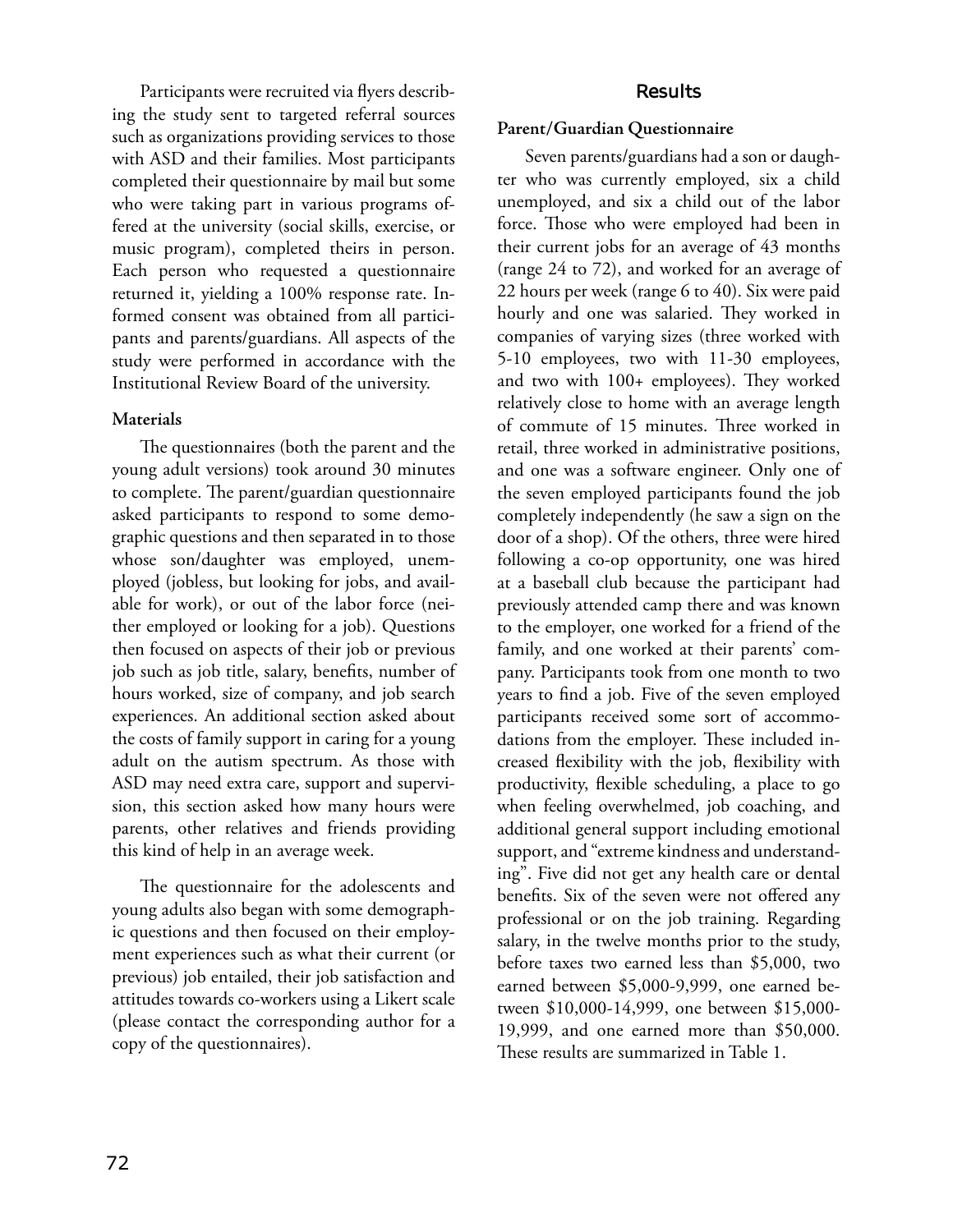#### Table 1

| Summary of Employment Outcome Data from |
|-----------------------------------------|
| Parents/Guardians whose child was       |
| employed $N=7$                          |

|                        | Category                 | N              |
|------------------------|--------------------------|----------------|
|                        |                          |                |
| Paid                   | Hourly                   | 6              |
|                        | Salaried                 | 1              |
| Prior 12 mths earnings | < \$5,000                | $\overline{2}$ |
|                        | \$5-9,999                | $\overline{2}$ |
|                        | \$10-14,999              | 1              |
|                        | \$15-19,999              | 1              |
|                        | $$50,000+$               | 1              |
| Size of company        | Small (5-10 employees)   | $\overline{3}$ |
|                        | Medium (11-30 employees) | $\overline{2}$ |
|                        | Large (100+ employees)   | $\overline{2}$ |
| Type of job            | Retail                   | 3              |
|                        | Administrative           | $\overline{3}$ |
|                        | Engineering              | 1              |
| Found job              | Independently            | 1              |
|                        | Hired after a co-op      | 3              |
|                        | Friend of family         | 3              |
| Health benefits        | Yes                      | $\overline{2}$ |
|                        | No                       | 5              |
| Professional training  | Yes                      | $\mathbf{1}$   |
|                        | No                       | 6              |
| Accommodations         | Yes                      | 5              |
|                        | No                       | $\overline{2}$ |

Of the six parents whose child was unemployed, four reported that their child had previously been employed and two had not. Of those children who had previously been employed, the length of time since that previous employment ranged from 1-9 years. All four had been working part time, one in food service, two in office administrative jobs, and one in retail. Those in this category had been looking for a job from six months to two years. They had applied for an average of 17 jobs and had an average of five

interviews at the time of completing the questionnaire.

Of the six children who were reported to be

out of the labor force, four were not seeking employment because they were attending school or training programs, one was waiting for a previous employer to rehire them, and one was in a psychiatric treatment program. Three had previously worked (all part-time) and three had never had a paid job. Of those who had previously worked, one did janitorial work, one worked at a school as an aide during recreation, and one helped with the kennels in a vet's office.

We were also interested in costs of family support in caring for a young adult on the autism spectrum. As those with ASD may need extra care, support and supervision, we asked how many hours were parents, other relatives and friends providing this kind of help in an average week.

Responses combined across the three groups (employed, unemployed, and out of the labor force) showed that the average number of hours per week spent in providing Personal Care to the individual with ASD in preparation for their work (e.g. dressing, taking care of their personal hygiene, etc.) was 7.2 hours. Families averaged 8.3 hours a week in providing transportation to their child's job, 4 hours a week in job interview preparation and completing resumes, and 11.1 hours a week in supervision/emotional support related to their child's job. Eight out of nineteen

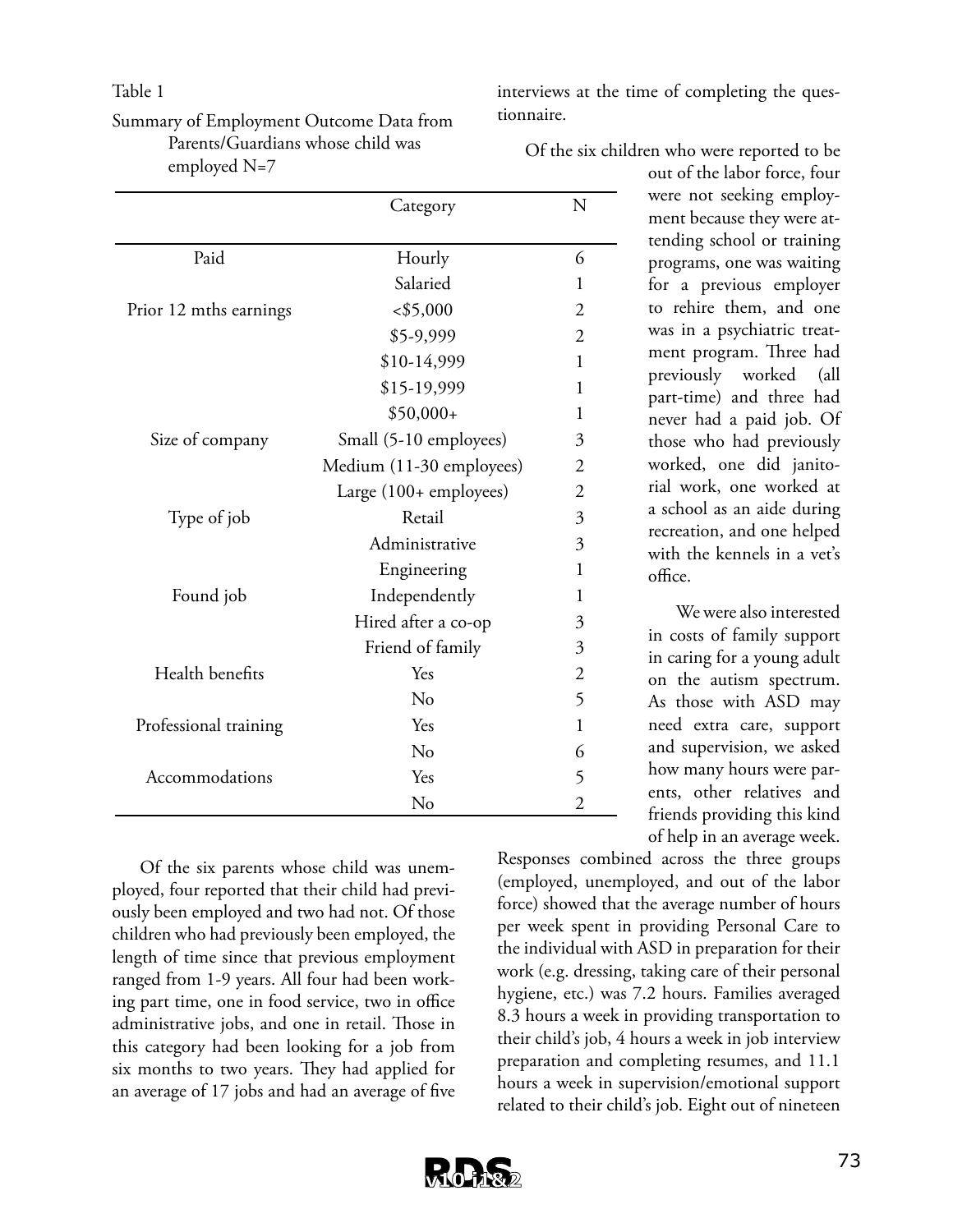parents (42%) reported that over the past six months they lost income (reduced number of paid working hours) because they provided care and support for the person with an autism spectrum disorder. Parents estimated that they lost an average of 23 working hours a week due to providing support to their child and estimated this to result in an average loss in gross income of \$600 a week. These results are summarized in Table 2.

Table 2

Costs of Family Support in Caring for a Young Adult on the Autism Spectrum

 $N=19$ 

complete this portion of the questionnaire. Of the remaining 15 respondents, 10 either agreed or strongly agreed that their job was exciting and 11 reported being overall satisfied or very satisfied with their current job. However, 13 agreed or strongly agreed that their job involved a lot of repetitive work, 8 reported they were lacking opportunities for promotion and 10 said they would like more training in their job.

Twelve respondents either disagreed or strongly disagreed that their disability made it difficult for them to do their job, 10 reported that they were given freedom for making decisions in their jobs, and 14 either disagreed or strongly disagreed that they had been treated

| Category                                                                              | Average  |
|---------------------------------------------------------------------------------------|----------|
|                                                                                       |          |
| Average no. of hours spent per week providing personal care                           | 7.2      |
| Average no. of hours spent per week providing transportation to job                   | 8.3      |
| Average no. of hours spent per week helping with job interview preparation and        |          |
| resumes                                                                               |          |
| Average no. of hours spent per week providing supervision / emotional support related |          |
| to job                                                                                |          |
| Average estimate of lost working hours per week                                       | 23       |
| Average estimated lost gross income per week                                          | \$600    |
| Lost income over past 6 months                                                        | Yes: $8$ |
|                                                                                       | No. 11   |

#### **Young Adult Questionnaire**

Adolescents and young adults with an autism spectrum disorder and with employment experience completed a separate questionnaire (available from corresponding author). Of the seventeen young adults who completed the questionnaire, eight had received general career guidance in high school, five had received training in job seeking, five in interviewing, six in resume preparation, and six had received training for a specific job/career. The remainder of the questionnaire asked participants to rate various aspects of their job. Two respondents did not unfairly or harassed at work because of their disability.

Respondents indicated their co-workers were friendly (n=15), helpful (n=14), respectful (n=15) and that their supervisors were concerned about the employees (n=13). The majority of respondents did not report fear of losing their job (n=12).

Two participants reported receiving "extra help" on the job – one had a job coach and the other reported having extra time to learn new tasks, extra coaching, and reminders to com-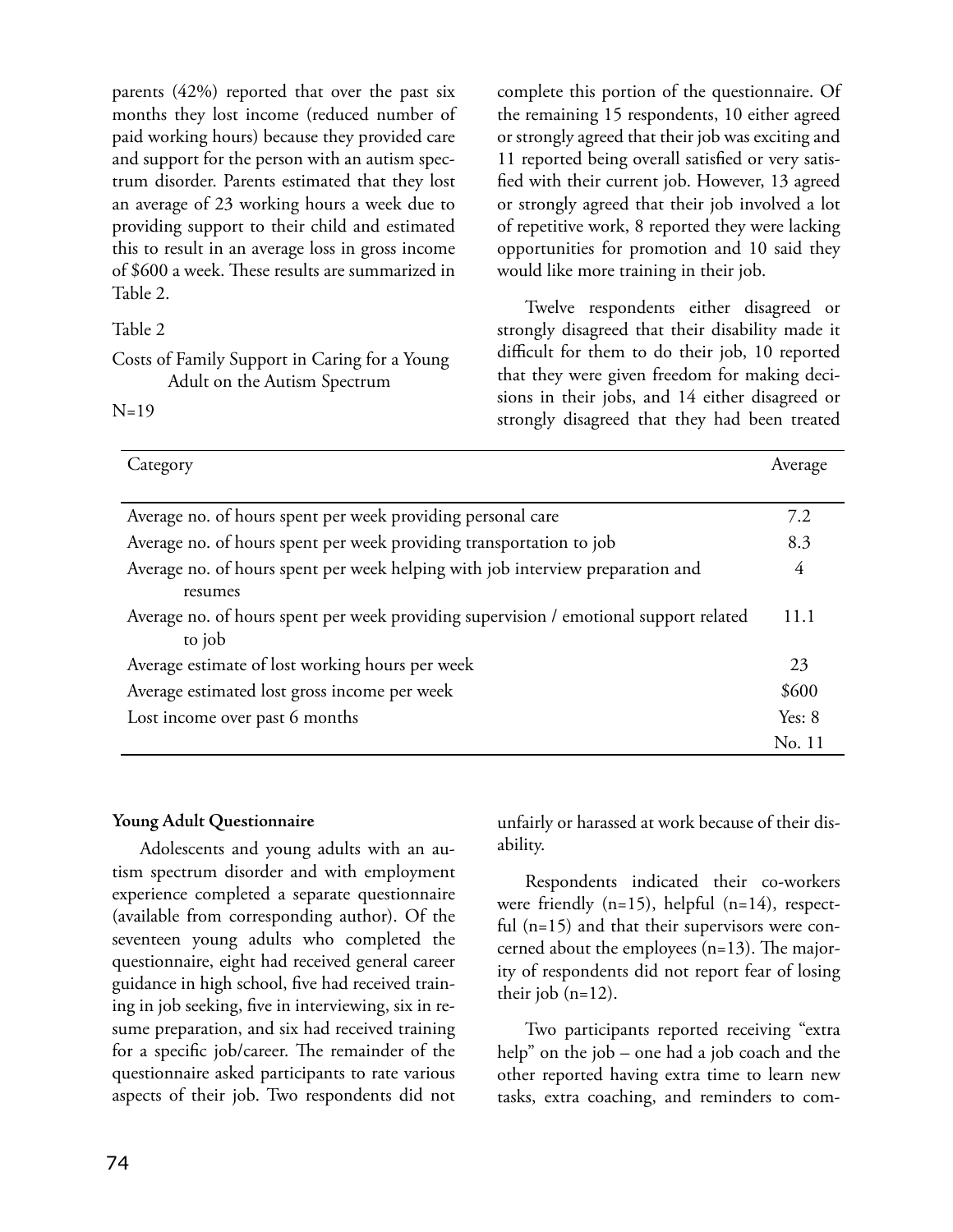plete things. Participants also rank ordered their priorities regarding employment from a list of 11 employment related factors. They assigned a number 1 to the factor they felt was most important through to 11 for the factor they felt was least important. These rankings were then averaged across participants (see Table 3).

#### Table 3

Average Rankings Given by Young Adults with ASD of Their Employment Priorities

| Priority                          | Average |
|-----------------------------------|---------|
|                                   | Ranking |
|                                   |         |
| Income                            | 3.43    |
| Interesting job                   | 3.5     |
| Supportive environment            | 4.5     |
| Opportunity for learning / skills | 5.15    |
| Interacting with others           | 5.2     |
| Health benefits                   | 5.62    |
| Opportunity for promotion         | 5.9     |
| Commuting time                    | 6.21    |
| Independence on the job           | 6.43    |
| Involves challenging work         | 7.39    |
| Vacation and sick pay             | 8.39    |

#### *Note*. Rankings are from 1-11 with 1 being most important.

Regarding overall job satisfaction, four participants reported being "very satisfied" with their job, seven reported being "satisfied", two "unsatisfied", and one "very unsatisfied". Three participants did not answer this question. Eight said they would strongly recommend their job to a friend, five said they would have doubts recommending their job, and four participants did not answer this question.

#### **Discussion**

The results from our questionnaires looking at the employment outcomes of young adults with autism spectrum disorders (ASD) (aged between 19-28 years) indicated overall, a negative employment outcome among our sample. There was a clear pattern of those with ASD being in entry level, low paid positions. These findings support previous research showing poor employment outcomes for those with disabilities (e.g. Baldwin & Johnson, 1994, 1995; Carter, Austin, and Trainor, 2012; DeLeire, 2000; Kidd, Sloan & Ferko 2000; National Organization on Disability, 2004). While parents' questionnaires permit us to cast light on the difficulty related to finding a "good" job, youth's responses give us insights about the quality of their everyday working experience.

#### **Responses From Parents of Children With ASD**

Parents in this group reported that employment levels were low among their children. Only around a third of the children were employed, mostly in hourly, part-time positions rather than salaried, full-time positions. Only one of those employed was in a skilled job (software engineer) with the remaining in unskilled entry level positions with no fringe benefits. Salaries were low, with only one participant earning over \$19,999 in the previous twelve months. Among those who were currently unemployed but who had previously worked (n=7), the pattern was similar. All had previously only worked parttime in entry level positions.

#### *Participants Currently Employed*

Only one parent reported that their child found their job independently, the others all had prior connections to their employers either as a friend or member of the family, through a co-op experience, or previously attending a camp. Five out of the seven currently employed received some sort of accommodation including increased flexibility with the job, flexibility

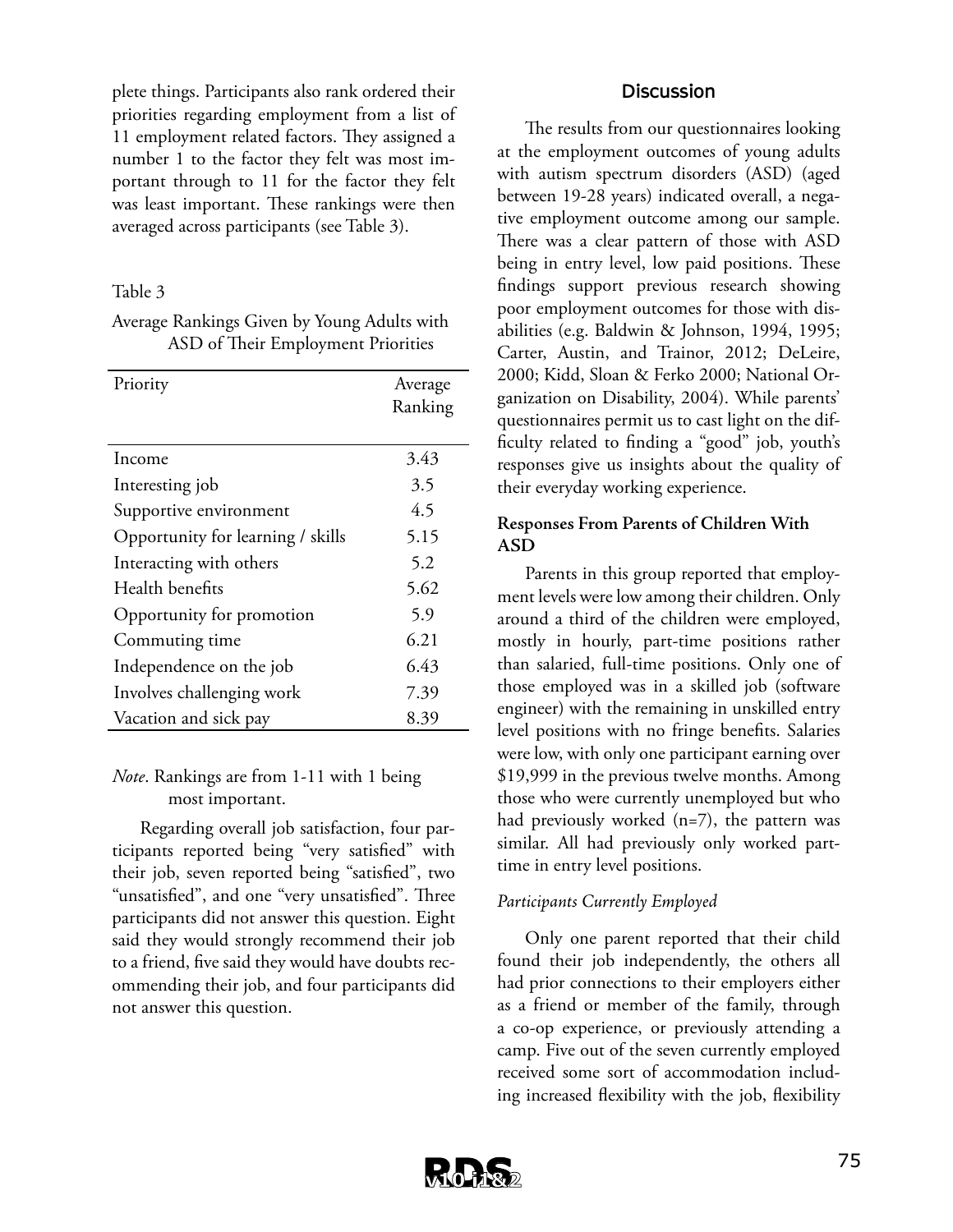with productivity, flexible scheduling, a place to go when feeling overwhelmed, job coaching, general additional support including emotional support, and "extreme kindness and understanding." Quotes taken from parent questionnaires gave more insight in to the sorts of accommodations received which are often informal. For example, "He doesn't drive, so his supervisor and I work out schedules that accommodate mine/ my spouse's needs as well" or, "They know [son] very well and build in support because they understand who he is and he understands the culture of the place."

#### *Participants Unemployed*

Those who were currently seeking work appeared to have engaged in a relatively minimal job search process (e.g. they had applied for an average of 17 jobs and had an average of five interviews). Parents' open ended responses provided insight in to challenges with the job search, such as, "Rigidity in approaching the job search process and unwillingness to listen to advice from others; fear of making personal approaches; preference for solitary activities at home" or, "He has given up hope of finding employment and doesn't actively look unless we encourage him to apply for a particular position we find posted."

Less than half of the participants received any vocational training in high school which may partly account for some of the challenges parents described above. This result is consistent with others studies that have also found an inadequate transition planning from high school to employment among those with ASD (Hetherington et al., 2010).

#### *Participants Out of the Labor Force*

The main reason for those who were not currently seeking employment (n=6) was that they were attending school or training programs. Three of these six had previously worked (all part-time), one in a janitorial position, one as a school aide during recreation, and one in a vet's office.

#### *Factors Which Influence the Employment Outcomes for Those with ASD*

Parents also describe a range of additional factors which influence the employment outcomes for those with ASD. The levels of stress and anxiety experienced by those with ASD have a significant impact on their employment experiences, as indicated here, "This was her first part-time job and she quit after about a month. She was going through medication changes, and she was also highly anxious about the job - she was doing the work very well but couldn't see that. She had trouble feeling comfortable with the staff. The cleaning duties were hard for her she worried about germs. We suggested she quit because she was just too stressed and anxious."

Other parents reported problems with selfadvocacy, motivation, and just a generally poor fit in terms of job match:

> "The most repetitive and difficult times I have is trying to get him to understand how the 'working world' operates, and how his words and actions relate to that. Sometimes I feel unsure whether I'm dealing with Asperger's traits or just apathy/ lack of motivation. He's basically high functioning but can't or won't self-advocate regarding issues at work. I explain steps he can take but he doesn't do it and then issues go unresolved."

"He did work at a bagel shop washing dishes. He could not keep up with the time-frame that the bagel shop wanted him to so he was asked to quit. He returned with us full-time."

"Left [food store] because he was tired of bagging and disliked fellow baggers. Not offered another position. Since graduating from college unable to find employment other than temp work."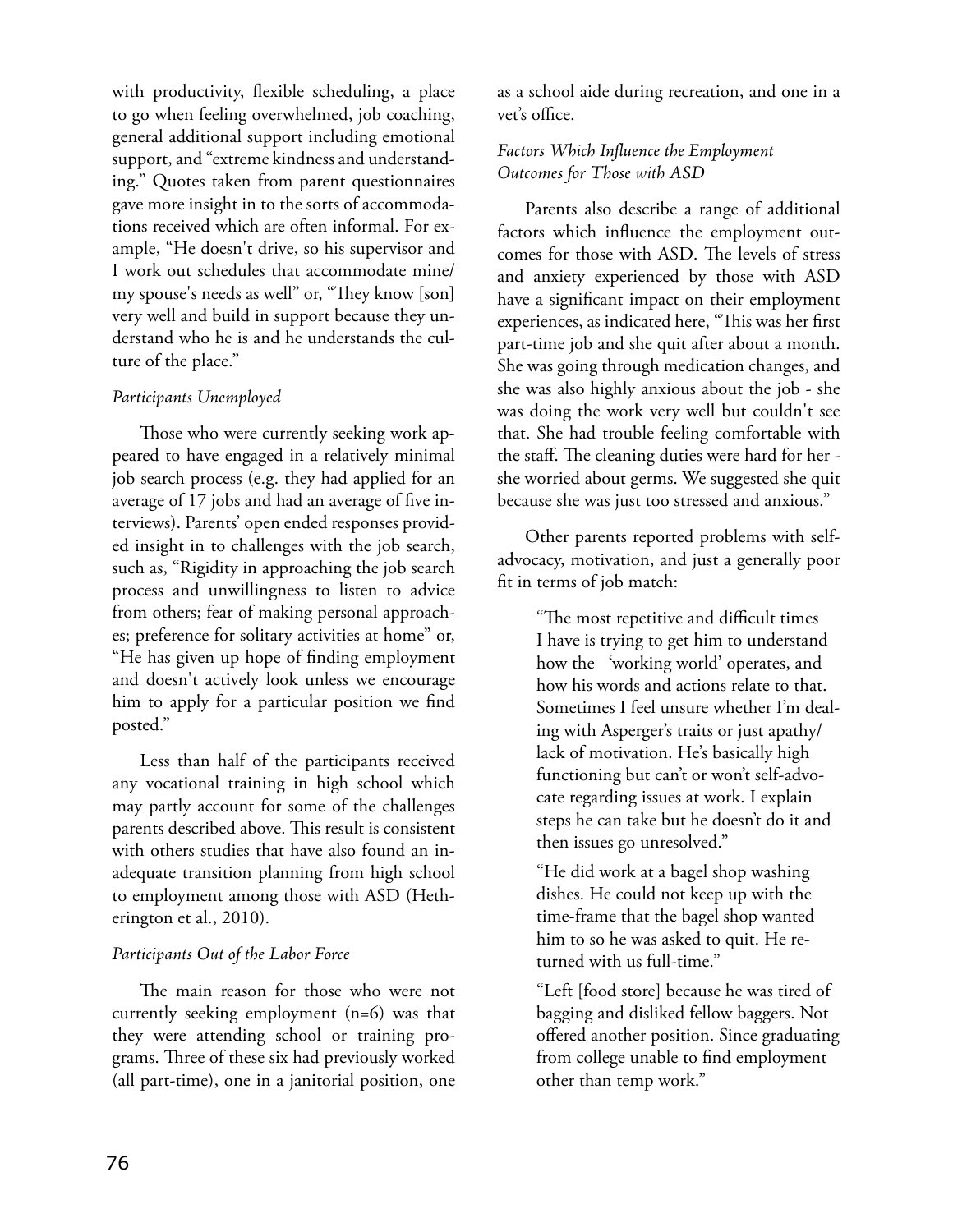"If we didn't own the company, I don't think he would have been able to hold the job here. The staff here is understanding and helpful to him……He has come a long way since he started working here in terms of work and his behavior, however, he still has moments of inappropriateness."

Another parent described problems caused by her child working because of financial tradeoffs:

> "….As a result of his income he has lost his food stamp benefits. Because there is no public transportation to his job, however, a relative must drive him every day and a taxi picks him up at a cost of \$12 per day (\$240 per month). He lost about \$150 in food stamps because of his income and I was told that "everyone has transportation costs" – although I did point out that usually they do not amount to nearly 50% of net pay!"

#### *Costs of Family Support*

Data across the three groups (employed, unemployed, and out of the labor force) showed a variety of hidden costs families face when caring for young adults with ASD. The first cost component is in terms of time. Parents provide a high level of family support for the child with ASD in a range of areas including providing personal care in preparation for work, transporting their child to their job, helping with resumes and job interview preparation, and supervision / emotional support related to their child's job. Clearly, supporting a child with ASD in employment and in seeking employment involves considerable sacrifice on the part of parents and caregivers. Quotes taken from the open ended questions on the parent questionnaire particularly highlight the support provided by families:

> "One of parents must be available for transportation, meltdown periods, hygiene patrol, food prep and maid service."

"The kind of support we provide to [son] isn't always quantifiable. It is incorporated into our daily routine. [Son] did lose a job he had as a store clerk – he was fired because he had made mistakes. We felt that people coming into the store had taken advantage of [him]. The baseball club job is not supported, but because they have known him since he was 4 years old, they understand how to work with him, what kinds to jobs to give him, and what not to ask him to do."

The more hidden costs are associated with parents' lost income, loss of career opportunities and deprecation of working skills. Nearly half our sample reported losing income and working hours due to providing care and support to their child.

> "Pick [son] up in middle of day which splits the work day, can't work full time."

> "Accepted positions close to home which did not require a relocation (career advancement vs. stability); had a longer period where paid child care was needed; had no evening, travel or social events. I was able to balance for many years, but I did need to accept that top jobs in my field were out of the balance equation."

"Mother left employment to provide care, support, and guidance when he was a child. Unable to return to field of training because credentials have expired and would need to return to school for retraining. My current income is therefore greatly reduced."

This supports the findings of others who have also shown that employment is negatively impacted among parents of those on the autism spectrum (Baker & Drapela, 2010; Eskow, Pineles & Summers, 2011).

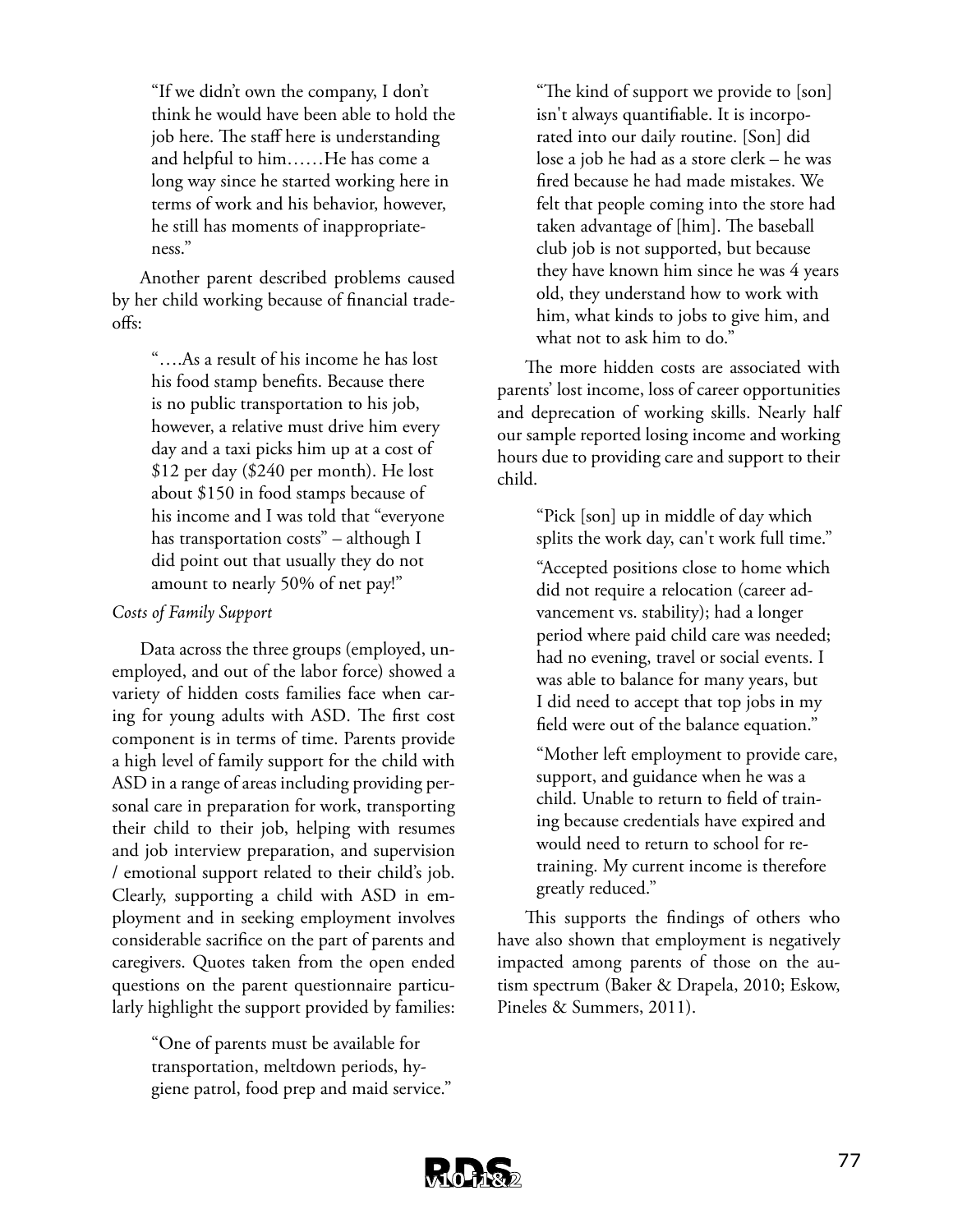#### **Responses From Adolescents and Young Adults With ASD**

Adolescents and young adults on the autism spectrum responded to a separate questionnaire. After answering some demographic questions, participants were asked to rate various aspects of their job. Their answers give us unique insights about their perceptions of career opportunities, about the employment effects of their disability and about the work environments they face.

Job satisfaction was high among the respondents in this study. Most reported that overall they were satisfied or very satisfied with their current job and that their job was exciting. However, they also reported that their job involved a lot of repetitive work, that they were lacking opportunities for promotion and that they would like more training in their job. Given that 10 participants had some college experience and three had completed their Bachelor's degree, it was somewhat surprising that most of the participants were in entry level, low-paid positions. Migliore, Timmons, Butterworth and Lugas (2012) found that postsecondary education was a strong predictor of higher earnings among youth with autism. Some participants commented on the lack of challenges encountered on their jobs:

> "As of now I am working part-time as a cashier at [large retail chain store]. I was laid off two years ago from my position as a job cost accountant for a construction company, and I have been looking for something in my field/equivalent to my capacity. [Large retail chain store] is a stopgap I tolerate (sometimes barely)."

"I enjoy it but I also find it monotonous at times."

"It's a job, not a career."

The majority of young adults did not report their disability to be an obstacle on their jobs or that they had been treated unfairly or harassed at work because of their disability. This is contradictory to some of the parent's comments,

suggesting a potential discrepancy between parents and children understanding of desirable performance or stigma:

> "Over the past three years I've had over 10 jobs. The majority of which let me go due to my disabilities. I love the field I chose but there are too many schedule changes and transitions, and they always got mad because I took too much time. The field is very competitive and I prefer not to be in a job like that. The last job I had was the longest, and I gave them a disability letter near when I started, but it turned out they weren't willing to support me anymore."

"I am making the best of a difficult situation. I do not see myself succeeding at any job without more support for my AS symptoms. Because I currently receive SSDI I have a small amount of flexibility pertaining to being forced into a job I would struggle with. I am working an unskilled job uncompensated on behalf of a charity."

Most participants appeared to have been employed in environments that were supportive to them. They were happy with their co-workers and rated them as friendly, helpful, and respectful, and indicated that their supervisors were concerned about the employees. One participant comments:

> "I thoroughly enjoy my job. Love talking to people, like doing the physical work cause I could never do a desk job, and I have a very supportive environment."

These results contradict those found by Muller et al. (2003) whose participants expressed more negativity regarding their employment experiences, although did also report some isolated instances of vocational success, mostly in relation to finding the right job match or to having accommodating supervisors and coworkers. This discrepancy of results supports the idea that the relatively high job satisfaction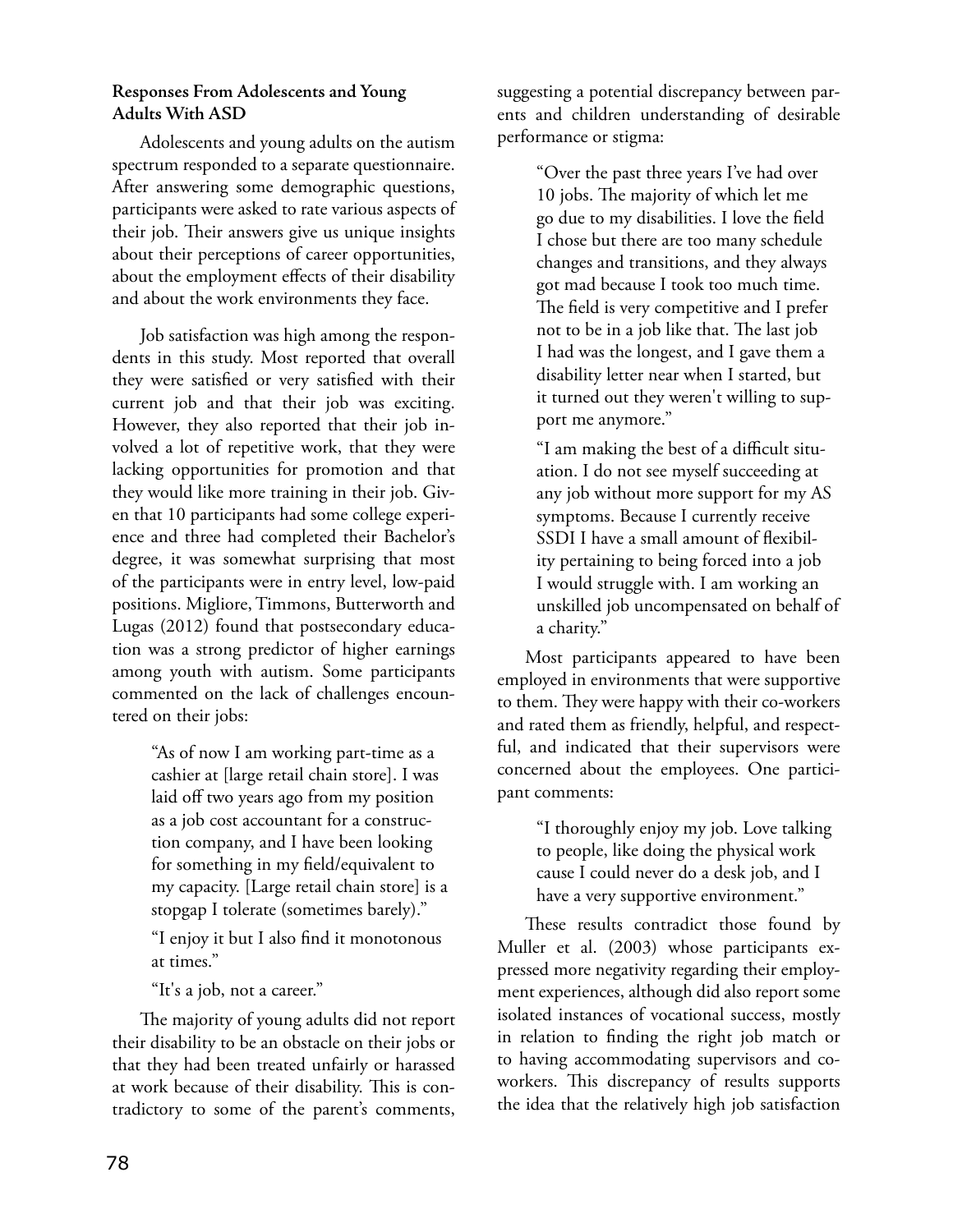reported by participants in this study is likely to be closely related to the substantial support received in their workplace. Indeed both our young adult participants and their parents reported very high levels of support in the children's work environments.

Finally, in open ended responses, participants confirm what is already known about the beneficial effects of employment. They said:

> "It's a simple and easy job but it gives me a paycheck and a schedule which has improved my self-esteem."

"My last job was enjoyable, as I was able to be productive with a number of tasks to perform."

In the future, a comparison group of typically developing adolescents and young adults would be useful especially to examine the question of whether the high number of job applications and interviews completed by those with ASD is related to their disability or the current economic situation. Across these two groups we could compare job search processes, job titles, status (full or part-time), salaries, benefits, training, career opportunities, and employment goals. This would permit us to identify factors that might be particularly unique among those with ASD.

Overall, these findings support other work in the disability studies field conducted with more varied populations including the work by The National Organization on Disability (2010) and the CDC both indicating disappointing employment outcomes for those with disabilities, particularly women and those in minority groups. When those with disabilities are employed they typically have fewer hours and are paid less, resulting in those with disabilities being significantly disadvantaged economically within our society (Shriner, 2001). Our results add to this literature and provide a unique focus on the rapidly growing population of those with ASDs. We hope this work will encourage further research focused on outcomes in adult-

hood such as transition and increasing financial independence. As more individuals benefit from early intervention and options for empirically validated service provision increase, more members of the disability community will be in a position to enter the competitive workforce. Greater understanding of the challenges faced, how to create successful placements, and improving employment outcomes will continue to be a significant concern within the disability studies field.

#### **Conclusion**

As a preliminary investigation our findings demonstrate that those with ASD have difficulty finding employment, typically find employment through people they know (perhaps more than would be expected in a typically developing population), are low paid workers, and are likely to work in part-time, entry level positions. Generally, however, they comment favorably about their work environment but also receive considerable support from their families who are subsequently impacted economically in terms of long term earning growth. Given the costs associated with caring and educating those with ASD (Ganz, 2007), as well as the proven abilities of those on the autism spectrum to be successful in the work place (Hurlbutt & Chalmers, 2004), our findings reflect the dire need for additional employment supports for those with ASD. It is clear that features of ASD can be highly desirable for employers such as reliability, attention to detail, preciseness, commitment, and honesty (Hillier et al., 2007). Given the right training both in school and on the job, and then supports in the workplace, the current employment situation for many individuals on the autism spectrum could be improved.

**Ashleigh Hillier, PhD** is an associate professor at the University of Massachusetts, Lowell. Her research interests include implementing and evaluating social and vocational skills

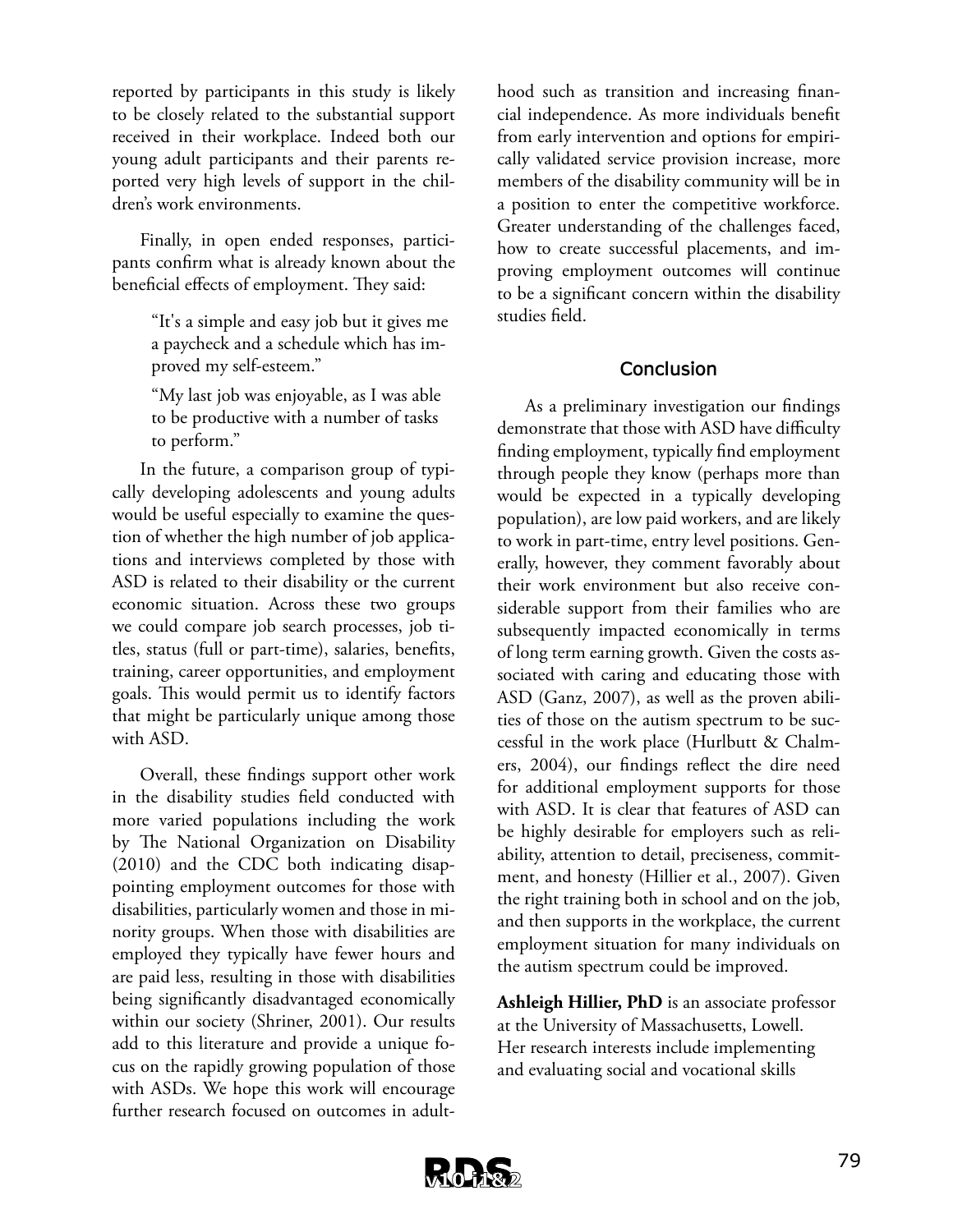interventions among adolescents and young adults on the autism spectrum.

**Monica Galizzi, PhD** is a professor of economics at the University of Massachusetts, Lowell. Her field of specialization is labor economics. She also has interests in the area of health economics, economics of disabilities, and behavioral economics.

#### **Acknowledgements**

We wish to thank Emily Makrez for help with preparing the questionnaires and collecting data. We thank Daniela Caruso who offered useful insights and comments on this study.

#### **References**

- American Psychiatric Association. (1995). *Diagnostic and statistical manual of mental disorders* (4th ed.).Washington, DC: Author.
- American Psychiatric Association (2013). *DSM-V Autism Spectrum Disorder Factsheet*. Retrieved February 1, 2013, from http://www.psychiatry.org/ practice/dsm/dsm5
- Baker, D.L., & Drapela, L.A. (2010). Mostly the mother: Concentration of adverse employment effects on mothers of children with autism. *The Social Science Journal, 47*, 578–592
- Baldwin, M. L., & Johnson, W. G. (1994). Labor market discrimination against men with disabilities. *Journal of Human Resources, 29*, 1-19.
- Baldwin, M. L., & Johnson, W. G. (1995). Labor market discrimination against women with disabilities. *Industrial Relations, 34*(4), 555-577.
- Billstedt, E., Gillberg, C., & Gillberg, C. (2005). Autism after adolescence: Population-based 13- to 22-year follow-up study of 120 individuals with autism diagnosed in childhood. *Journal of Autism and Developmental Disorders, 35*, 351–360.
- Carter, E.W., Austin, D., & Trainor, A.A. (2012). Predictors of postschool employment outcomes for young adults with severe disabilities. *Journal of Disability Policy Studies, 23*, 50-63.
- DeLeire, T. (2000). The wage and employment effects of the Americans with Disabilities Act. *Journal of Human Resources, 35*(4), 693-715.
- Eskow, K., Pineles, L., & Summers, J. (2011). Exploring the effect of autism waiver services onfamily outcomes. *Journal of Policy and Practice in Intellectual Disabilities, 8*, 28–35.
- Flatau, P., Galea, J., & Petridis, R. (2000). Mental health and wellbeing and unemployment. *The Australian Economic Review, 33*, 161-181.
- Ganz, M.L. (2007). The lifetime distribution of the incremental societal costs of autism. *Archives of Pediatrics and Adolescent Medicine, 161*, 343-349.
- Garcia-Villamisar, D., Wehman, P., & Navarro, M.D. (2002). Changes in the quality of autistic people's life that work in supported and sheltered employment. *Journal of Vocational Rehabilitation, 17*, 309-312.
- Graetz, J.E. (2010). Autism grows up: Opportunities for adults with autism. *Disability & Society, 25*, 33–47.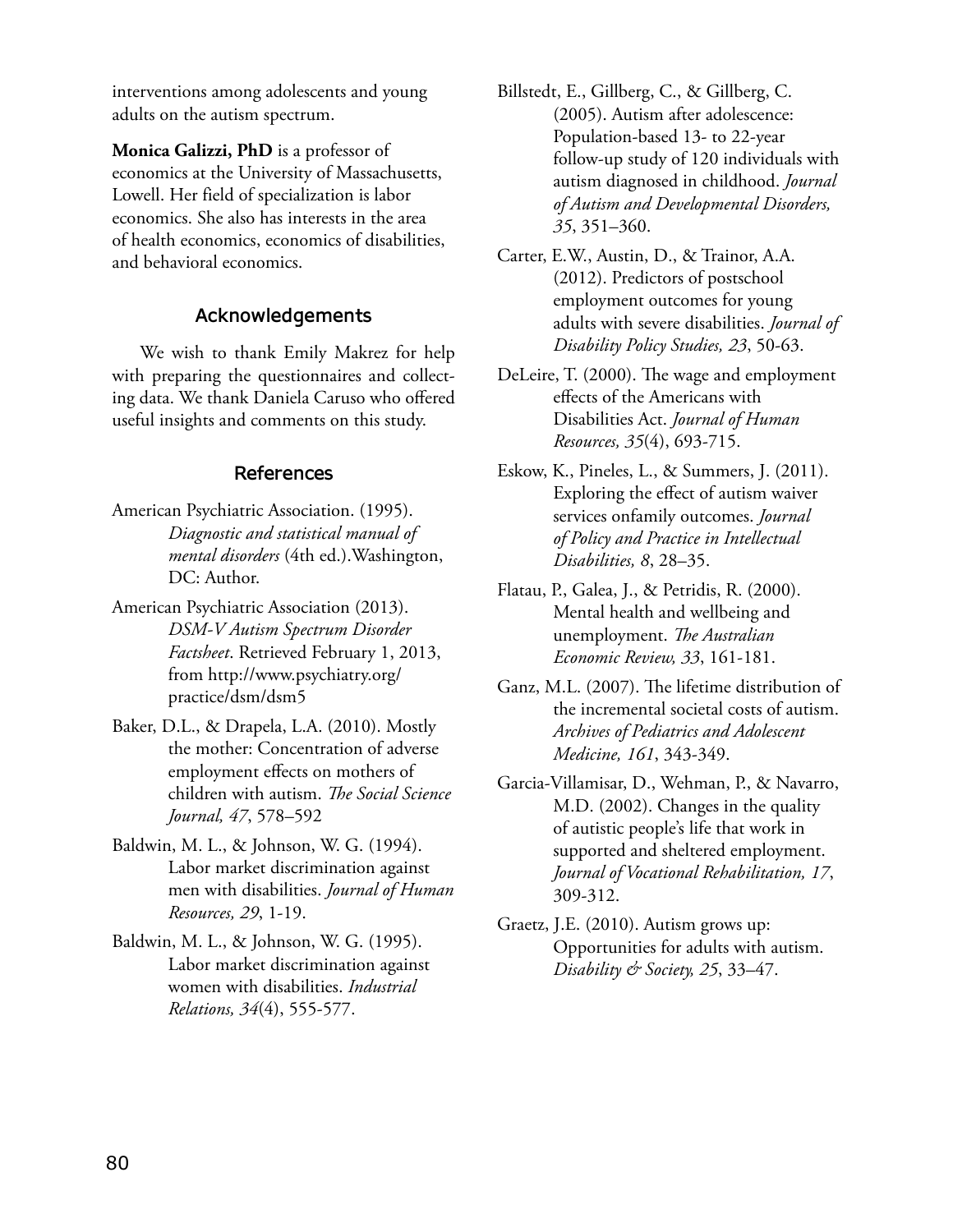- Hetherington, S.A., Durant-Jones, L., Johnson, K., Nolan, K., Smith, E., Taylor-Brown, S., & Smith, E. (2010). The lived experiences of adolescents with disabilities and their parents in transition planning. *Focus on Autism and Other Developmental Disabilities, 25*, 163-172.
- Hillier, A., Campbell, H., Mastriani, K., Izzo, M. V., Kool-Tucker, A., Cherry, L., & Beversdorf, D.Q. (2007). Two-year evaluation of a vocational support program for adults on the autism spectrum. *Career Development for Exceptional Individuals, 30*, 35-47.
- Howlin, P., Goode, S., Hutton, J., & Rutter, M. (2004). Adult outcome for children with autism. *Journal of Child Psychology and Psychiatry, and Allied Disciplines, 45*, 212–229.
- Hurlbutt, K., & Chalmers, L. (2004). Employment and adults with Asperger Syndrome. *Focus on Autism and Other Developmental Disabilities, 19*, 215- 222.
- Jarbrink, K., McCrone, P., Fombonne, E., Zanden, H., & Knapp, M. (2007). Cost-impact of young adults with highfunctioning autistic spectrum disorder. *Research in Developmental Disabilities, 28*, 94-104.
- Keel, J.H.,Mesibov, G. B., & Woods, A. (1997). TEACCH-supported employment program. *Journal of Autism and Developmental Disorders, 27*, 3–9.
- Kidd, M. P., Sloane, P. J., & Ferko, I. (2000). Disability and the labour market: An analysis of British males. *Journal of Health Economics, 19*(6), 961-981.
- Levy, A., & Perry, A. (2011). Outcomes in adolescents and adults with autism: A review of the literature. *Research in Autism Spectrum Disorders, 5*, 1271- 1282.
- Migliore, A., Timmons, J., Butterworth, J. & Lugas, J. (2012). Predictors of employment and post-secondary education of youth with autism. *Rehabilitation Counseling Bulletin, 55*, 176-184.
- Mottron, L. (2011). Changing perceptions: The power of autism. *Nature, 479*(7371), 33-35.
- Muller, E., Schuler, A., Burton, B., & Yates, G. (2003). Meeting the vocational support needs of individuals with Asperger syndrome and other autism spectrum disabilities. *Journal of Vocational Behavior, 18*, 163–175.
- National Organization on Disability, N.O.D./ Harris 2004 Survey of Americans with Disabilities, Louis Harris & Associates, Washington, DC, 2004.
- National Organization on Disability, N.O.D./ Harris 2010 Survey of Americans with Disabilities, Louis Harris & Associates, Washington, DC, 2010.
- Randolph, D., & Andresen, E. M. (2004). Disability, gender & unemployment relationships in the United States from the behavioral risk factor surveillance system. *Disability & Society, 19*(4), 403- 414.
- Remington, A.M., Swettenham, J.G., & Lavie, N. (2012). Lightening the load: Perceptual load impairs visual detection in typical adults but not in autism. *Journal of Abnormal Psychology,* Advance online publication. doi: 10.1037/ a0027670.

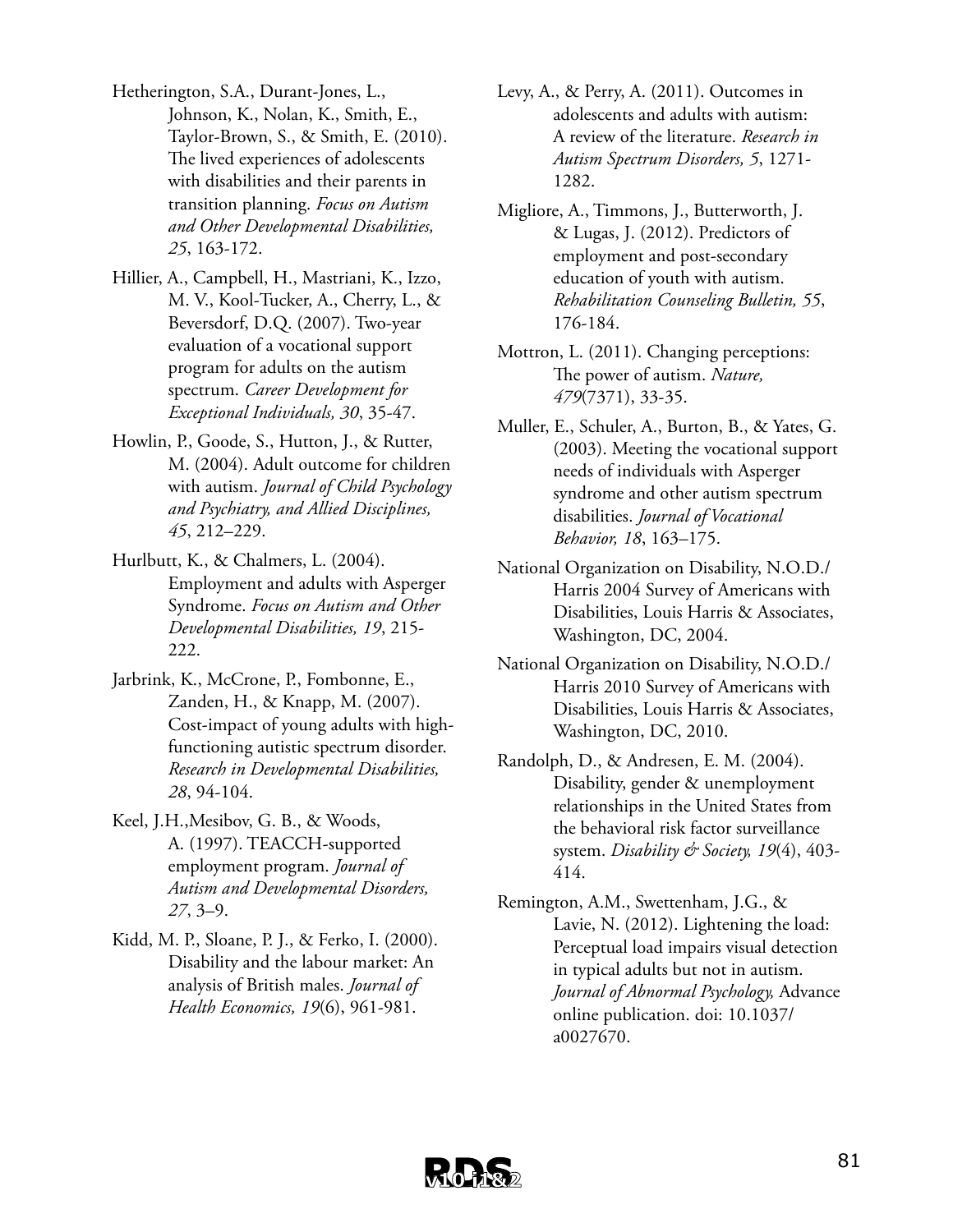- Shriner, K., (2001). A disability studies perspective on employment issues and policies for disabled people: An international view. In G.L. Albrecht, K.D. Seelman, & M. Bury (Eds). *Handbook of Disability Studies* (pp.642- 662). Thousand Oaks, California: Sage Publications.
- Smith-Randolph, D., & Andresen, E.M. (2004). Disability, gender and unemployment relationships in the United States from the behavioral risk factor surveillance system. *Disability & Society, 19*, 403-413.
- Taylor, J.L., & Seltzer, M.M. (2011). Employment and post-secondary educational activities for young adults with autism spectrum disorders during the transition to adulthood. *Journal of Autism and Developmental Disorders, 41*, 566-574.
- VanBergeijk, E., Klin, A., & Volkmar, F. (2008). Supporting more able students on the autism spectrum: College and beyond. *Journal of Autism and Developmental Disorders, 38*, 1359- 1370.



# **Disability** and **Diversity Studies** Certificate

Who needs to know about Disability?

Everyone. Every Profession.

A 15 credit graduate level (master's, doctoral, and post-doctoral) interdisciplinary program sponsored by the Center on Disability Studies (CDS) in the College of Education.

The program attracts students and professsionals from around the world across disciplines such as education, social work, psychology, public health, law, nursing, and political science.

Students acquire skills in research methods, team development, decision-making, and come to understand contemporary disability issues, research, and effective practices from a social, political, cultural and historical context.

**Distance Learning Courses Available.**



.cds.hawaii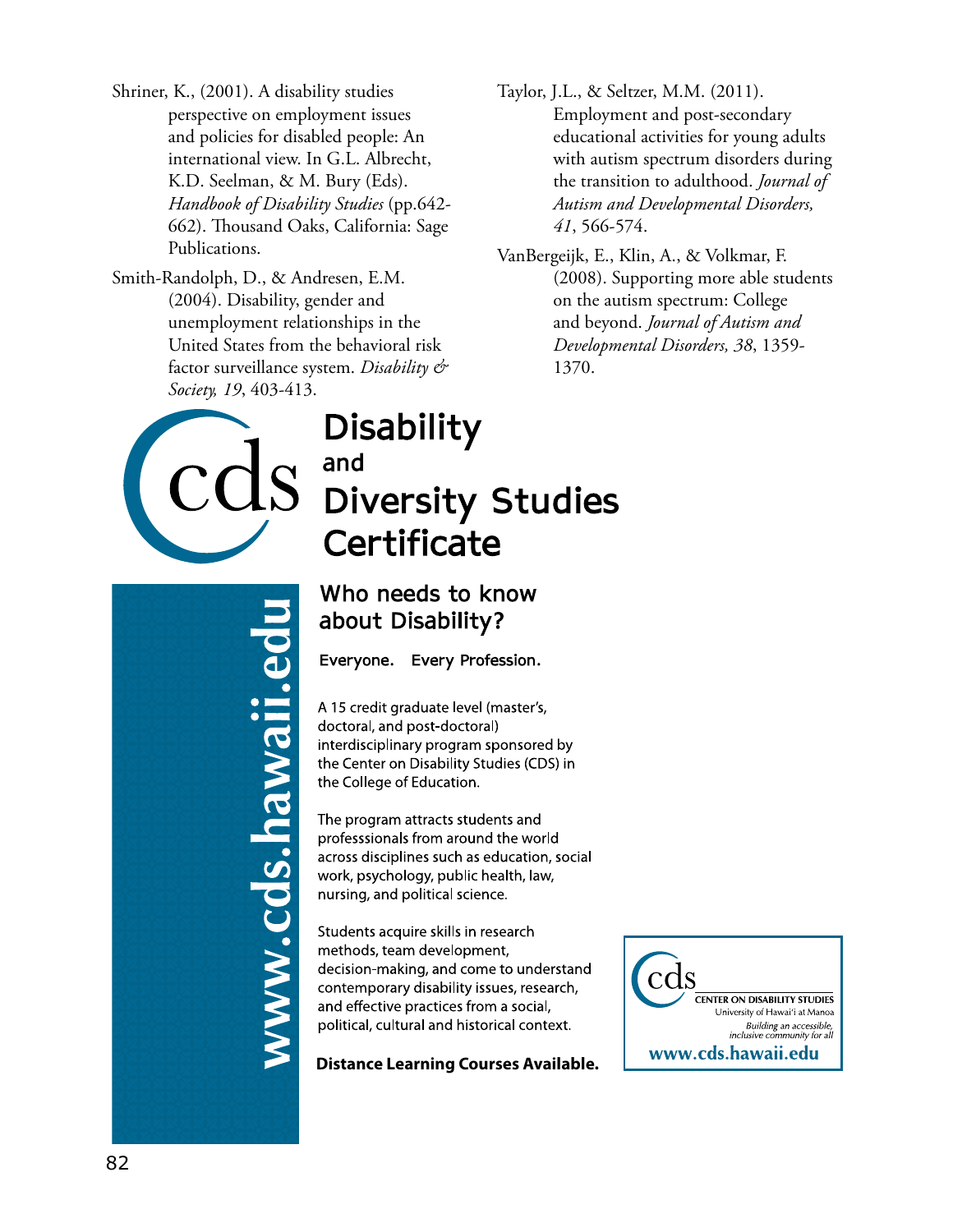**María Valero Gisbert University of Parma, Italy**

**Abstract:** The European Community (EC) has issued several directives to promote social inclusion and media accessibility. In turn, countries within the European Union (EU) are implementing media access services for people with disabilities at different rates, speeds and styles. What may start in one country as a media access anecdote or sporadic event may develop into a service that aims to improve media accessibility for all. Media accessibility tends to begin as an isolated event, as in the case of the Cooperativa Sociale Scurelle (Scurelle Cooperative Association), the Cinema senza Barriere (Cinema without Barriers) or the Museo del Cinema in Torino (Turin Cinema Museum) events in Italy, but once the trend is underway, and the audience is aware of its availability, the next step would be to establish a standard quality service. This is the objective of this article. The first part aims to provide an overview of Media Access in Europe, paying special attention to Italy, where media access for the disabled is not widely available. While even a minimum cultural content could have maximum diffusion, the opposite is the case in Italy. Very few movies are accessible and sometimes, are duplicated. In other words, we found different audio descriptions of the same film. Media access duplication is a widespread trans-European phenomenon. The second part of the article examines the different approaches to audio description of the same film in Italy. The results go to show that, rather than opting for an access trend of isolated anecdotes, a widespread quality access content should be encouraged, taking into consideration the many and wide-ranging technical exploitation channels and formats.

**Keywords:** blindness, audiovisual translation, accessibility

#### **Introduction**

In the context of a society in which exchanges are becoming more and more facilitated due to new information technologies (ICT), it is becoming clearly evident that a certain sector of the population, namely the blind, have enormous difficulties in accessing information. Indeed, in this regard, the Italian Inter-ministerial Commission (2003) also considers that such access, besides influencing their *modus vivendi*, also represents an "opportunity for acquiring knowledge, education and work" (Italian Inter-ministerial Commission, 2003)<sup>1</sup> and, therefore, it is a right belonging to all citizens. In this context, it is necessary to clarify the meaning of the concept of "accessibility". This term, which until recently referred to a physical reality, that is to say, architectural obstacles or barriers, were subsequently extended to indicate the "removal of [...] virtual barriers" (Italian Inter-ministerial Commission, 2003)2 already specified by the United Nations (UN) in 1993 as follows: "Braille, tape services, large print and other appropriate technologies should be used to provide access to written information and documentation for persons with visual impairments." (United Nations, 1993)<sup>3</sup> This means that any user should be able to avail themselves of any audio or visual product, regardless of their physical or mental abilities.

In the same document, the UN also declared that "States should encourage the media, especially television, radio and newspapers, to make their services accessible." Apart from the fact that the European Union (EU) has only recently taken the initiative of pushing for governments to become active on the legislative level - and despite the various documents which have seen the light in this regard - we must bear in mind the difficulties encountered by various

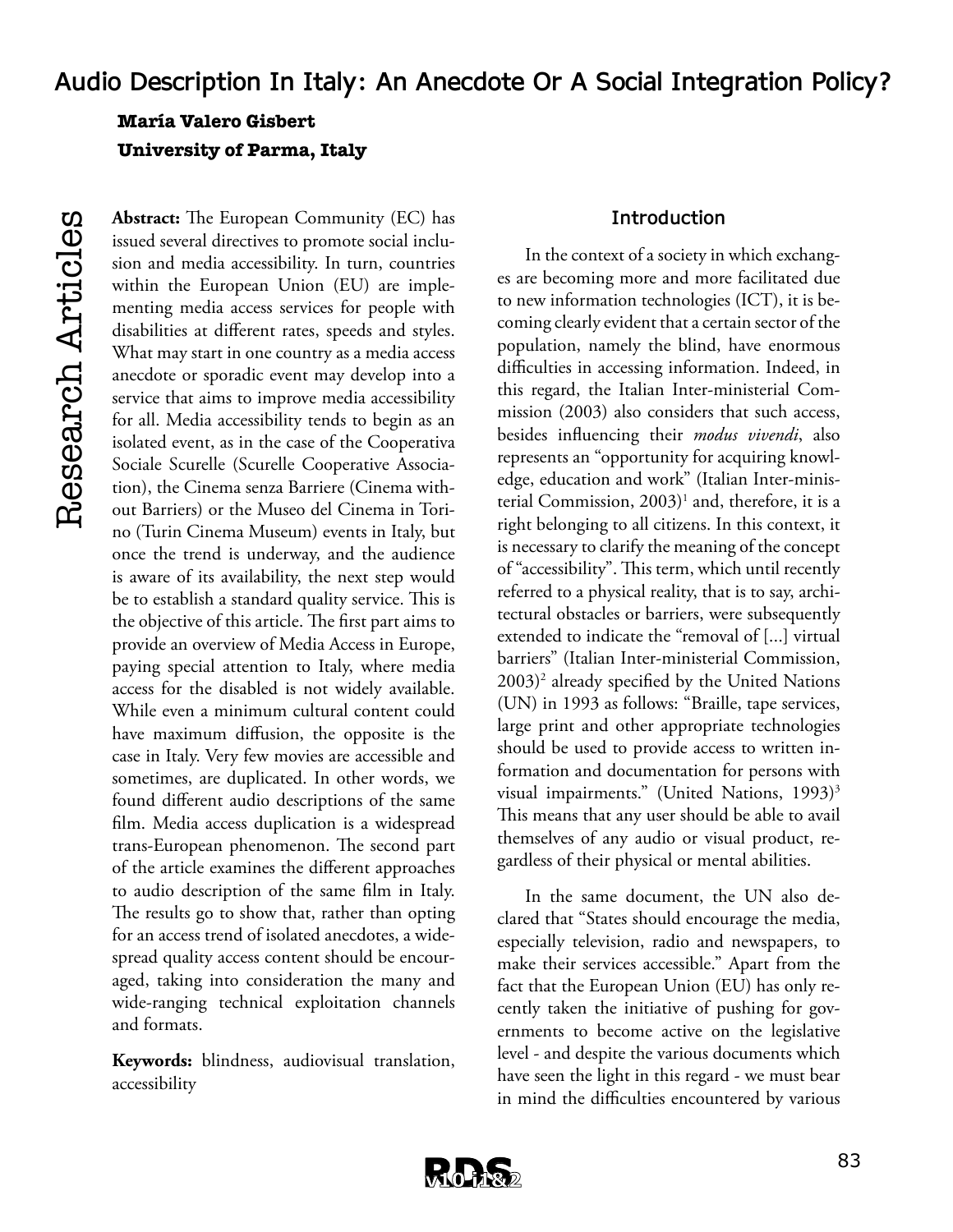countries, such as broadband and broadcasting fees, to name but a few. In Italy, on 9th January 2004, the law known as the "Legge Stanca" ("Stanca Law") was enforced - with the objective of eliminating "the digital barriers limiting or preventing access to information tools on the part of the disabled" (Legge Stanca, 2004).<sup>4</sup> Moreover, a few years later, Article 26 of the Charter of Fundamental Rights of the European Union (2007/C 303/01), with reference to the integration of disabled people, continued in its efforts and insisted that "the Union recognize and respect the rights of disabled persons to benefit from measures to ensure their independence, social and occupational integration and participation in community life" (Charter of Fundamental Rights of the European Union, 2007).5

Let us consider how this applies to the Italian situation because there are fewer studies on this subject. In Section 3 of the "Contratto di Servizio RAI" (Service Contract of RAI, Italy's national public broadcaster), the company guaranteed "access to its own multi-media and television production to people with sensory and cognitive disabilities, also by means of specific audio-described programs and telesoftware programs for the visually impaired, and programs subtitled with special pages from Televideo, recordable on VCR and DVD supports, and from their own Internet portal and through sign language translation" (ASL) (Contratto Servizio RAI, 2007).<sup>6</sup> In particular, under Article 8, the company assumed responsibility for developing over the 2007-2009 biennium a series of programs in sign language to cover 60% of programming, as well as audio-description programs (without, however, specifying a percentage, probably lower in this case). The fact is that, despite these indications, to date RAI has failed to subtitle even 50% of the hours specified in the contract. The difference is minimal, however they do not explain if the percentage is calculated from 0-24 hours instead of from 6-24 hours, as it seems. Thus, "All the obligations relating to the accessibility on the part of the sensory disabled to radio and TV programs, to information regarding social issues and human rights under the aforesaid Article 8 (written enquiry 4-03793 published 03/03/2010) need to be urgently fulfilled" (Contratto Servizio RAI, 2007).7

# **An Overview of Audio Description (AD) in Italy**

The first audio descriptions in Italy were performed in 1992, thanks to a group of people with visual disabilities who decided to create a cooperative association (Cooperativa Sociale Onlus Senza Barriere, or Non-profit Without Barriers Cooperative Association) to "develop and produce multi-media editorial supports accessible to everyone" (Cooperativa Sociale Onlus Senza Barriere, 1992).<sup>8</sup> It aims to promote 'access to cultural heritage' through audio descriptions and thus offer a variety of services.

Other associations have shown interest in these techniques, especially in the last five years, including the Cinema senza barriere or Cinema without Barriers,<sup>9</sup> which began its activity in Milan in 2005 and later extended it to Rome and Bari, respectively the *Spazio Oberdan* (*Oberdan Cinema*) in Milan, the *Farnese Cinema* in Rome and the *Galleria multiplex cinema* (*Multiplex Gallery Cinema*) in Bari. Furthermore, the Museo del Cinema in Turin (Turin Cinema Museum) began in 2006; its first production cycle was presented this year and among its goals is to promote a "extended model of accessibility" (Museo del Cinema, 2006).10 The project called "Oltre la visione: il museo da toccare, il cinema da ascoltare" (Beyond Vision: a Museum to touch, a Cinema to listen to) (Museo del Cinema,  $2006$ <sup>11</sup> incorporates, among other things, AD for the cinema. Similarly, the "Blindsight project"12 has been active in Rome since 2006 in collaboration with the associations that make audio descriptions: *Consequenze* and Subti. The "Isiviù" association (2007 – Messina) also produces AD for the theatre. Moreover, the "Roma Fiction Fest" has been producing AD since 2009, in much the same way as "Film Voices" in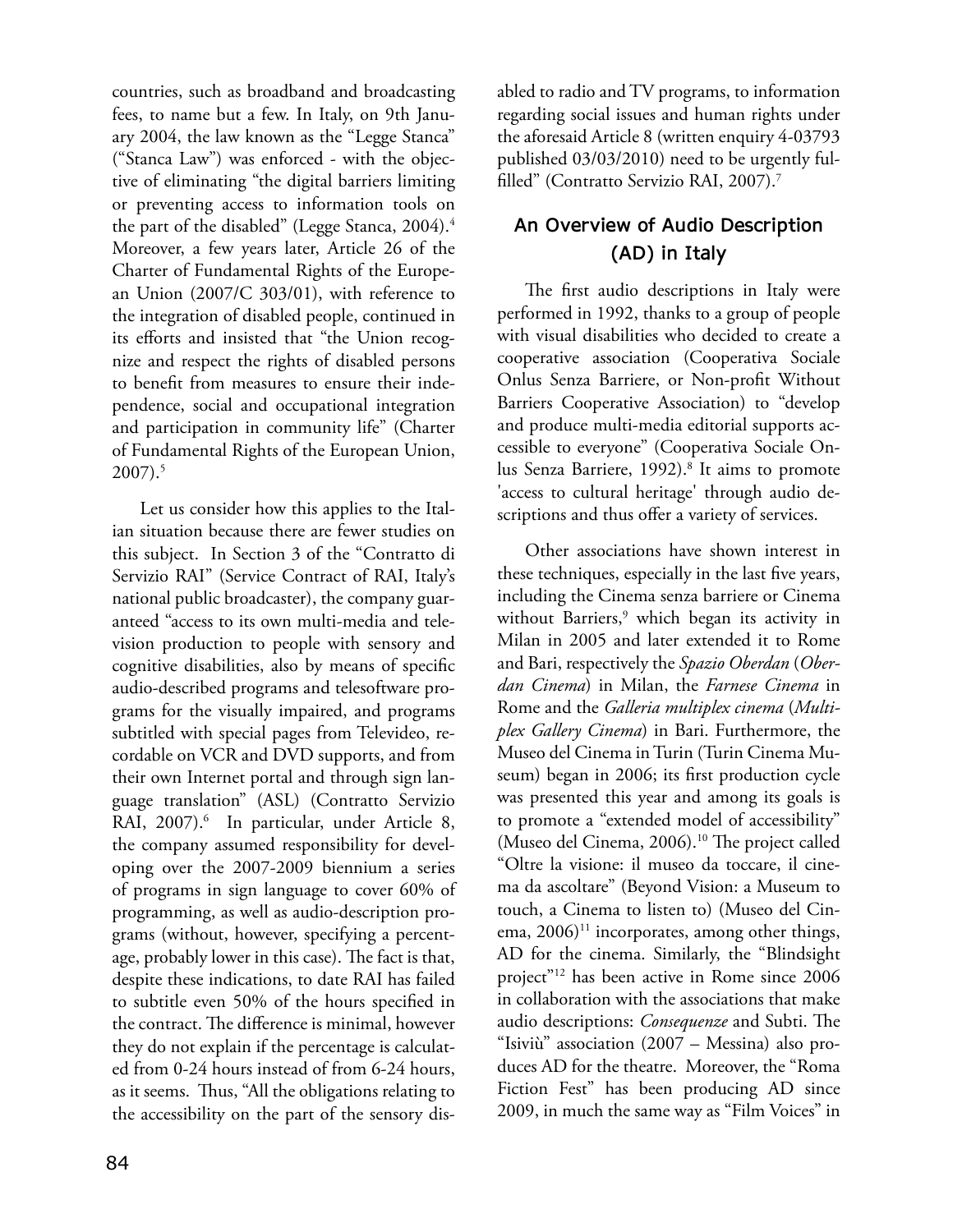Bologna. Finally *CulturAbile*13 started its activity in 2010. To sum up, what we find is a trend that is gaining ground slowly but in a somewhat fragmentary way, whereby each group works in isolation. This situation leads to a dispersion of energy and higher costs because, instead of uniting efforts and working towards a single model with common guidelines for those who are involved in AD, each group works independently, following personal criteria. If we consider that the EU is aiming at accessibility for all people to any and every audiovisual product, it would be a major achievement if all of these could work in the same direction.

What follows is the audio description of the film *Charlie and the Chocolate Factory* performed by two Italian associations: the Scurelle Cooperative Association in Trent and Cinema without Barriers in Milan, where we propose to focus on a few similarities and differences.

# **Guidelines Provided by the Scurelle Cooperative Association in Trent and Cinema Without Barriers in Milan**

The Trent Cooperative is concerned not only with AD but also with audio guides for museums, subtitling for the deaf, "accessible" websites and, among other services, they are also responsible for the first audio film library in Italy. However, as we have already clarified, I will focus on the AD of films that are not targeted to juvenile audiences.

Cinema without Barriers elaborates audio description, taking into account user needs from different perspectives, ranging from those who were born blind to those who have lost their sight at a later date, either in part or in full. Therefore, they enrich the colors, clothing, etc. with detail. In this sense the Scurelle Cooperative Association also operates along the same lines. In regards to the former, one of its primary objectives is to enable the viewer to "safeguard his own spaces of 'imagination'". To do so, it sets out a series of golden rules: "Describe what

exists; don't give any personal interpretation of what you see, never talk above the dialogue or above any comments already present in the film; [indicate] when-where-who-what" (Cinema senza Barriere, 2005).<sup>14</sup>

On the subject of the information to which priority must be given, it is of paramount importance not to lose the thread, in rapidly-changing scenes and where there is very limited space, by describing these changes almost telegraphically, with indications such as "in the house" or "in the kitchen." They also discourage use of expressions like "we see before us" and recommend use of the names of the characters (in order to avoid ambiguity in scenes where several characters are present). They stress the need not to give superfluous explanations, while stating that at times a few details are important. Regarding the audio descriptions provided by the Scurelle Cooperative Association, I lack the guidelines that have been used for their elaboration, but have been informed that they are preparing a publication to be released shortly. Both associations have a final phase in which the AD is assessed by a blind person. A fundamental difference between the two is that the Trent AD lacks images; it is an audio CD where "a voice describes scenes without dialogues" (Cooperativa Sociale Onlus Senza Barriere, 1992)<sup>15</sup>, which in some way entails isolation of the disabled person who cannot share this moment with other people with no problems of sight. In this connection, we must not forget the social function of AD, as explained by Jiménez for its "ability to activate in the receptors mental images that help them perceive the world [...] as perceived by people who see" (Jiménez, 2007, pg. 56).<sup>16</sup>

# **A Comparative Analysis of Charlie and the Chocolate Factory17**

A comparative analysis has been carried out in order to evaluate the similarities and differences in the approaches towards AD production made by the Scurelle Cooperative Association (CSST) in Trent and Cinema without Barriers in

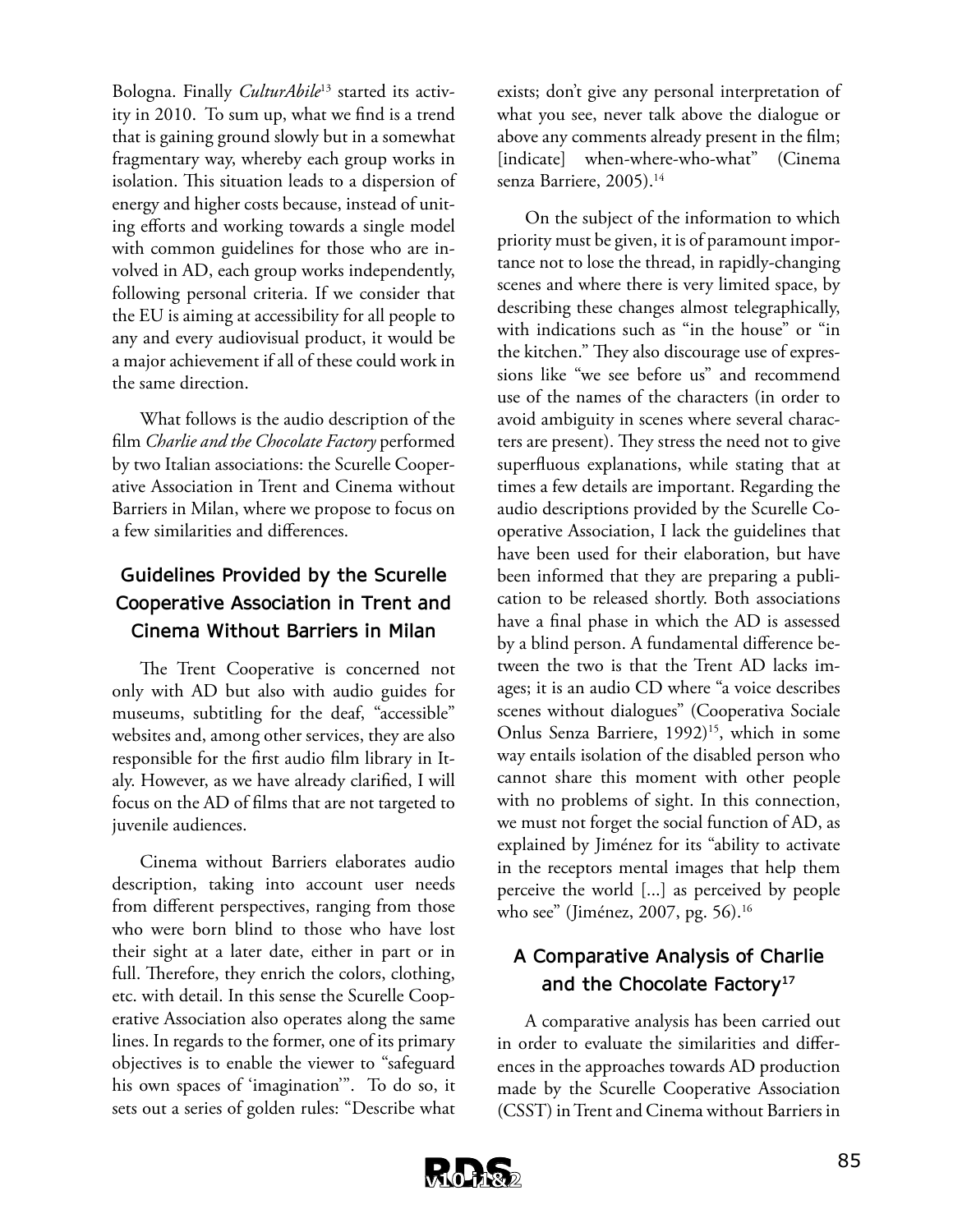Milan (CSBM).18 Audio description it is a kind of translation, as the linguist and literary theorist Roman Jakobson (Jakobson, 1959) sustains. He distinguishes three types of translation: a) Intralingual translation, or rewording (an interpretation of verbal signs by means of other signs in the same language); b) Interlingual translation or translation proper (an interpretation of verbal signs by means of some other language), and c) Intersemiotic translation or transmutation (an interpretation of verbal signs by means of signs of nonverbal sign systems). According to Jakobson's terminology, AD is considered to be a type of intersemiotic translation, because it is "translated" from a visual code to another verbal code, that is to say, from an image into words. Indeed, in the same way that verbal language functions according to certain rules, we might also speak of a grammar of the image.

#### **Technical Issues**

#### *Instructions for Audio Describers*

CSST begins by providing information regarding the people who performed the AD, first of all by identifying those involved:

> "The audio film library for the blind in Italy, a service provided by the Non-profit Without Barriers Cooperative Association, lends out audio films exclusively to blind people and people with impaired vision, who are members of the audio film library, in accordance with the rules and regulations they have signed in acceptance. Duplication and radio broadcasting of any of these films is forbidden. Person in charge of the audio film library: Eraldo Busarello; coordinator for the production of audio films for the blind: Anna Cassol; descriptive texts: Sabrina Rondinelli; audio technician: Alessandro Moranduzzo; audio tests: Nadia Costa and narrator: Claudio Quinzani" (CSST, 1992).<sup>19</sup>

The person drafting the AD and the person reading it are not the same. This happens in Spain, the US and in some cases in the UK

(Orero, 2007). The information provided by CSST contrasts with the lack of information on the part of CSBM.

#### *General Recommendations for AD*

In the AD, drafted by CSST, there is only one specification: "From now on, the names of the characters and places will be written exactly as they are pronounced by the dubbers" (CSST,  $1992)$ <sup>20</sup> probably for the sake of coherence between what is being heard and what the voice artist is reading. By contrast, the AD by CSBM offers some basic recommendations to maintain the tempo in the development. In fact, in their guidelines it says: "Sometimes a touch of pathos is essential; if the film is a thriller the voice must reflect a certain degree of tension"(CSBM, 2005).21 Also it says: "Go on reading calmly beginning at 1.00.31," "Read quickly: 'In the factory, 20 years previously, everything is in order and very colorful,'" "Read very quickly, 'The prince is amusing himself with the princess,'" "Read quickly, 'They are clearing the table, which is, after all, their grandparent's bed!,'" "Read slowly with suspense 01.14.10 (by 15.08), 'In the icy-cold, snowy night […],'" "Read quickly: 'Dusseldorf,'" "Read telegraphically, very little space," "Read with suspense 02.11.23," "Say very quickly, after the ha, 'Ha,'" "Say the next bit in a slightly mysterious tone, 'Now, Wonka's secret …is about to be unfolded.'"

A recommendation linked to time is also included: "after the crack of the torn tin-foil, go on to the next line."22

#### *Choice of Voice Artists*

The guidelines relate to the film genre, tone, etc., but there are no specific comments regarding the voice artist. The voice artist is that of a female in CSBM and of a male in CSST.

#### *Use of Film Language*

The CSBM audio describers have adopted, albeit not frequently, a type of cinema language as can be seen in the following examples: "Im-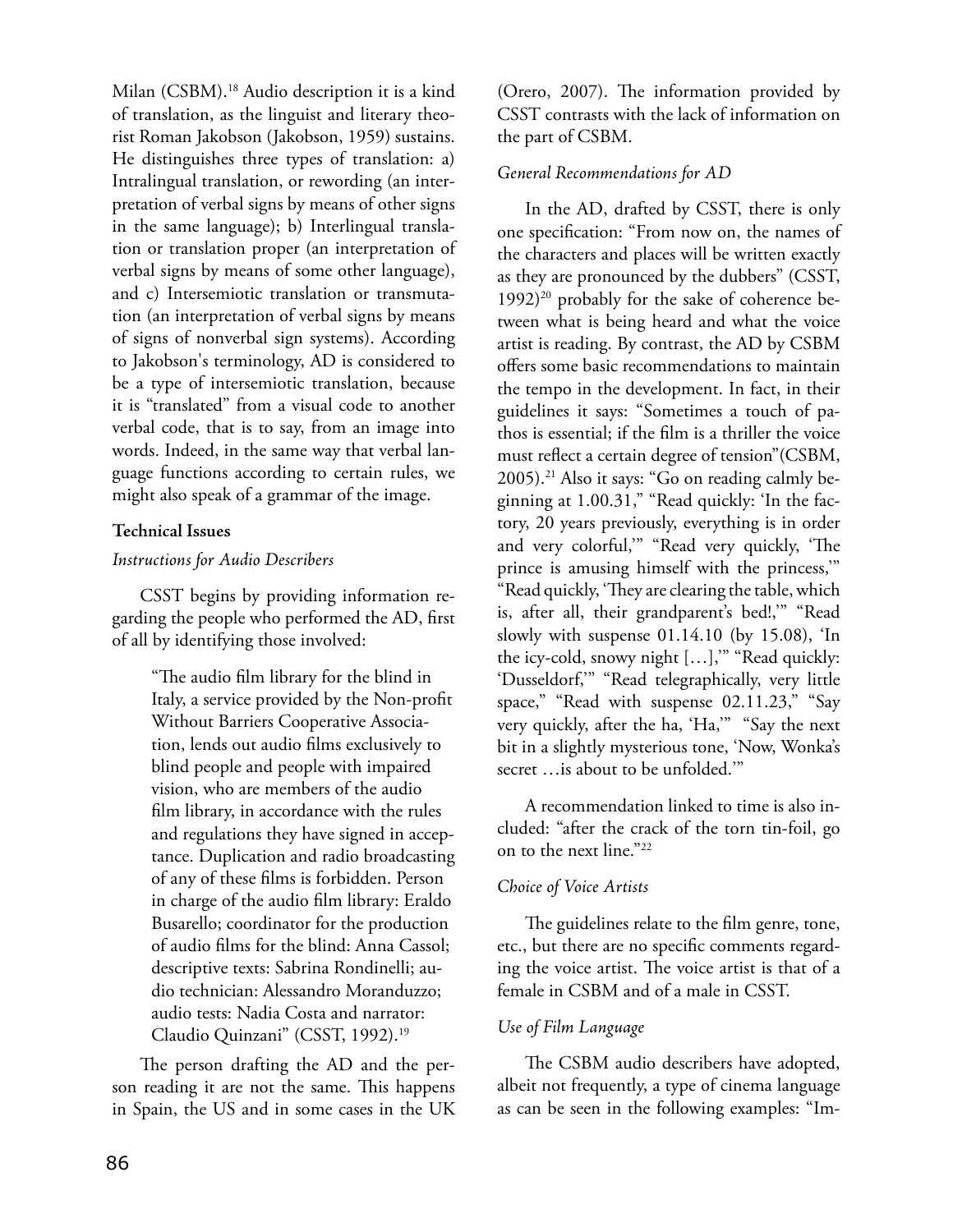ages are rolling under the opening credits […]", "closing credits."<sup>23</sup> The OfCom  $(2002)^{24}$  (the acronym for Office of Communications- which substitutes the British Independent Television Commission [ITC]), suggests giving this type of information in the AD. In our case, we see that the CSST audio-description does not avail itself of such language.

However, the decoding of the image may not be all that evident at first glance, as different factors are involved in its construction (think of a static image), even less so if we consider a sequence of images on film. We have to reflect upon the communicative intentions of the director, as well as upon how he performs the task, and at the same time and as a result, whether the viewer is able to decode the information on the one hand and, on the other hand, whether the ideal recipient influences the AD configuration/ construction. We have learnt how to write letters to make words and so to read and decode, now we are faced with an image. Reading an audio or visual text means recognizing - in the words of Bettetini (1984) – signs or clues "from the titles, angle shots, camera movements [...] and a distinctly expressive use of color [...],"25 among other things.

When we say that we are conscious of the fact that AD should not include any personal interpretation, this must be as objective as possible. It is therefore even more necessary to learn to read the image, not only for its content but also for the way in which it is presented. Thus it can be vitally important to describe an action, a character or other elements highlighting the movements of the camera (the foreground, a detailed or general plan), or to indicate the narrative time (a flash back or forward). However, one important element that we must not lose sight of is the recipient, in the sense that the audience to whom an AD is directed is a generic audience, not a specialized one, therefore we should not adopt any specific language in this sector, because the message would reach only a privileged few.

CSBM employs expressions referring to the camera movements by means of widely accessibile terminology: "*The camera lens*26 goes down the village streets, *frames* Charlie, [...]," "the *movie camera goes back* out of the window, it's snowing outside"27 or "the father *is framed* from the inside of his mouth while his teeth are being explored [...]" (CSBM, 2005).<sup>28</sup> These references, as we have just seen, are used not only at the beginning or at the end of the film, but they are present – although they are few and far between – throughout the film. On the other hand, CSST avoids using this specialist type of language. In this regard, Gerzymisch Arbogast (2007) considers it important to audio-describe the "elements of how the camera is turned and positioned and how the pictures are arranged in a sequence of scenes, the recognition of a possible 'leitmotiv'". Indeed, from what we have been able to observe, CSBM states on its website that it has occasionally included "more specifically cinematographic data […] because the description of how a movie camera is used can (if the character is in the foreground, for example) give some idea of the importance the director has decided to attribute to a scene" (CSBM,  $(2005)^{29}$  and, in addition, it gives an idea of the director's personal concept of film-making.

#### **Beginning of the Film**

Remael and Vercauteren (2007) mention the fact that the beginning of a film is where the most basic information is provided regarding the movie and its immediate development. Indeed, the AD produced by CSBM gives a detailed account of the origin of the film, the plot of the storybook from which the film has been adapted, the characters and other data:

> "The film *Charlie and the Chocolate Factory* has been adapted from the book of the same title by Roald Dahl, where the author criticizes spoilt, greedy children, addicted to television, and rewards the modesty and benevolence of children who are used to doing without certain things, because they are more aware and respon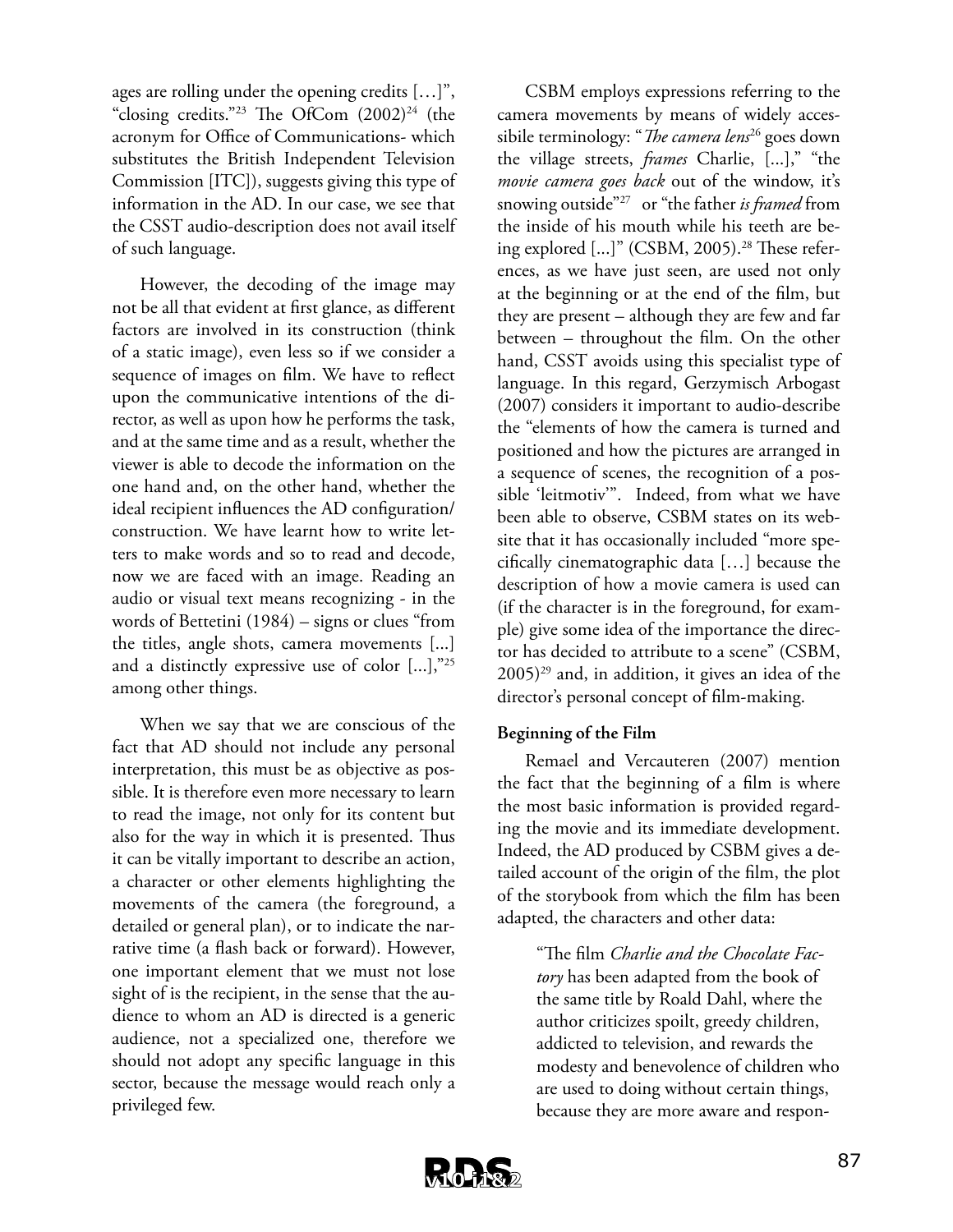sible. The director of the film is Tim Burton.

The book has already inspired a highly successful film in 1971, with Gene Wilder playing the role of the owner of the candy factory, Mr. Willy Wonka, now interpreted by Johnny Depp. This is the fourth time Depp has worked in collaboration with Tim Burton, after *Edward Scissorhands*, *Ed Wood*, and *The Mystery of Sleepy Hollow*. Playing the part of Charlie, the poor but sensitive child, is Freddie Highmore who has already worked with Depp, while David Kelly (who we remember in *Waking Ned*), plays Grandpa Joe. Other actors and actresses taking part in the film are Helena Bonham Carter (*Howards End*, *Big Fish*) and Christopher Lee, playing the part of Wonka's father. For the leading role, other actors, such as Robin Williams, Nicolas Cage and Michael Keaton had been taken into con-

sideration, but Depp was the final choice... incidentally, he was allergic to chocolate as a child!!!!!" (CSBM, 2005).30

This information helps us contextualize the story and gain a little insight into the actors, by mentioning previous films interpreted by them, as well as other possible actors that could have played that role in place of Depp.

On the other hand, the AD produced by CSST gives the following description:

> "Warner Bros Pictures presents *Charlie and the Chocolate Factory* starring Johnny Depp, Freddie Highmore, David Kelly, Helena Bonham Carter, Noah Taylor, Missi Pyle, James Fox, Deep Roy, and Christopher Lee. Directed by Tim Burton, Music by Danny Elfman, Produced by: Brad Grey.

Adapted from the novel: *Charlie and the Chocolate Factory* by Roald Dahl. Year of production is 2005" (CSST, 1992).<sup>31</sup>

The question is whether or not it is strictly essential to provide detailed information on the actors in the film.

#### **Interpretative Level**

The description of the images on the screen contains elements that are closely linked to the audio-describer's personal interpretation, as we shall see below. An example can be found in the description of the hand placing the golden ticket inside the bar of chocolate. CSST announces: "But before the wrapping paper is sealed, a mysterious purple-gloved hand lays a special golden ticket on 5 chocolate bars" (CSST, 1992)<sup>32</sup>; whereas the description provided by CSBM runs as follows: "The tin foil is laid on the bars, in a whirl of flying lights and bars, until workers' hands place 5 golden tickets on 5 chocolate bars, before these are wrapped" (CSBM, 2005).<sup>33</sup>



The CSST production, which describes this hand as "mysterious", fires the listener's imagination, whereas that of CSBM speaks of "workers' hands", thus offering an interpretation that does not correspond to the image on the screen, as can be seen in the photo.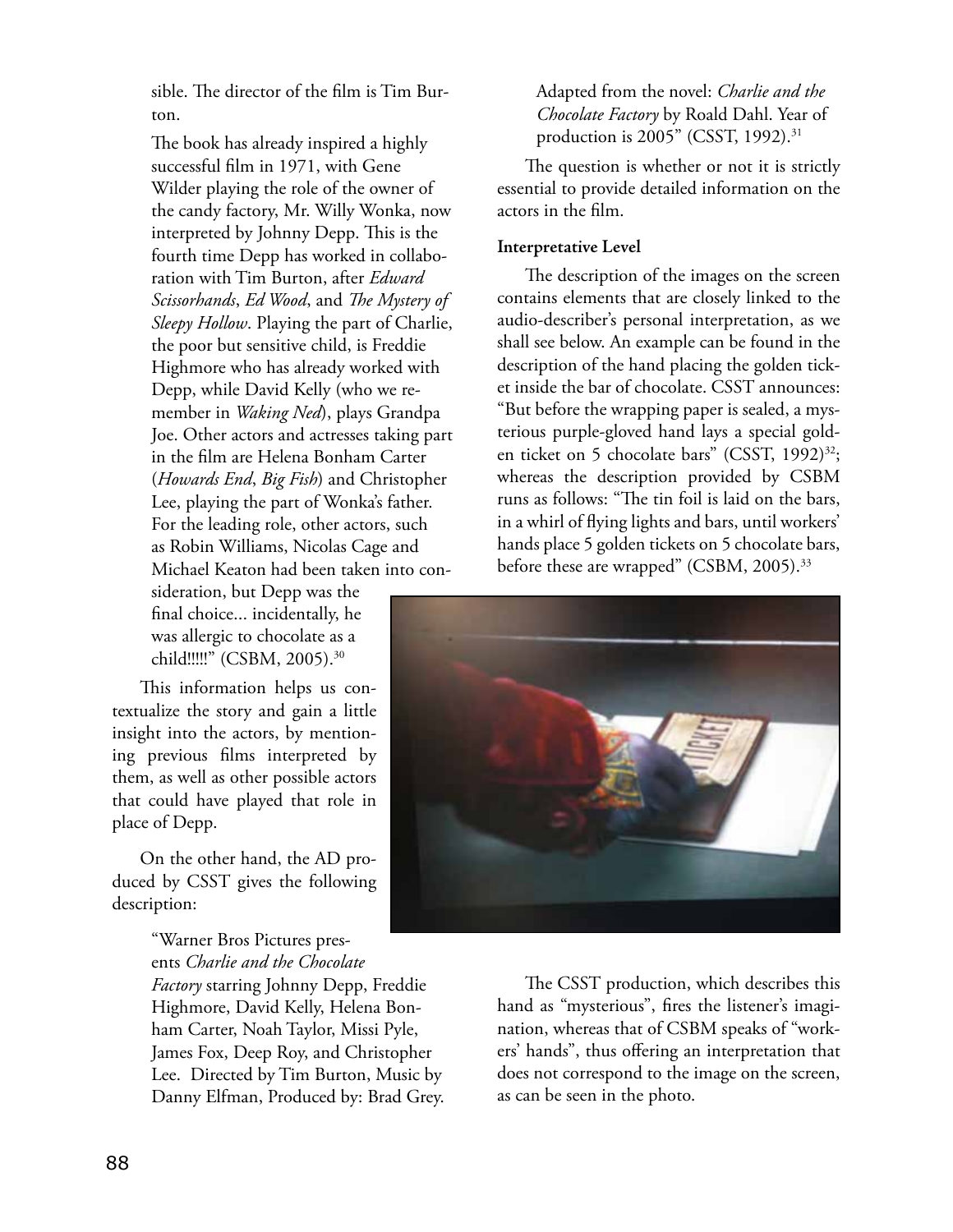Another example can be found in Wonka's childhood recollection of the night of Halloween: CSST states that: "He had gone to knock on the door of a nice lady," (CSST, 1992)<sup>34</sup> whereas for CSBM the lady is "fat." Both adjectives are applicable to the same person, but by using only one of them, instead of both, the information given is not objective. The first adjective refers to her character, whereas the second refers to her physical appearance.



#### **Conclusion**

We are faced with two different products destined for the same audience. Taking into account that the *raison d'être* of any AD is to make a socio-cultural product accessible, if there is a common interest, this does not explain why the same film is duplicated, when there are so many products to be audio described (and here we refer not only to programs broadcast on television, but also cinema, theatre and museum products,

> as well as all the information available on the web). From a perspective of integration, AD still has a long way to go.

> On the other hand, and with specific reference to the aspects analysed in both ADs, the AD produced by CSST appears to be more synthetic and synchronic in certain points, while the CSBM production is more closely packed and informative. This may at times have the effect of tiring the listener. Therefore greater care in the description of the images is of the essence. Furthermore, the provision of a document specifying the proce-

Another instance of subjectivity is when Wonka "is applauded by his workers" (CSBM).35 In actual fact, the spectator is unable to infer

this from the images. CSST, on the other hand, states that "the crowd [...] had applauded him joyfully" (CSST,  $1992$ ),<sup>36</sup> given that we have no way of knowing whether these are his own workers.

There are many more examples, all of which would seem to confirm that both ADs present both subjective and objective elements in their description of certain images.

dures employed would be invaluable.

In conclusion, my intent was to conduct a field study in order to open a perspective that



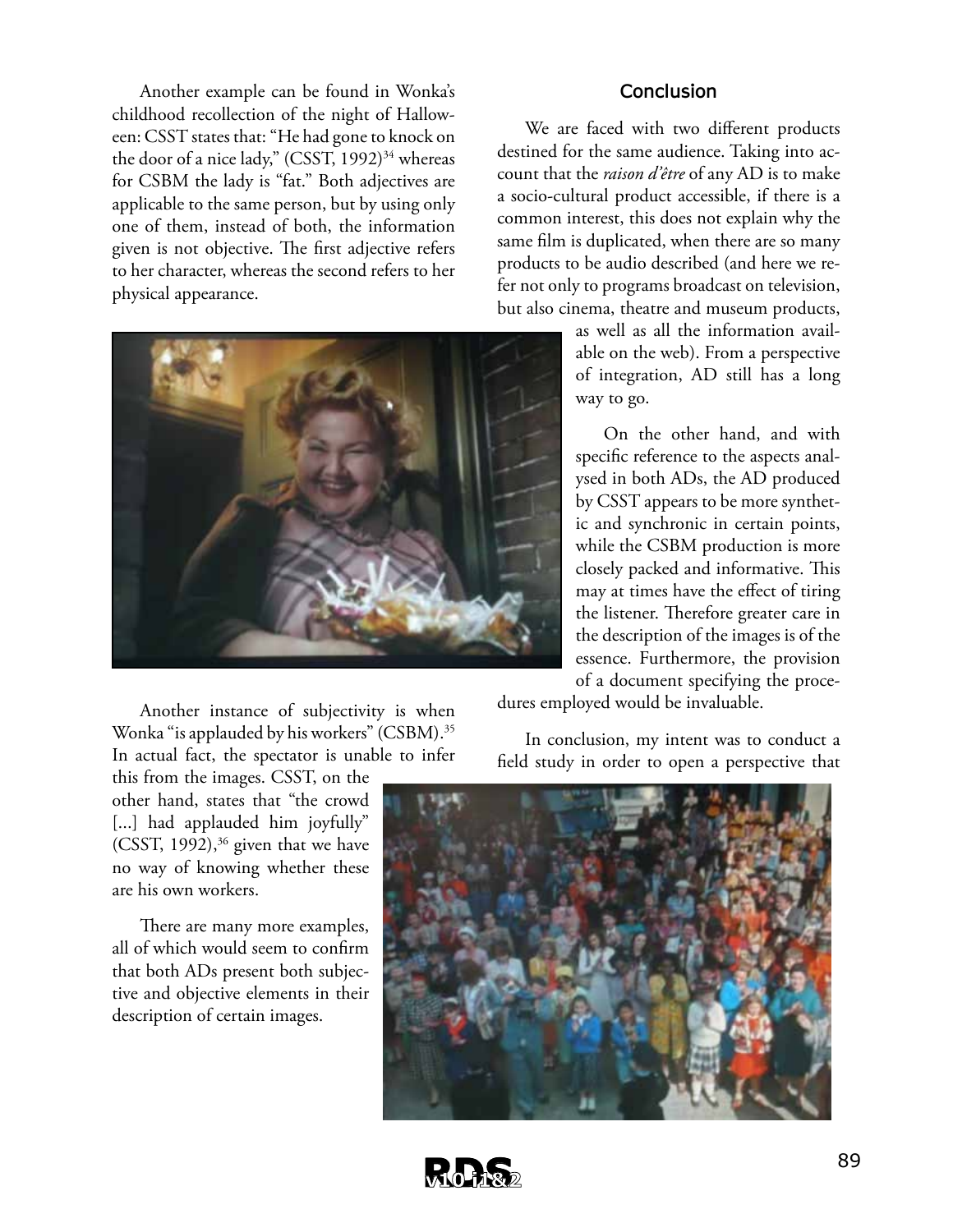will lead us, with results from other studies, to the elaboration of guidelines that, at least in Italy, may be used throughout the country, at the same time creating uniform and consistent products. Given, as proposed by the EU and the UN, that media accessibility should always be a quality service, permanently available for all facilities, including the Internet, it would be recommended to avoid duplication.

The cost of accessibility is high, but minimal in comparison with the production of a film. If accessibility policies were adopted and perfected, the effect would be more impressive and the social impact more visible. We should learn from existing practices, in order to optimize and extend media accessibility to the category of public service. In this way, it would cease to be an anecdote relegated to small and closed circles. This is all the more surprising, given the many and wide-ranging possibilities of digital encoding, transmission and broadcasting.36

**María Valero Gisbert** received her PhD in linguistics at the University of Valencia (Spain). She teaches audiovisual translation at the University of Parma (Italy) in the department of foreign languages. She coordinates the online European MA in audiovisual translation, a joint degree in collaboration with the Universitat Autònoma de Barcelona (Spain). Her research interests are audiovisual translation, lexicography, Hispanic phraseology and bilingual dictionaries. She can be reached at mvalero@unipr.it.

#### **Acknowledgements**

We would like to express our sincere thanks to Pilar Orero for her precious advice.

#### **References**

- Benecke, B. (2007). Translation scenarios, conference proceedings. In *MuTra*. Retrieved from: http:// www.euroconferences.info/ proceedings/2007.
- Bettetini, G. (1984). *La conversazione audiovisiva. Problemi dell'enunciazione filmica e televisiva*. [Audiovisual conversation. Problems involved in film and TV linguistic expression] Milan, Italy: Bompiani.
- Charter of Fundamental Rights of the European Union (2007). Article 26 (2007/C 303/01). Retrieved from: http://eur-lex.europa.eu.
- Chaume, F., & García de Toro, C. (2010). *Teories actuals de la traductologia* [Contemporary Translation Theories]. Alzira, Spain: Bromera.
- Cinema senza Barriere (2005). Retrieved from: www.cinemasenzabarriere.it
- Contratto Servizio RAI (2007). Retrieved from: www.rai.it/...//%5B1254996210634% 5Dcontratto\_servizio\_5\_aprile\_2007. pdf and http://banchedati.camera.it/
- Cooperativa Sociale Onlus Senza Barriere (1992). Retrieved from: www. senzabarriere.org.
- Gerzymisch-Arbogast, H. (2007). Workshop audio description. Summer school, screen translation, Forli. Retrieved from: http://www.translationsconcepts. org/pdf/audiodescrib.
- Jakobson, R. (1959). Aspetti linguistici della traduzione [On linguistic aspects of translation] In Siri Nergaard (Eds.), *Teorie contemporanee della traduzione* [Contemporary Translation Theories] (pp.51-62). Milan, Italy: Bompiani.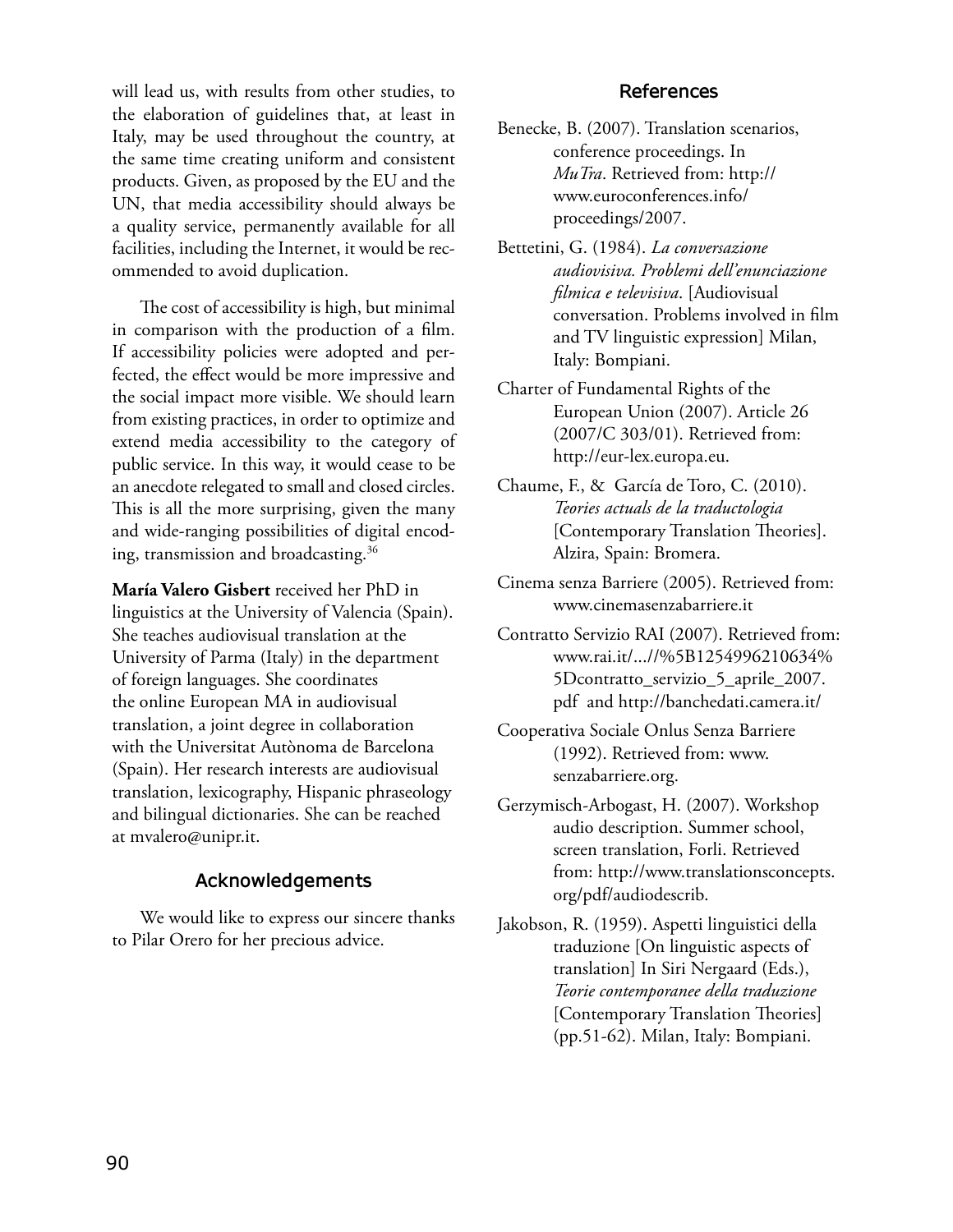- Italian Inter-ministerial Commission (2003). Permanent Inter-ministerial Commission for the Use of ICT technologies for the Disadvantaged Social Categories. *Tecnologie per la disabilità: una società senza esclusi*, [Technologies for the Disabled: A Society without Exclusions]. Retrieved from: http://www.cnipa.gov.it/site/\_ files/Libro\_Bianco.pdf.
- Jiménez, C. (2007). Una gramática local del guión audiodescrito. Desde la semántica a la pragmática de un nuevo tipo de traducción, [A local grammar of autodescription film scripts. From the semantics to the pragmatics of a new type of translation] in C. Jiménez Hurtado (ed.) *Traducción y Accesibilidad*, [Translation and Accessibility] Frankfurt am Main, Germany: PeterLang, 55-80.
- Legge Stanca (2004). Retrieved from: http:// www.innovazione.gov.it/ita/documenti/ socinfo11\_06\_02.pdf.
- Mas López, J., & Orero, P. (2004). La escritura de guiones: Una asignatura a tener en cuenta para la enseñanza de la traducción audiovisual [Film script writing: A topic to be taken into account in the teaching of audiovisual translation. Published in CD *La traducción e interpretación en un entorno global* [Translation and interpreting in a global context] Universidad Europea de Madrid, Spain. Retrieved from: http://www.uem.es/web/fil/invest/ publicaciones/web/EN/AUTORES/ MAS\_ART.HTM.
- Museo del Cinema (2006). Legge Stanca (2004). Retrieved from: www. museonazionaledelcinema.it
- Ofcom (2002). Retrieved from: www.ofcom. org.uk.
- Orero, P. (2007). ¿Quién hará la audiodescripción comercial en España? [Who will perform commercial audiodescription in Spain?]. In C. Jiménez Hurtado (Eds.) *Traducción y accesibilidad*, [Translation and accessibility], 111-120. Frankfurt am Main, Germany: PeterLang.
- Remael, A., & Vercauteren, G. (2007). Audio describing the exposition phase of films: Teaching students what to choose. *Trans 11*, 73-93.
- Snyder, J. (2007). Audio description: The visual made verbal. Audio Description Associates, Takoma Park, Maryland, USA. Retrieved from: http://www.artsjournal.com.
- United Nations (UN) (1993). The Standard Rules on the equalization of opportunities for persons with disabilities. Adopted by the United Nations General Assembly, 48th session, resolution 48/96 annex, of 20 December 1993 (RUL 5 Accessibility) (http://www.un.org/esa/socdev/enable/ dissre00.htm).
- Zabalbeascoa, P. (2005). http://www. cervantesvirtual.com/servlert/ SirveObras/0193741843903829 3090035/p0000005.htm I\_74\_ El texto audiovisual: Factores semióticos y traducción [Audiovisual texts: Semiotic issues and translation]. In J.D. Sanderson (Eds.), *Doble o nada!: Actas de las I I Jornadas de doblaje y subtitulación de la Universidad de Alicante*, [Dub or nothing! Acts from the two-day conference on dubbing and subtitling at the University of Alicante, Spain] (pp. 153-163). Biblioteca Virtual Miguel de Cervantes Saavedra: Universidad de Alicante. Retrieved from: http://www.cervantesvirtual.com.

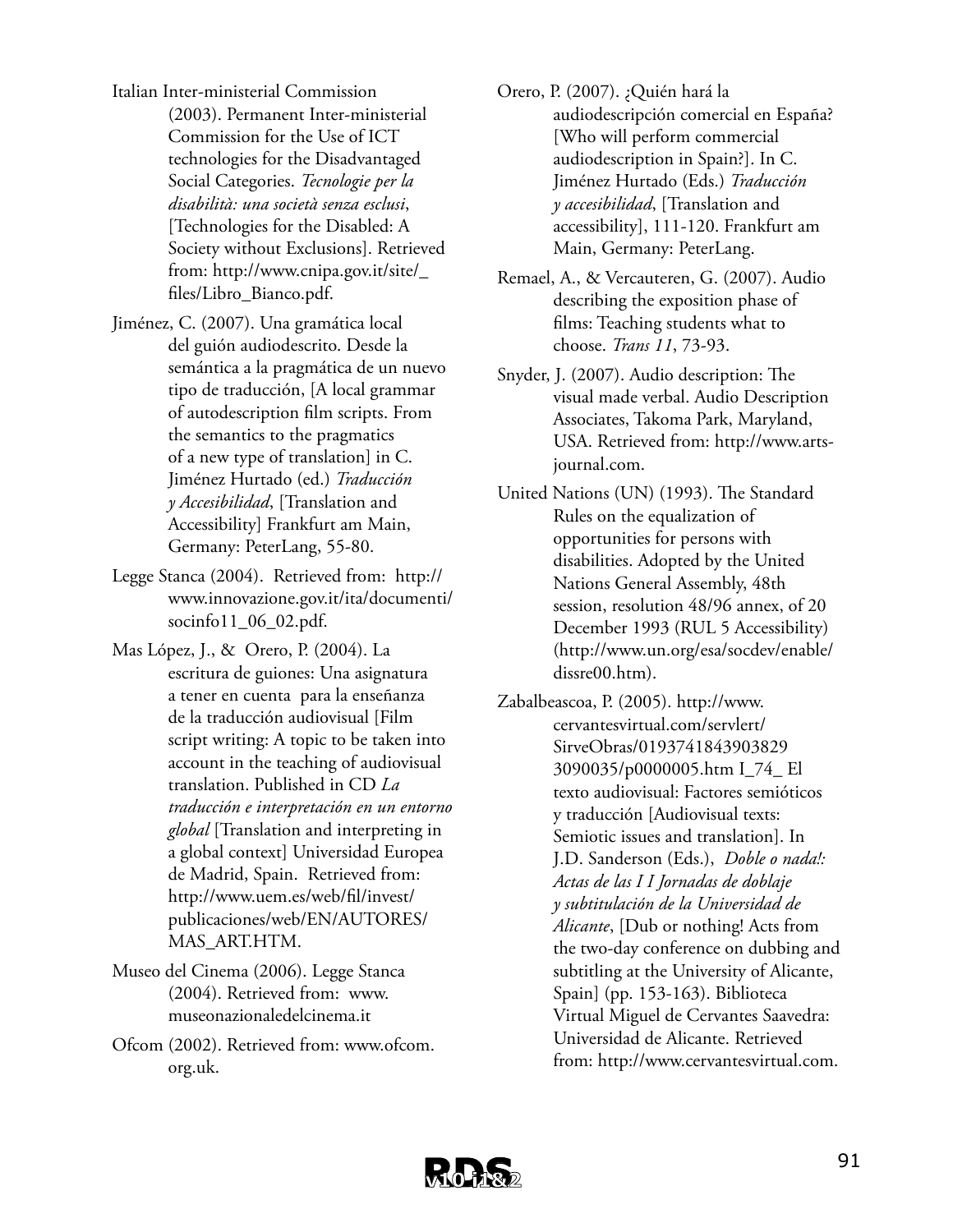#### **Endnotes**

1 Permanent Inter-ministerial Commission for the Use of ICT technologies for the Disadvantaged Social Categories (2003) *Tecnologie per la disabilità: una società senza esclusi*, [Technologies for the Disabled: a Society without Exclusions], http://www.cnipa.gov.it/site/\_files/ Libro\_Bianco.pdf [Last access date: 15th September 2010]: "opportunità di conoscenza, istruzione e lavoro". [The translations have been contributed by prof. M.C. Cignatta, Dept. of Foreign Languages, University of Parma.]

<sup>2</sup> *Ibidem* .Original text: "rimozione di [...] barriere virtuali".

<sup>3</sup> The Standard Rules on the Equalization of Opportunities for Persons with Disabilities. Adopted by the United Nations General Assembly, forty-eighth session, resolution 48/96, annex, of 20 December 1993 (RUL 5 Accessibility) (http://www.un.org/esa/socdev/ enable/dissre00.htm). [Last access date: 20<sup>th</sup> September 2010]

4 http://www.innovazione.gov.it/ita/documenti/ socinfo11\_06\_02.pdf, p.28. Despite this, as is clearly explained on the website, if we consider that the Minister for Public Affairs pro tempore in 2001 had already despatched a communication on this issue, namely the "*Linee guida per l'organizzazione, l'usabilità e l'accessibilità dei siti web delle pubbliche amministrazioni*" ["Guidelines for the organisation, usability and accessibility of public administration websites"], the reason for the delay is incomprehensible. [Original text: "le barriere digitali che limitano o impediscono l'accesso agli strumenti della società dell'informazione da parte dei disabili"].

5 http://eur-lex.europa.eu [last access date: 2nd November 2010] [Translation: "la Unión reconoce y respeta el derecho de las personas discapacitadas a beneficiarse de medidas que garanticen su autonomía, su integración social y profesional y su participación en la vida de la comunidad"].

6 www.rai.it/...//%5B1254996210634%5Dcontrat to\_servizio\_5\_aprile\_2007.pdf and http://banchedati. camera.it/ [Last access date: 22nd October 2010]. [Original text: "l'accesso alla propria offerta multimediale e televisiva alle persone con disabilità sensoriali o cognitive anche tramite specifiche programmazioni audiodescritte e trasmissioni in modalità telesoftware per le persone non vedenti, e sottotitolate con speciali pagine del Televideo in grado di essere registrate su supporti VCR e DVD e del proprio portale internet e mediante la

traduzione della lingua dei segni (LIS) "]

<sup>7</sup>*Ibidem*. [Original text: "obblighi relativi alla accessibilità dei disabili sensoriali alla programmazione radiotelevisiva, all'informazione sul sociale e i diritti umani di cui al citato articolo 8. (Interrogazione 4-03793 scritta pubblicata 3/3/2010) "]

 $8$  www.senzabarriere.org [Last access date:  $20<sup>th</sup>$ September 2010]. [Original text: "sviluppare e produrre supporti editoriali multimediali accessibili a tutti"]

9 www.mostrainvideo.com subsidised by the Province of Milan and by a banking foundation [Last access date: 18th September 2010]

<sup>10</sup> www.museonazionaledelcinema.it [Last access date: 15th September 2010]. Original text: "modello di accessibilità allargata".

<sup>11</sup>Achieved with the help of the Piedmont Regional Authorities, the city of Turin and the CRT (Cassa di Risparmio di Torino) Foundation. Original text: "Beyond Vision: a Museum to touch, a Cinema to listen to".

<sup>12</sup> http://Blindsight.eu, which also collaborates with other AD associations for the theatre and opera, like 'ISIVIÙ' in Messina and "Sferisterio opera festival" in Macerata (since 2009). [Last access date: 23rd September 2010]

13 http://www.culturabile.com. [Last access date: 23rd September 2010]

<sup>14</sup> Original text: "mantenere propri spazi di 'immaginazione'" […] "descrivi quello che c'è; non dare una versione personale di quel che si vede; non parlare mai sopra il dialogo o il commento già esistente nel film; [indica] quando-dove-chi-cosa".

15 Original text: "una voce descrive le scene prive di dialogo".

16 Original text: "capacidad de activar en los receptores imágenes mentales que les ayuden a percibir el mundo [...] como lo perciben las personas que ven".

<sup>17</sup> We owe a debt of gratitude to the Scurelle Cooperative Association in Trent and to Cinema without Barriers in Milan for providing us with the AD script we have worked on for this research.

 $^{\rm 18}$  This research is limited to the analysis of a few aspects of one particular AD, for which reason the conclusions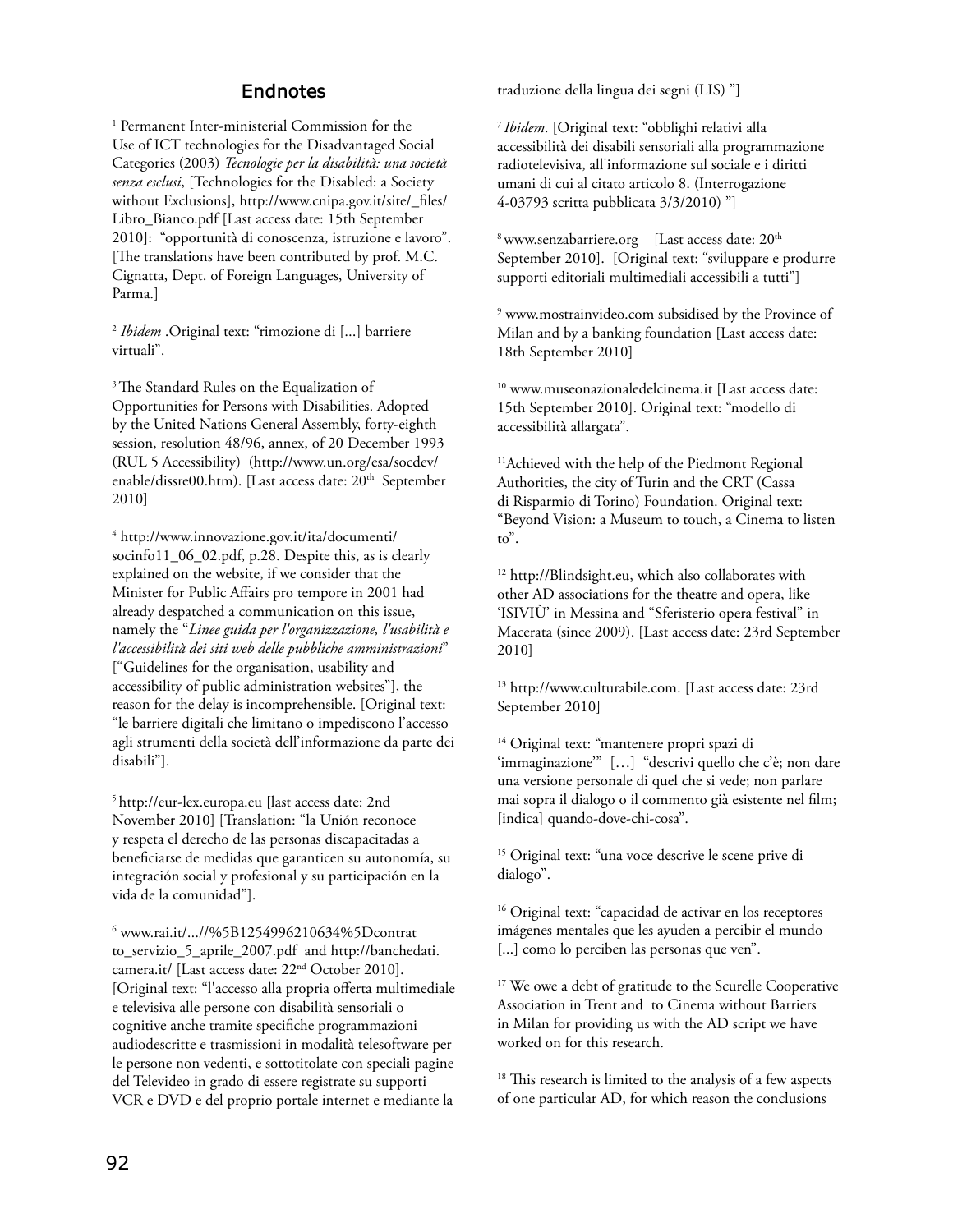drawn will not be applicable in general, but will be strictly relevant to this work.

<sup>19</sup> Scurelle Cooperative Association, personal communication, 2010. Original text: "La Cineteca audio per i ciechi italiani, attività senza fini di lucro della Cooperativa Sociale Senza Barriere onlus è un servizio di prestito di audiofilms ad uso esclusivo dei ciechi e degli ipovedenti che hanno aderito alla Cineteca audio, nel rispetto del regolamento sottoscritto. Vietata la duplicazione e la radiodiffusione. responsabile della cineteca audio: Eraldo Busarello, coordinamento alla realizzazione audio per i ciechi: Anna Cassol, testi descrittivi: Sabrina Rondinelli, tecnico audio: Alessandro Moranduzzo, test audio: Nadia Costa e voce narrante: Claudio Quinzani".

<sup>20</sup> Scurelle Cooperative Association, personal communication, 2010. Original text: "da questo momento in poi i nomi dei personaggi e dei luoghi vengono scritti come pronunciati dai doppiatori".

<sup>21</sup> Cinema without Barriers, personal communication, 2010. Original text: "a volte un po' di pathos è necessario, se il film è un thriller la voce deve riflettere un certo livello di tensione".

<sup>22</sup> Cinema without Barriers, personal communication, 2010. Original text: "Leggere con calma costante iniziare a 1.00.31", "leggerla veloce: Nella fabbrica, vent'anni prima, tutto è ordinato, coloratissimo", "leggere molto veloce: Il principe si intrattiene con la principessa", "leggere veloce: Sparecchiano la tavola , che poi è il letto dei nonni!", "leggere piano con Suspence 01.14.10 (entro il 15.08) Nella gelida notte nevosa[…]", "leggere veloce: Dusseldorf", "lettura telegrafica, pochissimo spazio", "leggere con suspence 02.11.23", "dirlo rapido dopo che si sentono gli ha!ha". Il prossimo pezzetto dirlo con un po' di mistero: Ecco, il segreto di Wonka…comincia a svelarsi".

<sup>23</sup> Cinema without Barriers, personal communication, 2010. Original text: "Sotto i titoli di testa scorrono immagini […]", "titoli di coda".

<sup>24</sup> www.ofcom.org.uk, the Code on Television Access Services (http://www.ofcom.org.uk/tv/ifi/codes/ ctas/#content). That is government body regulating the telecommunications industries; a super-regulator merging the Radio Authority, Independent Television Commission, and Oftel.

25 Original text: "dalle titolazioni, dalle angolazioni delle inquadrature, dai movimenti della camera [...] da un uso marcatamente espressivo del colore […]".

<sup>26</sup> The italics are our own.

<sup>27</sup> Cinema without Barriers, personal comunication, 2010. Original text: "l'obiettivo della telecamera scende verso le strade del paese, inquadra Charlie [...]", "La cinepresa indietreggia uscendo dalla finestra, fuori nevica".

<sup>28</sup> Cinema without Barriers, personal communication, 2010. Original text: "il padre è inquadrato dall'interno della bocca mentre esplora i denti […]".

<sup>29</sup> Cinema without Barriers, personal communication, 2010. Original text: "dati più squisitamente "cinematografici" […] perché descrivere il tipo di uso della macchina da presa può (se il personaggio è in primo piano per esempio) dare un'idea dell'importanza che il regista ha voluto dare ad una scena".

<sup>30</sup> Cinema without Barriers, personal communication, 2010. Original text: "Il film La fabbrica di cioccolata è tratto dall'omonimo libro di Roald Dahl, un libro in cui l'autore se la prende con i bambini viziati, ingordi, tele dipendenti, e premia la modestia e la bontà di quelli che sono abituati alla rinuncia, perché più consapevoli. La regia è di Tim Burton. Dal libro era stato già tratto nel 1971 un film di successo, con Gene Wilder nei panni del padrone della favolosa fabbrica, il signor Willy Wonka, che qui è interpretato da Johnny Depp, alla quarta collaborazione con Burton, dopo "Edward mani di forbice", "Ed Wood" e "Il mistero di Sleepy Hollow". Nei panni di Charlie, il bambino povero e sensibile protagonista, troviamo Freddie Highmore che ha già lavorato con Depp, mentre in quelli di nonno Joe c'è David Kelly (lo ricordiamo in "Svegliati Ned"). Al film partecipano anche Helena Bonham Carter (che ha fatto Casa Howard, Big fish), Christopher Lee, che interpreta il papà di Wonka. Per il ruolo principale si era pensato ad altri attori, quali Robin Williams, Nicolas Cage, Michael Keaton, poi è stato scelto Depp, e pensare che da bambino era allergico alla cioccolata !!!!".

<sup>31</sup> Scurelle Cooperative Association, personal communication, 2010. Original text: "La warner bros pictures presenta la fabbrica di cioccolato con Johnny Deep, Freddie Highmore, David Kelly, Helena Bonham Carter, Noah Taylor, Missi Pyle, James Fox, Deep Roy, Christopher Lee. Regia di Tim Burton, Musiche di Danny Elfman, Produttore: Brad Grey. Tratto dal romanzo: "La fabbrica di cioccolato" di Roald Dahl. Anno di produzione 2005".

<sup>32</sup> Translation: "ma prima che l'involucro venga chiuso, una misteriosa mano inguantata di viola, adagia su

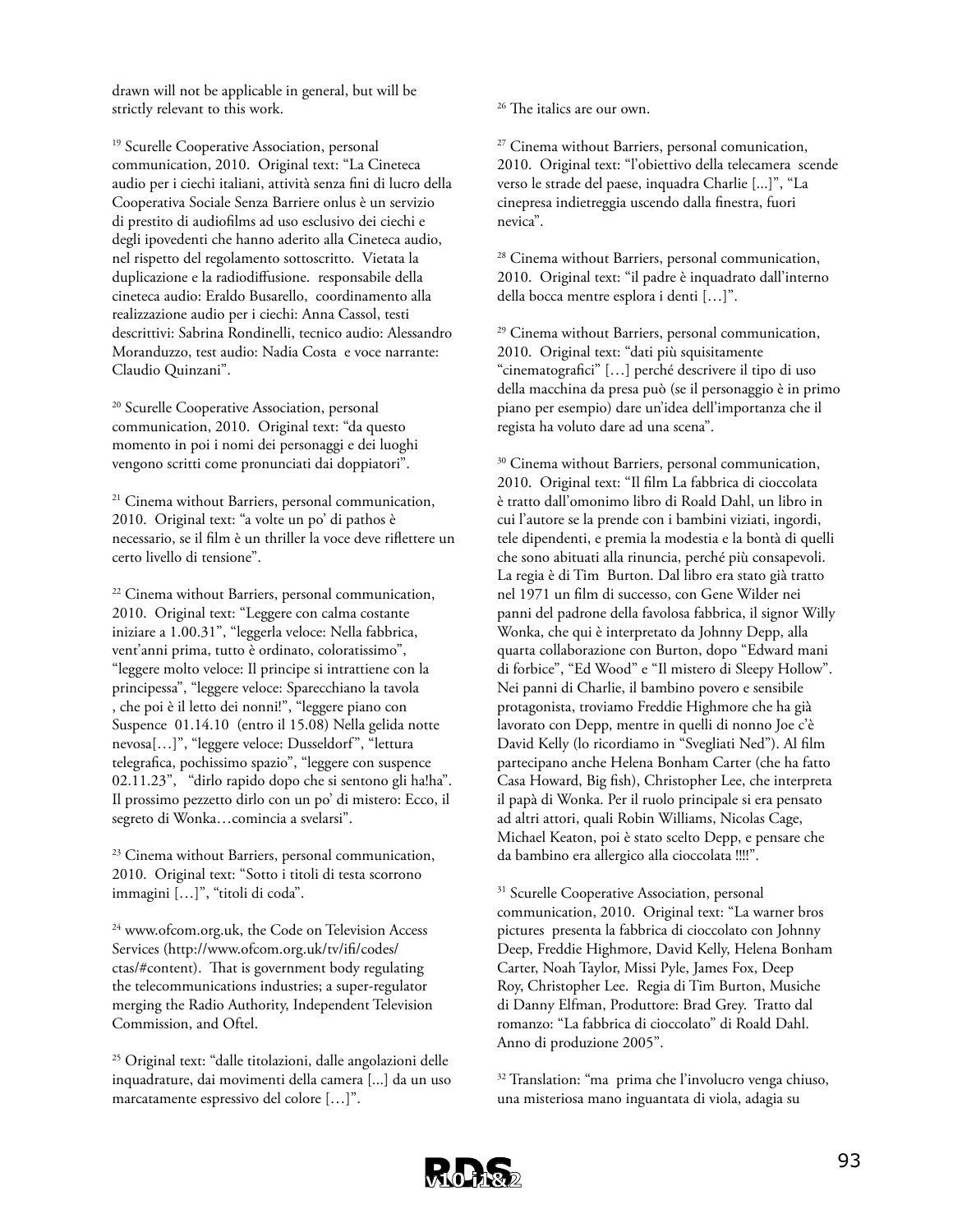cinque tavolette uno speciale biglietto d'oro"

<sup>33</sup> Translation: "si mette la stagnola sulle tavolette, una fantasia di luci e tavolette che volano, fino a che delle mani di operai inseriscono 5 biglietti d'oro, su altrettante tavolette, prima che vengano chiuse".

 $\rm{^{34}}$  Translation: "era andato a bussare alla porta di una simpatica signora"he had gone to knock on the door of a nice lady".

<sup>35</sup> Translation: "viene applaudito dai suoi operai".

36 Translation: "la folla [...] l'aveva applaudito con gioia".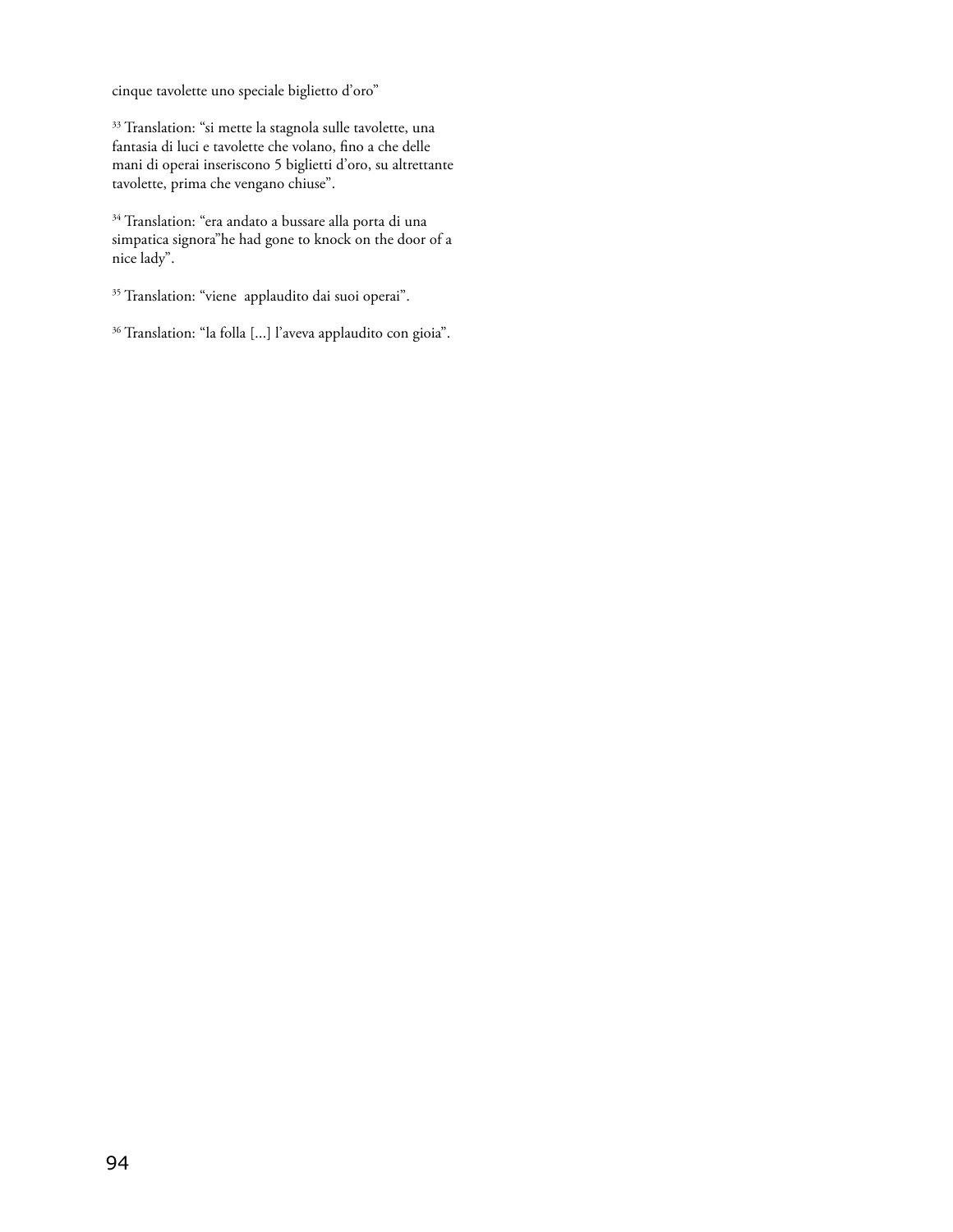# **Trends Toward the Integration and Inclusion of Students with Disabilities in Russia**

**S.V. Alehina, PhD**

**Institute on Inclusive Education, Moscow, Russia** 

**&**

**Debra Cote, PhD; Erica J. Howell, PhD; Vita Jones, PhD; Melinda Pierson, PhD California State University, Fullerton, USA**

Research Articles Research Articles

**Abstract:** During the past 20 years, the Russian government and culture at large has increased its awareness of integrative and inclusive educational practices for children with disabilities. However, educational reformers cite the need for the implementation of these practices on public school campuses. In response to the dearth of legislative action in implementing integrative and inclusive practices, parents of children with disabilities, in conjunction with community organizations, have become strong advocates for the rights of their children to attend integrated and inclusive school settings. This paper presents the current changes in Russia's education system for students with disabilities as the country moves toward integrative and inclusive practices.

**Keywords:** inclusive education, international education, Russia

Across Russia, consensus exists that education should be available to all children, including students with disabilities (Malofeev, 1998). In many countries around the world, the term integration can be defined as (1) allowing a student to attend an educational institution or (2) removing a student from a segregated school site and educating that child in a general education school. Even more progressive is the term inclusion which means that students with disabilities are to be educated in the same classroom at the same school site as their peers without disabilities.

Law makers, educators, and families in Russia are grappling with the development of prac-

tices and policies that ensure children with disabilities have rich social experiences with peers while making sure their educational needs are met. In response to this concern, Russia instituted significant changes in educational programs in the past 20 years that include the following: (1) the development of opportunities for integration in the schools (students with disabilities can attend public schools in separate classrooms), (2) academic and instructional support for all students, and (3) research and experimentation regarding best practices in schools and universities to train teachers on how to improve educational opportunities for students with disabilities (Godvonikova, 2009; Morova, 2012).

## **A Review of Russian Special Education Practices**

The current special education system in Russia can be defined as a large, overarching system and not specific, localized systems as present in US education. This lack of provincial input and control creates difficulties in implementing special education services. During the 1980s, this system undermined the creation of individualized supports for students with disabilities and underfunded special education services (Kordunov, Nigayev, Reynolds, & Lerner, 1988). Furthermore, children with special needs were traditionally placed in specialized, segregated settings, often in cities far away from family members. State budgets paid for these institutions which eliminated the financial stress for families (Kordunov et al., 1988). Into the 1990s and 21<sup>st</sup> Century, inclusive processes continued

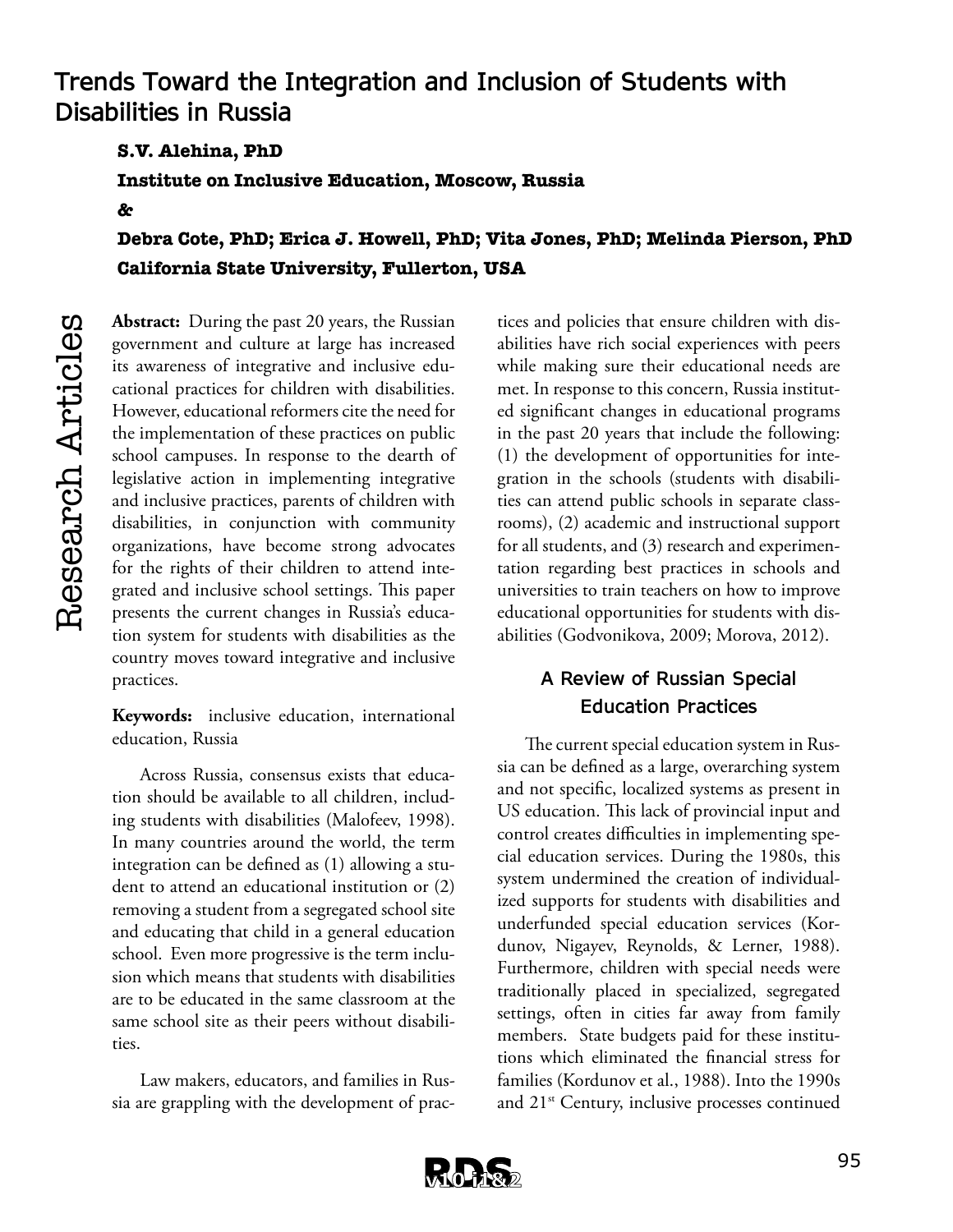to adhere to the rigid teaching conditions of Russian regular schools where the methodology of Soviet psychology and defectology (abnormal development) were followed (Nazarova, 2011).

Russian educators understand that some students with disabilities (e.g., speech disorders, hearing, vision, or musculoskeletal system disorders, intellectual disabilities) need differentiated instruction (Lesnevskiy & Miyakawa, 2009). However, there are varied opinions as to how services should be received. For example, Lesnevskiy and Miyakawa (2009) conceptualized educational placement as: (1) occurring in specialized and segregated settings, (2) in integrated settings where groups of children with disabilities learn in specialized classrooms that are placed on public school campuses(not in segregated school sites), or (3) individualized instruction that occurs at home and through distance technologies.

The segregation of students with disabilities is well documented throughout Russian history (Godovnikova, 2009; Iarskaia-Smirnova & Loshakova, 2004). Political directives indicate that as far back as 1806, the state supported a school for the deaf that existed in St. Petersburg. Due to public unrest in the early 1900s, the states could not provide the institutional financial support for students with special needs, resulting in hardships on families. By 1936, an escalating number of special schools were built to house children viewed as having special needs. Although a universal compulsory education edict was enacted in 1943 to service all students, students with special needs often did not attend school due to overcrowding (Malofeev, 1998).

Grigorenko (1998) highlighted the cultural shift of assisting students with disabilities that occurred in the1930s. Pejorative terms such as "defectology" were coined to describe individuals with disabilities in Russia. Hulfsshules or *help schools* were among the early attempts to educate children with disabilities. Originally, only children who were blind, deaf or had an intellectual

disability could attend segregated schools. In time, students with severe learning difficulties requiring specialized training were allowed to attend school. As a native Russian, and prominent psychologist, Lev Vygotsky established an institute to study the development of children with disabilities. Vygotsky along with his colleagues developed overarching theories guided by the following principles: a) a focus on prevention and rehabilitation, b) expansion of services for students with "mild" disabilities, c) the development of specific strategies for students with disabilities, and d) implementation of the zone of proximal development (i.e., difference between what a learner can do without help or what he/ she can do with help). Vygotsky's diagnostic and therapeutic efforts span 70 years of intervention and investigation (Grigorenko, 1998).

While Vygotsky contributed significantly to instructional practices for all learners, Russian educators and policy makers are still attempting to understand the best fit for these instructional theories. Russians who advocate for inclusive practices define them as the "process, result and condition when invalids [a term for individuals with severe disabilities] and other individuals with disabilities are not socially desegregated or isolated but participate in all spheres and forms of social life together (equally) with others" (Nazarova, 1984, as cited in Oreshkina, 2009, p. 262). Russian researchers Iarskai-Smirnova and Loshakova (2004) provide a broader definition of inclusive practices as educational strategies that meet the wants and needs of all children including those with disabilities. When compared to segregated school settings, they argue that inclusive schools foster children's fullest participation in school and community life (Iarskai-Smirnova & Loshakova, 2004). Although the typical educational practice for students with disabilities in Russia is segregation (i.e., separate schools), several inclusive opportunities do exist for students to attend general education schools; however, they would be placed in separate classes. These opportunities are mainly found in primary educational settings. In fact, educators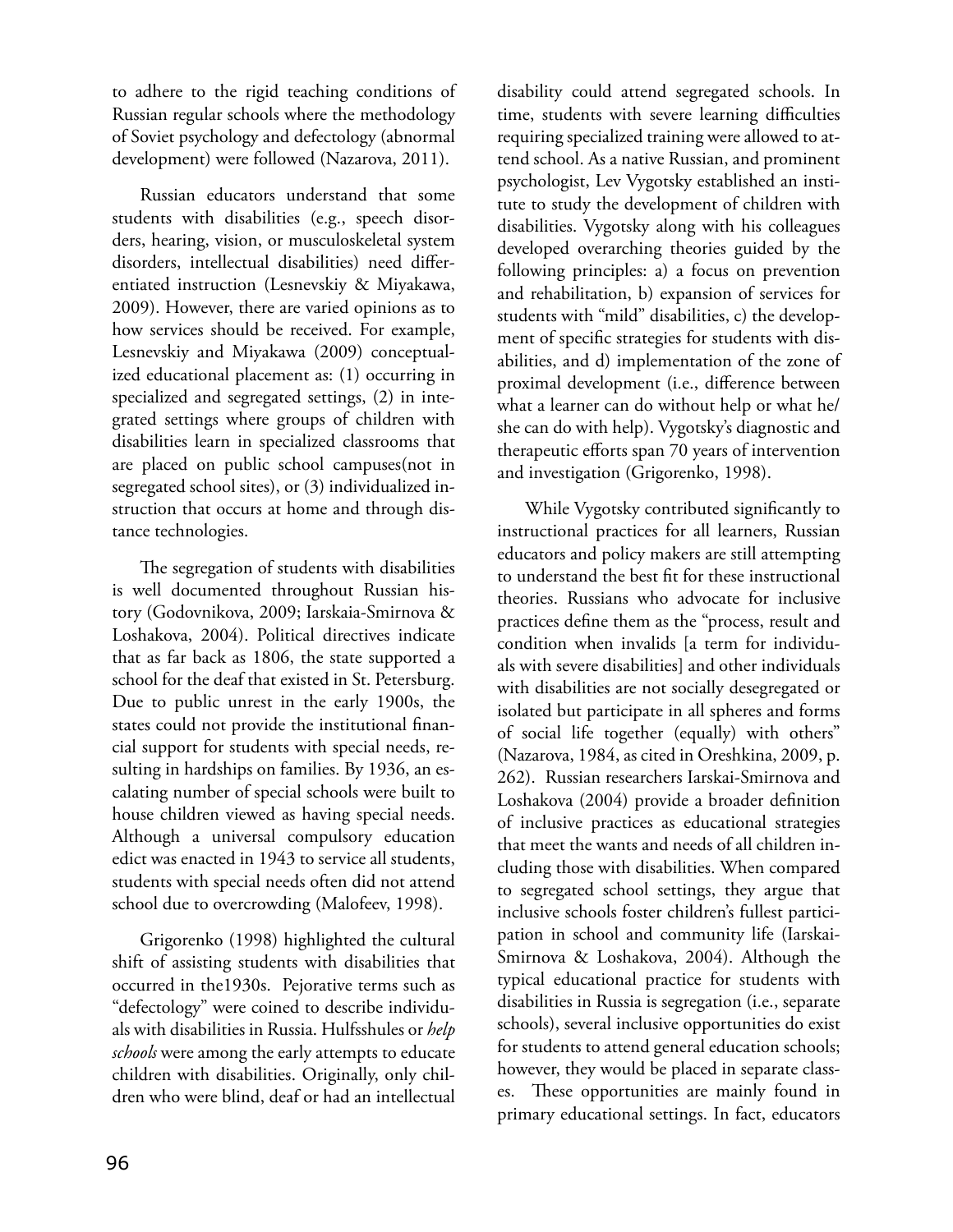in Russia created Project Inclusive Education Week in 2010, where they come together annually with the idea of incorporating inclusive practices throughout the country (Nazarova, 2011). Individuals with disabilities also participate in this event as advocates for changing policies and stigmas.

The emergence of these practices in education provides an opportunity for a major evolutionary leap in the development and understanding of inclusion as a real possibility for children with disabilities. However, researchers and educators express serious concerns about the validity of this trend (Zhavoronkov, 2011). For example, one concern is that Russia's move towards integrative approaches in special education is the result of Western influence and may not be applicable for Eastern European society (Alehina, 2012b). Furthermore, without the necessary legal, economic and social support, progressive inclusionary ideas and attempts may not procure the equality of educational rights and opportunities for students with disabilities.

## **Education for Children with Disabilities in Russia**

Educational opportunities for Russian students with disabilities continue to evolve. In February of 2012, the Russian Federation adopted legislation to amend the Federal Law called *On Education* (2010). A student with a disability was now defined as a learner who had the physical characteristics and/or mental development that complicated or impeded the child's education (Alehina, 2012b). The federal education law included language that promoted inclusive education, where students with special education needs were taught in classrooms with children without disabilities. However, the current law failed to mandate teacher training to meet the needs of those children.

Although these amendments appear to indicate progression toward the full inclusion of students with disabilities being placed in general

education classrooms (not just schools), Russian proponents of inclusion continue to be discouraged by the lack of government support in providing resources for successful implementation. Furthermore, many Russian citizens do not feel the integration of students with disabilities with their non-disabled peers is appropriate (Iarskai-Smirnova & Loshakova, 2004). Although efforts to implement integration of students with disabilities on typical campuses occurred during the 1990s in Moscow and St. Petersburg (Alehina, 2012b), the systematic implementation of integrated education in Russia as mandated by legislation has yet to happen (Godovnikova, 2009; Korkunov, Nigayev, Reynolds, & Lerner, 1998; Nazarova, 2011). Parent and social organizations are most often responsible for promoting inclusionary initiatives and ideas in Russia, and as a result, most changes in educational policies have occurred in the last three years.

#### **Beliefs on Inclusive Education**

What are stakeholders' views on inclusion and integration and who has been involved in the education system reforms for the past 10 years in Russia? While stakeholders believe that inclusive education is the best way to educate children with disabilities, a broader viewpoint may have a greater impact on the implementation of inclusion (Iarskai-Smirnova & Loshakova, 2004). Examining the social relationships between traditional education and students with disabilities may provide a new lens in which to encourage active inclusion. By first changing the perceptions about children with disabilities, barriers to integration may be more easily overcome so that rich and diverse learning environments for all children can be created (Korkunov, Nigayev, Reynolds, & Lerner, 1998). Implementation of inclusive approaches must challenge the beliefs of general education teachers and address the issues of social justice for all children to fully participate in society.

Several trends are slowly developing as perceptions about disability are changing. The Rus-

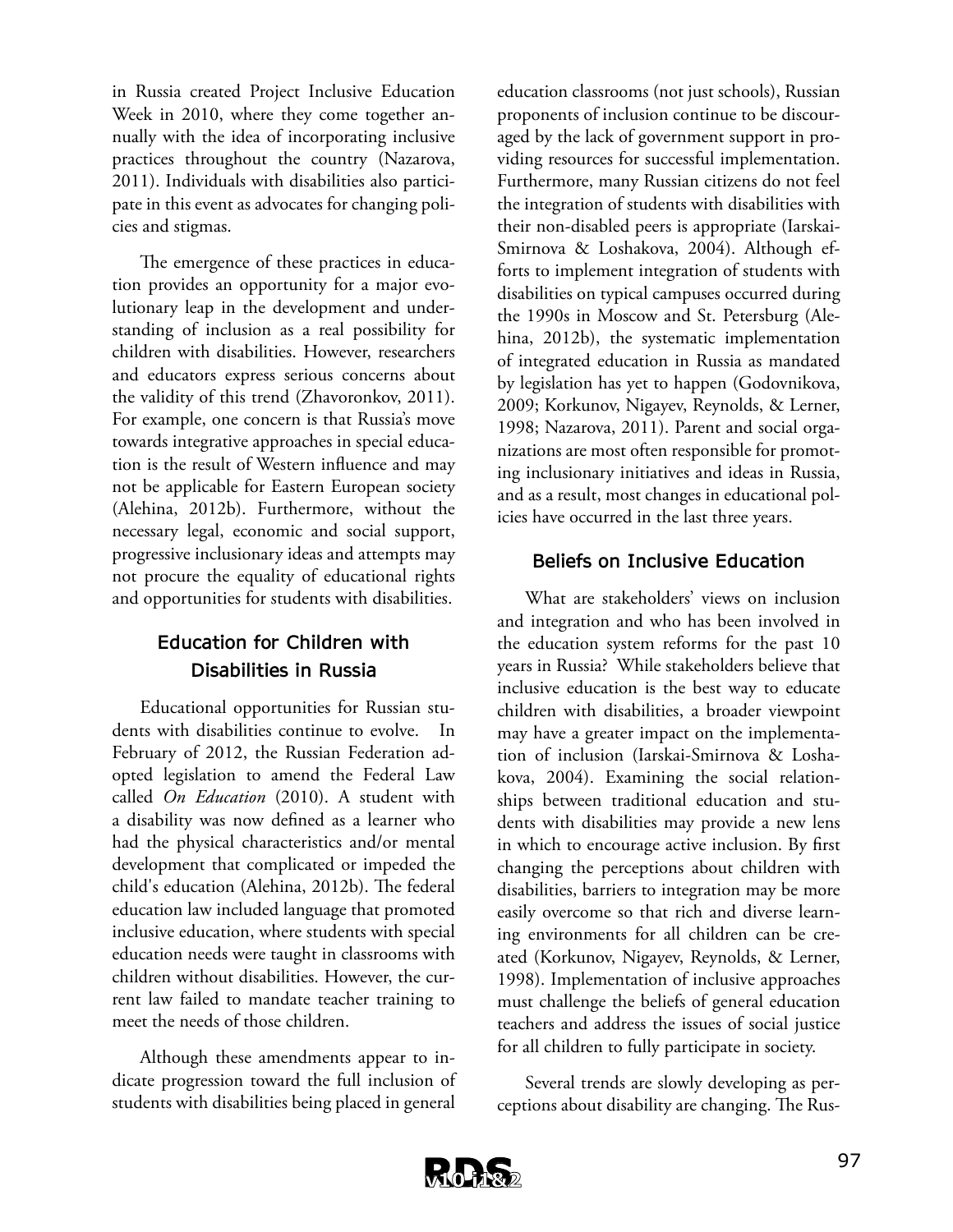sian people are slowly becoming more open in their beliefs of inclusive education and the number of segregated schools is declining as students with disabilities are starting to become "absorbed" into general education schools (Nazarova, 2011). In order for these changes to be successful and maintained, partnerships and support among all educational stakeholders need to be developed (Logomag, 2012).

Although Russian culture is making attitudinal gains towards inclusion, the cultural belief that people with disabilities are not equal creates extreme challenges for people with disabilities. Current debates in Russia surrounding inclusive education highlights the following issues: (a) Is inclusion necessary or even possible in Russia? (b) Will inclusion be beneficial for children and schools? (c) What new problems will inclusion create? Proponents of segregated schools fear that inclusion will destroy a system that is specialized, functional, and supported by educators familiar with disabilities. Some argue that this fear is a result of the emphasis on academic outcomes rather than valuing the development of academics combined with social and functional achievement that cannot be addressed as thoroughly as in a segregated setting (Alehina, 2012b).

One examination of inclusive practices in Russia surrounds a prolonged pilot project by Dr. Alehina (the fifth author) to assess the educational environment and its readiness in meeting the individual needs of students with disabilities. The investigation assessed the quality of inclusive practices and professional development for teachers with respect to all children with and without disabilities. The pilot project concluded that each school was in one of three stages: (1) beginning integrative practices (allowing students with disabilities to attend general education institutions in special classes), (2) preparation to begin to train the management of the school to consider adopting inclusive practices, or (3) unprepared to accept students with disabilities at this time.

#### **Current Developments in Integration**

As legislative practices and cultural practices changed, some progress toward integration of students with disabilities on general education campuses was made. One such example is the closure of approximately 50 segregated schools for students with disabilities in 2011 (Alehina, 2012a). It was expected that students who attended these segregated schools were to enroll in classes on a general education campus. While Russian policy makers focused on reducing the number of children in special education, it should be noted that they had conversely focused on preserving the system of separate educational institutions. With specialized segregated schools being closed and students with disabilities being absorbed into integrated settings, transformation of special education services is necessary. A new model requires collaboration and organization between general and specialized segregated institutions in order to ensure efficient and quality instruction for children with disabilities in integrated and inclusive settings.

In response to the growing integrative and inclusive philosophy spreading across Russia, a multilevel system of coordinated interdisciplinary institutions was created to support integrated services. In some regions of the Russian Federation such as the Chuvash Republic, Pskov, and Kaliningrad Oblast, these special education institutions known as resource centers aimed to develop inclusive processes and offer psychological and educational support for children with learning disabilities in secondary schools. The major purpose of a resource center was to create a common educational space where various types of educational institutions could network and provide additional remedial developmental assistance with a focus on students with hearing, vision, and intellectual disabilities.

The backbone of this multilevel resource center system was an inclusive education venue created in 1992. By 1998, 720 of these resource centers were developed to focus on the complex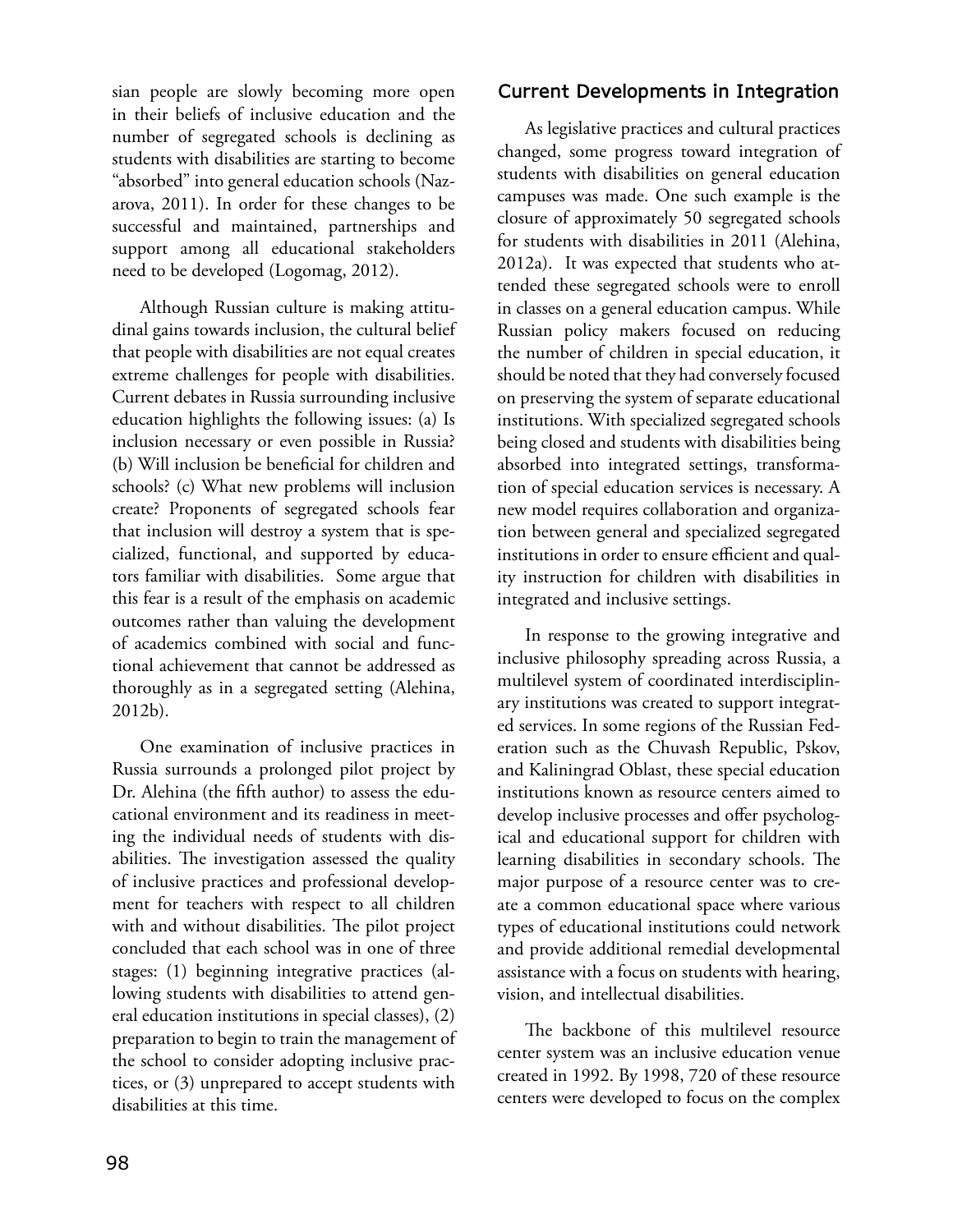psychological needs of students with disabilities, provide medical and social assistance, and assist in rehabilitation support for children with disabilities (Alehina, 2012a). The organizational model of the resource center is for the school psychologist, speech therapist, social workers and teachers to support students with disabilities using a consultative approach.

Another key component alongside the resource centers in fostering integrated education is the growing focus on early intervention. A structural unit was created that focused on Early Intervention Services for pre-school children ages 2 months to 4 years who were identified as at-risk for developmental disorders and in need of psychological, educational, medical and social assistance. The Early Intervention Services unit was created to teach young children compensatory strategies for coping with their disabilities (Alehina, 2012b).

There are currently over two million reported children with disabilities in Russia and the figure increases annually (Alehina, 2012a; Roza, 2005). Noteworthy, in 1995, there were 453,000 reported children with disabilities; in 2006, the number of reported children with disabilities was almost 700,000 children. However, disability related factors inhibit exact reporting of the incidence of disability. For example, about 90,000 children have physical disabilities, which limit their movement and potentially their access to educational services. As a result, this group may not be accurately represented in the statistics and one may surmise the incidence of physical impairments is higher than reported. In 2012, the Ministry of Education and Science of the Russian Federation developed a four-year plan that would allow 20% of children with disabilities to enroll in general education classroom. The goal is that by the year 2015, 10,000 educational institutions would allow unimpeded access to education services for children with disabilities (Alehina, 2012a).

Information on current inclusive practices reports that state educational institutions enroll more than 142,000 children with disabilities in regular education classes. Additionally, 132,000 children attend school in special classes for remediation in comprehensive schools. More than 44,000 children receive their education at home. Approximately 35,000 children receive no education, which includes 17,000 children who receive no education for health related reasons. Close to 29,000 children with intellectual disabilities remain virtually isolated from society residing in orphanages and boarding schools operated by the social system. In addition, 164,000 students in special schools are still forced to study in residential accommodations and they receive no training opportunities close to where they live (Alehina, 2012b). Thus, Russian education policymakers still have much work to be done regarding the inclusion of children and adolescents with disabilities.

#### **Current Education Policy in Russia**

Within the past decade, Russia has witnessed legislative gains on inclusive education practices, yet struggles with implementing policies. On September 24, 2008, Russia signed the Convention on the Rights of Persons with Disabilities and thus committed to the implementation of Article 24 Education. The article notes the right to education without discrimination on the basis of equal opportunity and states that all stakeholders shall ensure an inclusive education system at all levels (Alehina, 2012a). Duma Dmitry Medvedev made the ratification of the Convention on the Rights of Persons with Disabilities at the State level, and, following this ratification, inclusive education in the Russian Federation should be instituted in law to include all the necessary components needed to make inclusion of students with disabilities a reality. This includes determination of funding mechanisms, creation of the necessary conditions for successful special education services in general education classrooms and schools, and defined principles for adapting the educational

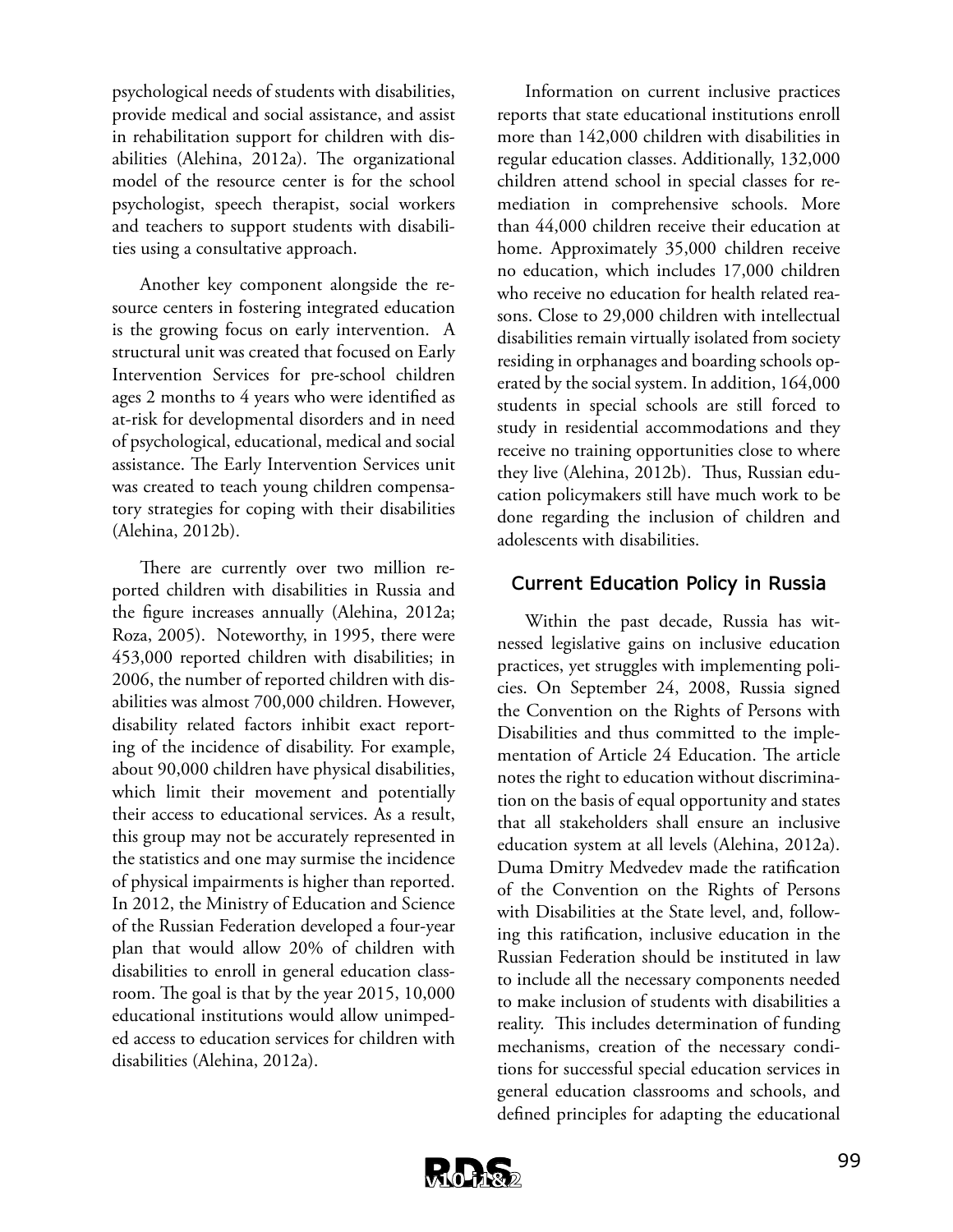environments for children with special education needs. Although the educational policy of the state has focused on the development of inclusive processes since 2008, the widespread implementation of this policy is still undetermined (Godovnikova, 2009).

Another federal development is the 2011- 2015 Federal Program of Education Development which focuses on the proportion of children with learning disabilities and other types of mild/moderate disabilities. It is important to note that the term learning disabled is not distinguishable as one of the eight unique classifications of disabilities. Students in this category may be considered "*temporary delayed in mental development*" as opposed to the term learning disability prominently used in the US (Orenskina, 2009). The aim of this program is to determine how high-quality general education practices will be obtained for this population. In response to the anticipated increase of children with disabilities from 30% to 71% by 2015 (http://www.fcpro.ru/), Russia has made a commitment of 287.7 million rubles in order to create successful socialization conditions for children with disabilities in educational institutions.

The 2011-2015 Accessible Environment report (http://fcp.economy.gov.ru/cgi-bin/cis/ fcp.cgi/Fcp/ViewFcp/View/2011/392) predicts that by 2016, the proportion of educational institutions that have an inclusive environment for children with learning disabilities in Russia will be at least 20%. Federal funds for program activities and the development of integrated education for children with disabilities will be more than 9 billion rubles during 2011-2015. The new federal education standards of primary and elementary school students take into account the unique development of students with learning disabilities through the creation of individual training curriculum and programs that offer psycho-pedagogical support (http://www. educom.ru/en/The\_Regulations).

Another legislative mandate, the National Educational Initiative called Our New School, created an expectation that each school must include all children (http://www.educom.ru/en/ our\_new\_school\_quot/). This mandate defined each school as providing opportunities for the successful socialization of children with disabilities. In accordance with the *Comprehensive Plan Development and Implementation of Modern Models of Education 2020*, the proportion of non-specialized educational institutions that create conditions for educating children with disabilities should reach 70% by 2016, and the proportion of children with learning disabilities who receive educational services in non-segregated institutions should also reach 70% by 2020.

In May 2012 the newly drafted law, *Education*, was presented to President Putin and the Russian Parliament. The intent was that this legal document would explicitly define the concept of inclusive education and help determine a list of special educational environments for teaching children with learning disabilities in the regular school. Furthermore, a unique piece of legislation was introduced in 2010 that addressed the actual training of children with disabilities. The Moscow *Law on Education of Persons with Disabilities* (2010) that established the *Inclusive Education, a Joint Educational Training* provided explicit training instructions for educating all children, including those with disabilities. The training targeted leisure activities, academic skills, and behavioral interventions.

While legislative progress toward integration is being made, the actual implementation may be extremely slow and dissimilar depending on the region of Russia (Korkunov, Nigayev, Reynolds, & Lerner, 1998; Godovnikova, 2009). In some regions such as Moscow, Samara, and Arkhangelsk, these processes are well advanced in their development and, in other regions, inclusive education practices are starting to emerge. In many Russian regions such as Karelia, Komi Republic, Perm, Arkhangelsk Oblast, Samara Oblast, and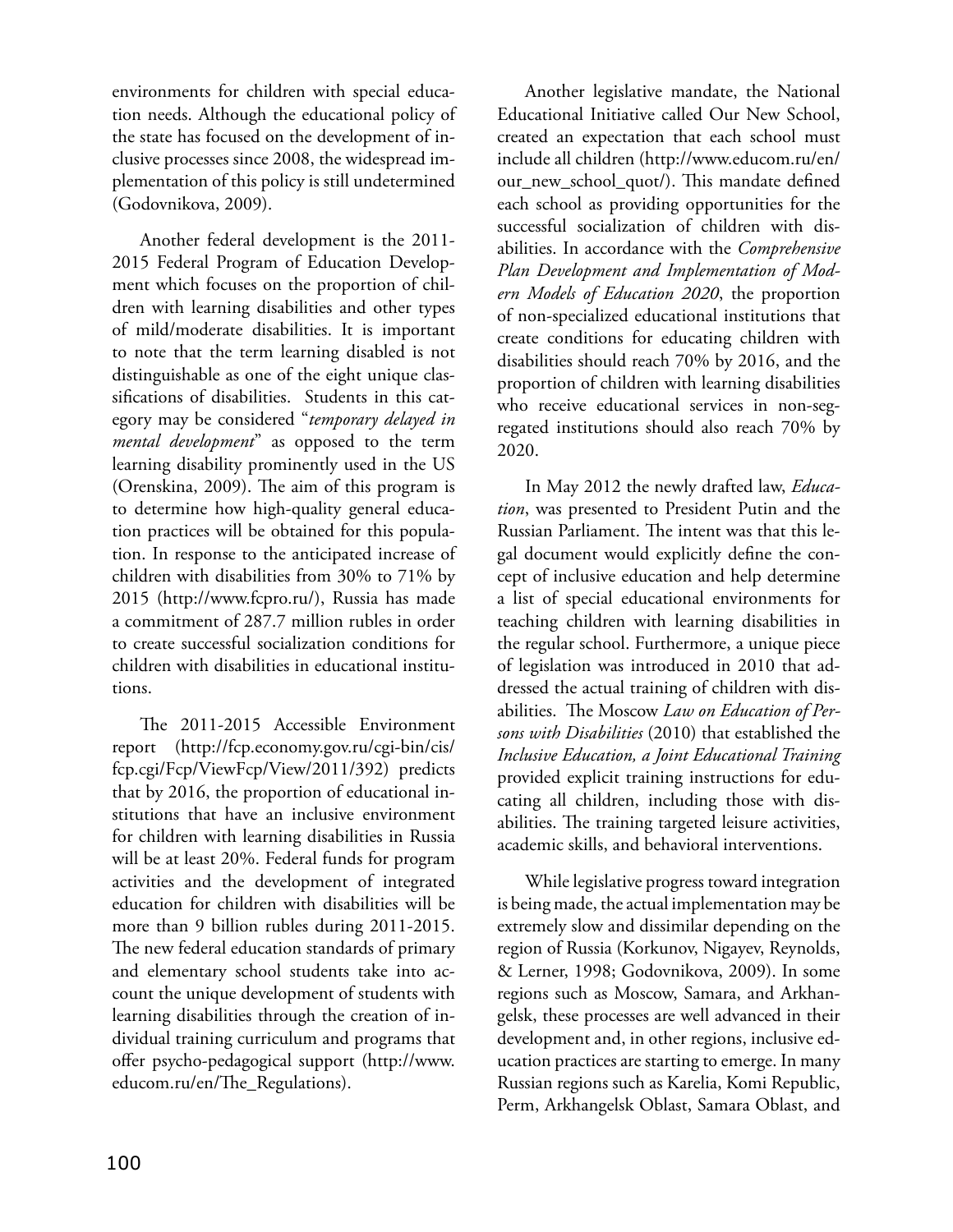Tomsk, veteran teachers continue to learn recommendations to make education more inclusive (Alehina, 2012a). Unfortunately, this practice was only developed as a pilot project without established regulatory and financial support. The state sponsored financing for inclusion has been sporadic and inconsistent. However, a new cultural perception is emerging that consists of viewing individuals with disabilities as acceptable members of society. Currently, 15 percent of adults with disabilities are employed. While most of these positions are menial jobs, they are typically permanent (Khudorendo, 2011). The Moscow N.E. Bauman State Technical University boasts a 100% job placement rate for graduates with hearing impairments. Education for students with disabilities is increasingly seen as a basic human right. Article 43 of the Constitution of Russian Federation mirrors the U.S. policy of a Free and Appropriate Education. While both initiatives are alike in language, they differ in implementation, teacher training and professional development (Khudorendo, 2011).

## **The Impact of Resources on Integration**

The fiscal impact of inclusion is one of the most pressing issues impacting implementation of these practices. According to experts in the field of education and in light of Russia's current financial circumstances, it is premature to talk about the full implementation of inclusive education (Lesnevskiy & Miyakawa, 2009). The country's economic circumstances make the follow-through of legislative mandates difficult. The yearly per capita income of Russia's population is approximately \$16,700. The percentage of the population living below the poverty line, whose incomes do not reach the subsistence level has risen to 12.8% (according to preliminary estimates for 2011). At this low level of economic stability and security, some argue that focusing on European or American standards of social processes is extremely naive.

# **Moving Toward Implementation of Integrative and Inclusive Practices**

The most important task in the development of integrative and inclusive education is to prepare the administrators and educators of traditional schooling institutions. It is imperative that teachers and education specialists receive training on research-based best practices in integrative and inclusive education. The Federal State Educational Standard of Higher Professional Education plans to address this need by training 50,400 teachers in psychological and pedagogical instruction to support children with disabilities in general education (Alehina, 2012b). This is the first time in the history of higher education that this will occur in Russia. Currently, teachers who want to teach with children with disabilities can obtain a bachelor's degree or receive specialty training followed by a master's degree that takes about two years. A team of universities that is working on this standard have developed a working session called "Psychology and Pedagogy of Special and Inclusive Education" as part of the training. The main objective is the development and review of basic educational programs, textbooks, and manuals for training in the field of inclusive education (Alehina, 2012a).

Given the fact that the preparation of students who wish to earn a bachelor's and/or master's degree in the field of inclusive education has just begun, Russia has embarked on a large scale task to not only prepare future teachers in inclusive practices, but also to reform the entire school system. The goal is to increase the number of training hours required to teach or be an administrator in an inclusive educational institution. The Moscow Pedagogical University offers licensed programs (e.g., school administrators, coordinators for the development of inclusive education, professional support and psycho-medical-pedagogical commissions and consultation) for the different disability categories of students.

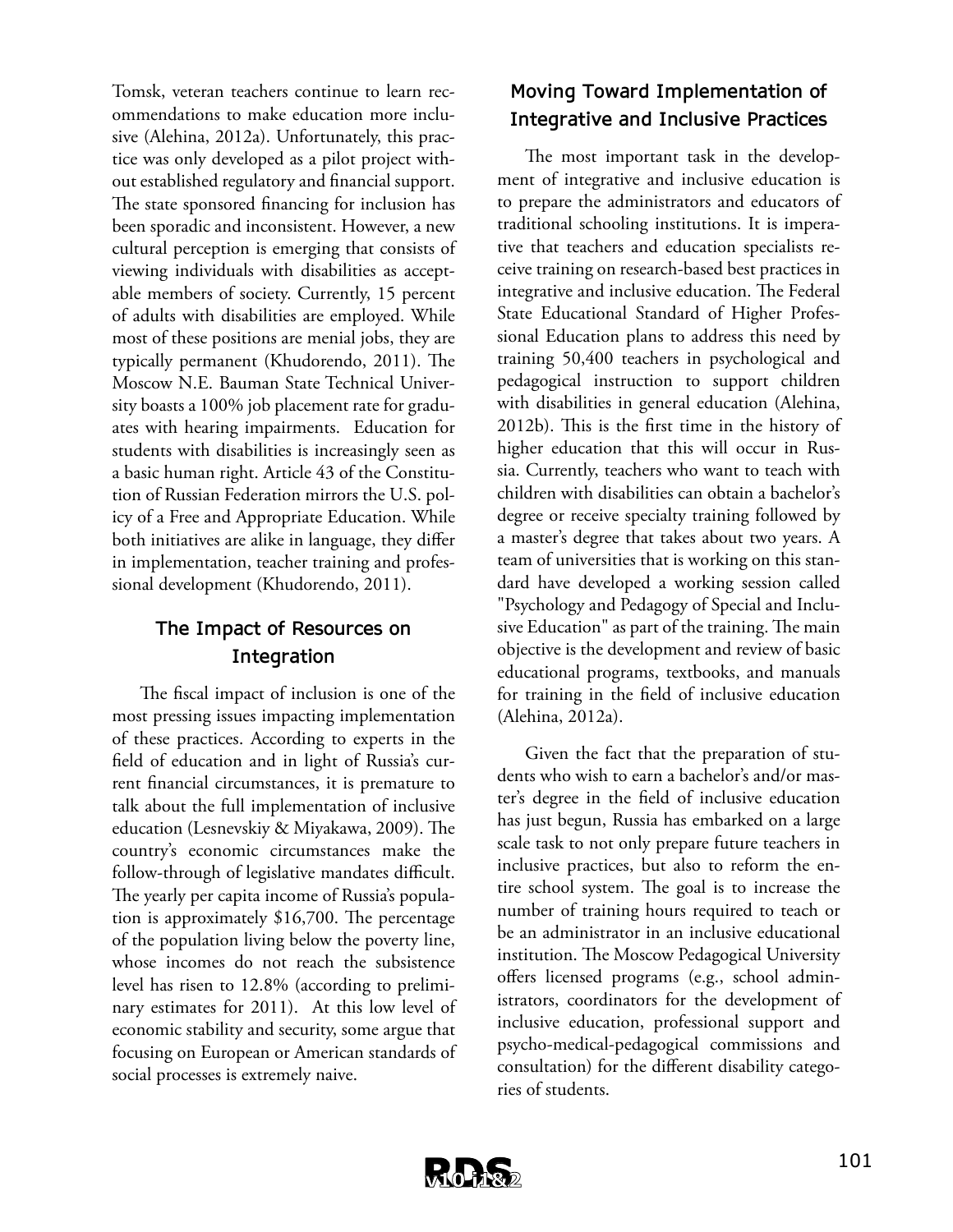As part of the State program *Accessible Environment* (2011-2015), the next three years will be used to plan and train more than 10,000 inclusive educational institution employees on theory and practice in educating children with disabilities. During the years prior to 2015, it is anticipated that 24,000 trained professionals will comprise 27% of the average annual number of teaching staff working in classrooms for children with disabilities (Alehina, 2012a).

# **Overall Concerns on Integration and Inclusion in Russia**

There are many concerns and limitations regarding integrative and inclusive education in Russia (Alehina, 2012a):

- 1. Inclusive education is just beginning to be regulated by legal documentation. However, there is no mechanism for funding and implementing special education learning environments for children in general education schools. A working group of Russian educators prepared the *Inclusive Education* Project for the New Russian Law on Education. This project included a developed draft of federal and state educational standards for children with disabilities, and these standards are considered an integral part of the federal government standards for general education. From a regional perspective, the characteristics and traditions belong to Russia. The country as a whole holds the greater power to establish a systematic and comprehensive legal framework of inclusive education. However, in several regions of Russia, a number of localized laws, statutes, regulations, and instructions have been adopted that propose to define the procedures and mechanisms for the implementation of inclusive education.
- 2. There are insufficient materials and

technology to support inclusion in general education schools. Special equipment is extremely limited. The subsidies to schools for the development and support of the students with disabilities are not enough to support inclusive education. The preparation of educational institutions and the implementation of inclusive education for children with learning disabilities involve significant additional costs to improve the curriculum, increase teacher salaries, and support professional development opportunities for teachers and staff.

- 3. There is a lack of specialized expertise (e.g., speech therapists, psychologists, pathologists, physical therapy specialists) to support inclusive education.
- 4. General educators are professionally and psychologically unprepared to work with children with learning disabilities. Reasons for this include lack of knowledge of interventions and research-based teaching strategies, insufficient time for course preparation, professional insecurity, fear, and an overall lack of experience working with children with disabilities. Thus, professional development must be implemented for all teachers who will work with children and adolescents with disabilities.
- 5. There is an inadequate supply of textbooks, supplementary materials, and intervention programs for children with learning disabilities. Effective and adequate inclusion requires the development of individualized curriculum based on state standards that include organizational and methodological support.
- 6. In Russian society, there are socio-cultural and psychological constraints towards people with disabilities as held by the general population. Due to culture,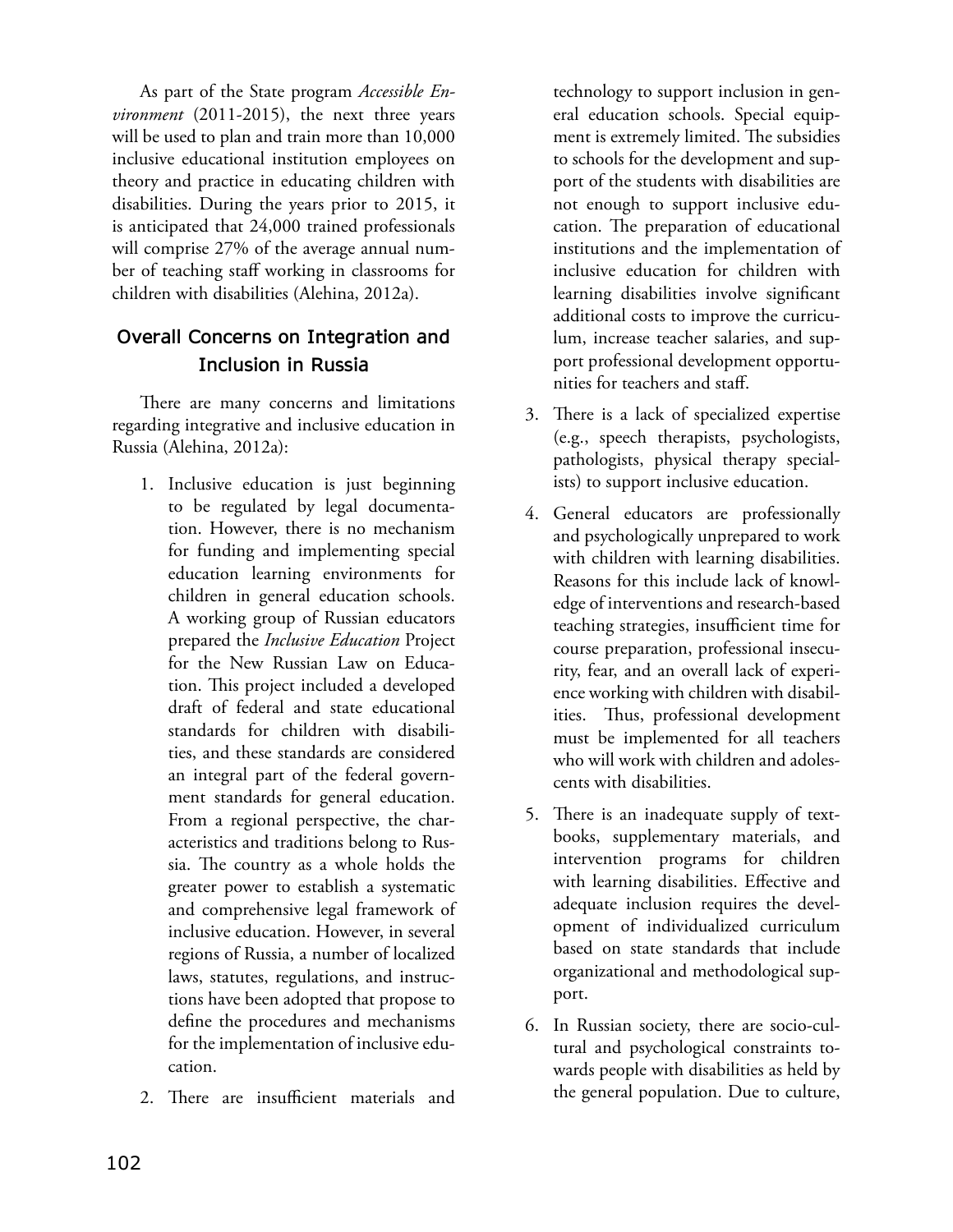tradition, and an initial poor perception of people with disabilities, the common belief was that children with disabilities should be taught in segregated campuses separated from society (Godovnikova, 2009).

7. People with disabilities have fewer opportunities for professional education and the labor market; they have difficulty finding employment when they finish school.

#### **Conclusion**

Russian educators and families of children and adolescents with disabilities agree that integrating students with disabilities is the best method of educating children. Students with disabilities should be allowed to attend general education schools even if they are placed in special classrooms rather than being placed in segregated schools. It is hoped that the growing knowledge of research-based instructional strategies for children with disabilities, the recent wave of legislative support, the collaboration of experts in resource centers, and the increasing tolerance of Russian society for people with disabilities can contribute to sustained and successful implementation of integrated practices. Although there are many limitations and concerns, Russia has begun building the infrastructure for integrative and inclusive education for all learners.

**S.V. Alehina, PhD** is the director of the Institute on Inclusive Education in Moscow, Russia and is a specialist in the Russian Federation on Special Education.

**Debra Cote, PhD** is an assistant professor of special education at California State University, Fullerton, whose expertise lies in the areas of positive behavior support and students with moderate disabilities.

**Erica J. Howell, PhD** is an assistant professor of special education at California State University, Fullerton and co-directs the Center for Autism Interventions.

**Vita Jones, PhD** is an assistant professor of special education at California State University, Fullerton. Her research interests are in the areas of early childhood special education and international education.

**Melinda R. Pierson, PhD** is the chair of the department of special education at California State University, Fullerton and also directs the Center for International Partnerships in Education.

#### **References**

- Alehina, S.V. (May, 2012a). *Inclusive education in Russia: State and development trends*. Paper presented to the Ministry of Education and Science of the Russian Federation, Moscow, Russia.
- Alehina, S.V. (March, 2012b). *Challenges and tendencies of school inclusive practice in Russian education.* Regional Open Social Institute: Kursk, Russia.
- 2011-2015 Federal Program of Education Development (2012). Retrieved from: http://www.fcpro.ru/
- 2011-2015 Accessible Environment (2012). Retrieved from: http://fcp.economy. gov.ru/cgi-bin/cis/fcp.cgi/Fcp/ ViewFcp/View/2011/392
- Federal Education Standards (2012). Retrieved from: http://standart.edu.ru/
- Institute of Problems of Integration Education (2009). Retrieved from: http://www. inclusive-edu.ru
- Godovnikova, D. (2009). The conditions for the integrated education of children with impaired development. *Russian Education and Society, 51*(10), 26-39.

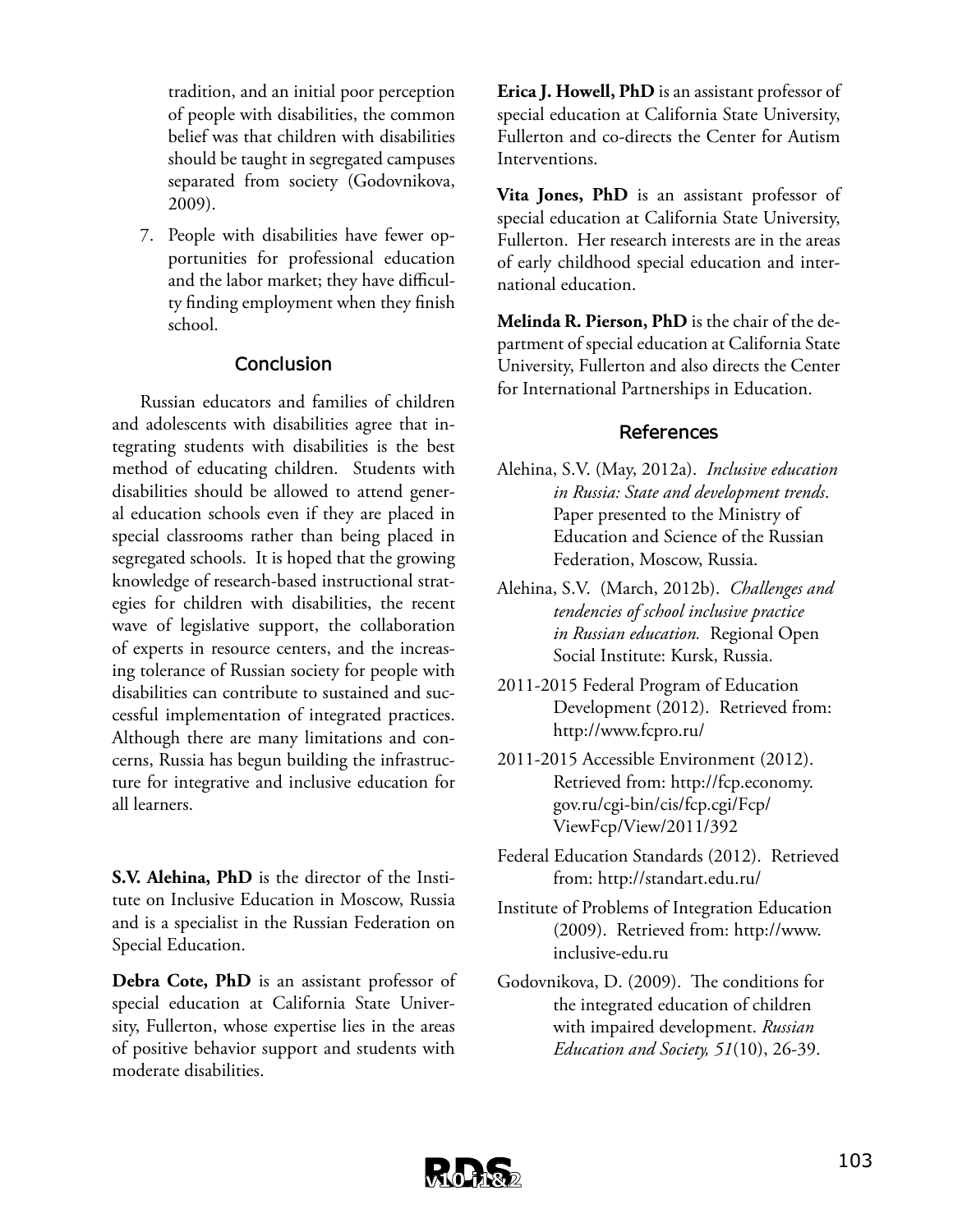Grigorenko, E.L. (1998). Russian "Defectology": Anticipating Perestroika in the field. *Journal of Learning Disabilities, 31*(2), 193-207.

Iarskaia-Smirnova, E.R., & Loshakova, I.I. (2004). Inclusive education of handicapped children. (2004). *Russian Education and Society, 46*(12), 63-74.

Korkunov, V.V., Nigayev, A.S., Reynolds, L.D., & Lerner, J.W. (1998). Special education in Russia: History, reality, and prospects. *Journal of Learning Disabilities, 31*(2), 186-192.

Khudorendo, E.A. (2011). Problems of the education and inclusion of people with disabilities. *Russian Education and Society, 53*(12), 82-91.

Lesnevskiy, Y.Y., & Miyakawa, M. (2009). Accessible education in Russia: A way for the visually impaired to achieve equal social status. *Education of Disabilities, 7*, 21-26.

- Logomag, S. (2012). *Inclusive and special education: Barriers and risks of development.* Scientific Papers of International Theoretical Metodologicheskogo Seminar.
- Malofeev, N.N. (1998). Special education in Russia: Historical aspects. *Journal of Learning Disabilities, 31*, 181-185.

Ministry of Education and Science of the Russian Federation. (2012, April).

Morova, N. (2012). Scholar school "Social rehabilitation of disabled children": From founding to modern practice. *International Journal of Academic Research, 4*(2), 195-197.

Moscow Law On Education of Persons with Disabilities, (2012). Retrieved from: http://www.educom.ru.

Nazarova, N.M (2011). To the problem of development of theoretical and methodological outlines of integrated education. *Psychological Science and Education, 3*, 5-11.

On Education Law (2010). Retrieved from: http://www.educom.ru/.

Oreshkina, M. (2009). Education of children with disabilities in Russia: On the way to integration and inclusion. *International Journal of Special Education, 24*(3), 112-120.

Roza, D. (2005). Inclusive education in Russia: A status report. *Disability World, 27*.

Zhavoronkov R.N. (2011) Development of inclusive education in Russia at the present stage: Social and legal aspects. *Psychological Science and Education, 4*.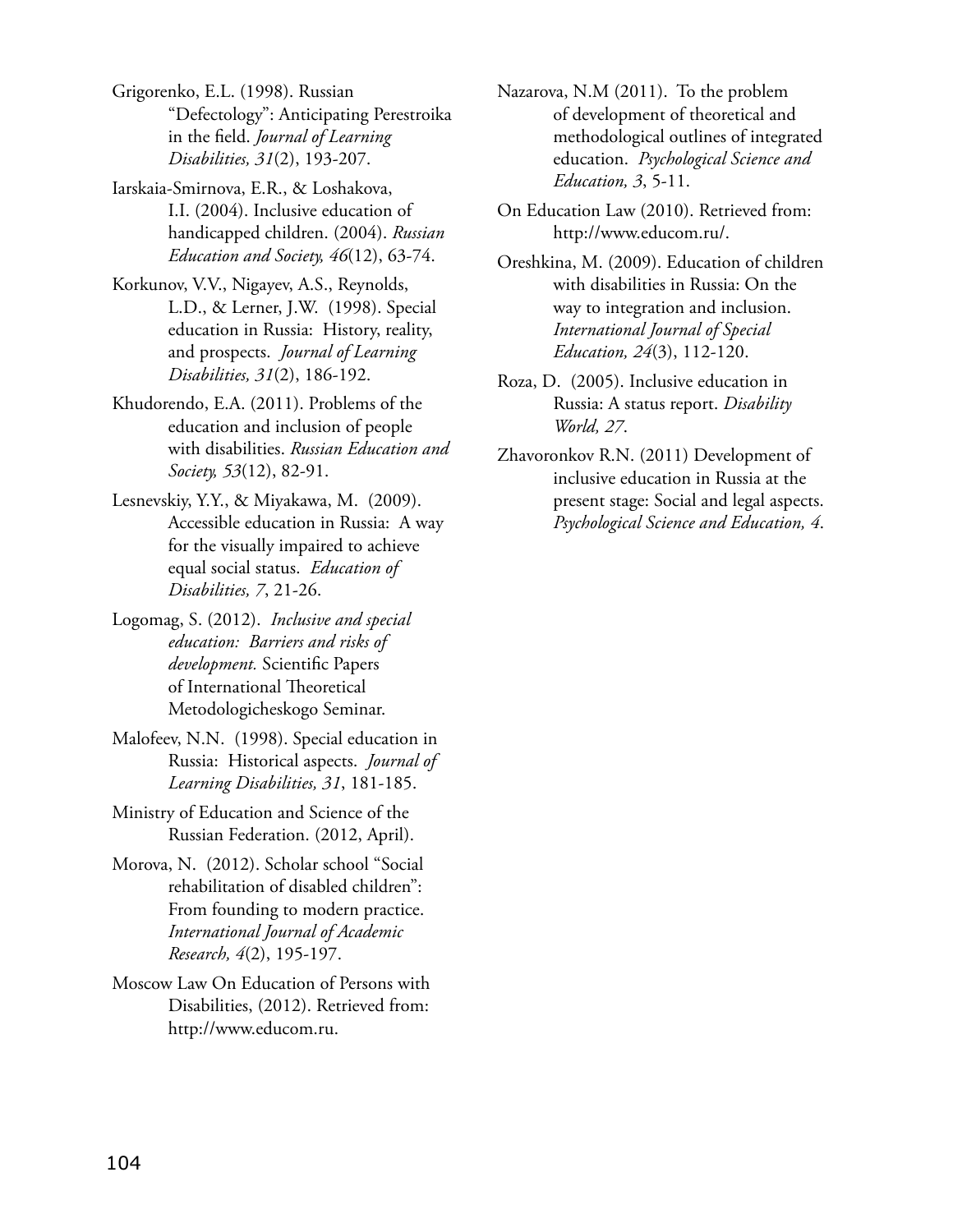# **Lucky to Be Here**

# **Felicia Nimue Ackerman Brown University, USA**

Lucky to Be Here

My daughter tells me I am lucky to be here instead of in her five-bedroom home, with space for another child

but not a grandmother in a wheelchair. I am lucky to be here. My room yellow as the sun,

which warms my face. On the porch I endure people

age and abandonment. I am lucky to be here, the best nursing home,

instead of where I would be if people knew what killed my unfaithful husband.

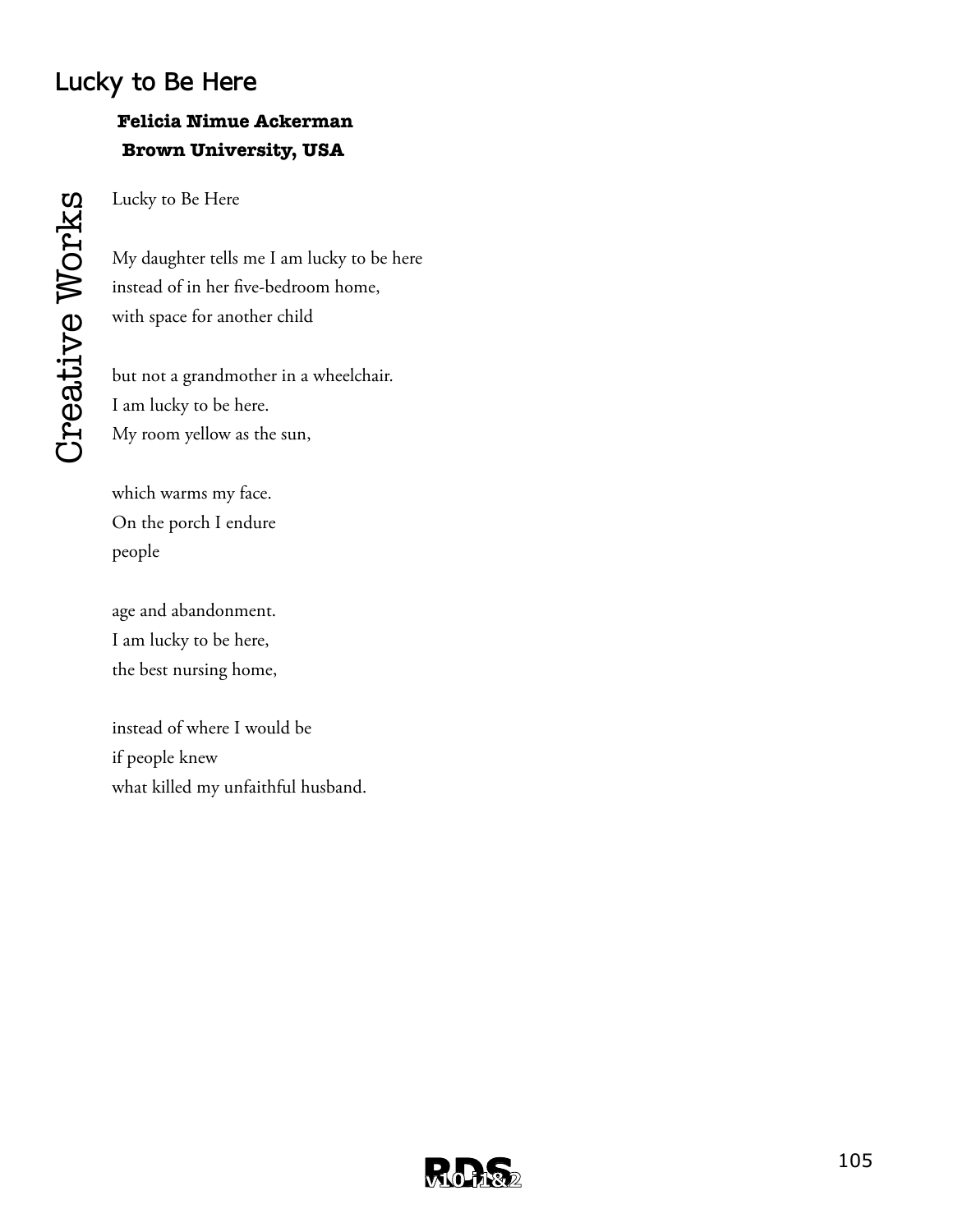#### **Book Review**

**Title:** *The Book of Goodbyes: Poems*

**Author:** Jillian Weise

**Publication Date:** Rochester, NY, BOA Editions, Ltd., 2013

**Softcover:** \$16.00

**ISBN:** 1938160142, 74 pages

#### **Reviewer:** Johnson Cheu, PhD, Michigan State University

Poetry, at least in terms of mainstream America, has continuously had one charge leveled against it: "it's not accessible enough" – not plainspoken enough ‑ hence, in part, the overwhelming popularity of former U.S. Poet Laureates Ted Kooser (*Delights and Shadows*, 2004) or Billy Collins (*Aimless Love*, 2013). Disability, too, has long heralded a rallying cry of accessibility, from the move toward universal design and still-fought battles over accessible public transportation and housing. It's unfair, perhaps, to critique Jillian Weise's new book *The Book of Goodbyes* in terms of such a mantra, for, as my students often ask, "Who *reads* poetry anyway?" Even my local bookstore (the non-corporate one) has given up (sadly) having a poetry section altogether, that one tiny stand-alone bookcase given away to "things people will actually buy."

Still, the reality is that, for poetry, Weise has hit the (relative) big time: *The Book of Goodbyes* being published by the well-known small press BOA, and also having won the Isabella Gardner Award for Poetry for 2013, "given to a poet in mid-career with a new book of exceptional merit." (74). Given those particulars, it is relatively safe to assume that people, both disabled, and nondisabled readers of poetry, will pick this book up. Whether they will be expecting something along the lines of Billy Collins or someone who is so-called "accessible," or not, is anyone's guess, but what they will not get is a poet or poetry that is easy.

What is wonderful about Weise's new book is her undaunting fearlessness. In the poem "Café Loop" she takes on critics who discuss her work (and her) as, in essence, not being disabled enough. She writes, "She actually is very/ dishonest…Limps a little. I mean not/really noticeable….How can she write/like she's writing for the whole group? It's kind of disgusting./It's kind of offensive...I heard she's not that smart." (l. 13-20, 32 pp. 15-16). What is tough here is that she does not defend herself or directly admonish these speakers who question her, her commitment, her intelligence. She simply lets the criticisms "loop" about in a deft poem. It is an ingenious response really, to respond to her detractors who question her intelligence with a crafted piece of verbiage.

Likewise, her poem "The Ugly Law," about The Ugly Laws that forbade disabled, disfigured, "grotesque" people from being in public, that were on the books of many towns throughout much of the nineteenth and twentieth centuries is (pardon the pun) a beautiful piece of work  $- a$ brilliant mix of the legal language and Weise's own reflections. "I am not even unsightly. What a pretty face/I have I've been told….Is this all in the past?" (l. 65-67, p. 12). In this digital age, and beauty-obsessed, visual world we inhabit, an important question, not just for the status of disability, but for our media-driven and consumerist society at-large.

None of this may, in the end, be new to an audience familiar with disability and community history, issues, and politics, but it may be new to a wider poetry-reading audience. It is perhaps unfair that Weise, given the potential visibility of *The Book of Goodbyes*, will have to bear the burden of representation in this way. Many of the other poems in the volume are not quite as obvious in their disability-content (in poems about cut flowers, or the biting  $-$  in ways  $-$ "Poem for His Ex," in which Weise asks, "Does it make you feel better/to know he cheated with a handicapped/girl?" (l. 25-27, p. 49). Some disability readers may want more overt disabil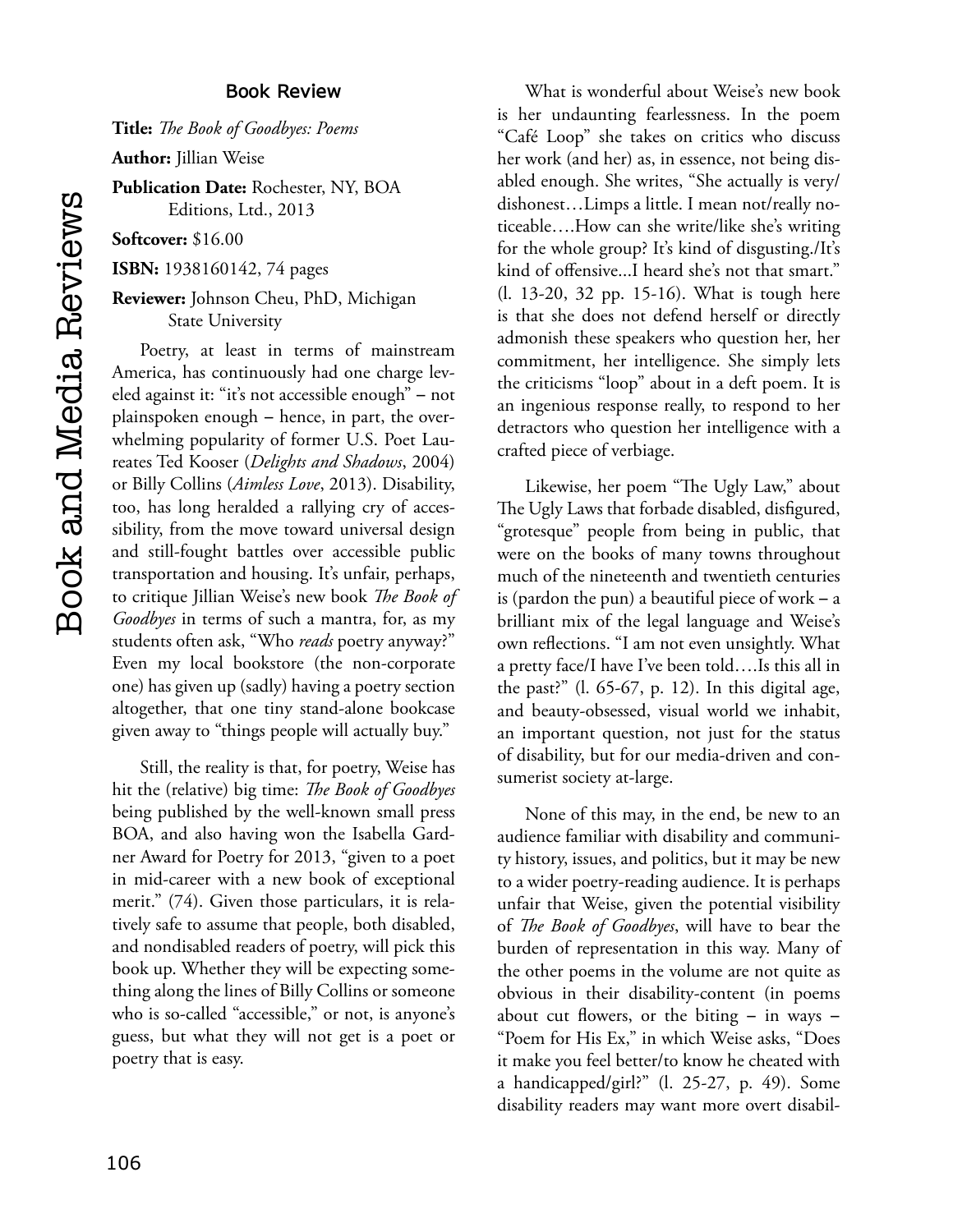ity-themed poems. Love and sex and the visual still loom large in the book as in her prior one, **The Amputee's Guide To Sex** [Editor's note: reviewed in *RDS, 4*(2), 2008]. But Weise is a poet more assured of her voice, her sense of poetic line (her enjambment is skilled and a thing for poets to marvel at). She is tougher. Her work is tougher. People may debate over how accessible the poems are or ought to be. There ought to be no debate, however, over how unflinchingly good this book is.

#### **References**

- Collins, B. (2013). *Aimless love: New and selected Poems*. New York, NY: Random House.
- Kooser, T. (2004). *Delight and shadows: Poems.* Port Townsend, WA: Copper Canyon Press.
- Schweik, S.M. (2010). *The Ugly Laws: Disability in public.* New York: New York University Press.
- Weise, J. (2007). *The amputee's guide to sex.* Berkeley, CA. Soft Skull Press [now an imprint of Counterpoint LLC].

**Johnson Cheu**, Assistant Professor, is the editor of the scholarly collection: *Diversity in Disney Films* (McFarland, 2013) and served as the inaugural Fiction/Poetry editor for *Disability Studies Quarterly*. He has published poetry, essays, as well as scholarship in various journals and anthologies. He is on faculty in the Department of Writing, Rhetoric, and American Cultures at Michigan State University.

#### **Book Review**

**Title:** *Writing Disability: A Critical History*

**Author:** Sara Newman

**Publisher:** Boulder, CO: FirstForumPress, www.firstforumpress.com, 2013

**Hardcover:** ISBN: 978-1-935049-54-8

**Cost:** \$59.95, 203 pages

**Reviewer:** Dax Garcia

Sara Newman's Writing Disability: A Critical History begins with an explanation of the genesis of the project: Newman, a professor of English at Kent State University, was interested in the lack of awareness, both public and academic, of autobiographical works by writers with mental and physical disabilities, works Newman refers to as disability life writing. Newman found scant examples in Western literature, from ancient Greece until Helen Keller's fame in the early 1900s: "Thus, this study was born, a response to the following prompt: when, how, and under what circumstances have individuals with disabilities written from their own perspectives before 1900?" (p. 2). Newman presents disability across history as socio-historical, illustrating how individuals shift their representations of themselves and their disabilities based on societal standards. The book is an investigation of why and how members of different cultures have understood disability in different ways.

Writing Disability contains an introduction and eight chapters that represent different eras, illustrating major societal shifts in relation to disability: Ancient Greece and Rome, the Medieval period, the early modern era, the 18th century, the 19th century, two chapters on the 20th century, and a reflective final chapter. Each chapter examines from two to seven authors of an era, and explores society's changing relationship with disability, expectations of its members, and shifts in writing styles.

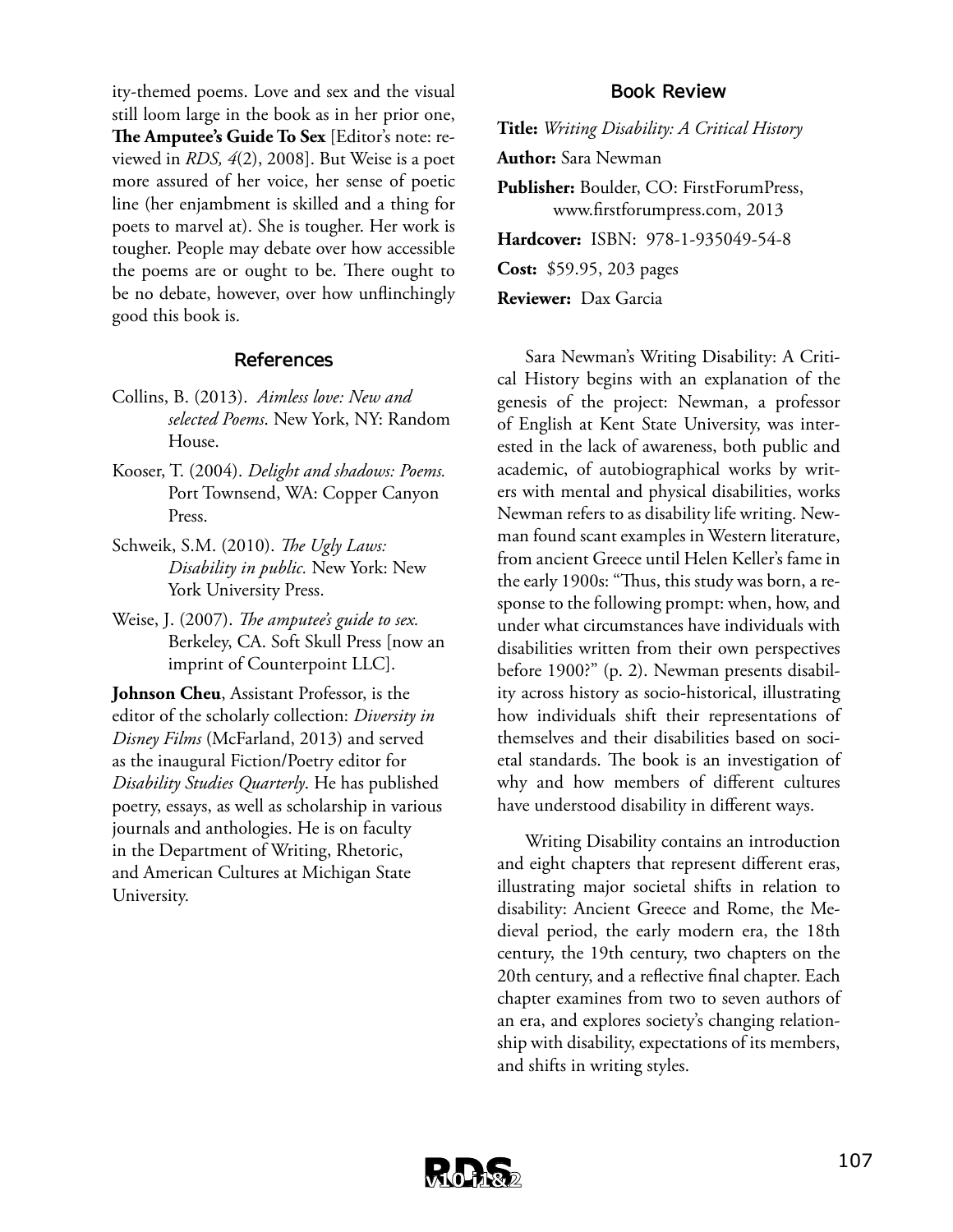Newman assigns different models of disability through the eras. For example, in Ancient Greece and Rome, the writers examined adhered to a civic model of disability. Newman writes:

> "According to this model, ancient societies evaluated disability against the

ideal, balanced body and the participatory practices expected of the Athenian

or Roman citizen; that civic, institutional model permeated their cultural

understanding of who was a full-fledged citizen. To make decisions about

particular disabilities, a person's condition was evaluated on an individual

basis against the group norm. In this way, an individual literally embodied his

civic status (p. 22)."

Disability through the civic model was based upon the ability of citizens to perform their roles. A mother capable of raising her children and maintaining her home despite a missing limb may not have been considered disabled. However, a soldier with a missing limb that rendered him incapable of fighting certainly would have been.

Newman attributes changing models of disability to historical shifts in society, such as Church doctrine in the Middle Ages and the advancement of printing and adherence to the newly embraced Scientific Method of the Enlightened Age. The five high medieval women Newman examines wrote of their lives and disabilities in a religious context. During this period, many physical problems were commonplace and not considered disabilities. However, they were viewed as imperfections of both body and soul, and disability only "emerged when the individual recognized and discussed physical problems as barriers to achieving salvation and problems to be remedied" (p. 59). Disability for these medieval women existed as part of their relationship with God.

Newman's chapter "The Long Eighteenth Century: Reason and Logic in an Enlightened Age" details two writers who lived between 1695 and 1830, during an era that saw disability move toward a secular model that favored objectivity and rational logic: "During this period, the presumably objective Scientific Method displaced earlier concepts of and practices in natural history… The resulting method and mentality sought to induce universal truths by objectively observing, measuring, and documenting the world's myriad phenomenon" (p. 81). This shift represents the birth of the medical model of disability that treats disabilities as imperfections to be cured. The selected authors in this chapter, one blind and one born with a hunchback, write not of spirituality or a quest for perfection, but for cultural awareness and tolerance.

Writing Disability brings deserved attention and respect to disability life writing through Western history. Writing Disability is wonderful for anyone interested in disability life writing or the Western history of disability. It is an important text for the extensive historical knowledge it provides about how disabled persons and their disabilities have been recognized in societies. The book has applications for history, life writing, disability studies, sociology, and more, and will aid in the conceptualization of different social models of disability for both undergraduate and graduate students.

**Dax Garcia, MA**, is a doctoral student in English at the University of Hawai'i and a graduate assistant at the Center on Disability Studies. He may be contacted at daxg@hawaii. edu.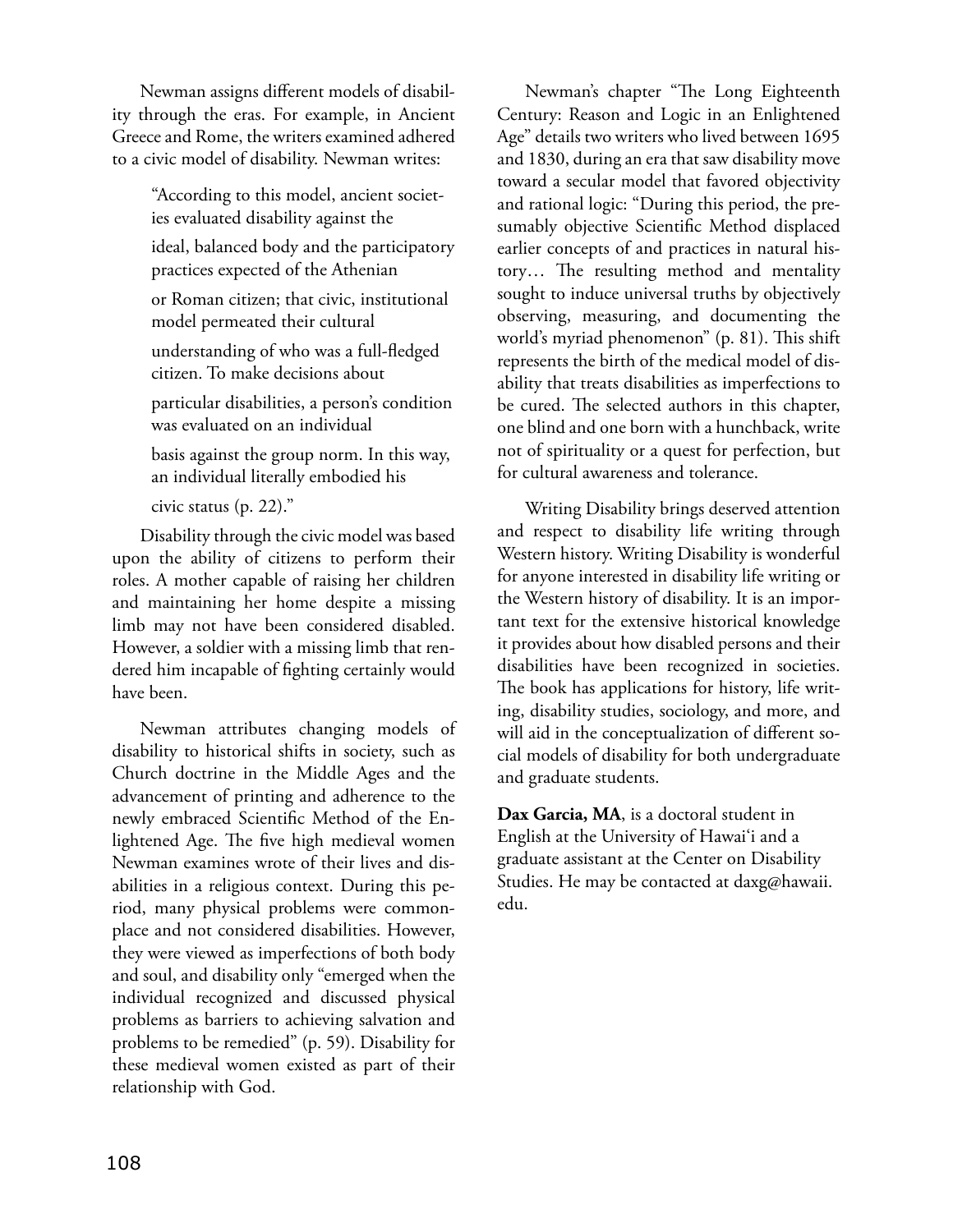### **Book Review**

**Title:** *A Life Without Words*

### **Film/Video Producer:** Documentary

Educational Resources, Director: Adam Isenberg

### **Release Date:** 2013

**How to Obtain:** http://www.der.org/films/lifewithout-words.html

### **Cost:** \$24.95

### **Name of Reviewer:** Amanda McLaughlin

This transporting film left me with one sobering thought, encompassed in the film's title, *A Life Without Words*. I realized all the thoughts in my mind were within the confines of language learned early in my life. What would it be like not to have this capability? What would thoughts look like without language? What would it mean not to use language to differentiate between everyday objects, colors, and feelings? What would it be to live a life without words?

A 2010 study led by Jennie Pyers from Wellesley College, tells us how language shapes our thought. She discovered, by studying Nicaraguan Sign Language (NSL), a language created in the 1970's, that, "The grand idea behind all of these singular observations is that as human language evolved, our mental abilities became increasingly entwined with linguistic devices. Those devices are part and parcel of modern language, and thus modern thought" (Yong, 2010). This research also indicates that as an adult it is nearly impossible to acquire some of the abilities that language provides a pathway for, such as spatial awareness. This interconnectedness that exists between language and learning about the world around us highlights the importance of *A Life without Words* and also shows the tragedy of it.

The film focuses on the eldest children in a family from the mountains of Nicaragua. Dulce Maria (28) and Francisco (22) were both born deaf. Until recently, neither had been educated

in any formal written, spoken, or signed language. Instead they had spent their days on their family's farm, with little connection to the outside world. They developed a basic way of communicating with their family, mostly through gestures and sounds, but their frustration was evident.

Dulce Maria's pain was more visible, her eyes filled with emotion and curiosity without the means of fully expressing it. It was like watching an artist try to create without the necessary tools. Francisco approached his circumstances differently, with a quiet stoicism, seemingly internalizing the difficulty he experienced. Had it not been for the scene where he cries as he watches his father emotionally discuss feeling powerless, one would think he was resigned to his life of limitation.

When a deaf sign language teacher named Tomasa visits the family, they seem mildly interested, a little confused, but also open. It is clear the parents know more could have been done for Dulce Maria and Francisco but were completely unaware of how to meet their needs. At one point the mother talks about trying to send them to school but with no accommodations for their deafness, they were bored and refused to go back.

When Tomasa begins working with them, they are at first reluctant and unsure. The teacher is kind and patient, attempting to win them over with jokes and cookies. Dulce Maria is harder to warm up to. Her family calls her rebellious and stubborn, two traits she readily displays. She watches Tomasa closely, intrigued but uncertain. Francisco is more open to learn and gives the teacher his full attention, enjoying the chance to be engaged.

We see that Tomasa is moved by her time with this family. She understands what it means to be deaf in rural Nicaragua, a part of the world that provides little to no resources for people with disabilities. She sees the potential of these two young people, how confined they have been,

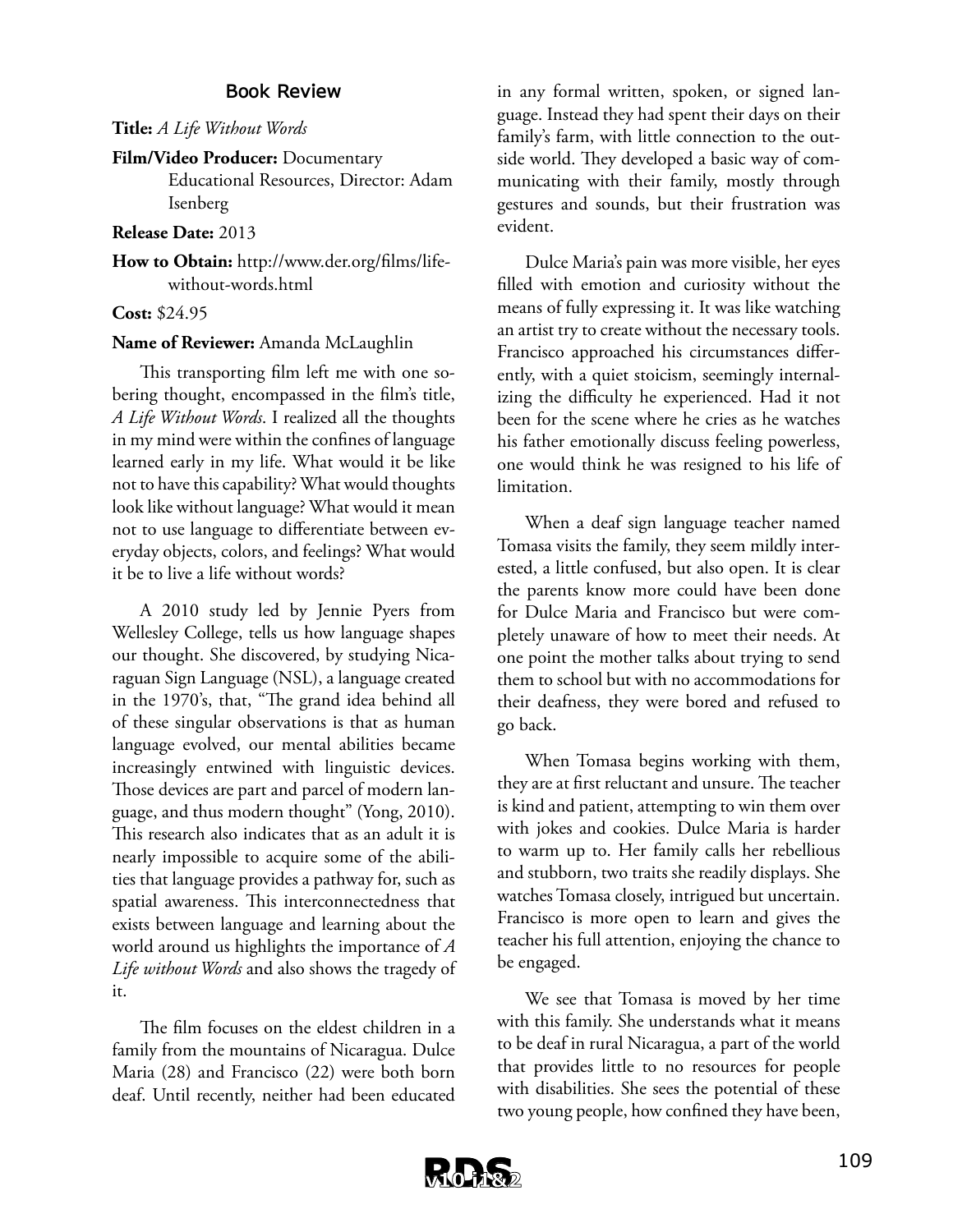and how devastating it is to not have access to something as basic as language.

The last scene of the movie is the teacher sitting with the family. She rests on a stool, camera directly on her. She begins to weep, to sob at the thought of living an entire life without the opportunity to communicate effectively, to develop relationships on a deep level, or to gain a true independence. She tells the mother how smart the kids are and how much they have to offer.

One is left thinking of the injustice revealed here, how these two people are so capable but wholly unassisted. What could they do with the proper tools? What would their lives look like had they learned sign language at a young age? This film not only explores the far reaching issue of a lack of education for those with disabilities in the developing world, but also puts you directly in the midst of its outcome. A Life Without Words is a beautiful, emotional, and informative documentary that offers many questions but does not lead the viewer, instead offering a meditative visual essay, where you can draw your own conclusions. It is suited for a wide audience, appealing to a disability studies as well as human rights interest. For more information, please visit http://www.nicaraguansignlanguageprojects. org/.

### **References**

Yong, E. (June 2010). New Nicaraguan sign language shows how language affects thought. *Discover Magazine*. Retrieved from http://blogs.discovermagazine. com/notrocketscience/2010/06/22/ new-nicaraguan-sign-language-showshow-language-affects-thought/#.Usia\_ BiE5R5

**Amanda McLaughlin** is an editorial assistant at the Center on Disability Studies at the University of Hawaii, Manoa. She holds a Bachelor's Degree in Media Communications with an emphasis in Film. You may contact her at amandat2@hawaii.edu.

#### **Book Review**

**Title:** *Shakin' All Over: Popular Music and Disability*

**Author:** George McKay

**Publisher:** Ann Arbor: Michigan, 2013. In Corporealities: Discourses of Disability series. Editors, David T. Mitchell and Sharon L. Snyder.

**Paperback:** ISBN: 978-0-472-05209-7

**Cost:** Paperback: \$37.50, 230 pages (also available in hardback and e-book)

### **Reviewer:** Steven E. Brown, PhD

When I opened Shakin' All Over I had no idea how much I would learn. Immersed in the book, I continually found myself looking up musicians I had not heard about, like Steve Harley and Cockney Rebel; Kevin Coyne and Kata Kolbert; Joy Division and the Epileptics; and ones I thought I knew a lot about, but did not realize they had a disability connection, such as Judy Collins, Donovan, and Dinah Shore.

McKay manages to discuss all of the above musicians and many more, while surprisingly (to him as much, or more, than to readers), disclosing his own disability and what he has learned about it in the process of writing this book. He deftly analyzes how disability fits in and influences popular music, such as the common shaking of many rock musicians; and how music has created disabilities, particularly, but not only, hearing impairments.

In the Introduction, McKay writes that purpose of this book is:

"to explore the common cultural and social territory of popular music and disability, which has been a hitherto neglected topic. It is situated at a nexus of disciplinary or sub-disciplinary concerns: disability studies, popular music studies, cultural studies, performance studies, gender studies, and theory. It is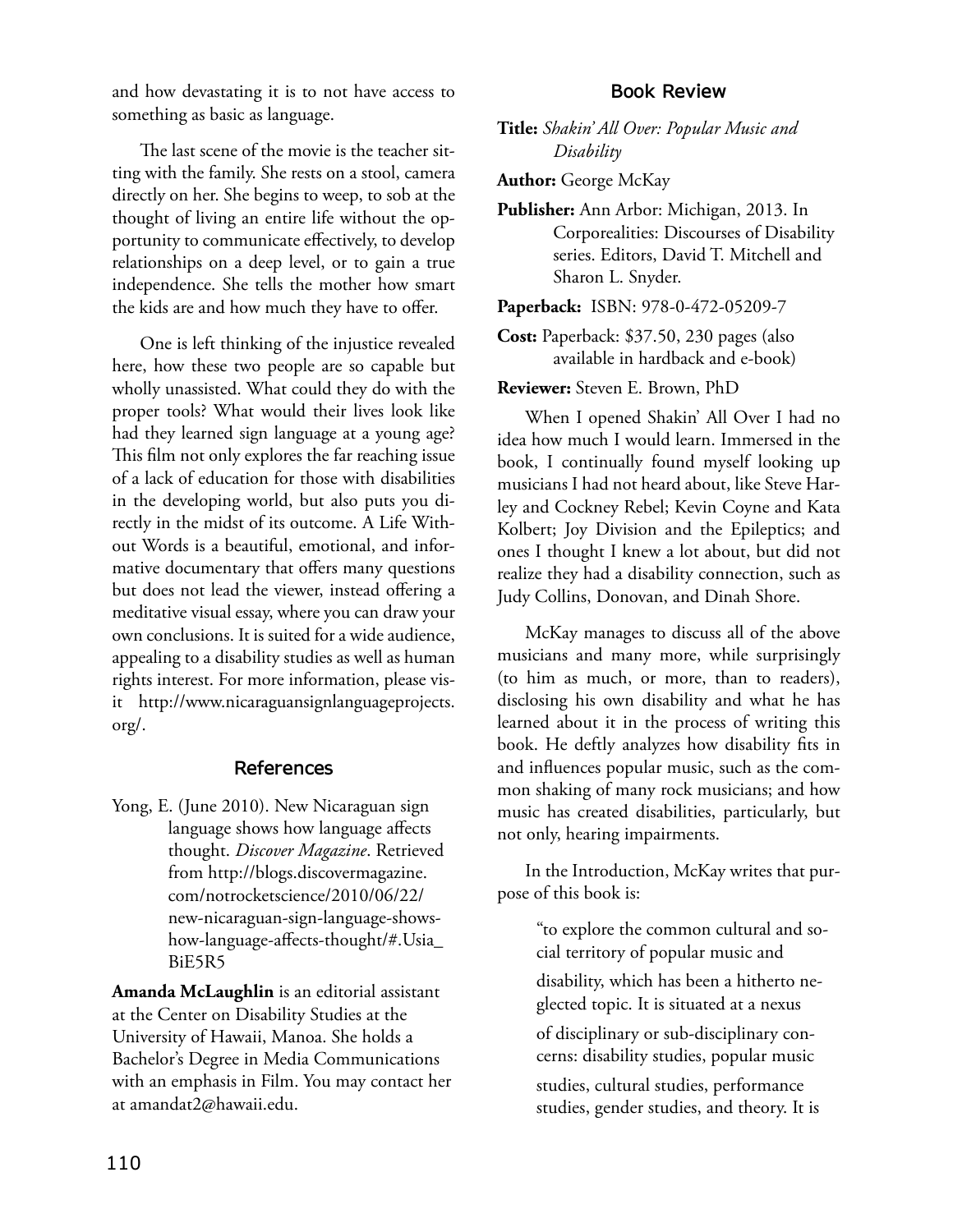intended as a timely musical contribution to the critical dialogue of recent years

around disability culture, as one corrective to the relative silence of popular music

studies here" (pp. 1-2).

This is an academic book about popular music and disability from a professor of cultural studies, who is also a musician and, as we find out throughout the book, a person recognizing his own disability and his personal and professional life are more intertwined than he realized. The author informs us early in the book his publisher has been reminded to focus on music that is popular and therefore does not focus much on musicians with disabilities, like Ian Stanton or Johnny Crescendo, writing and singing about disability issues--though they are mentioned.

The five chapters following McKay's introduction focus on particular aspects of his subject, including polio survivors and their influence on popular music, with a particular focus on Ian Dury, and discussions of many others, including Israel Vibrations, Gene Vincent, and Carl Perkins (the jazz musician, not the country singer), and Neil Young, who receives more focus in the second chapter on voicing the disabled body. That chapter also looks at Hank Williams and Mel Tillis, country singers with disabilities, and Curtis Mayfield, who became a quadriplegic during an accident while performing.

In the third chapter, focused on performing disability in pop and rock, McKay looks at unknowns, like Kata Kolbert, who is difficult even to find via search engines; and at Teddy Pendergrass and Robert Wyatt, performers who acquired a disability after becoming popular, like Mayfield. He also dissects epilepsy and its impact on performing and performers, with particular emphasis on Neil Young (whose epilepsy appeared when he was a young man; his polio as a child) and Ian Curtis of Joy Division.

The fourth chapter features Johnny Ray, an early pop star vocalist, pianist, and songwriter, who was deaf in one ear and wore a visible hearing aid, and seems to have been the only popular musician with deafness to this day. This chapter gives McKay a chance to integrate Deaf culture and studies into the book. This is also a chapter where McKay discusses music creating disabilities, particularly hearing impairments for both musicians and audience members exposed to loud music, and even to those of us listening at home, who might turn up the volume, especially with today's devices often in our ears for hours at a time.

McKay concludes with a chapter on "Crippin' the Light Fandango: An Industry that Kills and Maddens *and* Campaigns," with a look at Amy Winehouse who sang about rehab (or not) and committed suicide; Michael Jackson and Elvis Presley and their doctors; and a slew of others. It also includes activism, such as Neil Young's Bridge School, the origin of the March of Dimes, and continued efforts today to eradicate polio, with a poster featuring the Congolese band, Staff Benda Bilili, a group of street musicians who had polio and who have in recent years become popular.

McKay ends the book, surprised to be attending and enjoying a Stevie Wonder concert, since he is usually more interested in lesser know performers in smaller venues. But he finds Wonder to demand disability access and awareness, "delivered onstage by the disabled musician at the pop concert, and the way that that utterance had been so cheered by everyone that powerfully struck me. The shakin's not all over is it? The world still needs shaking up" (p. 194).

Throughout the book, McKay also incorporates many authors of disability studies into his analyses, including Rosemarie Garland Thomson, Petra Kuppers, Alex Lubet, Joseph Straus, David Mitchell, and Sharon Snyder, among many others. The integration of disability studies analysis with a cultural studies perspective is

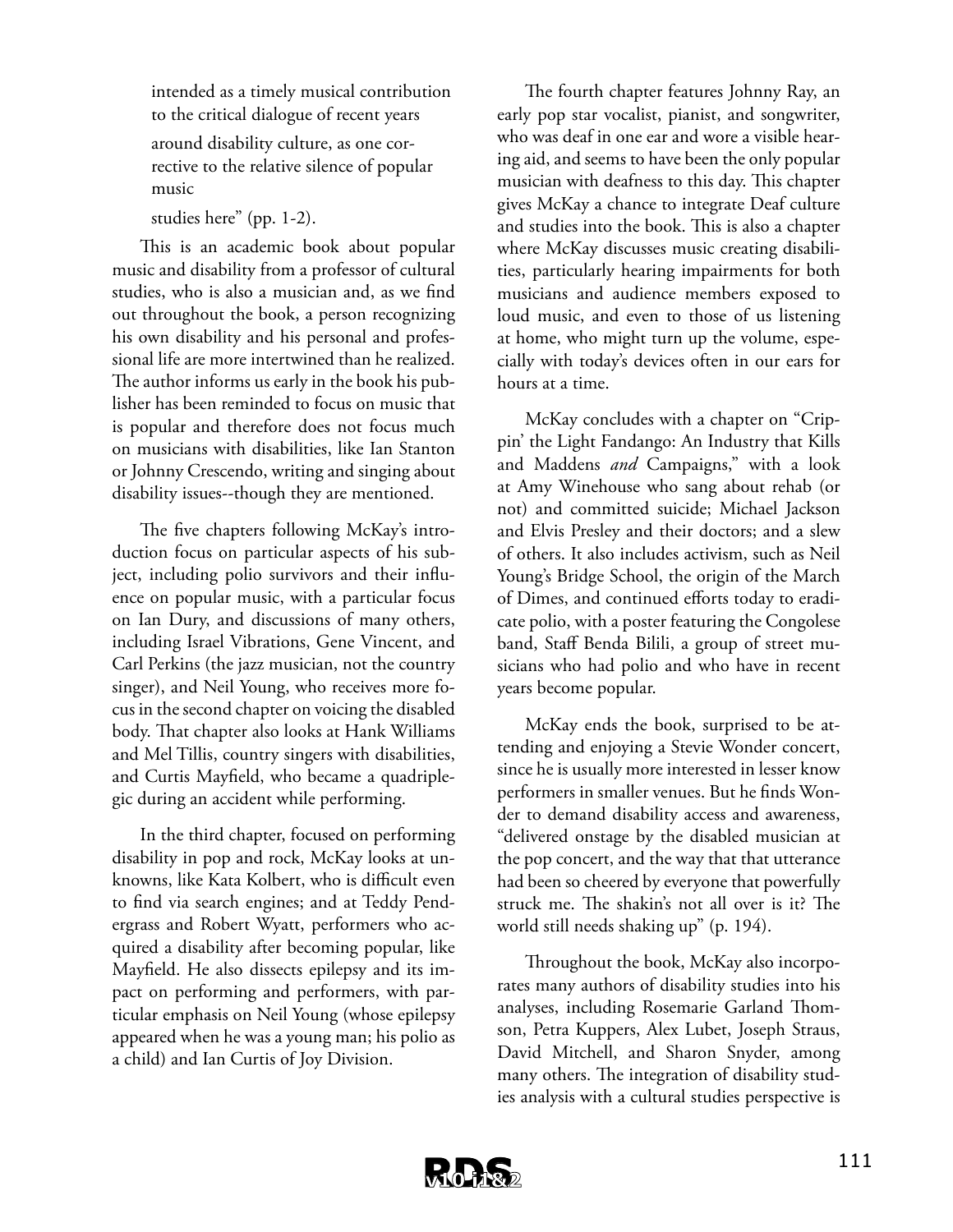one of the many gifts of this book, which I want in my own disability studies and culture library and which will hopefully be in many other libraries and used in many disability, cultural, and music studies courses.

**Steven E. Brown, PhD** is Professor of Disability Studies and *Review of Disability Studies* Media Reviews Editor at the Center on Disability Studies, University of Hawaii. He can be contacted at sebrown@hawaii.edu.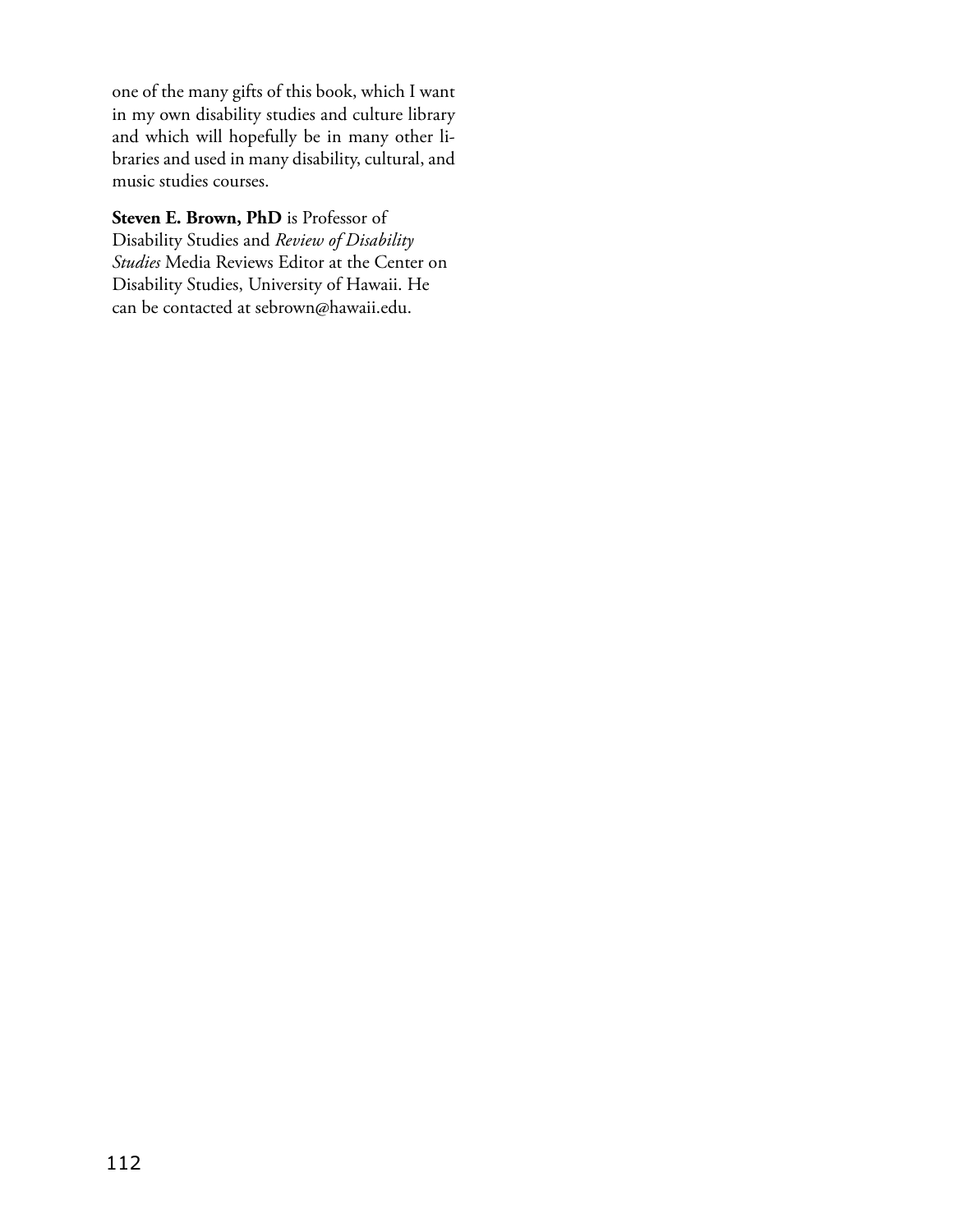**Editor's Note:** The information for this section of RDS is provided by Jonathon Erlen of the University of Pittsburgh. A full list of disability-related dissertation abstracts may be found at: http://www.hsls.pitt.edu/guides/

# histmed/dissertations/

*Ethnic minority healthcare utilization: Associations between patient-provider interaction, acculturation, chronic illness, and treatment delay among self-identified Chinese in California* Hsu, Y. ProQuest Dissertations & Theses 2011. [PhD Dissertation] United States: Michigan: Alliant International University, Los Angeles, 2011. Publication Number: 3444358.

*The Impact of Inclusion on the Achievement of Middle School Students with Mild to Moderate Learning Disabilities* Hawkins, R. ProQuest Dissertations & Theses 2011. United States-Minnesota: Walden University, 2011. Publication Number: 3444883.

*Factors within the post-secondary education environment that positively impact the academic success of college students with ADHD* Heiney, E. ProQuest Dissertations & Theses 2011. United States-Kentucky: Spalding University, 2011. Publication Number: 3444116.

*The Vocational Success of Adults who had been Formerly Labeled as having Behavioral/Emotional Disabilities in High School* Paolotto, F. ProQuest Dissertations & Theses 2011. United States-District of Columbia: The George Washington University, 2011. Publication Number: 3444278.

*University education and students' perceptions of physical disabilities at Kuwait University* Alrashidi, A. ProQuest Dissertations & Theses 2010. United States-Indiana: Purdue University, 2010. Publication Number: 3444468.

*Passing as Literate: Gender, Dyslexia, and the Shaping of Identities* Hurst, E. ProQuest Dissertations & Theses 2010. United States-Georgia: Georgia State University, 2010. Publication Number: 3447904.

*Living for two: Family caregivers' stories of life with adults who have intellectual disabilities* Morgan, S. ProQuest Dissertations & Theses 2010. United States-Pennsylvania: University of Pennsylvania, 2010. Publication Number: 3447158.

*Student as active agent: A grounded theory of the postsecondary transition experiences for students with psychiatric disabilities* Liparini, C. ProQuest Dissertations & Theses 2008. United States-New Jersey: Seton Hall University, 2008. Publication Number: 3448169.

*Pastoral attitudes toward individuals with developmental disabilities* Howard, B. ProQuest Dissertations & Theses 2010. United States-Kentucky: The Southern Baptist Theological Seminary, 2010. Publication Number: 3445605.

*An exploration of the effectiveness of a surf camp curriculum on social competence, social skills, and self-concept changes of children with autism spectrum disorder* Cavanaugh, L. ProQuest Dissertations & Theses 2010. United States-Texas: Texas Woman's University, 2010. Publication Number: 3446384.

*The discourse of embodiment in the nineteenth century British and North American sign language debates* Esmail, J. ProQuest Dissertations & Theses 2008. United States-Michigan: Queen's University (Canada), 2008. Publication Number: NR69936.

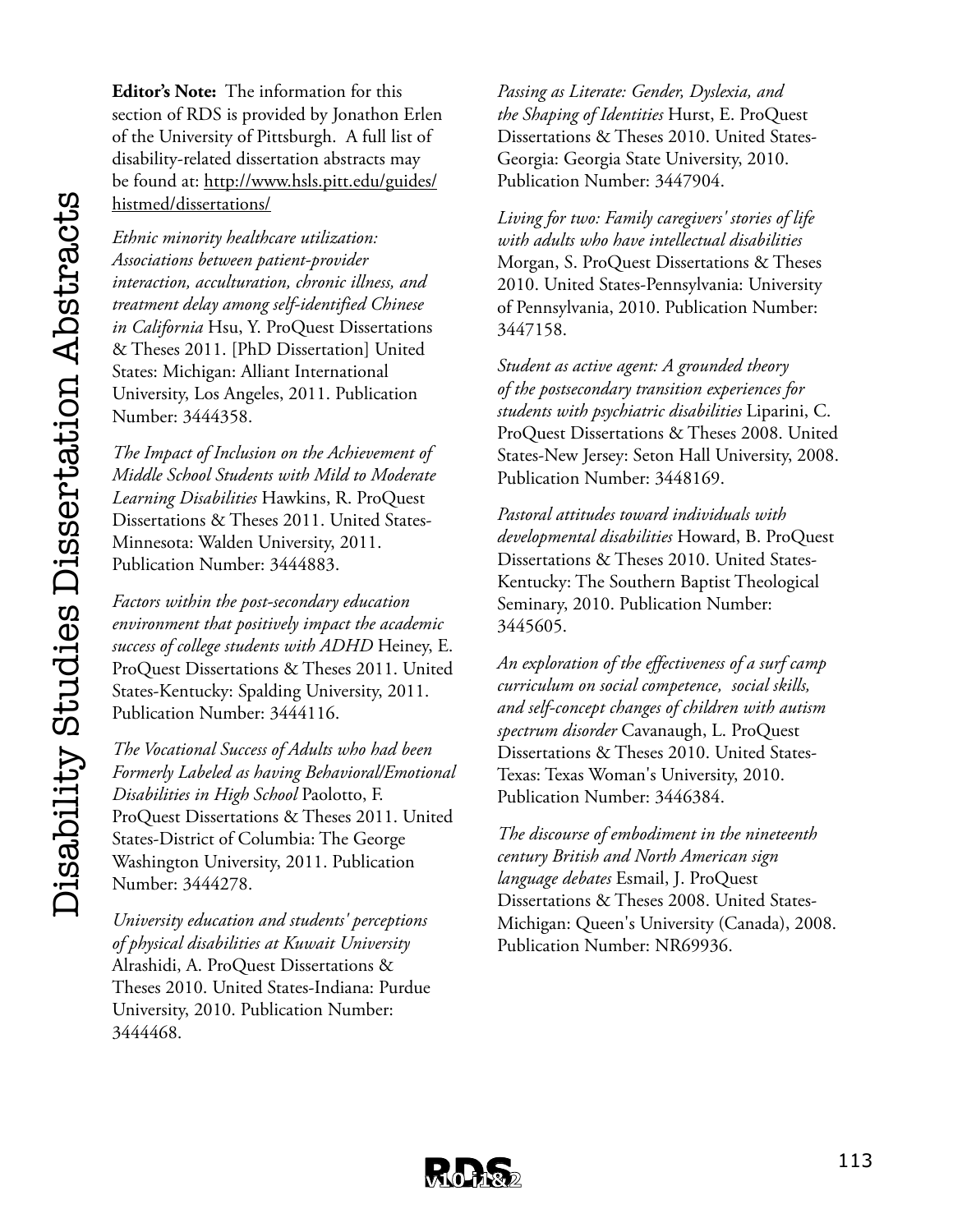*The lived experience of mothers caring for an adolescent or young adult with severe Cerebral Palsy* Burkhard, A. ProQuest Dissertations & Theses 2011. [PhD Dissertation] United States: District of Columbia: The Catholic University of America, 2011. Publication Number: 3454686.

*Authorable virtual peers: Technology as an intervention for difficulties with peer social interaction in Autism Spectrum and related disorders* Tartaro, A. ProQuest Dissertations & Theses 2011. [PhD Dissertation] United States: Illinois: Northwestern University, 2011. Publication Number: 3456616.

*Influences of personal culture on the writing of a deaf refugee high school student from Somalia* Reimers, R. ProQuest Dissertations & Theses 2011. [PhD Dissertation] United States: Minnesota: Walden University, 2011. Publication Number: 3456598.

*Facilitating self-disclosure among students with disabilities in institutions of higher education* Smith, M. ProQuest Dissertations & Theses 2011. [PhD Dissertation] United States: Florida: Nova Southeastern University, 2011. Publication Number: 3458777.

*Positioned as bystanders: Deaf students' experiences and perceptions of informal learning phenomena* Hopper, M. ProQuest Dissertations & Theses 2011. [PhD Dissertation] United States: New York: University of Rochester, 2011. Publication Number: 3458642.

*Journeys of identity construction after traumatic brain injury: Elite athletes perform their stories of healing* Smith, C. ProQuest Dissertations & Theses 2010. [PhD Dissertation] Canada: Ottawa: University of Ottawa, 2010. Publication Number: NR74229.

*Living with Alzheimer's disease: Daughter caregivers and their contemporary families* Montano, R. ProQuest Dissertations & Theses 2011. [PhD Dissertation] United States: Minnesota: Minneapolis: Capella University, 2011. Publication Number: 3454482.

*Exploration of attitudes toward individuals with intellectual disabilities* Chopko, S. ProQuest Dissertations & Theses 2011. [PhD Dissertation] United States: Alabama: Birmingham: University of Alabama, 2011. Publication Number: 3457140.

*"True types of the London poor": Adolphe Smith and John Thomson's "Street Life in London"* Morgan, E. ProQuest Dissertations & Theses 2012. [PhD Dissertation] United States: Arizona: The University of Arizona, 2012. Publication Number: 3546726.

*The sanitized city and other urban myths: Fantasies of risk and illness in the twentieth century metropolis* Youssef, D. ProQuest Dissertations & Theses 2012. [PhD Dissertation] United States: California: University of California, Los Angeles, 2012. Publication Number: 3546897.

*A gendered history of pain in England, circa 1620-1740* Walker, K. ProQuest Dissertations & Theses 2011. [PhD Dissertation] Canada: Ontario: McMaster University, 2011. Publication Number: NR91079.

*Producing knowledge: Civil War bodies and the development of scientific medicine in nineteenth century America* Devine, S. ProQuest Dissertations & Theses 2010. [PhD Dissertation] Canada: Ontario: University of Western Ontario, 2010. Publication Number: NR89528.

*Disability: A normative evaluation* Brown, J. ProQuest Dissertations & Theses 2011. [PhD Dissertation] United States: Missouri: Washington University at St. Louis, 2011. Publication Number: 3450807.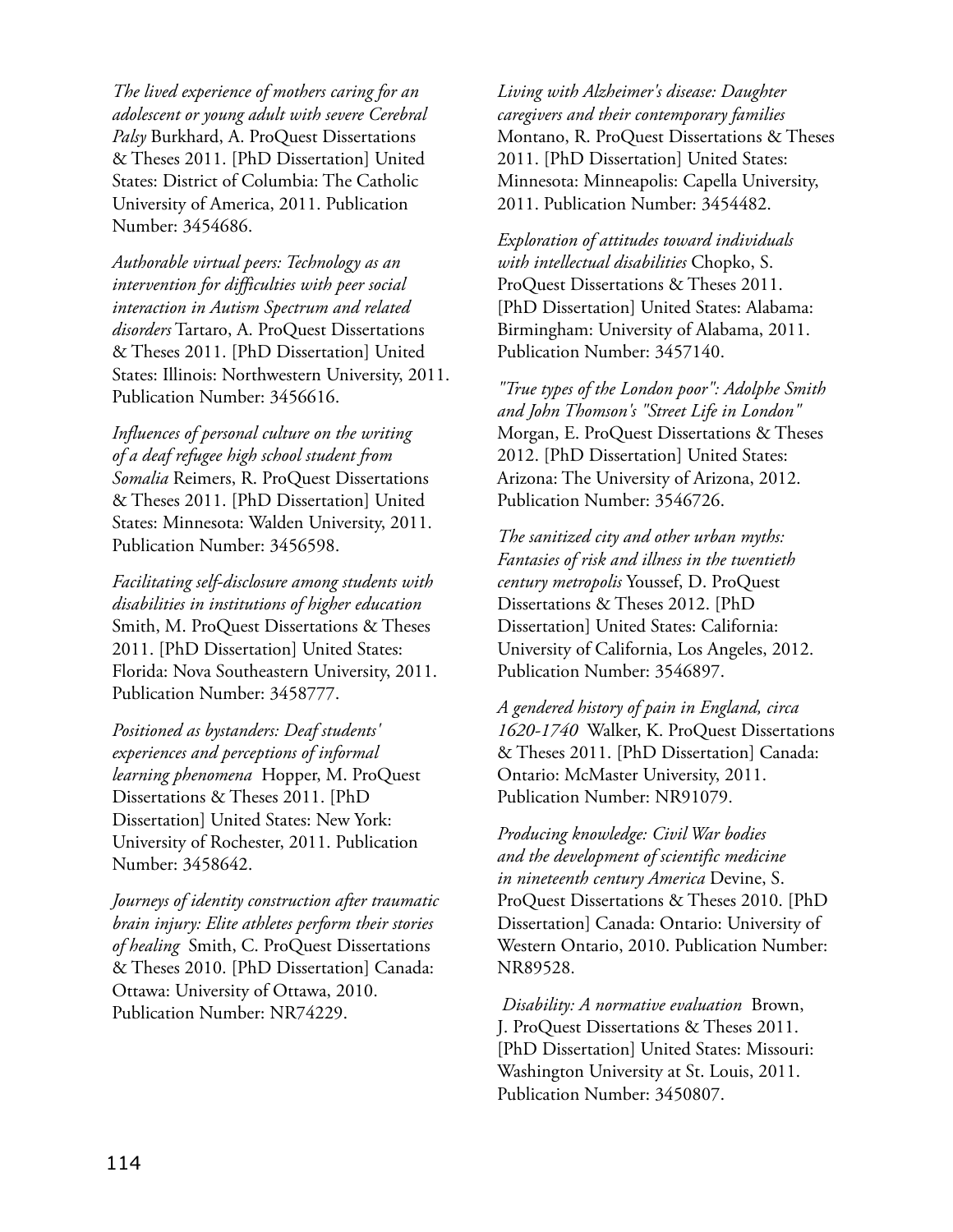*The special education of Black boys: An ecological examination* Makepeace, N. ProQuest Dissertations & Theses 2011. [PhD Dissertation] United States: Michigan: Michigan State University, 2011. Publication Number: 3450840.

*The effect of two disability-awareness training models on stigmatizing attitudes among future healthcare professionals* Barney, K. ProQuest Dissertations & Theses 2011. [PhD Dissertation] United States: Utah: University of Utah, 2011. Publication Number: 3450956.

*Historical implications of the Black Civil Rights Movement prior to the Brown decision on legislation for the disabled* Thomas, R. ProQuest Dissertations & Theses 2011. [PhD Dissertation] United States: Wisconsin: Marquette University, 2011. Publication Number: 3453087.

*Cripples all! or, the mark of slavery: Disability and race in antebellum America, 1820-1860* Barclay, J. ProQuest Dissertations & Theses 2011. [PhD Dissertation] United States: Michigan: Michigan State University, 2011. Publication Number: 3453277.

*The overrepresentation of African American males in special education labeled as emotionally disturbed* Roberson, G. ProQuest Dissertations & Theses 2011. [PhD Dissertation] United States: California: Alliant International University, 2011. Publication Number: 3453549.

*At the intersection of class and disability: The impact of forms of capital on college access and success for students with learning disabilities* Haeger, H. ProQuest Dissertations & Theses 2011. [PhD Dissertation] United States: Arizona: University of Arizona, 2011. Publication Number: 3455013.

*All kinds of minds: A phenomenological study of adult learners living with learning disabilities* Winn, J. ProQuest Dissertations & Theses 2010. [PhD Dissertation] United States: Idaho: University of Idaho, 2010. Publication Number: 3455206.

*Write of passage: Understanding disability and illness narratives through the bodies of Nancy Mairs, May Sarton, and Muriel Rukeyser* Gregory, S. ProQuest Dissertations & Theses 2011. [PhD Dissertation] United States: Oklahoma: University of Tulsa, 2011. Publication Number: 3455417.

*The oddity as commodity: Television and the modern day freak show* Cecala, R. ProQuest Dissertations & Theses 2011. [PhD Dissertation] United States: Mississippi: University of Southern Mississippi, 2011. Publication Number: 3455448.

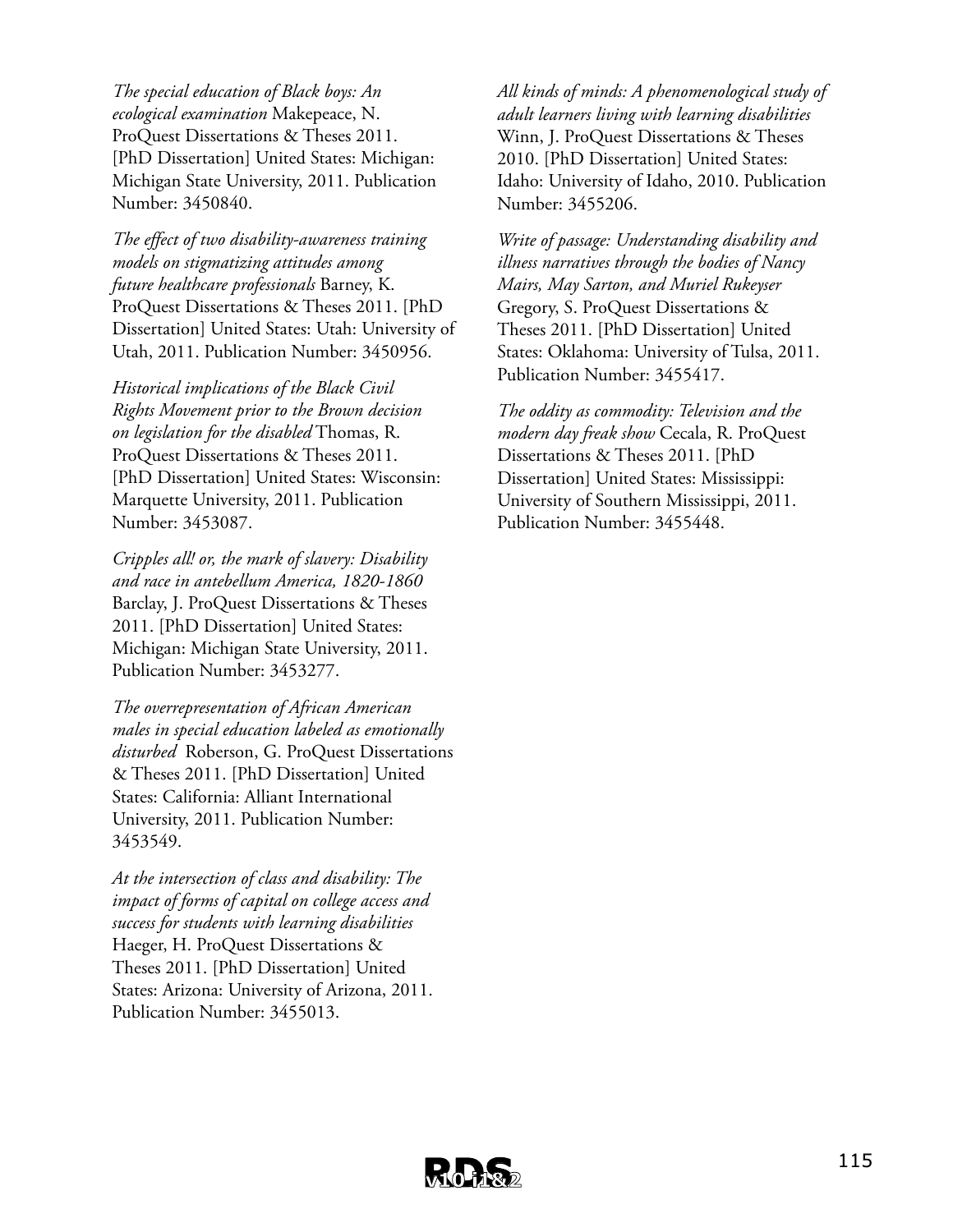## **RDS Information**

### **Information for Advertisers**

The Review of Disability Studies, published by the Center on Disability Studies at the University of Hawai'i at Manoa, invites advertisements from (a) publishers of books, films, videos, and music, (b) employers with position announcements, and (c) producers and distributors of products and services. For questions or to advertise with RDS, please email rdsj@hawaii. edu or call 808-956-5688.

### **Why Advertise With RDS?**

The Review of Disability Studies is the ideal vehicle for reaching an international audience in the field of disability studies. We have and are pursuing affiliations with other major organizations in the field.

Subscribers are academics, advocates, and libraries. It is a highly receptive audience for appropriately targeted advertising. Research shows that specialty journals such as the Review of Disability Studies are cited by professionals as the most useful source of information for the purchase of products and services, more so than conferences, direct mail, and direct sales.

## **Copy Requirements and Cost**

Advertisements must be submitted in an electronic format - preferably a PDF file with fonts embedded or as a Microsoft Word file - in an email attachment sent to rdsj@hawaii.edu.

Dimensions for a half page are 7 x 4 inches at a cost of \$300. Dimensions for a full page are 7 x 8 inches at a cost of \$500.

Discounts:

10% discount for 3, 4 or 5 insertions

20% discount for 6 or more insertions

10% publishers discount

10% discount for first time advertisers

Please note: Only one type of discount will be applied to each booking. Combinations of discounts are not accepted.

## **Frequency and Length**

RDS is published four times a year and runs approximately 65 pages.

## **Terms and Conditions**

- 1. All advertisements submitted are subject to editorial approval. We reserve the right to refuse or to remove advertisements at our discretion.
- 2. A confirmation of your order will be supplied upon acceptance.
- 3. We cannot make any guarantees as to publication dates. While we will make every effort to ensure that your advertisement will be published, the Review of Disability Studies may run ahead or behind schedule.
- 4. All advertisements are accepted on a space available basis. On rare occasions it may not be possible to accommodate a particular advertisement. Should this be the case, a refund or substitute issue will be offered.
- 5. No liability is accepted by the Center on Disability Studies or the University of Hawai'i for the content of any advertisements or quality of any products, materials, or services advertised.
- 6. The Center on Disability Studies and the University of Hawai'i do not accept any liability for loss or damage arising from the use of any products or materials purchased as a result of advertisement publication.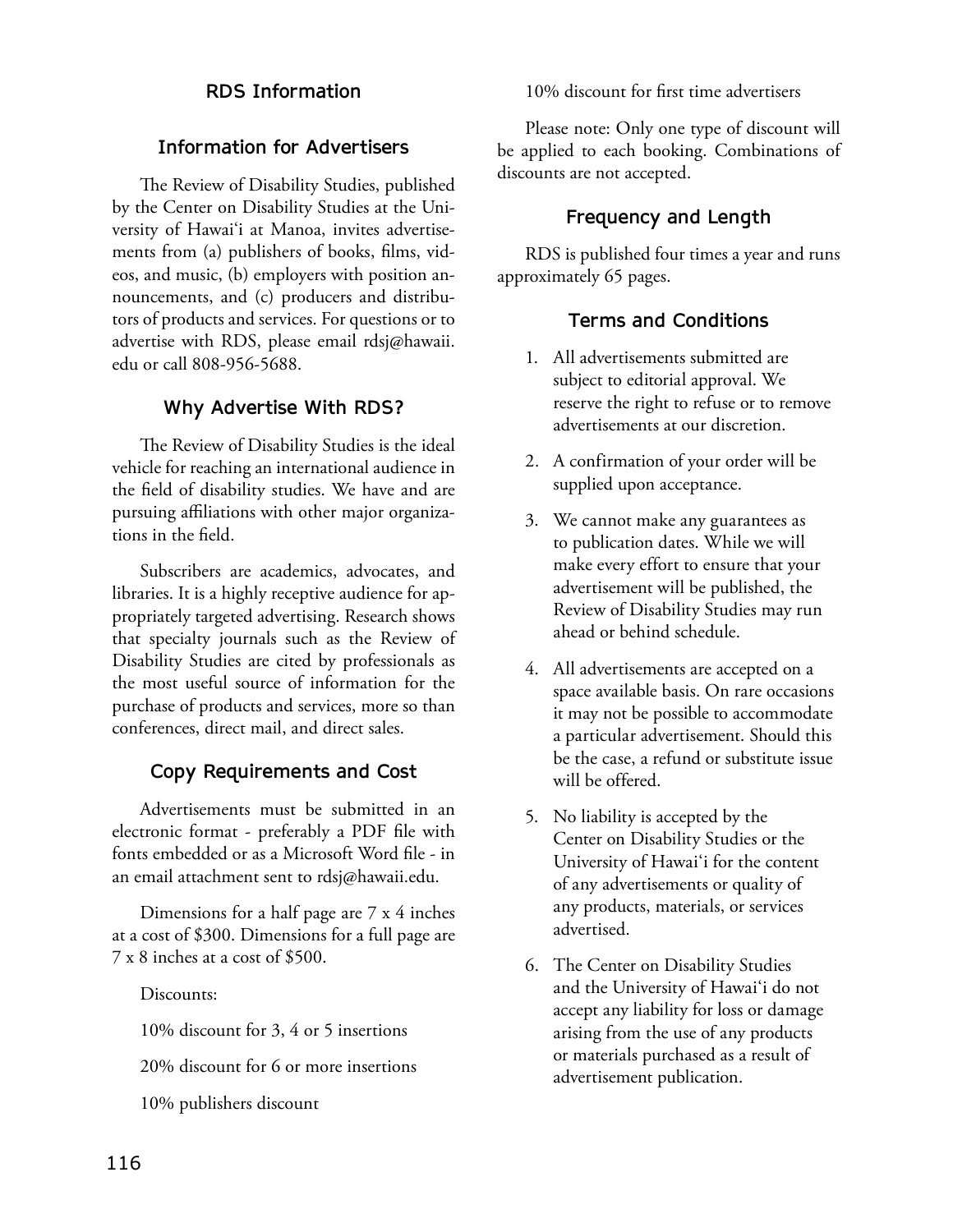- 7. Invoices for all advertisements must be settled within 30 days of receipt from the date as postmarked.
- 8. All advertisement prices are subject to sales tax, general equity tax, value added tax, or any similar tax if chargeable and at the current rate.
- 9. Prices are correct at the time of publication. The Center on Disability Studies, at the University of Hawai'i at Manoa, reserves the right to increase advertisement rates at any time.

# **About the Center on Disability Studies**

The mission of the Center on Disability Studies (CDS), at the University of Hawai'i at Manoa, is to support the quality of life, community integration, and self- determination of all persons accomplished through training, service, research, demonstration, evaluation, and dissemination activities in Hawai'i, the Pacific Region, and the mainland United States.

The Center on Disability Studies is the umbrella for some 25 funded projects. It originated as the Hawai'i University Affiliated Program (UAP) funded by the Administration on Developmental Disabilities of the U.S. Department of Health and Human Services. It was established in 1988 as part of a network of over 60 UAP's in the United States. It is now a University Center for Excellence in Disability Education, Research, and Service.

Although core funding for the Center is provided by the Administration on Developmental Disabilities, other federal and state funds are provided by the Maternal and Child Health Bureau of the U.S. Department of Education, various other programs in the U.S. Department of Education, the University of Hawai'i, and the State Planning Council on Developmental Disabilities.

The activities of the Center for Disability Studies extend throughout the state of Hawai'i, the mainland United States, and the Pacific region with funded projects in several initiative areas including intercultural relations and disability, mental health, special health needs, Pacific outreach, employment, and school and community inclusion.

The Center provides a structure and process to support and maintain internal professional development, collegiality, and cooperation, reflecting an organizational commitment to excellence. Center activities reflect a commitment to best practice and interdisciplinary cooperation within an academic, community, and family context. Activities are culturally sensitive and demonstrate honor and respect for individual differences in behavior, attitudes, beliefs, and interpersonal styles.